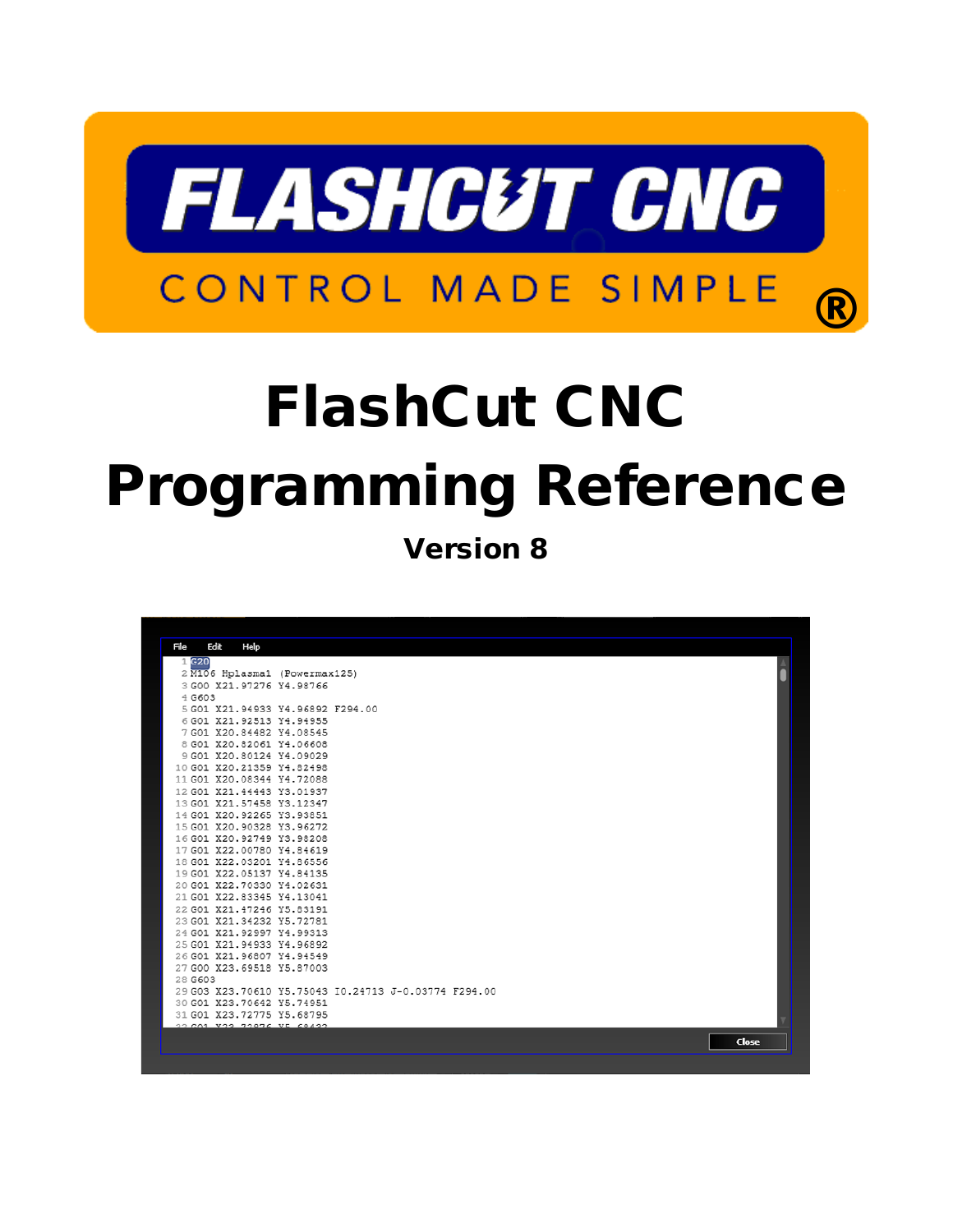## <span id="page-1-0"></span>**Notices**

Revised October 8, 2018 Version 8.0.0.262 © 1997-2018 WPI, Inc., all rights reserved

FlashCut® CNC is a registered trademark of WPI, Inc. Stingray® is a registered trademark of WPI, Inc. PowerMax® is a registered trademark of Hypertherm, Inc. AutoCAD® is a registered trademark of Autodesk, Inc. Other trademarks are the property of their respective holders.

## About this document

Because new features may be added to the software in the future, this manual applies only to the version for which it was released.

There may be differences between the information presented here and the features found in either older or newer versions of the software.

Screen captures used in this document are edited for clarity, and may differ in minor ways from the actual FlashCut application.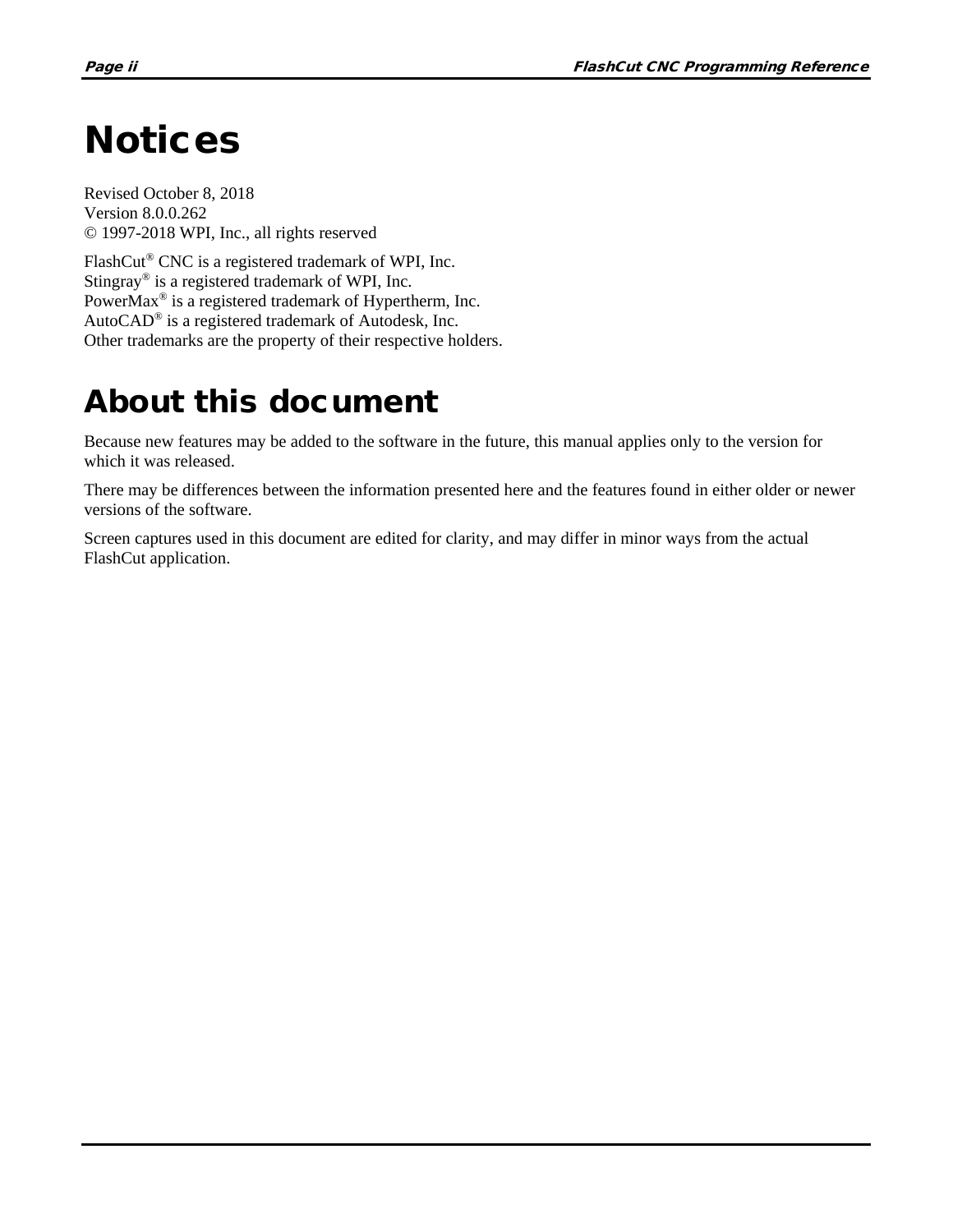## Disclaimer

FlashCut CNC and its affiliates are not responsible for the safe installation and use of this product. You and only you are responsible for the safety of yourself and others during the operation of your CNC machine tool. FlashCut CNC supplies this product, but has no control over how it is installed or used. Always be careful!

FlashCut CNC is not responsible for damage to any equipment or workpiece resulting from use of this product.

If you do not understand and agree with all of the above, please do not use this product.

## Safety and usage guidelines

Automated machining is potentially dangerous. Please take the time to completely read through this manual to understand operation of the software before running the system.

A working knowledge of the PC and the Windows operating system is required in order to install, use, and troubleshoot the software.

Since FlashCut is a real time control program, it must have full control of the operating system while running. It is very important that you do the following before running FlashCut:

- Disable all screen savers and power management programs.
- Make sure there are no background programs running, such as back-up software and calendar reminders.
- Make sure no other programs are open.

Safety is of the utmost importance. To use FlashCut CNC to control your automated machine tool in a safe and proper fashion, the following safety guidelines must be followed:

- Never let the machine tool run unattended.
- Require any person in the same room as a running machine tool to wear safety goggles, and to stay a safe distance from the machine.
- Allow only trained operators to run the machine tool. Any operator must have:
	- Knowledge of machine tool operation
	- Knowledge of personal computer operation
	- Knowledge of Microsoft Windows
	- Good common sense
- Place safety guards around the machine to prevent injury from flying objects. It is highly recommended that you build a safety shield around the entire tool envelope.
- Never place any part of your body within the tool envelope while the machine has power, since unexpected machine movement can occur at any time.
- Always keep the tool envelope tidy and free of any loose objects.
- Be alert for computer crashes at all times.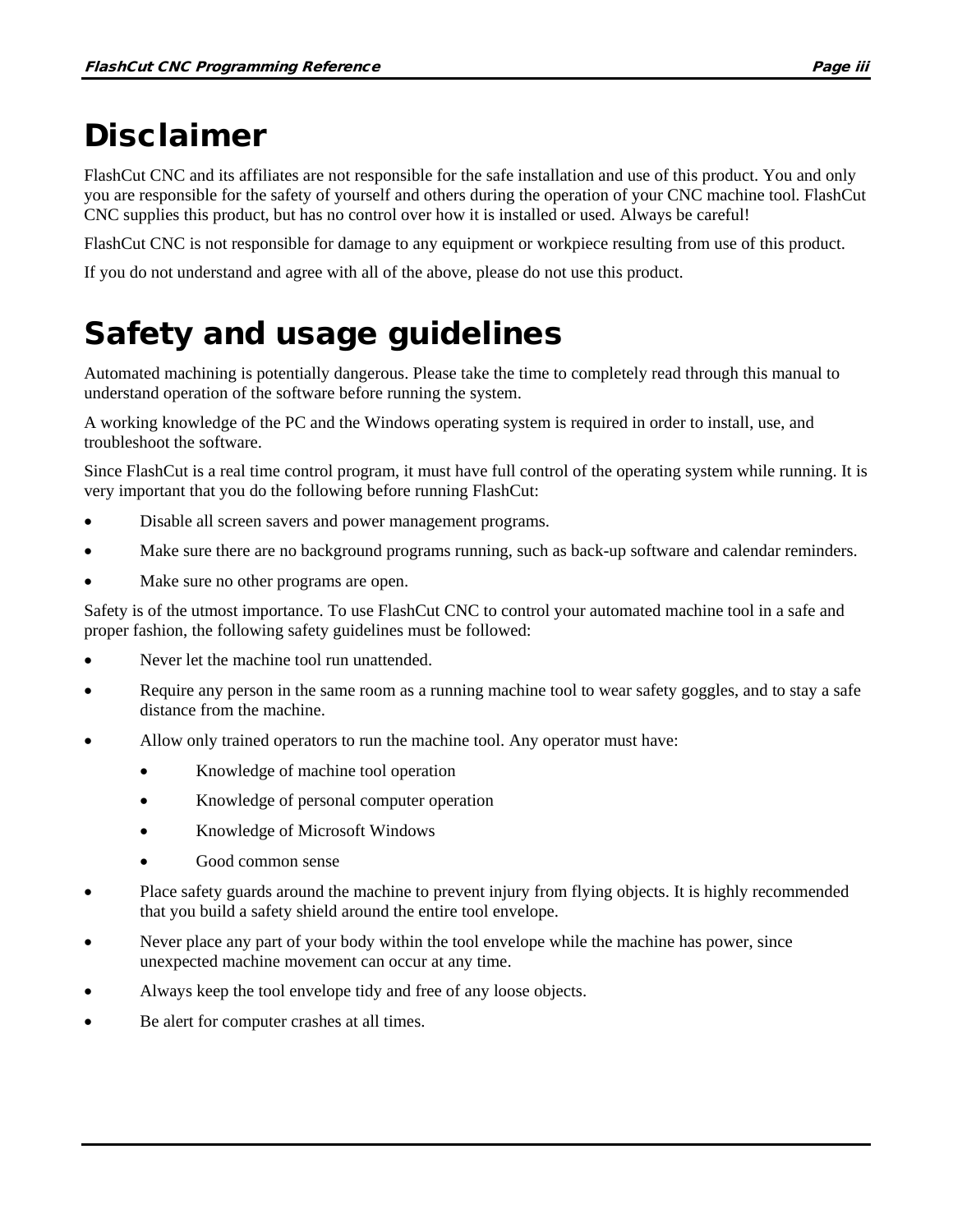## Technical support

Expert technical support is provided for all of our products. Many resources are available to help you resolve your problems quickly. We recommend that you use these resources in the following order:

### **Website**

### **<http://www.flashcutcnc.com/>**

Our website has product specifications, documentation, support videos, and other information.

### Dealer support

If you purchased FlashCut CNC from a dealer or other machine tool manufacturer (OEM), please contact them first. They will have the best knowledge of your complete system.

### Email

### **[support@flashcutcnc.com](mailto:support@flashcutcnc.com)**

Email is the most organized way to communicate an issue to our support staff. In your e-mail, please state your problem completely. The email should include this information:

- FlashCut version
- Computer processor and speed
- Windows version
- Signal generator serial number.

In addition, please attach the following files:

- Setup and Tooling files (usually found in a folder named **c:\FlashCut Data**)
- G-code file with which you are having problems (when appropriate)
- CADCAM file with which you are having problems (when appropriate)

Alternatively, you can attach a single FlashCut support file. The support file is in ZIP format and contains all relevant files needed by technical support to resolve your issue. To generate the file:

- Select the Help button in the upper right corner of the main window
- Click the **Build Support File** button
- Name and save the file using the Windows dialog box.
- **Note** The Support file will only include a G-Code file that has been saved and it **will not** include a CADCAM file. If you are having a CADCAM issue, please e-mail the CADCAM file separately.

Please see the **User's Guide** for more details.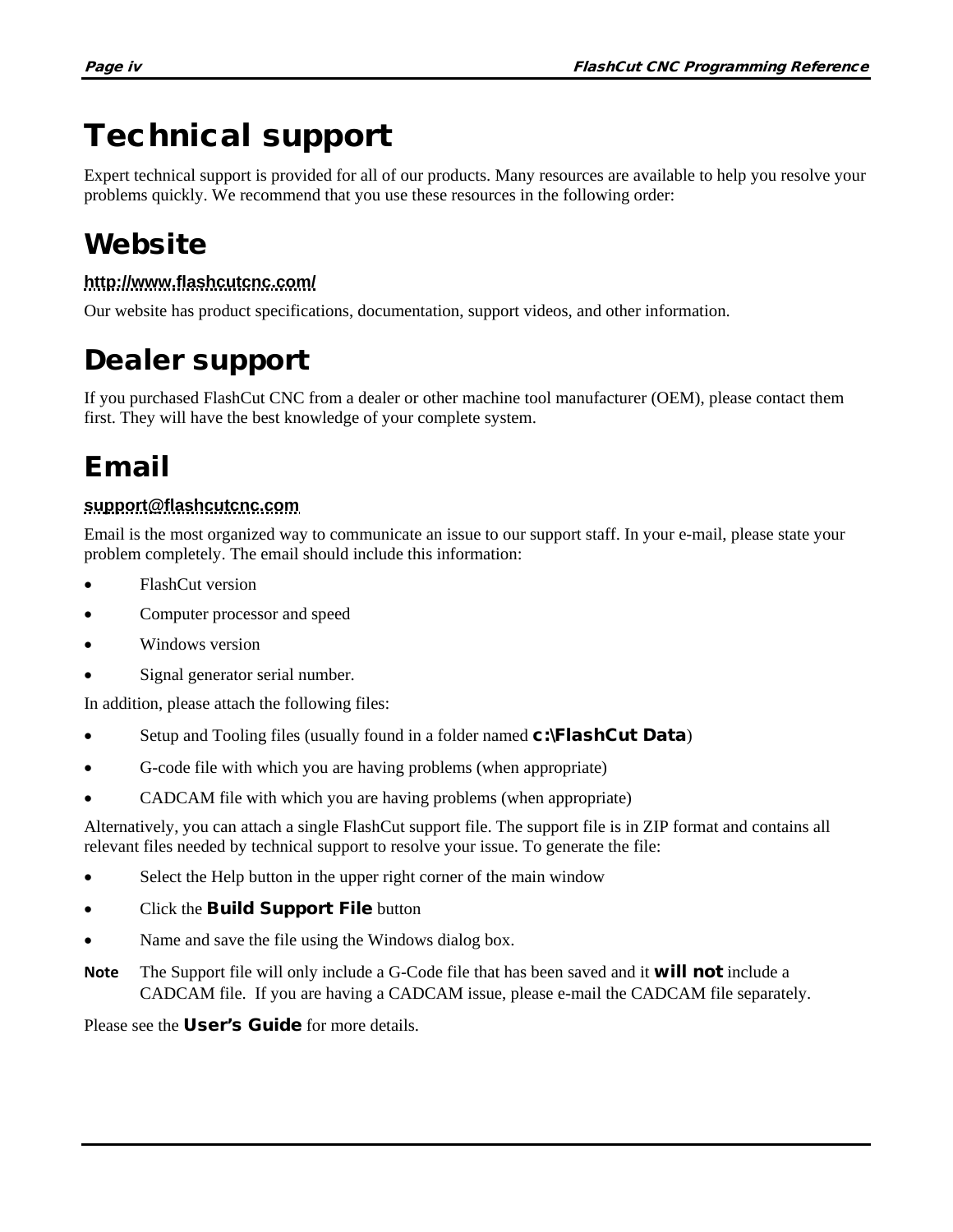### Phone/fax support

If email is unavailable to you, please call our telephone support number. We will normally respond to your call within 24 hours.

Phone: (847) 940-9305 (9:00 AM-5:00 PM, US Central Time, M-F) Fax: (847) 940-9315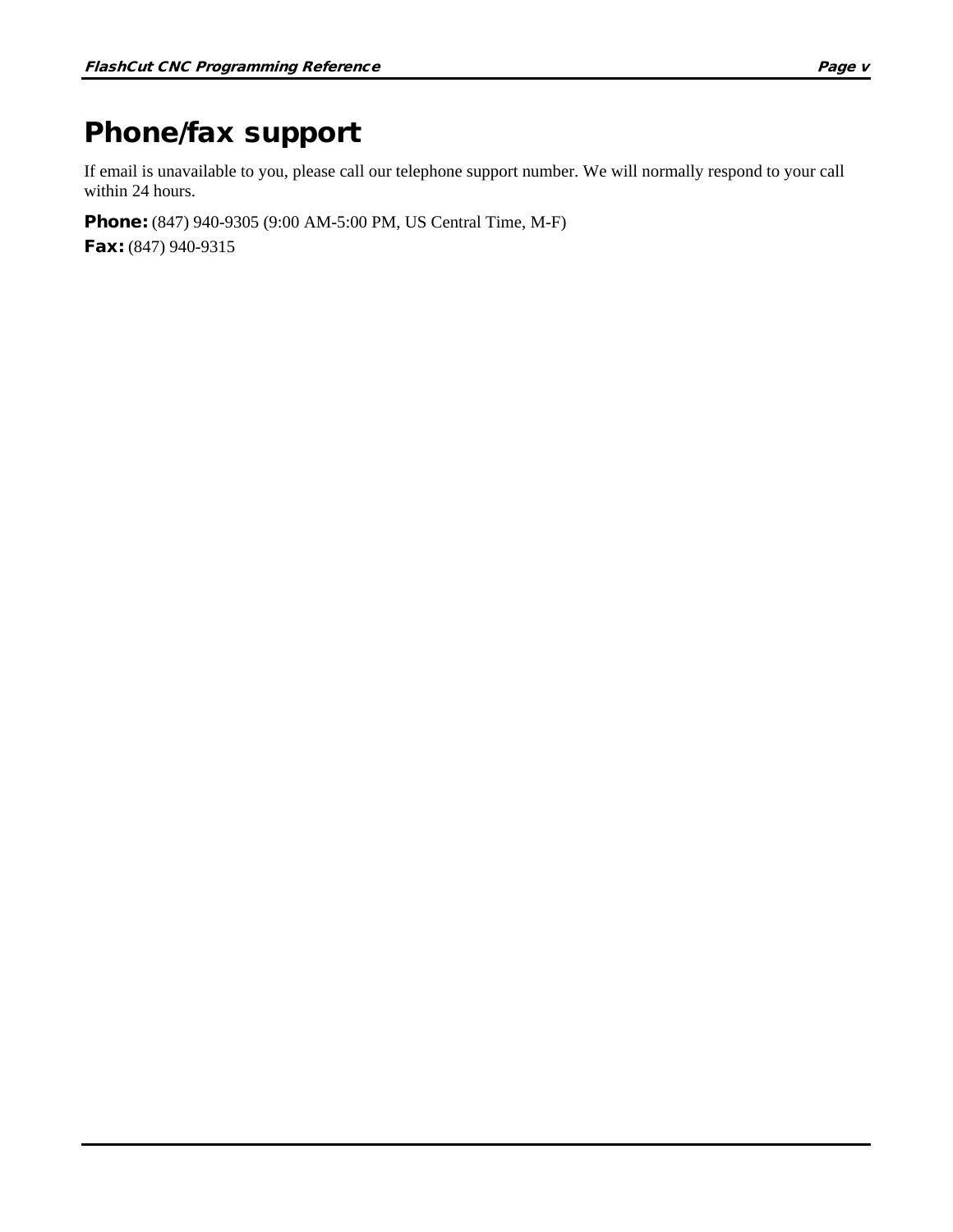## **Contents**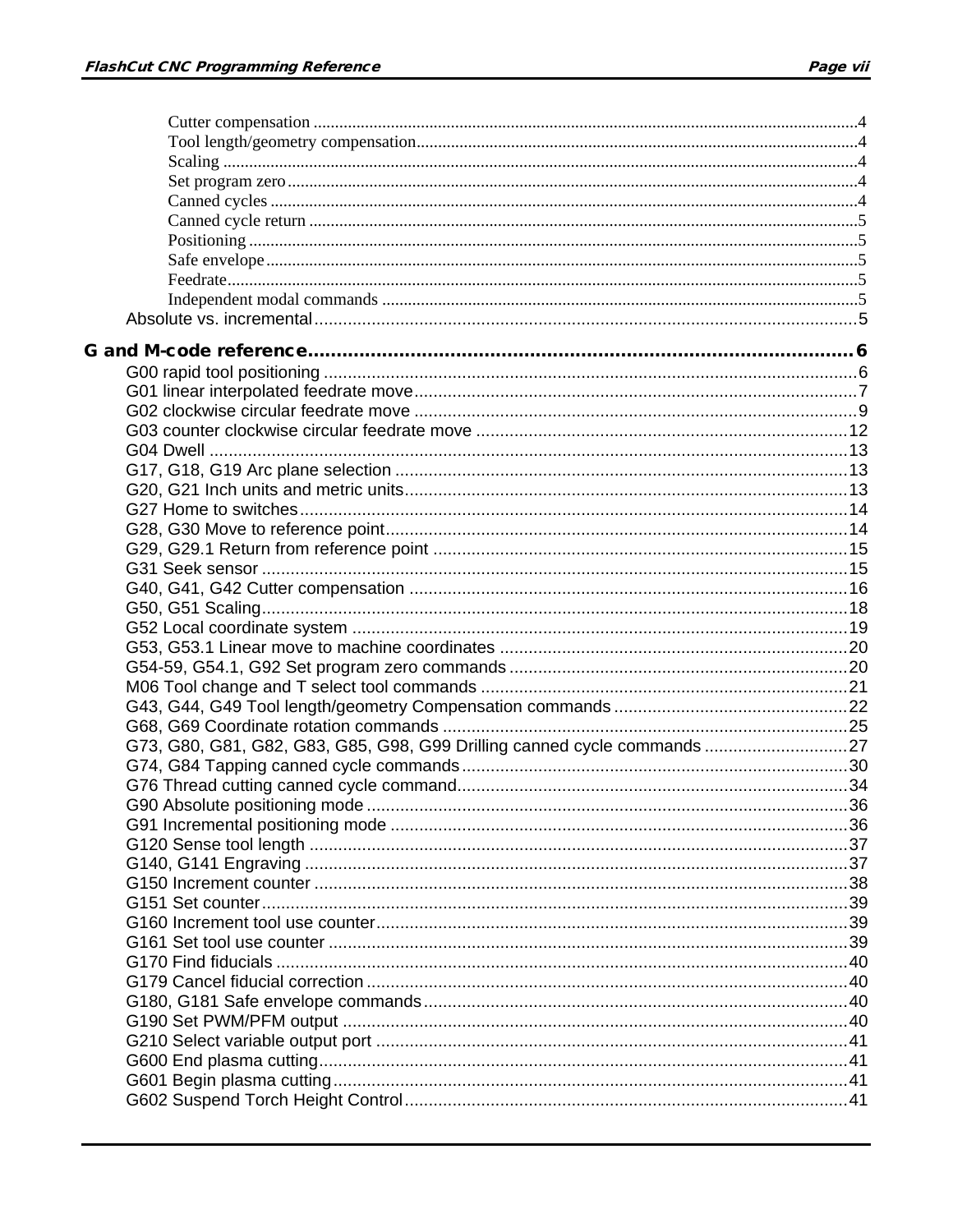| M102 |  |
|------|--|
| M103 |  |
| M106 |  |
|      |  |
|      |  |
|      |  |
|      |  |
|      |  |
|      |  |
|      |  |
|      |  |
|      |  |
|      |  |
|      |  |
|      |  |
|      |  |
|      |  |
|      |  |
|      |  |
|      |  |
|      |  |
|      |  |
|      |  |
|      |  |
|      |  |
|      |  |
|      |  |
|      |  |
|      |  |
|      |  |
|      |  |
|      |  |
|      |  |
|      |  |
|      |  |
|      |  |
|      |  |
|      |  |
|      |  |
|      |  |
|      |  |
|      |  |
|      |  |
|      |  |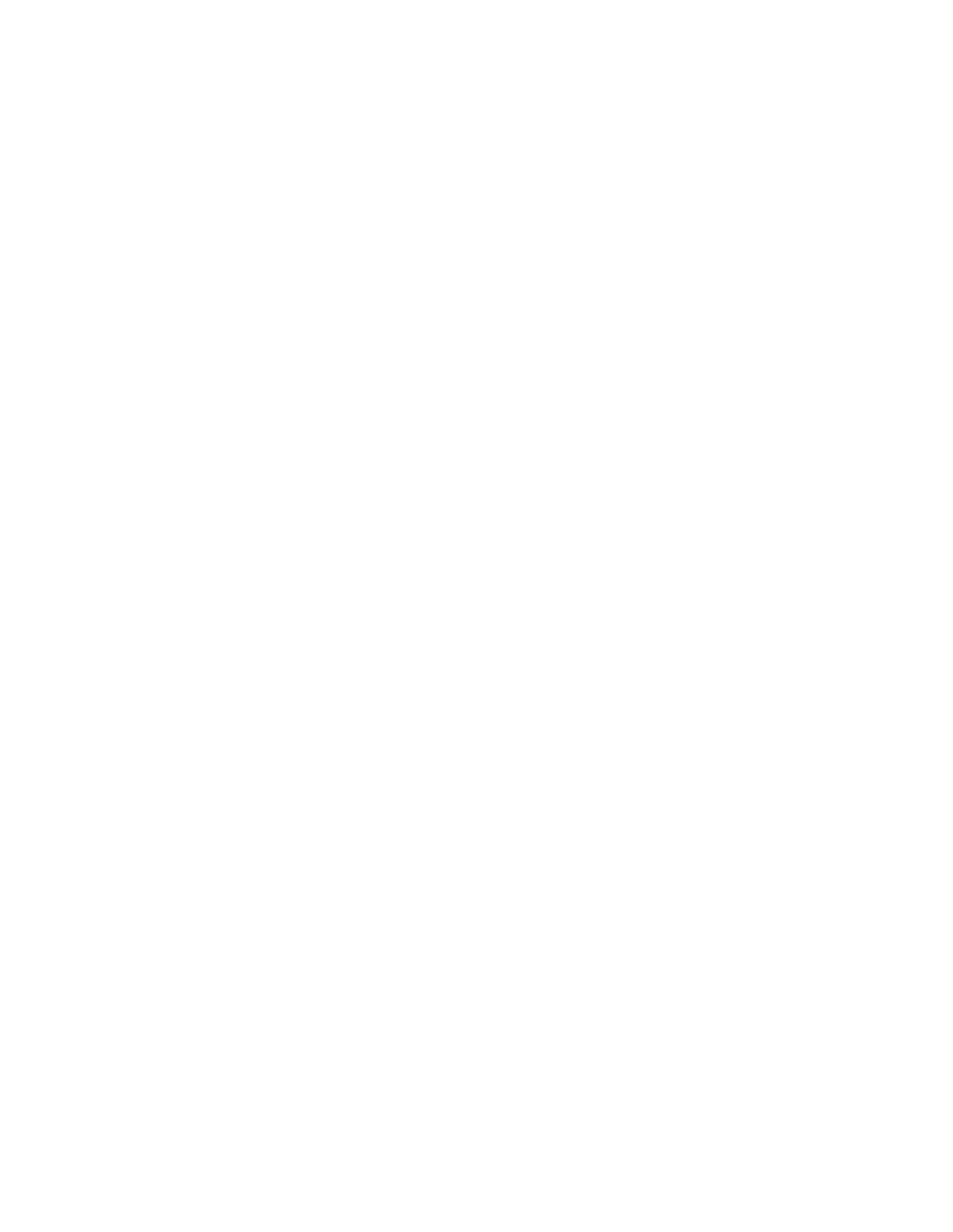# <span id="page-10-0"></span>Introduction

FlashCut supports ANSI standard G-Code to control machine tool movement and peripheral devices. This reference describes how to create and open G-Code files, and lists the G-Codes supported.

## <span id="page-10-1"></span>Programming G-Code in FlashCut CNC

Drawings are created, edited, and saved as CADCAM files. G-Code files are generated from the CADCAM drawing before cutting the parts in FlashCut CNC.

A new G-Code file is automatically generated by FlashCut CAM whenever the drawing is sent to FlashCut CNC. You can review, edit, and/or save the G-Code generated by the program by using the editor.

FlashCut CNC can open one or more already existing G-Code file. FlashCut can also be configured to automatically insert specific G-Code commands when specific conditions are met. See the User's Guide for more details, especially the sections on configuring FlashCut and using the FlashCut CNC interface.

## <span id="page-10-2"></span>How to create or modify a G-Code file

There are three ways you can create or modify G-Code files:

- Create a G-Code file from a drawing
- Open an existing G-Code file
- Create a new file in the G-Code editor

### <span id="page-10-3"></span>Create a G-Code file from a drawing

With a drawing open in **FlashCut CAM**:



- 1. Select Create G-Code File from the ribbon. The Save File dialog will open.
- **2.** Select a location.
- **3.** Name the file. It will be saved with the extension \*.nc.





**4.** Select **Open Editor** from the ribbon. The file just saved will be loaded into the editor.

The features of the editor are covered in detail below: see **[G-Code editor](#page-12-0)**

### <span id="page-10-4"></span>Open an existing G-Code file

The file may also be reviewed and edited:

In FlashCut CNC, you can load either a single G-Code file, or a collection of files from the same folder.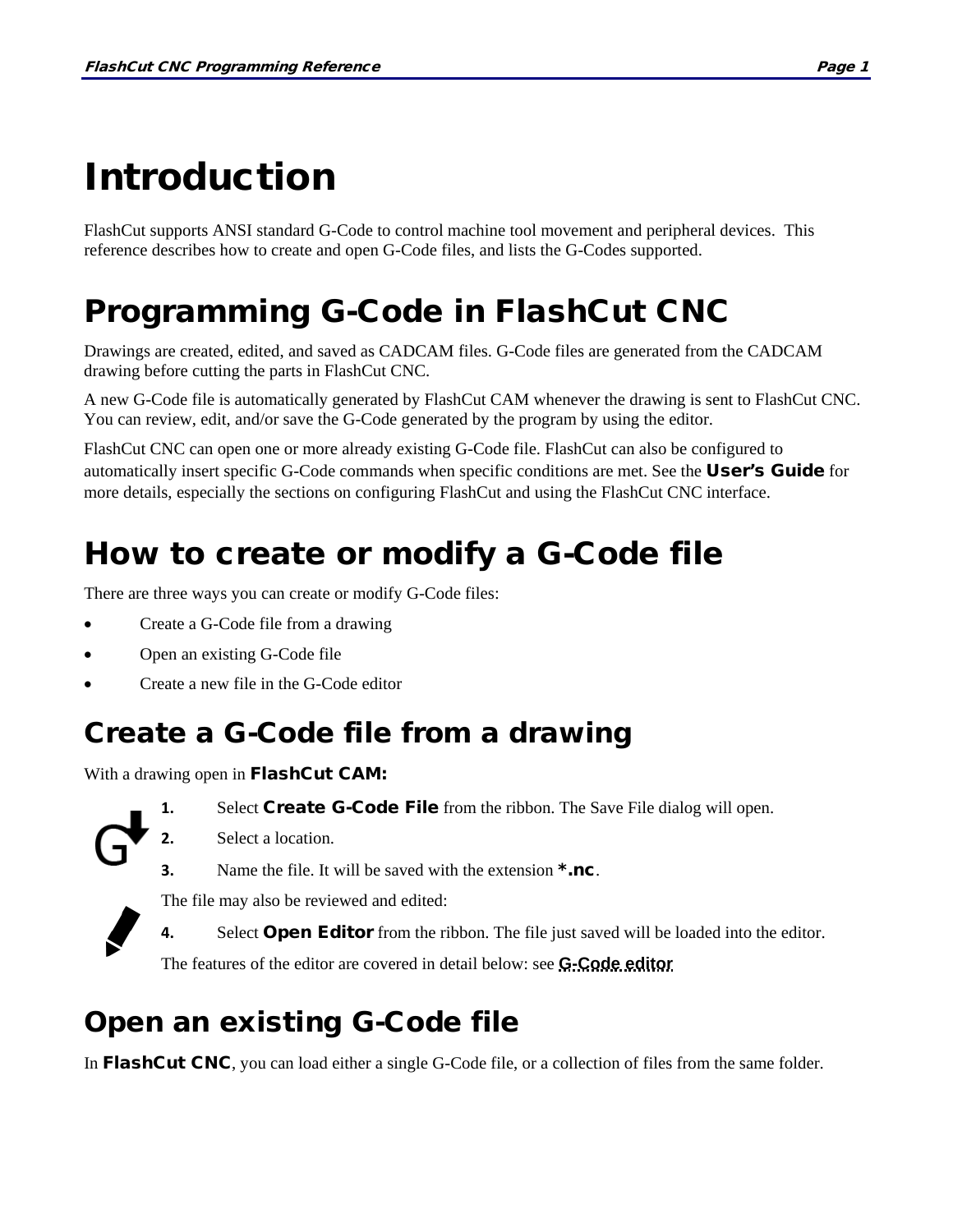### To open one file:

- **1.** Click the **Load G-Code File** icon. The Open G-Code File window appears.
- **2.** Navigate to the G-Code file you wish to open.
- **3.** Double-click the file name, or click on the file name and choose Open.

### To load multiple files:



- **1.** Click the **Load all G-Code files in a folder** icon. The Browse window appears.
- **2.** Navigate to the desired folder, select it, and choose OK.



- The files will be loaded into the drawing workspace in order. Each file may also be reviewed and edited:
- **3.** Select **Edit G-Code**. The G-Code file will be loaded into the editor.

### <span id="page-11-0"></span>Edit the current drawing in FlashCut CNC

New in version 7.04: Double-clicking the G-Code window in FlashCut CNC will open the G-Code editor. If there is a drawing in the workspace, the G-Code for that drawing will be loaded into the editor.

### <span id="page-11-1"></span>Create a new file in the G-Code editor

In either FlashCut CAM or FlashCut CNC, selecting the editor icon with no G-Code file loaded will open a new blank editor window.

If you prefer, you can also use a text editor of your choice, such as Notepad or WordPad. If you use a different editor, make sure you save the file as **text only** and add the extension  $*nc$  to the file name.

The features of the G-Code editor are covered in detail below.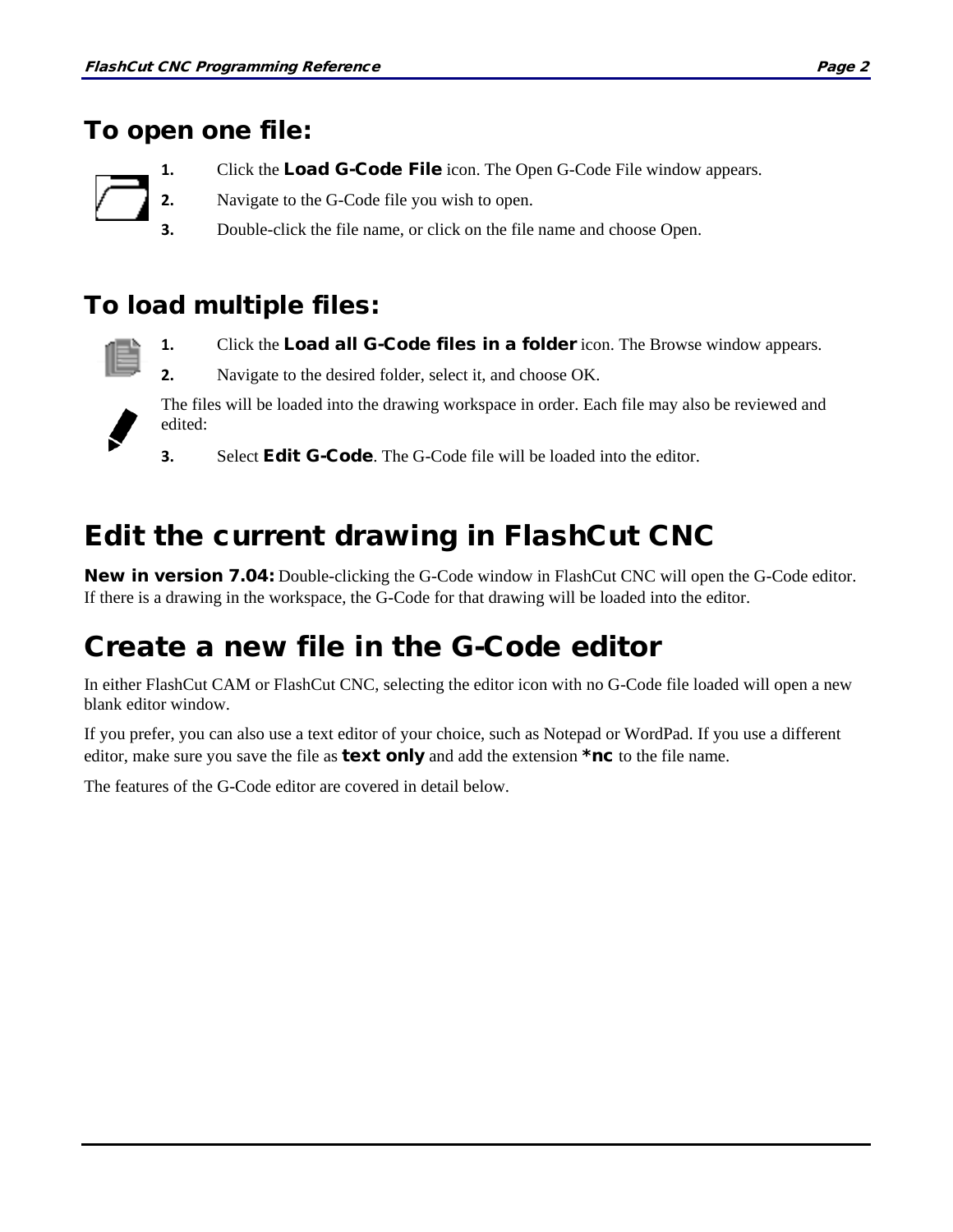## <span id="page-12-0"></span>G-Code editor

FlashCut provides a full-featured editor for creating or modifying G-code files. You can launch the editor from either FlashCut CAM or FlashCut CNC.



FlashCut CAM ribbon and the FlashCut CNC G-Code window.

The same icon appears in both the

Clicking the icon opens the editor.

- **Note** G-code files that use the older FlashCut-specific file extension \*.FGC can also be opened.
- **Note** New in version 7.04: double-clicking the G-Code window in FlashCut CNC will open the G-Code editor.

The menus are described below:

- **[File menu](#page-12-1)**
- **[Edit menu](#page-13-3)**
- <span id="page-12-1"></span>• **[Help menu](#page-16-2)**

### File menu

The **File** menu presents the following commands:

- **[New](#page-12-2)**
- **[Save](#page-13-0)**
- **[Save As…](#page-13-1)**
- **[Close](#page-13-2)**

### <span id="page-12-2"></span>**New**

Opens a new, empty file.

### <span id="page-12-3"></span>Open…

Opens an existing G-code file for editing. You may save it once changes are applied.



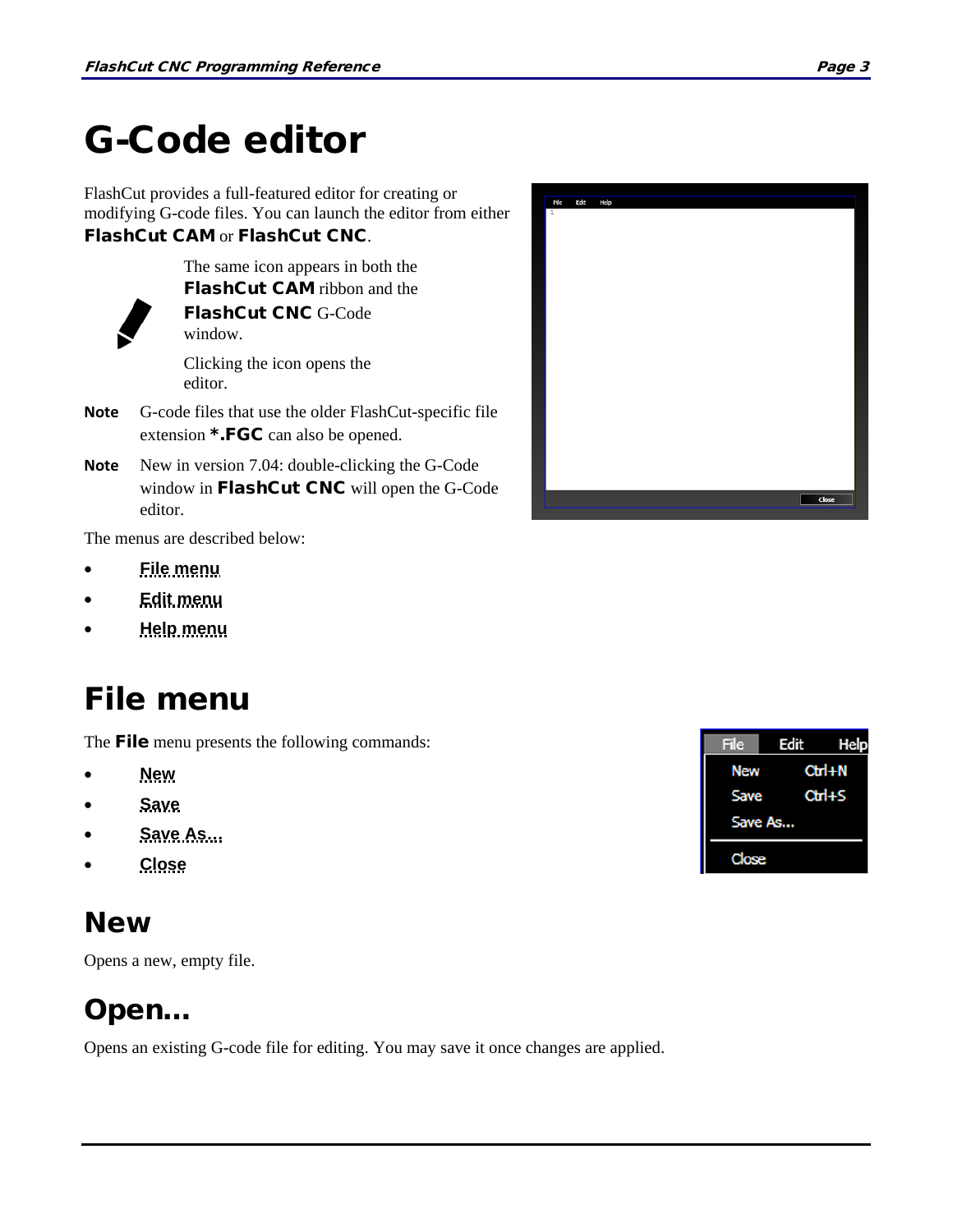### <span id="page-13-0"></span>Save

Saves the G-code file.

### <span id="page-13-1"></span>Save As…

Saves the G-code file under a new name.

### <span id="page-13-2"></span>**Close**

<span id="page-13-3"></span>Closes the editor. If changes have been made, FlashCut prompts you to save or discard these changes. After the editor has closed, any changes made will be displayed in the programming window.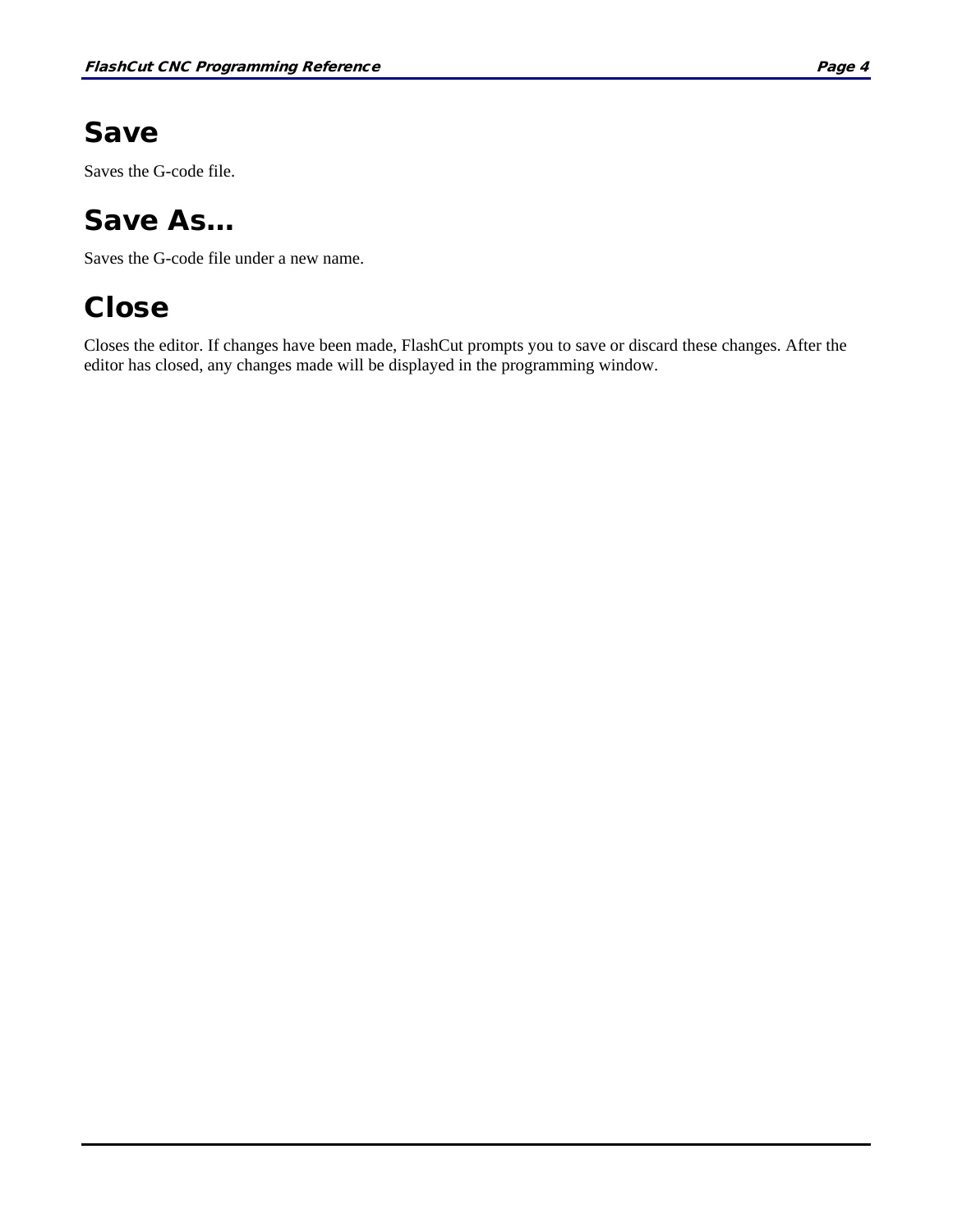### <span id="page-14-0"></span>Edit menu

The **Edit** menu contains the following commands:

- **[Undo](#page-14-1)**
- **[Redo](#page-14-2)**
- **[Cut](#page-14-3)**
- **[Copy](#page-15-0)**
- **[Paste](#page-15-1)**
- **[Clear clipboard](#page-15-2)**
- **[Delete](#page-15-3)**
- **[Select All](#page-15-4)**
- **[Find](#page-15-5)**
- **[Find Next](#page-15-6)**
- **[Replace](#page-15-7)**
- **[Go To](#page-15-8)**
- **[Comment](#page-15-9)**
- **[Uncomment](#page-15-10)**
- **[Toggle Comment](#page-16-0)**
- **[Display Line Numbers](#page-16-1)**

| Edit<br>Help                |            |
|-----------------------------|------------|
| Undo                        | $Ctrl + Z$ |
| Redo                        | $Ctrl+Y$   |
| Cut                         | $Ctrl+X$   |
| Copy                        | $Ctrl + C$ |
| Paste                       | Ctrl+V     |
| Clear clipboard             |            |
| <b>Delete</b>               | Del        |
| Select all                  | Ctrl+A     |
| Find                        | Ctrl+F     |
| <b>Find next</b>            | F3         |
| Replace                     | Ctrl+H     |
| Go To                       | $Ctrl + G$ |
| Comment                     | Ctrl+M     |
| <b>Uncomment</b>            | Ctrl+U     |
| Toggle comment              | $CtrI+T$   |
| $\vee$ Display line numbers |            |

### <span id="page-14-1"></span>Undo

Retracts the last edit you made.

### <span id="page-14-2"></span>Redo

Repeats the last edit that you made.

### <span id="page-14-3"></span>**Cut**

Moves the currently selected text to the Windows clipboard.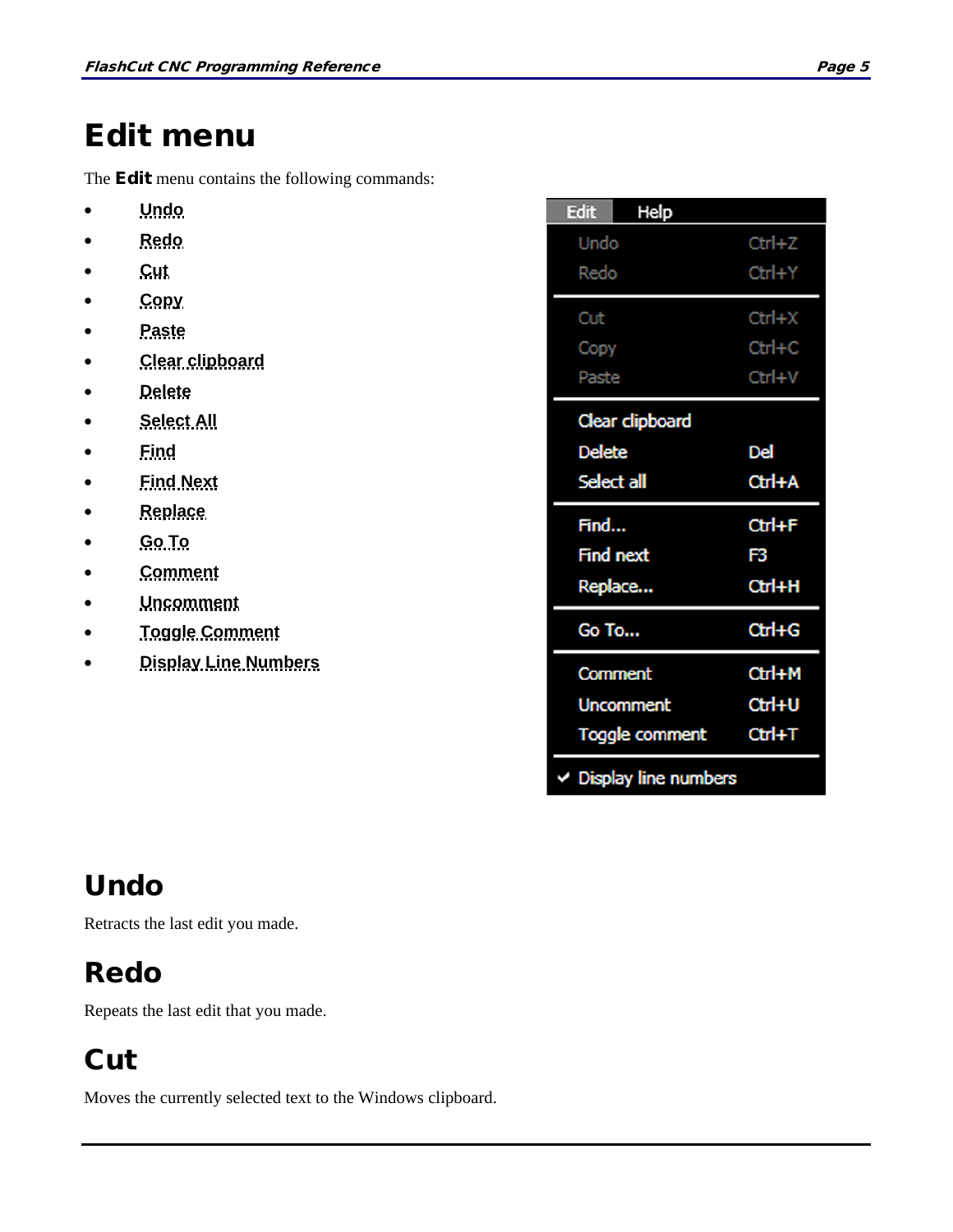## <span id="page-15-0"></span>**Copy**

Copies the currently selected text to the Windows clipboard.

### <span id="page-15-1"></span>Paste

Inserts the text on the Windows clipboard into the editor, at the current cursor location.

### <span id="page-15-2"></span>Clear clipboard

Removes all copied data from the clipboard

### <span id="page-15-3"></span>Delete

Deletes the currently selected text.

### <span id="page-15-4"></span>Select All

Selects all the text in the editor.

### <span id="page-15-5"></span>Find

Opens the Find dialog box, which lets you search for text.

### <span id="page-15-6"></span>Find Next

Finds the next occurrence of the search text.

### <span id="page-15-7"></span>Replace

Opens the Replace dialog box, which lets you search for text and replace it with new text.

### <span id="page-15-8"></span>Go To

Opens the Go To dialog box, which lets you jump to any line in the file.

### <span id="page-15-9"></span>Comment

Adds an open parenthesis to the beginning of all selected lines, so FlashCut will ignore the lines.

### <span id="page-15-10"></span>Uncomment

Removes the open parentheses from the beginning of all selected lines, so FlashCut will execute the lines.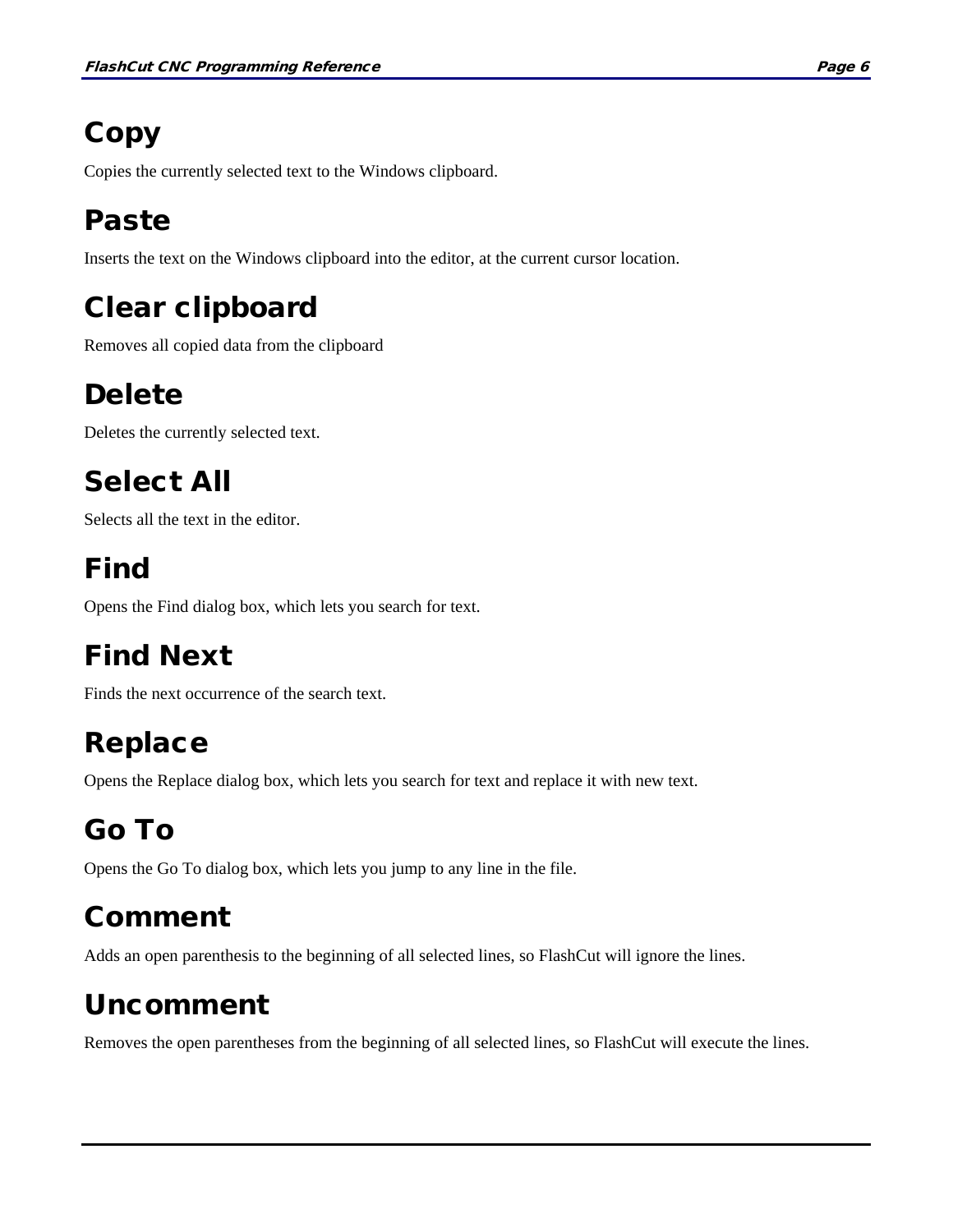### <span id="page-16-0"></span>Toggle Comment

Either adds or removes an open parenthesis to the beginning of all selected lines depending on their current state (e.g. the selected line(s) is commented out this command will remove this open parenthesis).

### <span id="page-16-1"></span>Display Line Numbers

Turns editor line numbering on and off. Note that these numbers are different than the "N" numbers found in some G-code Files.

## <span id="page-16-2"></span>Help menu

The **Help** menu provides the following command:

• **[Programming Reference](#page-16-3)**

# <span id="page-16-3"></span>Programming Reference

Displays this FlashCut CNC Programming Reference. Requires a PDF viewer, such as Adobe® Acrobat®

**Help** Programming Reference... F1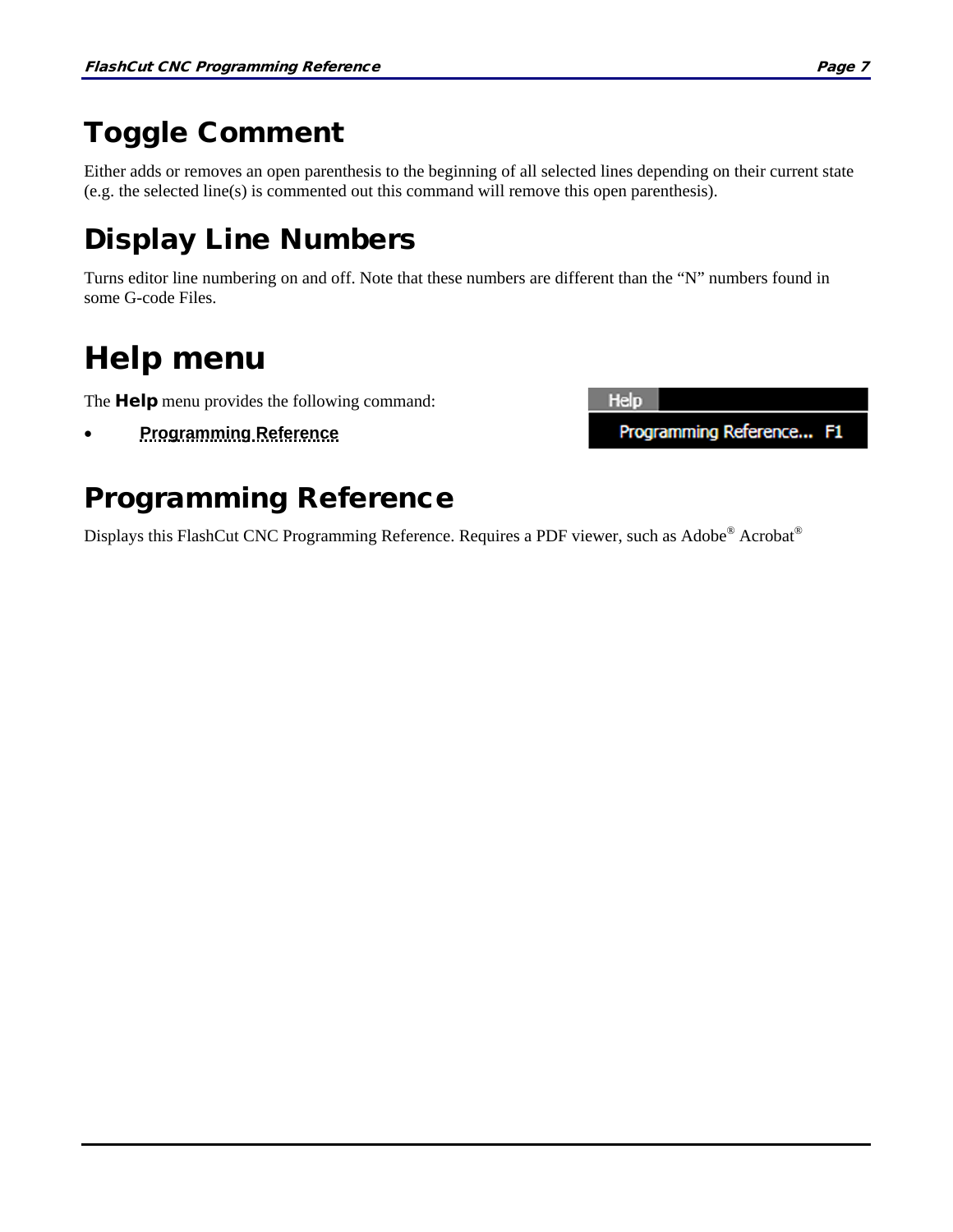## <span id="page-17-0"></span>Codes and commands

This section lists the commands that FlashCut supports:

- **[G-codes supported](#page-17-1)**
- **[M-codes supported](#page-18-0)**
- **[Other commands supported](#page-18-1)**
- **[Advanced keyword commands and functions](#page-19-0)**

### <span id="page-17-1"></span>G-codes supported

- G00 Rapid Tool Positioning
- G01 Linear Interpolated Feedrate Move
- G02 Clockwise Circular Feedrate Move
- G03 Counter Clockwise Circular Feedrate Move
- G04 Dwell
- G17 XY Plane Selection
- G18 XZ Plane Selection
- G19 YZ Plane Selection
- G20 Inch Units (same as G70)
- G21 Metric Units (same as G71)
- G27 Home to Switches
- G28 Move to Reference Point 1
- G29 Rapid Return from Reference Point
- G29.1 Feedrate Return from Reference Point
- G30 Move to Reference Points 2-20
- G31 Seek Sensor
- G40 Cancel Cutter Compensation
- G41 Cutter Compensation (Left)
- G42 Cutter Compensation (Right)
- G43 Tool Length/Geometry Compensation (Plus)
- G44 Tool Length/Geometry Compensation (Minus)
- G49 Cancel Tool Length/Geometry Compensation
- G50 Cancel Scaling
- G51 Scaling
- G52 Use Local Coordinate System
- G53 Linear Move to Machine Coordinates (Rapid)
- G53.1 Linear Move to Machine Coordinates (Feedrate)
- G54-59 Set Program Zero (Fixture Offsets)
- G54.1 Set Program Zero (Extended Fixture Offsets)
- G68 Initiate coordinate system rotation
- G69 Cancel coordinate system rotation
- G70 Inch Units (same as G20)
- G71 Metric Units (same as G21)
- G73 High Speed Peck Drilling Cycle
- G74 Left-Handed Tapping Cycle
- G76 Thread Cutting Cycle
- G80 Cancel Canned Cycle
- G81 Drilling Cycle
- G82 Counterboring Cycle
- G83 Peck Drilling Cycle
- G84 Standard Tapping Cycle
- G85 Reaming Cycle
- G90 Absolute Positioning Mode
- G91 Incremental Positioning Mode
- G92 Set Program Zero
- G93 Inverse Time Feedrate
- G94 Standard Feedrate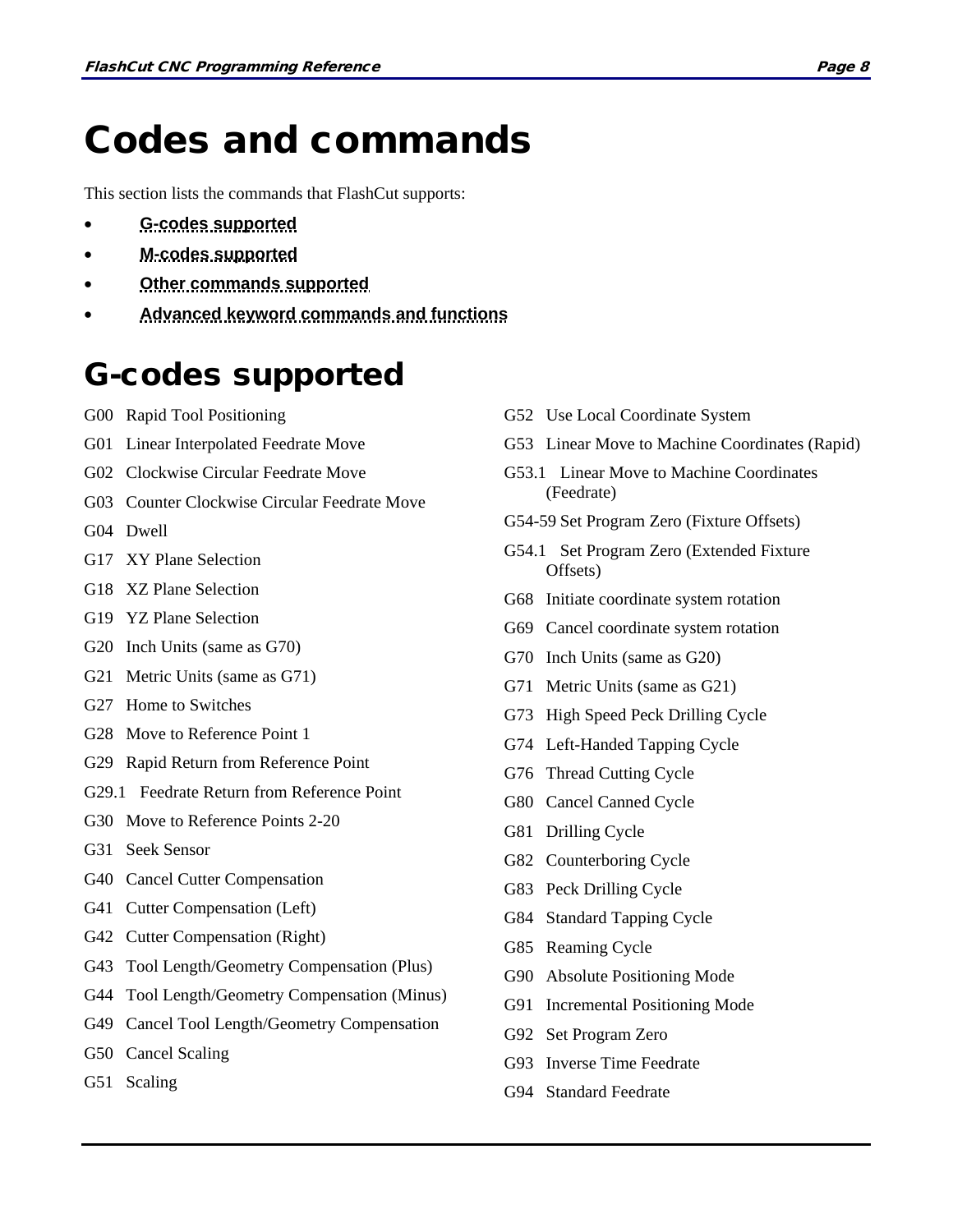G98 Return to Initial Level (Canned Cycles) G99 Return to Rapid Level (Canned Cycles) G120 Sense Tool Length G140 Set Engraving Font G141 Engrave Text G150 Increment Counter G151 Set Counter G160 Increment Tool Use Counter G161 Set Tool Use Counter G170 Find Fiducials

### <span id="page-18-0"></span>M-codes supported

M00 Program Pause

- M01 Optional Program Pause
- M02 End of Program
- MXXCustom Programmable (See "M-code Definitions" in the Initial Setup section of this manual). Typical functions are:
- M03 Spindle On
- M05 Spindle Off
- M06 Tool Change
- M07 Mist Coolant On
- M08 Flood Coolant On
- <span id="page-18-1"></span>M09 Coolant Off

G179 Cancel Fiducial Correction G180 Turn Off Safe Envelope G181 Turn On Safe Envelope G190 Set PWM/PFM Output G210 Select Variable Output Port G600 End Plasma Cutting G601 Begin Plasma Cutting G602 Suspend Torch Height Control G603 Resume Torch Height Control G605 Move to Initial Height

M50 Plasma On M51 Plasma Off M30 End of Program (Reset) M30.1 End of Program (Reset and Restart) M98 Subroutine Call M99 Return From Subroutine M100Wait for Input Line (Normal State) M101Wait for Input Line (Tripped State) M102Enable Feed Hold Input Line M103Disable Feed Hold Input Line M106Select Fabrication Head

### Other commands supported

| $_{\rm F}$       | <b>Set Feedrate</b>                          |
|------------------|----------------------------------------------|
| T                | <b>Select Tool</b>                           |
| S                | Set Variable Output Port (eg. spindle speed) |
| $\left( \right)$ | Comment                                      |
|                  | <b>Optional Line</b>                         |
| <b>BEGINGRID</b> | Begin a Grid of Parts                        |
| <b>ENDGRID</b>   | End a Grid of Parts                          |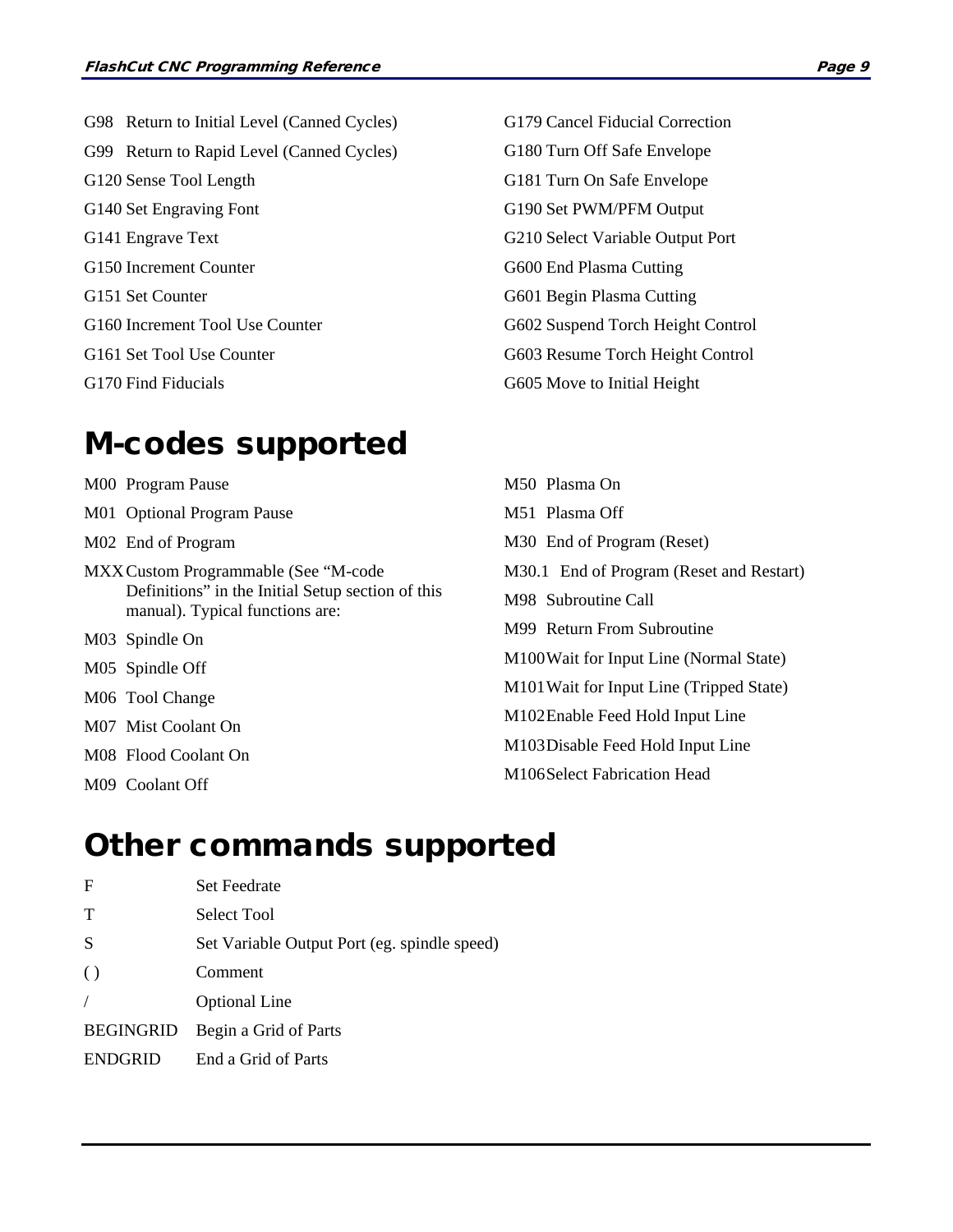## <span id="page-19-0"></span>Advanced keyword commands and functions

- EnableFO Enable Feedrate Override
- DisableFO Disable Feedrate Override
- SetFO Set Feedrate Override Percent
- SaveState Save Current Modal States
- RestoreState Restore Saved Modal States
- GetRackIndex Get Tool Rack Index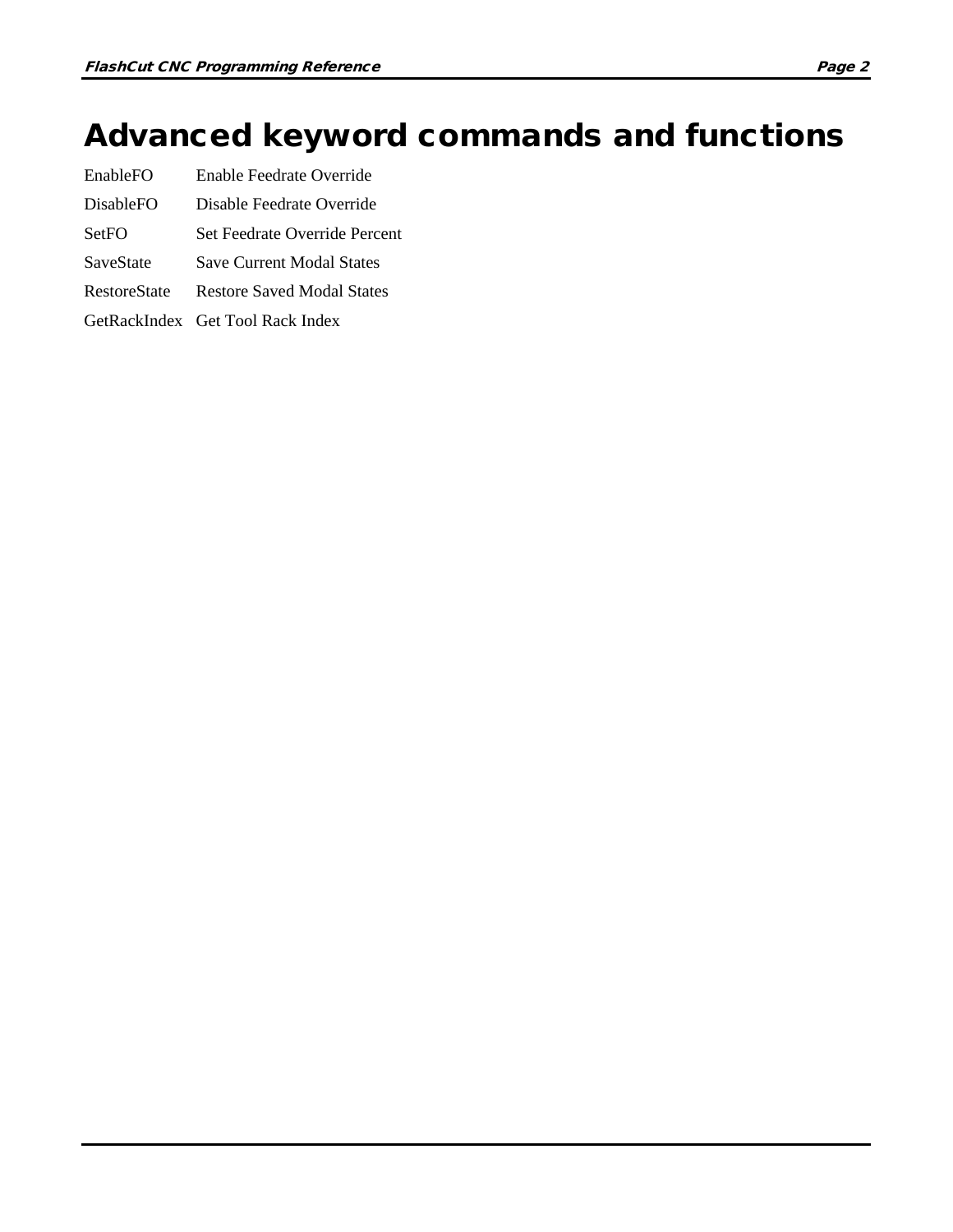# <span id="page-20-0"></span>Key programming concepts

There are two basic programming concepts you should understand before learning the G- and M codes:

- **[Mode](#page-20-1)**
- **[Absolute vs. incremental](#page-22-5)**

## <span id="page-20-1"></span>Mode

Most G-code commands supported by FlashCut are modal, meaning they put the system into a particular mode of operation and don't need to be repeated on every program line. A modal command stays in effect until another command changes the mode. Related modal commands that affect one aspect of program execution are called a mode group.

These are the mode groups supported by FlashCut:

- **[Movement](#page-20-2)**
- **[Circular interpolation](#page-21-0)**
- **[Units](#page-21-1)**
- **[Cutter compensation](#page-21-2)**
- **[Tool length/geometry compensation](#page-21-3)**
- **[Scaling](#page-21-4)**
- **[Set program zero](#page-21-5)**
- **[Canned cycles](#page-21-6)**
- **[Canned cycle return](#page-22-0)**
- **[Positioning](#page-22-1)**
- **[Safe envelope](#page-22-2)**
- **[Feedrate](#page-22-3)**
- **[Independent modal commands](#page-22-4)**

### <span id="page-20-2"></span>Movement

- G00 Rapid Tool Positioning
- G01 Linear Interpolated Feedrate Move
- G02 Clockwise Circular Feedrate Move
- G03 Counter Clockwise Circular Feedrate Move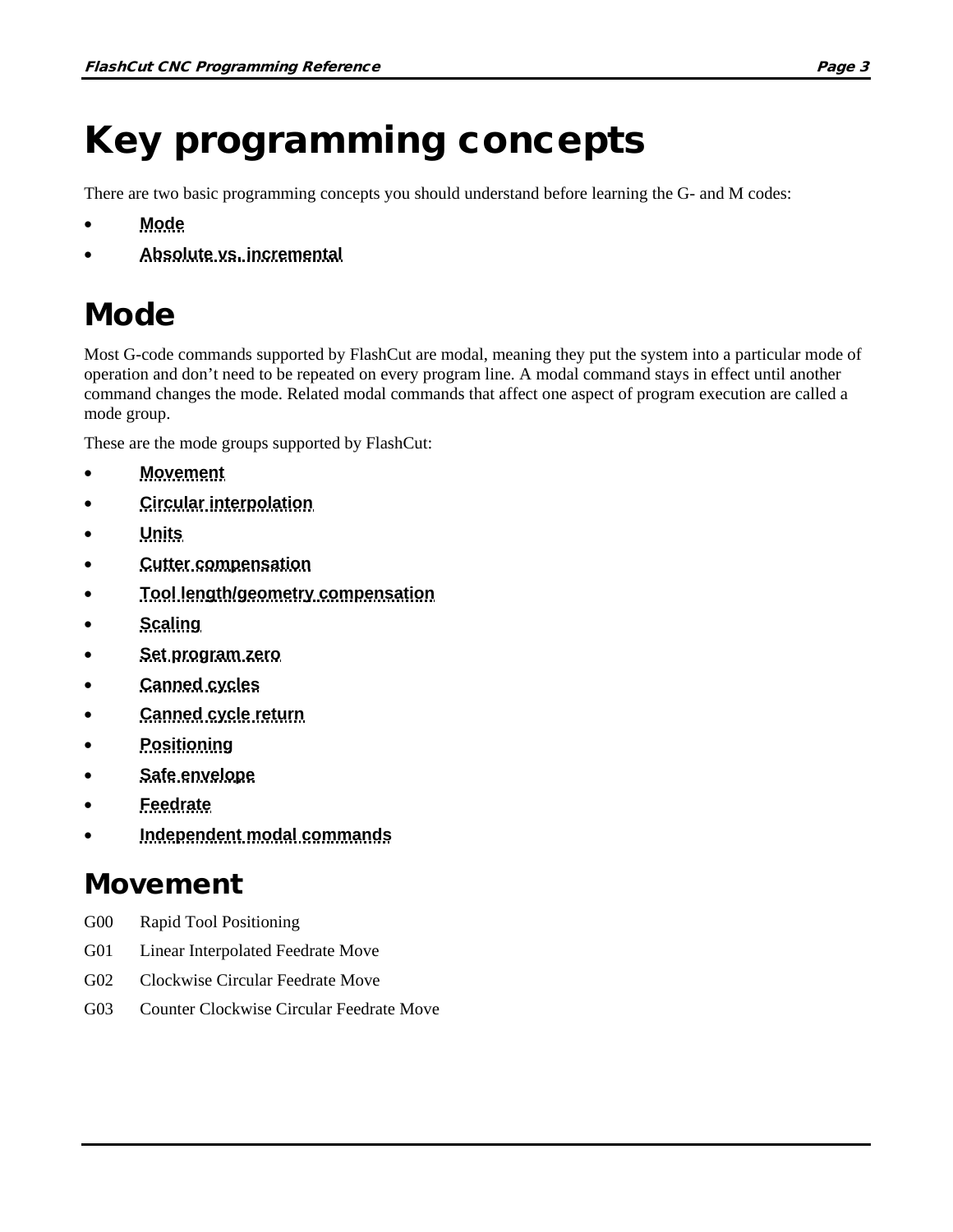### <span id="page-21-0"></span>Circular interpolation

- G17 XY Plane Selection
- G18 XZ Plane Selection
- G19 YZ Plane Selection

### <span id="page-21-1"></span>Units

- G20 Inch Units (also G70)
- G21 Metric Units (also G71)

### <span id="page-21-2"></span>Cutter compensation

- G40 Cancel Cutter Compensation
- G41 Cutter Compensation (Left)
- G42 Cutter Compensation (Right)

### <span id="page-21-3"></span>Tool length/geometry compensation

- G43 Tool Length/Geometry Compensation (Plus)
- G44 Tool Length/Geometry Compensation (Minus)
- G49 Cancel Tool Length/Geometry Compensation

### <span id="page-21-4"></span>Scaling

- G50 Cancel Scaling
- G51 Scaling

### <span id="page-21-5"></span>Set program zero

- G54-59 Set Program Zero (Fixture Offsets)
- G54.1 Set Program Zero (Extended Fixture Offsets)
- G92 Set Program Zero (XYZA Parameters)

### <span id="page-21-6"></span>Canned cycles

- G73 High Speed Peck Drilling Cycle
- G74 Left-Handed Tapping Cycle
- G76 Thread Cutting Cycle
- G80 Cancel Canned Cycle
- G81 Drilling Cycle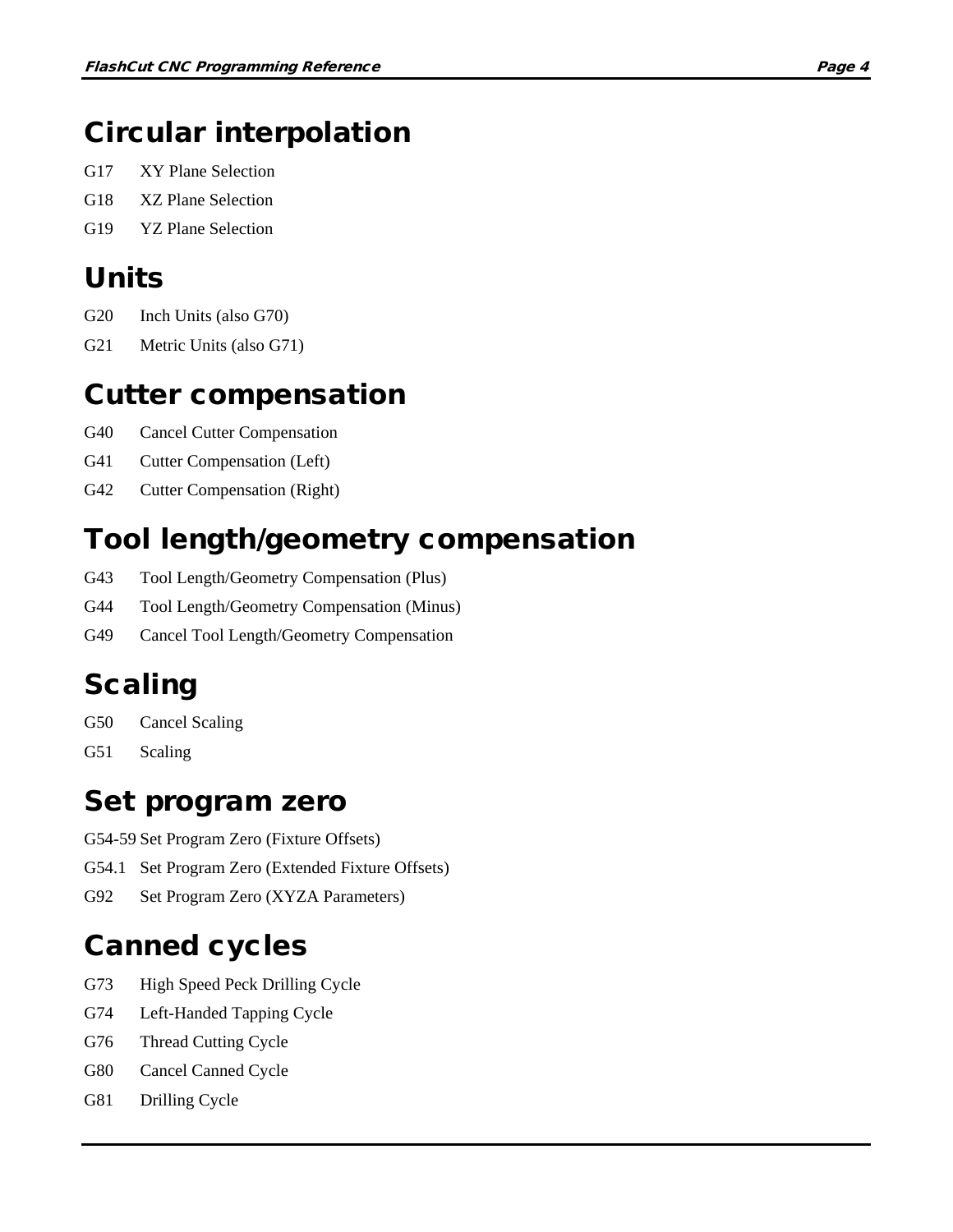- G82 Counterboring Cycle
- G83 Peck Drilling Cycle
- G84 Standard Tapping Cycle
- G85 Reaming Cycle

### <span id="page-22-0"></span>Canned cycle return

- G98 Return to Initial Level
- G99 Return to Rapid Level

### <span id="page-22-1"></span>Positioning

- G90 Absolute Positioning Mode
- G91 Incremental Positioning Mode

### <span id="page-22-2"></span>Safe envelope

- G180 Turn Off Safe Envelope
- G181 Turn On Safe Envelope

### <span id="page-22-3"></span>Feedrate

- G93 Inverse Time Feedrate
- G94 Standard Feedrate

### <span id="page-22-4"></span>Independent modal commands

- G52 Use Local Coordinate System
- F Set Feedrate
- S Set Spindle Speed
- G140 Set Engraving Font

## <span id="page-22-5"></span>Absolute vs. incremental

All moves are either absolute or incremental. In an absolute move, the ending point is defined relative to Program Zero. In an incremental move, the ending point is defined relative to the current tool location. The G90/G91 commands tell the system which of these two modes to use (described below).

While there will be cases where incremental programming is useful, generally you should define your moves as absolute since it is a less error prone method of programming. All of the examples in the following section use absolute positioning unless otherwise noted.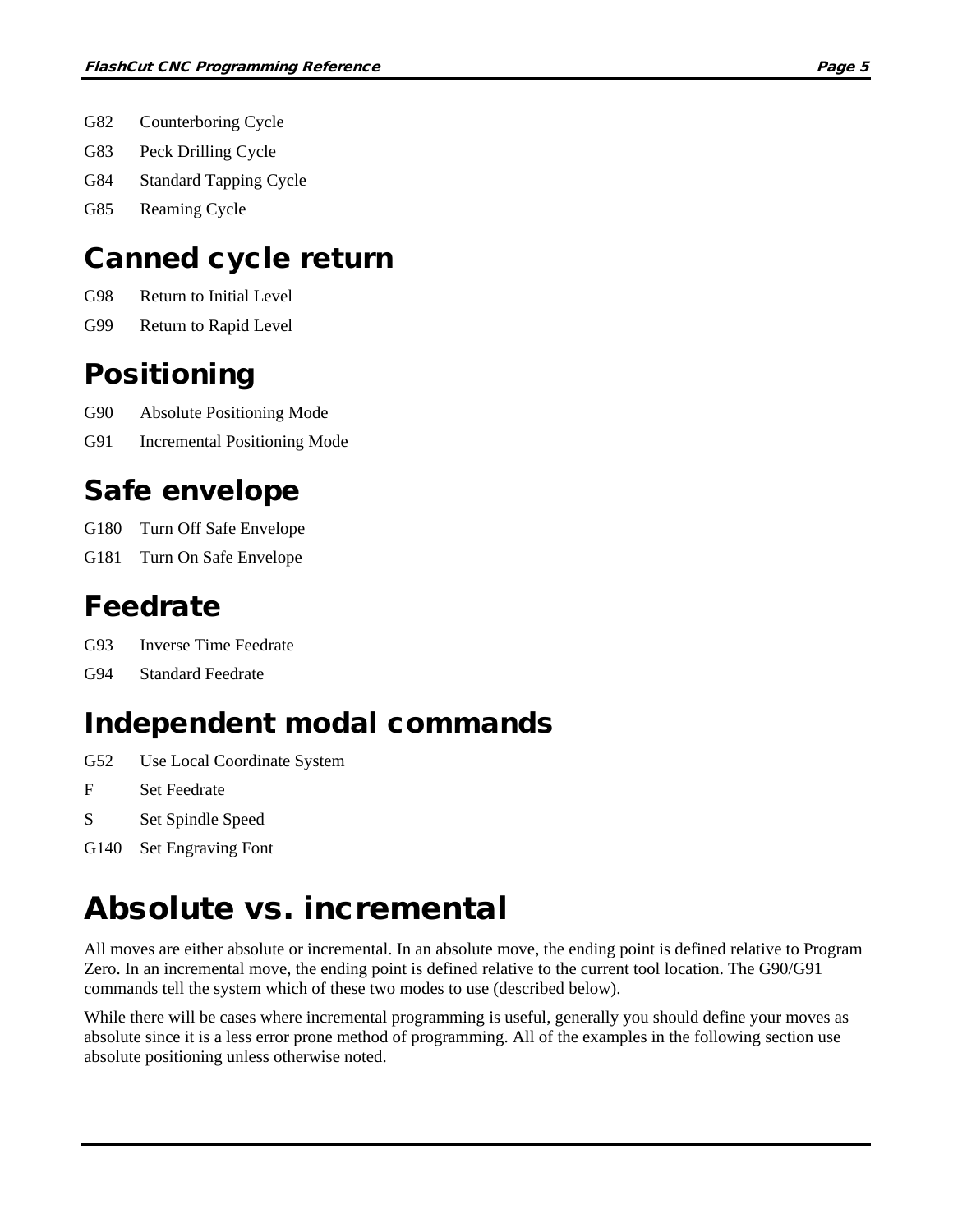## <span id="page-23-0"></span>G and M-code reference

### <span id="page-23-1"></span>G00 rapid tool positioning

The G00 command moves the tool to the designated coordinate at the rapid rate using linear interpolation. The rapid rate is calculated from the Maximum Feedrates defined on the Feedrate/Ramping panel of the Configuration dialog box.

Example:

```
G00 X1.0 Y2.0 Z1.5 Moves the tool to program coordinates X=1.0, 
                           Y=2.0, Z=1.5 at the rapid rate
```
When using G00, there are several things to keep in mind:

• You do not need to specify all coordinates, only the ones for which you want movement.

| Example:      |                                                                                            |
|---------------|--------------------------------------------------------------------------------------------|
| GOO X4.0 Y3.0 | Moves the tool to program coordinates $X=4.0$ ,<br>Y=3.0, leaving the Z position unchanged |

• This is a modal command, meaning that all successive moves will be treated as rapid moves until another modal move command (G01, G02 or G03) occurs.

Example:

| G00 X1.0 Y2.0 Z1.5 | Rapid Move    |
|--------------------|---------------|
| X4.0 Y6.5 Z1.0     | Rapid Move    |
| G01 X3.0 Y3.0 Z1.4 | Feedrate Move |
| X2.8 Y1.4 Z0       | Feedrate Move |

- The interpretation of the coordinates depends on the G90/G91 command in effect.
- For rotary axes, FlashCut will make the shortest possible move in the direction indicated by the command (always less than 360 degrees.)

Example (starting at program coordinate  $A = 0$ ):

- G00 A365 Rapid move 5 degrees, after which the DRO reads  $A = 365$
- Express Mode is a setting that affects how the signal generator processes motion commands. It's located on the Controller panel of the Configuration screen. When the signal generator is running in Express Mode, it can move up to five axes simultaneously.

When **not** in Express Mode, FlashCut can only move up to three axes simultaneously. If you specify a move on four axes, FlashCut will perform two separate moves, one for the Z axis and one for the X-Y-A axes. The Z move will occur first if the direction is towards the home end of the axis (specified by the Home End setting on the Basic Homing panel of the Configuration dialog box). Otherwise the X-Y-A move will occur first. If this behavior doesn't suit your needs, use two G00 commands.

Example (starting at program zero, home end for Z axis is positive):

G00  $X1.0 Y2.0 Z1.5 A0$  Moves the tool to program coordinates  $X=1.0$ , Y=2.0, Z=1.5, leaving the A position unchanged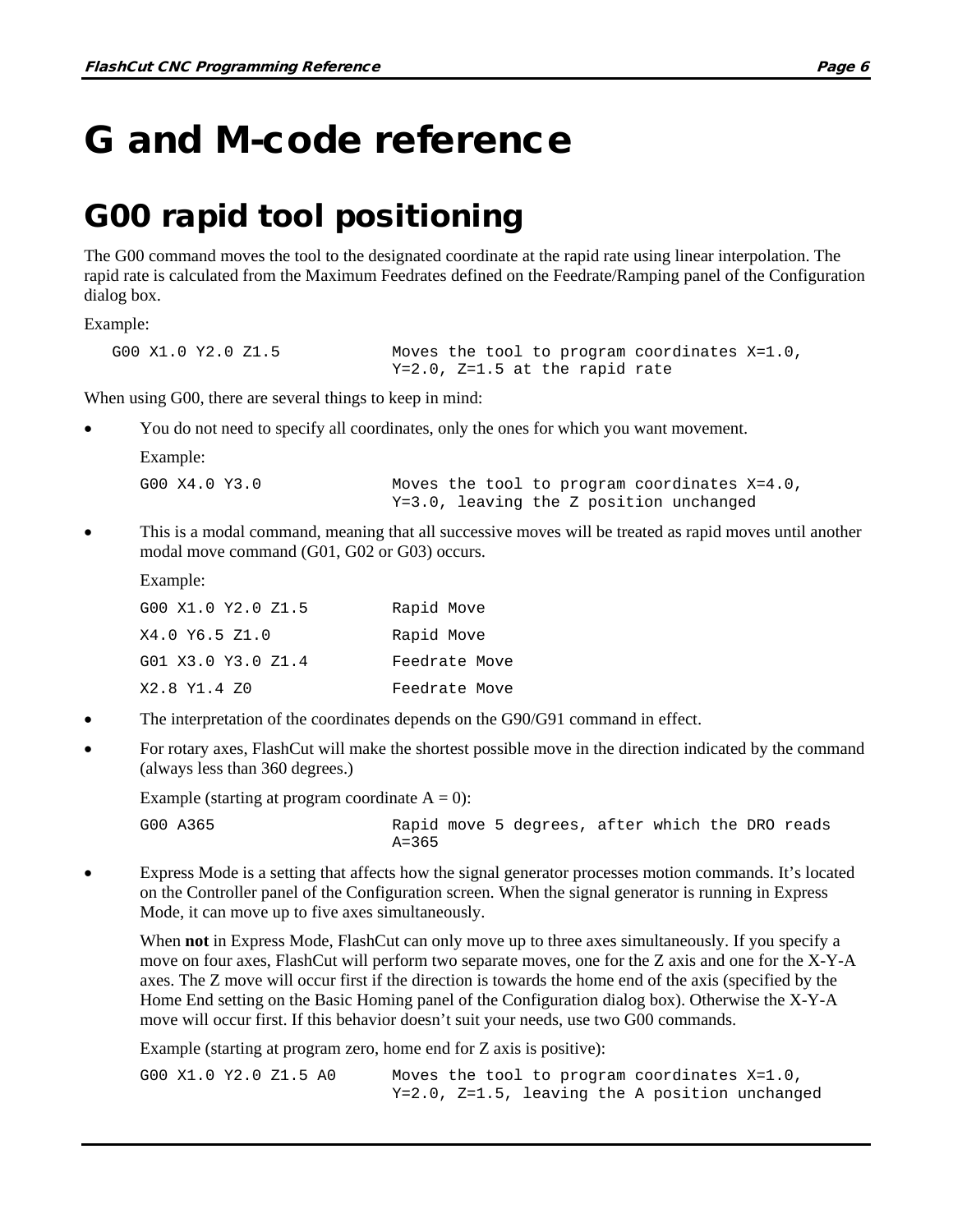```
(the A parameter is included but does not specify 
                           any motion)
G00 X2.0 Y3.0 Z1.0 A90 First moves the tool to X=2.0, Y=3.0, A=90, 
                           leaving the Z position unchanged, then moves the 
                           tool to Z=1.0, leaving the X, Y and A axes 
                           unchanged
```
### <span id="page-24-0"></span>G01 linear interpolated feedrate move

The G01 command moves the tool to the designated program coordinate at the specified feedrate using linear interpolation.

Example:

```
G01 X2.0 Y1.0 Z-1.5 F2.0 Moves the tool to program coordinates X=2.0,
                            Y=1.0, Z=-1.5 at a feedrate of 2.0 in/min
```
When using G01, there are several things to keep in mind:

• You do not need to specify all coordinates, only the ones for which you want movement.

```
Example:
```
G01 X4.0 Y3.0 F2.0 Moves the tool to program coordinates X=4.0, Y=3.0, leaving the Z position unchanged

- This is a modal command, meaning that all successive moves will be treated as linear feedrate moves until another modal move command (G00, G02 or G03) occurs.
- The interpretation of the coordinates depends on the G90/G91 command in effect.
- The F command is used to designate a feedrate. The feedrate set with the F command is modal (stays in effect until another F command occurs).

Example:

| G01 X4.0 Y3.0 Z1.0 F7.0 | Moves the tool to program coordinates $X=4.0$ ,<br>$Y=3.0$ , $Z=1.0$ at a feedrate of 7.0 in/min                                     |
|-------------------------|--------------------------------------------------------------------------------------------------------------------------------------|
| X2.0 Y2.5               | Moves the tool to program coordinates $X=2.0$ Y=2.5,<br>leaving the Z axis unchanged at $Z=1.0$ (the<br>feedrate remains 7.0 in/min) |

• For any move that includes a rotary axis (A, B or C), there are two ways FlashCut can interpret the current F setting. FlashCut uses your setting for 'F Command Interpretation for Rotary Moves' on the Rotary Axes panel of the Configuration dialog box.

Linear Feedrate (Distance/Minute) – This option directs FlashCut to interpret the feedrate command (F) as a linear feedrate. The speed of the tool tip relative to its point of contact on the rotating workpiece will be at the specified F value. In this mode, you can use a single F command to cover linear, linear plus rotary, and rotary moves.

Rotary Feedrate (Degrees/Minute) – This option directs FlashCut to interpret the feedrate command (F) as a rotary feedrate. The rotary axis controls the timing. The F parameter is interpreted as degrees/minute.

Example:

G01 X1 A90 F360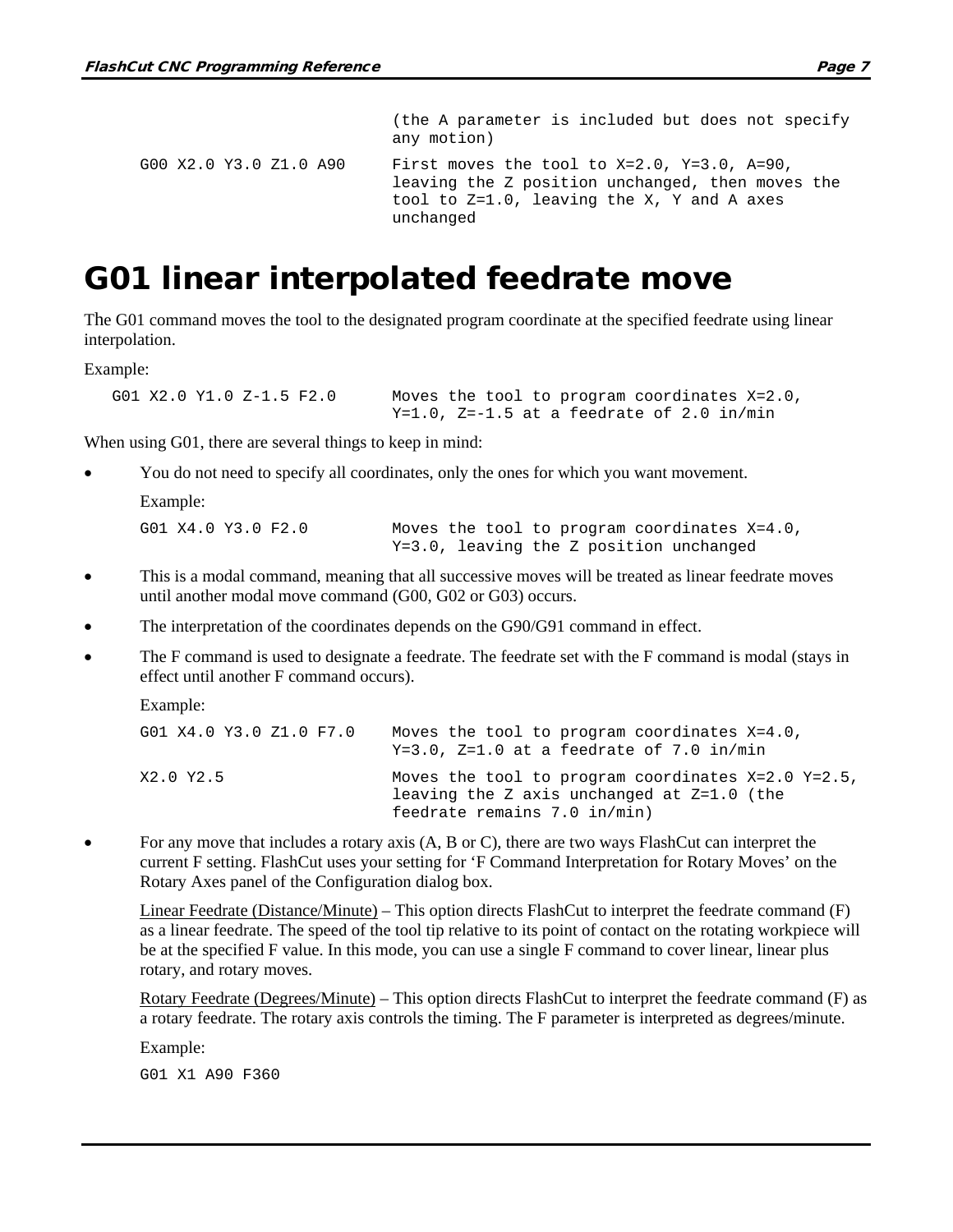The A axis turns 90 degrees while the X axis moves 1 inch. The A axis turns at exactly 360 degrees/minute. The timing for the X axis is based on the A axis motion and is not explicitly listed in the G-code file.

Note that if you choose the rotary feedrate interpretation, the F feedrate in use is always interpreted as degrees/minute for any move that contains motion on a rotary axis. For all other moves, it's interpreted as inches/minute (or mm/min). Therefore, you must be very careful to reset F every time you switch between pure linear and rotary-included moves.

• Express Mode is a setting that affects how the signal generator processes motion commands. It's located on the **Controller** panel of the Configuration screen. When the signal generator is running in Express Mode, it can move up to five axes simultaneously.

When **not** in Express Mode, FlashCut can only move up to three axes simultaneously. If you specify a move on four axes, FlashCut will perform two separate moves, one for the Z axis and one for the X-Y-A axes. The Z move will occur first if the direction is towards the home end of the axis (specified by the Home End setting on the Basic Homing panel of the Configuration dialog box). Otherwise the X-Y-A move will occur first. If this behavior doesn't suit your needs, use two G01 commands.

Example (starting at program zero, home end for Z axis is positive):

| G01 X1.0 Y2.0 Z1.5 A0  | Moves the tool to program coordinates X=1.0,<br>$Y=2.0$ , $Z=1.5$ , leaving the A position unchanged<br>(the A parameter is included but does not specify<br>any motion) |
|------------------------|--------------------------------------------------------------------------------------------------------------------------------------------------------------------------|
| G01 X2.0 Y3.0 Z1.0 A90 | First moves the tool to $X=2.0$ , $Y=3.0$ , $A=90$ ,<br>leaving the Z position unchanged, then moves the<br>tool to Z=1.0, leaving the X, Y and A axes<br>unchanged      |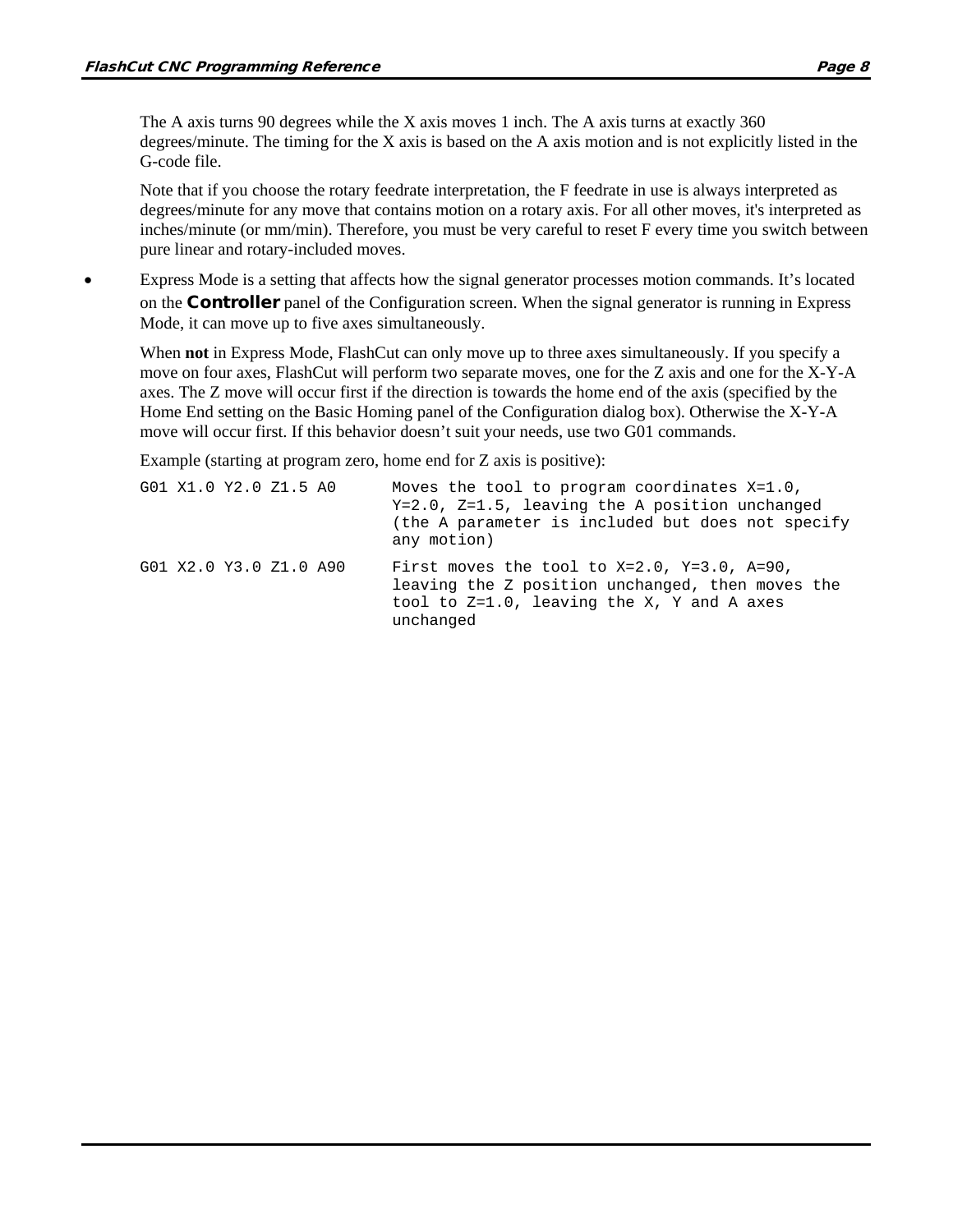## <span id="page-26-0"></span>G02 clockwise circular feedrate move

The G02 command moves the tool in a clockwise path from the starting point (the current tool position) to the designated ending point in the currently selected plane (see G17-G19). The I , J, and K parameters represent the incremental X, Y, and Z distances (respectively) from the starting point of the arc to the center point of the arc.

Example:

G01 X1 Y1 F3 Moves the tool to program coordinates X=1, Y=1 at a feedrate of 3 in/min

G02 X3 Y3 I1 J1 Moves the tool using clockwise circular interpolation to program coordinates X=3, Y=3 with a center point of X=2, Y=2 at a feedrate of 3 in/min



An alternative to specifying the distance to the center point is to specify the radius, using the R parameter. Usually this is easier than determining the correct I, J and K values. For any given radius, generally there are two possible arcs: one that sweeps an angle less than 180 degrees, and one that sweeps an angle greater than 180 degrees (see diagram below). To specify an angle less than 180 degrees, make R a positive number; to specify an angle greater than 180 degrees, make R a negative number.

Example:

| G01 X1 Y1 F3 |                       | Moves the tool to program coordinates $X=1$ , $Y=1$ at<br>a feedrate of 3 in/min         |
|--------------|-----------------------|------------------------------------------------------------------------------------------|
|              | G02 X2 Y2 R1 (or R-1) | Moves the tool using clockwise circular<br>interpolation to program coordinates X=2, Y=2 |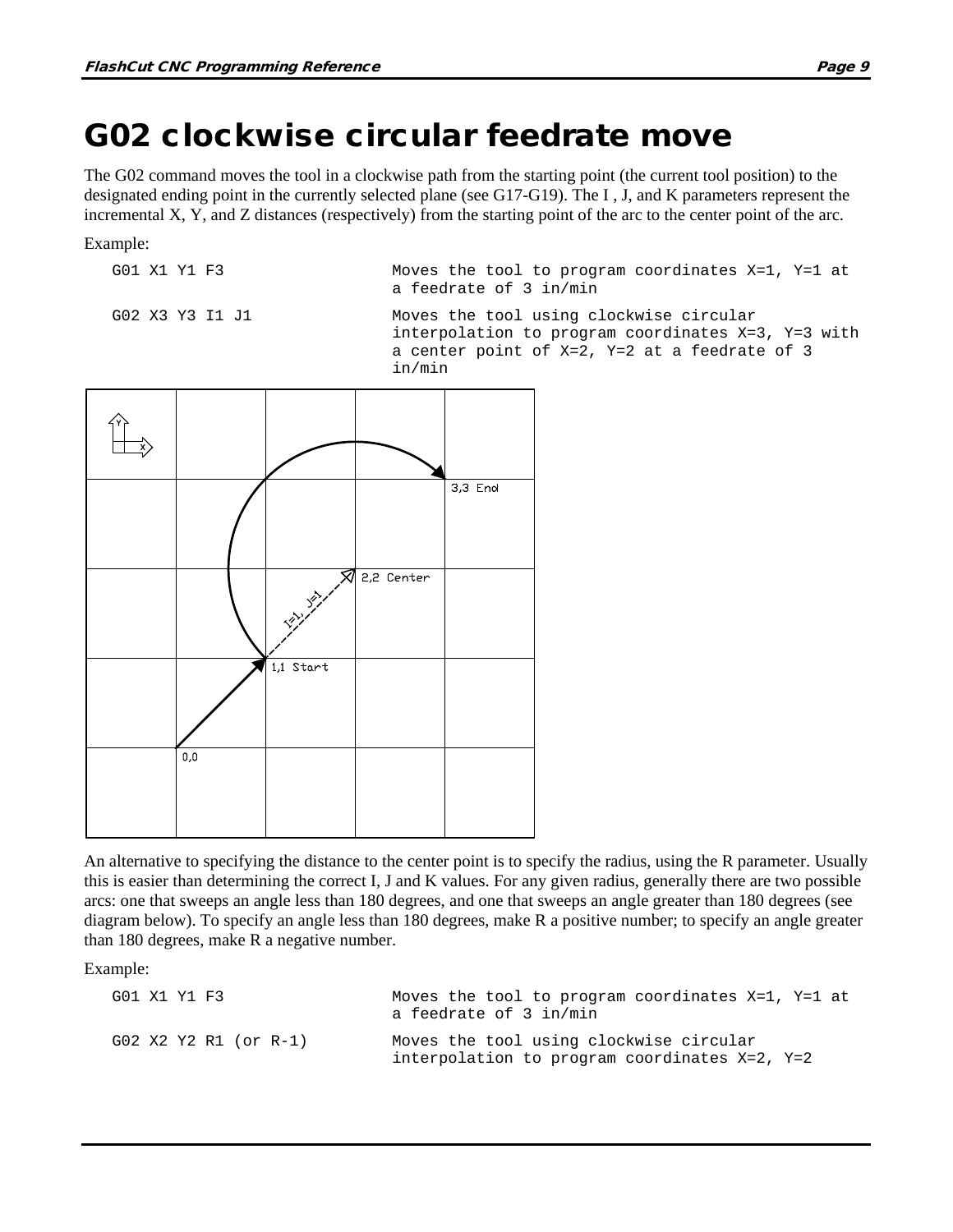



When using the R word, please note:

- If the arc sweeps a 180 degree angle, it doesn't matter whether R is negative or positive.
- If the ending point is the same as the starting point, FlashCut will ignore the command, since the center point cannot be determined.

You can use the G02 command to specify a helical move (helical interpolation). During a helical move, the circular motion described above is combined with linear motion that's perpendicular to the plane containing the arc. For example, circular motion in the XY plane is combined with linear motion along the Z axis to form a helix.

To specify helical motion, add an X, Y or Z parameter to the command, to indicate the ending point of the linear motion. In the following example, a Z parameter has been added to the G02 command for an arc in the XY plane.

Example:

| G01 X1 Y1 Z1 F3    | Moves the tool to program coordinates $X=1$ , $Y=1$ ,<br>$Z=1$ at a feedrate of 3 in/min                                                                                                                                  |
|--------------------|---------------------------------------------------------------------------------------------------------------------------------------------------------------------------------------------------------------------------|
| G02 X3 Y3 Z2 I1 J1 | Moves the tool using clockwise circular<br>interpolation to program coordinates $X=3$ , $Y=3$ with<br>a center point of X=2, Y=2, while simultaneously<br>moving the tool in a straight line along the Z<br>axis to $Z=2$ |

The accuracy of the helical move, relative to a theoretically perfect helix, is controlled by the Helical Interpolation Accuracy setting on the G-code panel of the Configuration dialog box (see "G-code Settings" in the Initial Setup section).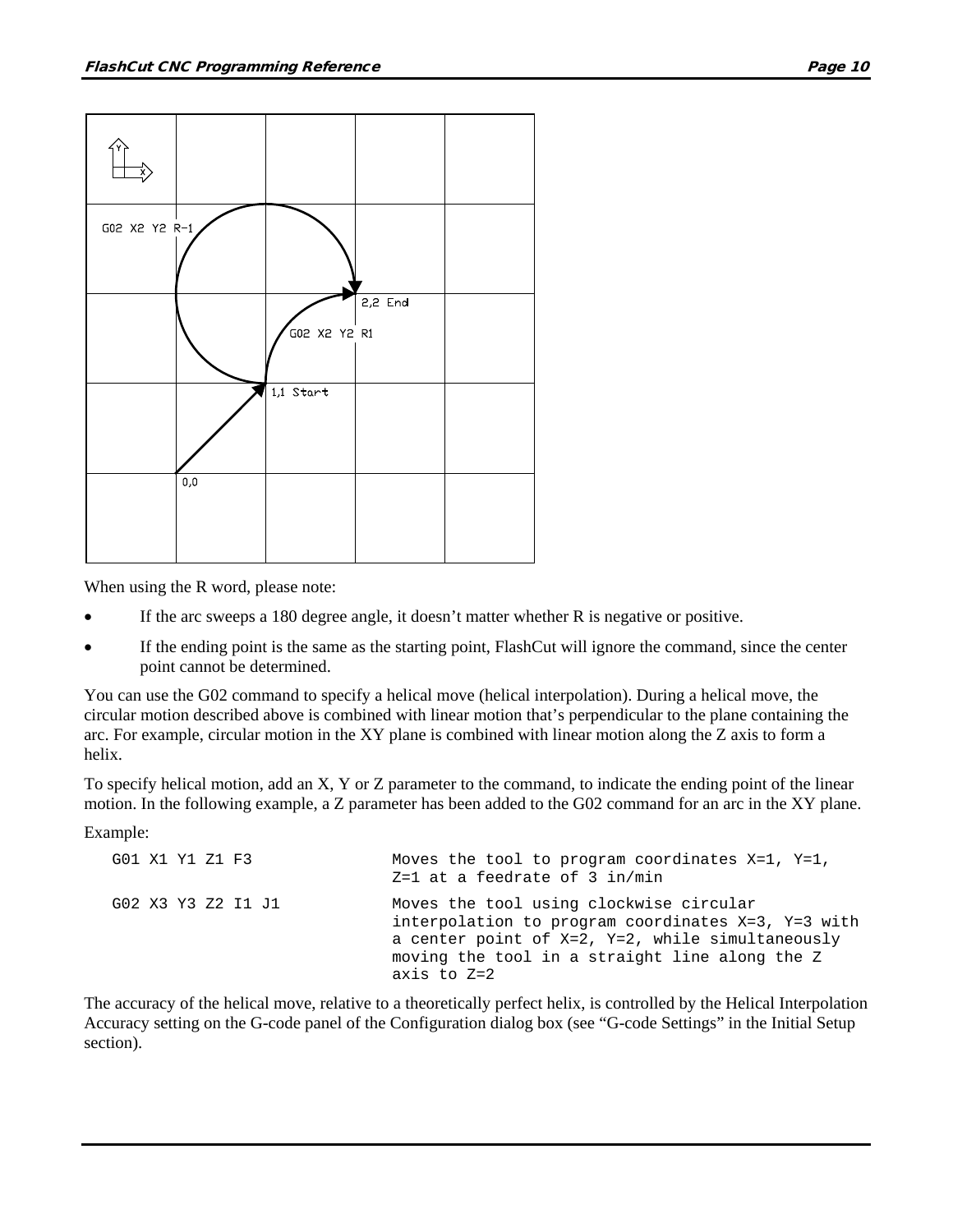In knife cutting applications, you can include rotary motion as part of the G02 command, by adding the A, B or C parameter to the G-code line. The rotary axis will turn proportionately throughout the arc to keep the knife blade tangent to the cutting direction. To use this option you must first configure your machine for knife cutting. Please see "Rotary Axes Settings" in the Initial Setup section for more information. Also note that the Helical Interpolation Accuracy setting on the G-code panel of the Configuration dialog box applies to these arc moves.

When using G02, there are several things to keep in mind:

- This is a modal command, meaning that all successive moves will be treated as clockwise circular feedrate moves until another modal move command (G00, G01 or G03) occurs.
- The interpretation of the X, Y and Z coordinates depends on the G90/G91 command in effect. The I, J and K values are unaffected by G90/G91.
- The tool will move at the current feedrate set by the last F command.
- Only XY arcs can be cut when G17 is active, only XZ arcs can be cut when G18 is active, and only YZ arcs can be cut when G19 is active. Arcs cannot be specified for the A or W axes.
- The clockwise direction of rotation is as viewed from the positive end of the unused axis (the axis not in the plane of motion). For example, a G02 arc move in the XY plane is clockwise as viewed from the positive end of the Z axis (i.e. from above). The following diagram illustrates this behavior for all three arc planes:



In some cases, a clockwise arc as defined above will be displayed counter clockwise in a workspace. For example, in lathe applications, the Lathe Tool setting (on the Basic Definition panel of the Configuration dialog box) determines whether the X positive direction is up or down in the ZX workspace. When Lathe Tool is set to Near Side, the X positive direction is down and G02 arcs are displayed counter clockwise on the screen.

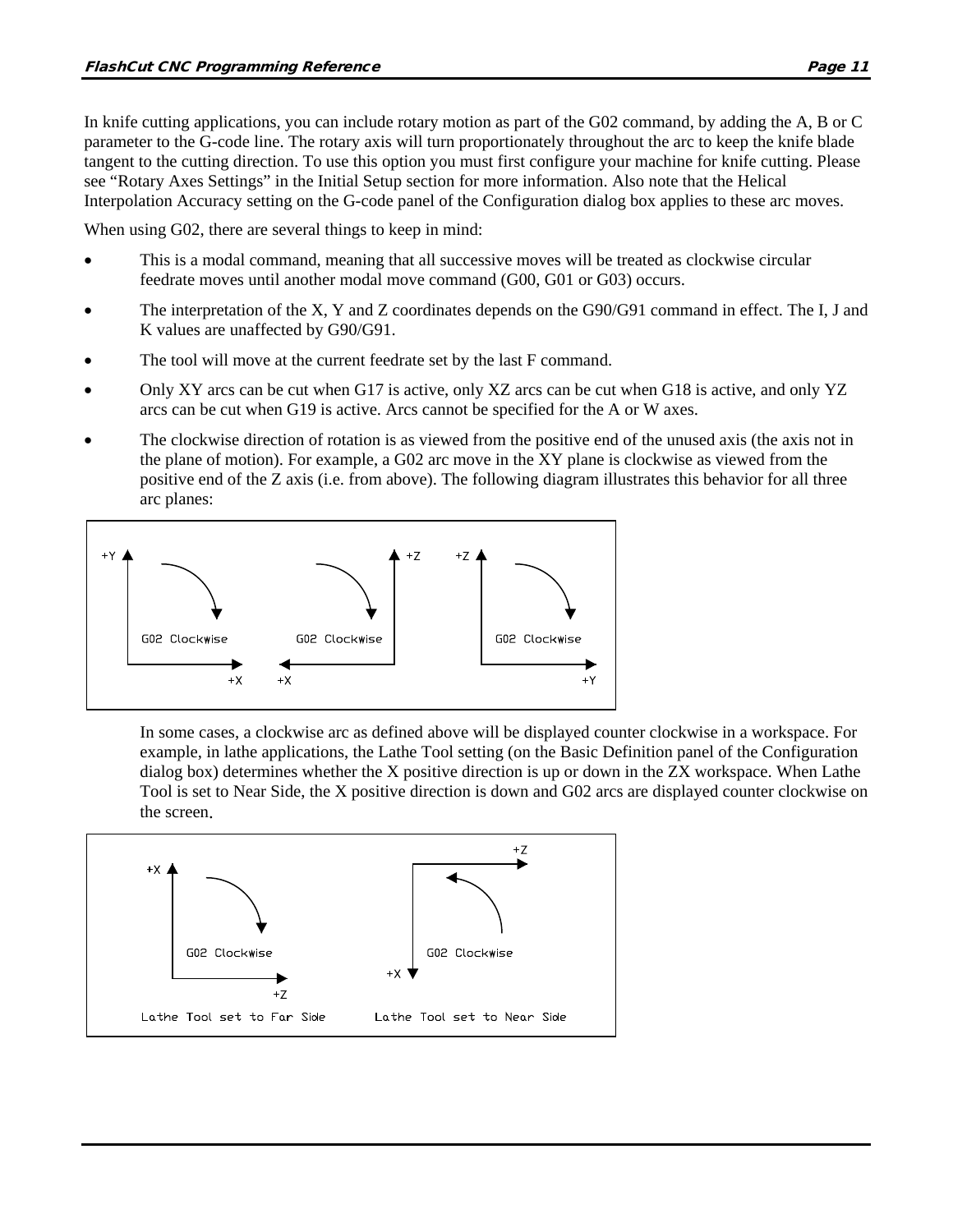# <span id="page-29-0"></span>G03 counter clockwise circular feedrate

### move

The G03 command is identical to the G02 command, but it moves the tool in a counter clockwise arc instead of a clockwise arc.

#### Example:

G01 X1 Y1 F3 Moves the tool to program coordinates X=1, Y=1 at a feedrate of 3 in/min

G03 X3 Y3 I1 J1 Moves the tool using counter clockwise circular interpolation to program coordinates X=3, Y=3 with a center point of X=2, Y=2 at a feedrate of 3 in/min

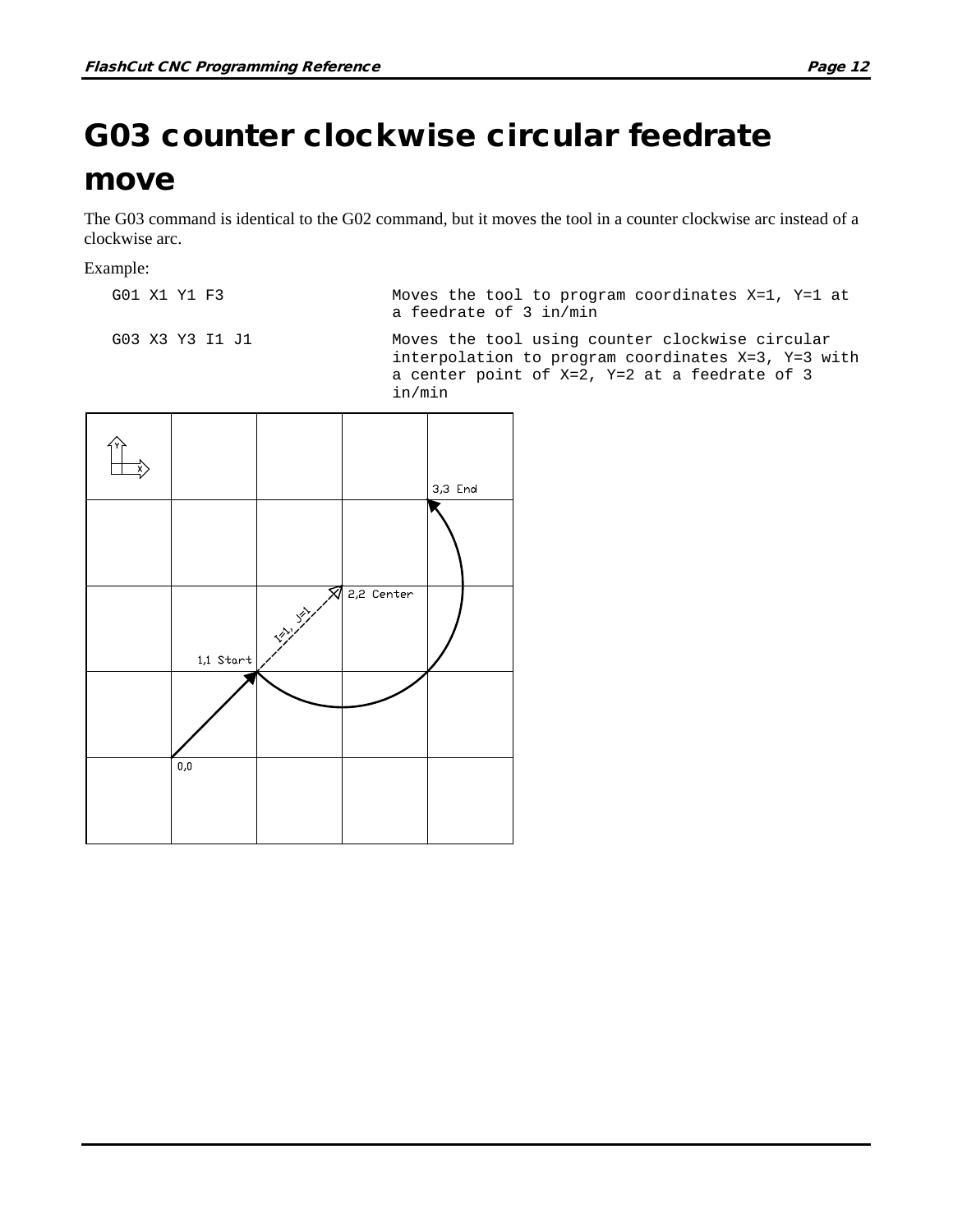## <span id="page-30-0"></span>G04 Dwell

The G04 command causes the program to dwell for a specified amount of time. The command format is:

G04 Xn

where n is the number of seconds to wait. For safety reasons there is a maximum time allowed for each dwell command.

Example:

G04 X1.5 Program pauses for 1.5 seconds before moving on to the next line of G-code

For compatibility reasons, FlashCut also allows the following format:

G04 Pn

where n is the number of seconds or milliseconds to wait, depending on your "G04 P Parameter Units" setting on the G-code panel of the Configuration dialog box.

Example (P parameter in milliseconds):

G04 P3000 Program pauses for 3 seconds before moving on to the next line of G-code

## <span id="page-30-1"></span>G17, G18, G19 Arc plane selection

These commands specify the plane used for circular interpolation as follows:

G17 XY plane G18 XZ plane G19 YZ plane

When using G17-G19, there are several things to keep in mind:

- Unless you explicitly use the G18 or G19 command, FlashCut assumes G17 as the default.
- The three commands are modal, i.e. one command remains in effect until another in the set is used.

## <span id="page-30-2"></span>G20, G21 Inch units and metric units

The G20 command indicates that all G-code commands are in inch units. FlashCut then assumes all distances are in inches and all feedrates are in inches/minute. For compatibility reasons, FlashCut accepts G70 as equivalent to G20.

The G21 command indicates that all G-code commands are in metric units. FlashCut then assumes all distances are in millimeters and all feedrates are in millimeters/minute. For compatibility reasons, FlashCut accepts G71 as equivalent to G21.

You will only need these commands when the units used in the G-code file don't match the System Units setting on the System:General panel of the Configuration dialog box. If you don't use either command, FlashCut assumes all program values are consistent with the configuration setting.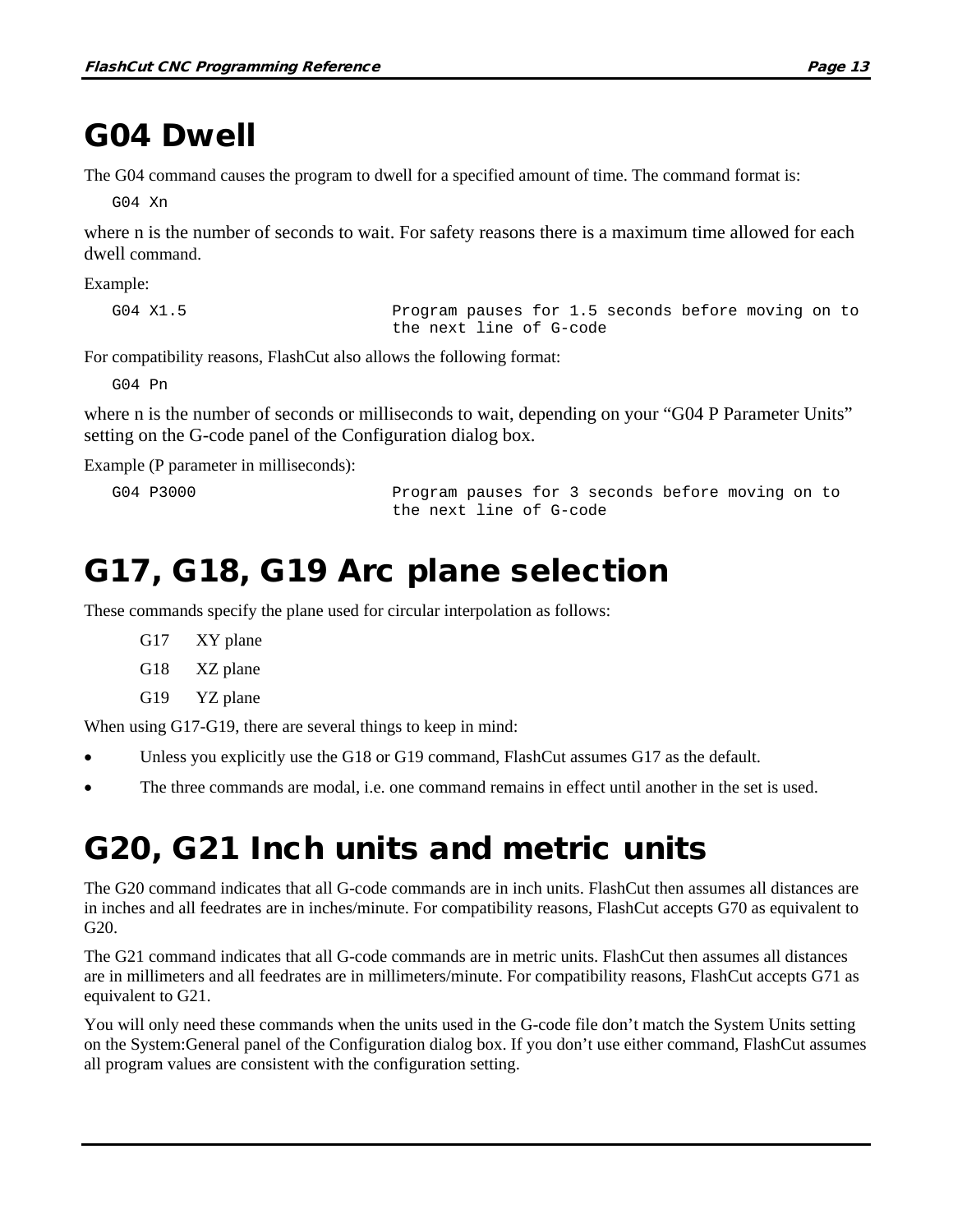## <span id="page-31-0"></span>G27 Home to switches

The G27 command homes the machine tool to its home switches, in a similar manner as the Seek Home button on the Home Control Panel. The purpose of this command is to allow checking for positioning errors, and to allow re-zeroing of any axis. This is especially useful when running large G-code files. The command lets you home the machine at any point in the file, and optionally have FlashCut display the homing discrepancy dialog if the positioning error is not within the desired tolerance (which pauses execution of the file).

If you want the G27 command to home only some of the axes on your machine tool, you can limit homing to those axes by adding each axis letter followed by a zero (eg. "X0") after the command. Then, FlashCut homes only the indicated axes.

Example:

| G27       |  | Homes all axes         |  |  |  |
|-----------|--|------------------------|--|--|--|
| G27 X0 Y0 |  | Homes the X and Y axes |  |  |  |

Note that Machine Zero must be set before you run a G-code file that uses this command.

For more details, see "Home Control Panel" in the Main Screen Features section, and "Homing Settings" in the Initial Setup section.

### <span id="page-31-1"></span>G28, G30 Move to reference point

The G28 and G30 commands move the tool at the rapid rate to the associated reference point defined on the Reference Points panel of the Configuration dialog box. These positions are defined either in machine or program coordinates. When a position is defined in machine coordinates, Machine Zero must be set for this command to be used. Note that G28 typically is used for moving to the tool change position and/or Machine Zero (reference point 1).

The sequence of axis motions follows a general-purpose scheme that's described under "Point Control Panel" in the Main Screen Features section of this manual.

If you want the G28/G30 command to move only some of the axes on your machine tool, you can limit the movement to those axes by adding each axis letter followed by a zero (eg. "X0") after the command. Then, FlashCut moves only the indicated axes to the reference point coordinates. A typical use is to raise only the Z axis for a manual tool change ("G28 Z0").

Example (milling application):

Reference point 1 is defined as machine coordinate  $X=1$ ,  $Y=1$ ,  $Z=-1$ . Reference point 2 is defined as machine coordinate  $X=2$ ,  $Y=2$ ,  $Z=-2$ .

| G01 X1.5 Y2.5 Z-3 F10 | Linear move to the program coordinates $X=1.5$ ,<br>$Y = 2.5$ , $Z = -3$                                                                   |
|-----------------------|--------------------------------------------------------------------------------------------------------------------------------------------|
| G28 Z0                | Rapid move in the Z axis only to machine<br>coordinate $Z=-1$                                                                              |
| G01 X1.5 Y2.5 Z-3 F10 | Linear move to the program coordinates X=1.5,<br>$Y = 2.5$ , $Z = -3$                                                                      |
| G28                   | Rapid move in the Z axis to machine coordinate $Z=-$<br>1 followed by a rapid move in the XY plane to<br>machine coordinates $X=1$ , $Y=1$ |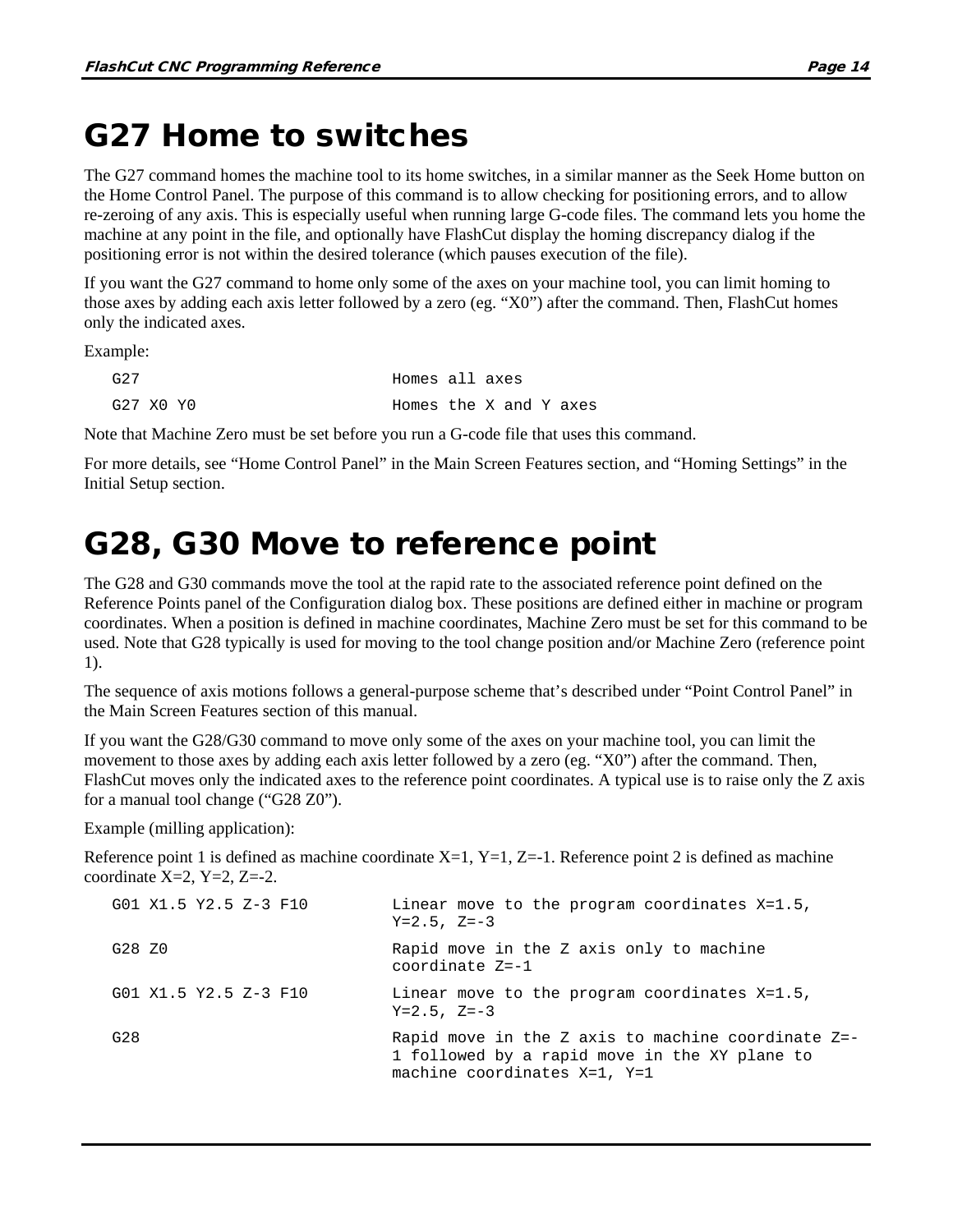| G01 X1.5 Y2.5 Z-3 F10 | Linear move to the program coordinates $X=1.5$ ,<br>$Y = 2.5$ , $Z = -3$                                                                                                                                  |
|-----------------------|-----------------------------------------------------------------------------------------------------------------------------------------------------------------------------------------------------------|
| G28 X0 Y0 Z0          | Rapid move in the Z axis to machine coordinate $Z=-$<br>1 followed by a rapid move in the XY plane to<br>machine coordinates $X=1$ , $Y=1$ (identical to the G28<br>command with no parameters specified) |
| G30 P2                | Rapid move in the XY plane to machine coordinates<br>$X=2$ , $Y=2$ followed by a rapid move in the Z axis to<br>machine coordinate $Z=-2$                                                                 |

### <span id="page-32-0"></span>G29, G29.1 Return from reference point

The G29 command moves the tool to the designated program coordinate at the rapid rate. The G29.1 command moves the tool to the designated program coordinate at the specified feedrate.

The sequence of axis motions follows a general-purpose scheme that's described under "Point Control Panel" in the Main Screen Features section of this manual.

Example:

Reference point 1 is defined as machine coordinate  $X=1$ ,  $Y=1$ ,  $Z=-1$ .

| G01 X1.5 Y2.5 Z-3 F10 | Linear move to program coordinates $X=1.5$ , $Y=2.5$ ,<br>$Z = -3$                                                                              |
|-----------------------|-------------------------------------------------------------------------------------------------------------------------------------------------|
| G28                   | Rapid move in the Z axis to machine coordinate $Z=-$<br>1 followed by a rapid move in the XY plane to<br>machine coordinates $X=1$ , $Y=1$      |
| G29 X2 Y3 Z-2         | Rapid move in the XY plane to program coordinates<br>$X=2$ , $Y=3$ followed by a rapid move in the Z axis to<br>program coordinate Z=-2         |
| G29.1 X4 Y5 Z-3 F10   | Feedrate move in the XY plane to program<br>coordinates $X=4$ , $Y=5$ followed by a feedrate move<br>in the Z axis to program coordinate $Z=-3$ |

When using G29, there are several things to keep in mind:

• You do not need to specify coordinates for all machine tool axes, only the ones for which you want movement.

Example:

G29 X4.0 Y3.0 Moves the tool to program coordinates X=4.0, Y=3.0, leaving the Z position unchanged

<span id="page-32-1"></span>The interpretation of the coordinates depends on the G90/G91 command in effect.

### G31 Seek sensor

G31 tells FlashCut to move a single axis until a sensor is activated, similar to tool length sensing and homing. The syntax is:

G31 Xx [Yy] [Zz] [Aa] [Bb] [Cc] Ii Ss Ee Ff

where the parameters are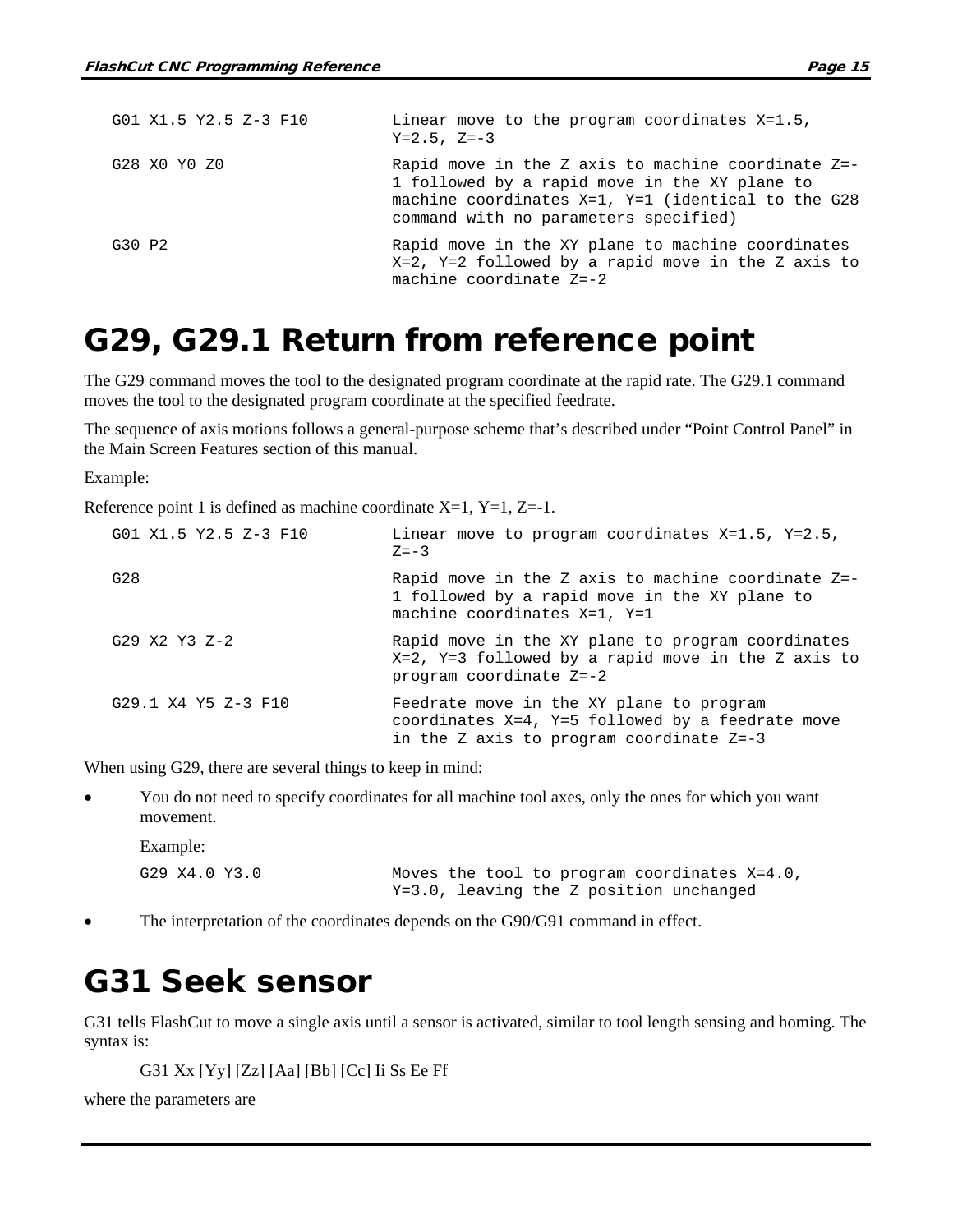x, y, z, a, b, or c:

Endpoint for the move (only one axis may be used)

- i: Input line to monitor
- s: Switch state that ends the move  $(0 = \text{untripped}, 1 = \text{tripped})$
- e: Coordinate system for the endpoint  $(0 = program coordinates, 1 = machine coordinates)$
- f: Feedrate

Example:

```
G31 Z-2.0 I4 S1 E0 F5 Moves the Z axis to program coordinate -2.0 at 5 
                             inches/minute, stopping when input line 4 becomes 
                             tripped
```
A common use for the G31command is to adjust a tool offset, not because the length of the tool has changed, but to allow the system to adjust its motion to match an irregularly shaped workpiece. For example, a milling machine can compensate all Z motion to match a workpiece with an unknown height, by sensing the top surface and adjusting the Z offset for the current tool.

To set a tool offset using G-code, set the system variable #Tool as shown in these two examples:

| $\texttt{\#Tool{1}.z = #Machine.Z}$                    | Sets the Z offset for tool 1 to the current Z<br>machine coordinate        |
|--------------------------------------------------------|----------------------------------------------------------------------------|
| $\texttt{\#Tool}\{3\}$ .x = $\texttt{\#Machine.X + 2}$ | Sets the X offset for tool 3 to the current X<br>machine coordinate plus 2 |

For more details on using variables, see **[Advanced programming reference](#page-67-0)** later in this section.

Note: In previous versions of FlashCut a 'C' parameter was used for the coordinate system instead of the 'E' parameter. If your machine tool does not have a C axis, FlashCut still allows the 'C' parameter for the coordinate system in the G31 command.

## <span id="page-33-0"></span>G40, G41, G42 Cutter compensation

Cutter compensation allows FlashCut to automatically adjust the toolpath to account for the radius of the cutting device (tool, torch, or other device). This provides the following benefits:

- You can write your G-code program to reflect the dimensions of the part, rather than calculating where the centerline of the tool will move.
- You can easily compensate for tool wear, when the exact diameter of the tool is not known when the Gcode file is created.
- You can precisely control the final dimensions of a part, by artificially changing the tool diameter to reposition the toolpath.

The commands are defined as:

- G41 Compensate to the left of the programmed path
- G42 Compensate to the right of the programmed path
- G40 Cancel cutter compensation

The format for the G41/42 command is

G41 Dn (or G42 Dn)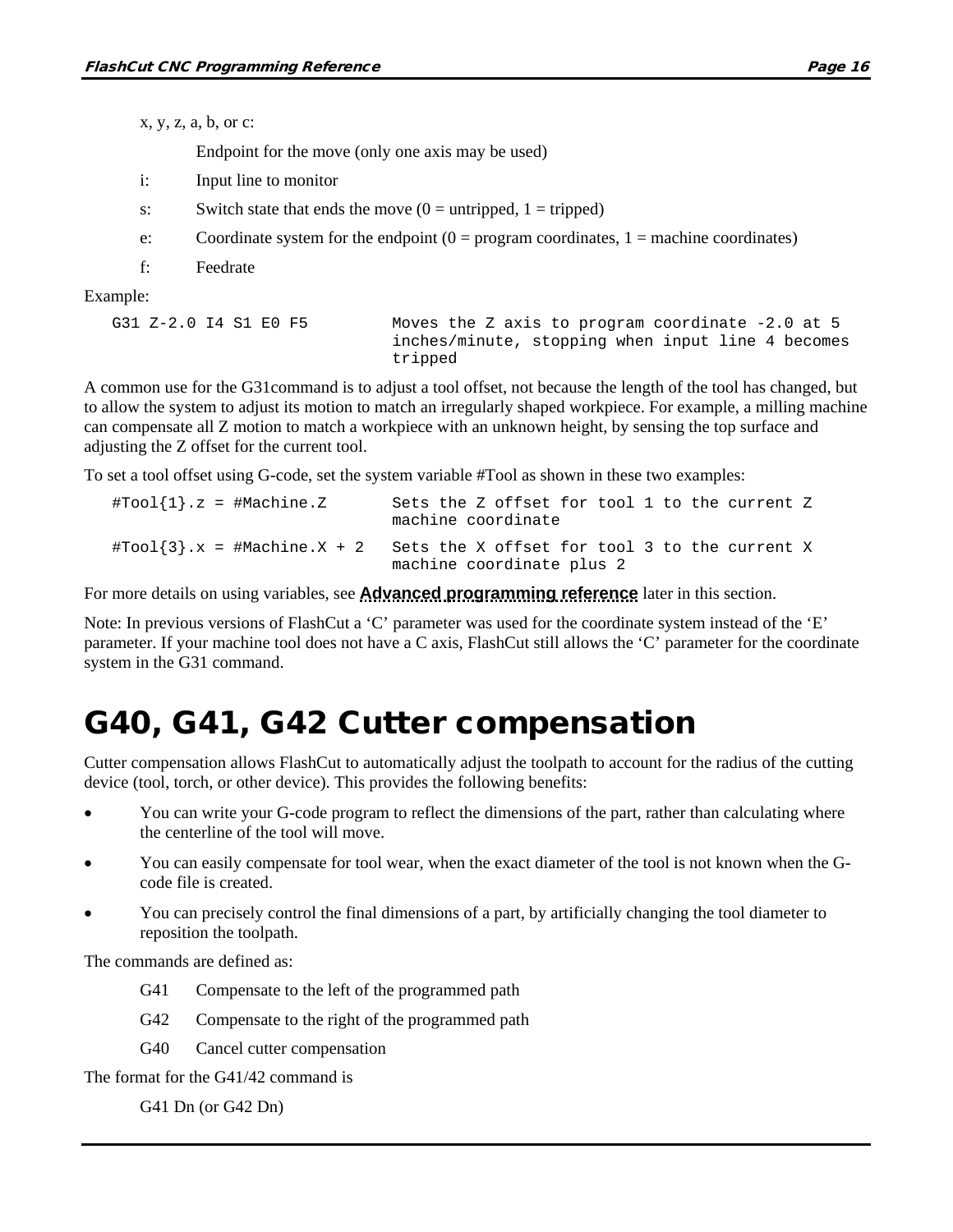where n is the tool number for the current tool. FlashCut offsets the toolpath by half the diameter.

**Note** FlashCut now allows G41/G42 cutter compensation with no tool parameter.

Prior to the first G41/42 command, you should indicate the current tool using the M06 command (e.g. M06 T1 to select tool 1). If you leave this out, FlashCut will warn you that the tool number in the G41/42 command does not match the current tool (but the file will still run).

The G40 command (cancel cutter compensation) requires no parameters. Note that G54-59 and G92 also cancel cutter compensation.

You'll activate cutter compensation just before cutting a feature (profile, pocket, etc.) then cancel cutter compensation immediately upon completing the feature. The typical sequence of commands is –

- **1.** Select tool with M06 command (e.g. M06 T1)
- **2.** Move Z axis up to safe height above workpiece
- **3.** Activate cutter compensation using G41 or G42
- **4.** Move X and Y axes together (G00 or G01) to a point on the feature (called the 'approach' move)
- **5.** Move Z axis down into the workpiece
- **6.** Do any number of XY moves (lines and arcs) to cut the feature, all at the same Z axis depth
- **7.** Move Z axis up to safe height above workpiece
- **8.** Cancel cutter compensation using G40
- **9.** Repeat steps 3-8 for all features

Be sure to follow these steps for each distinct feature of the part. Cutter compensation should be turned off whenever the machine is not actually cutting a feature (e.g. when returning to Machine Zero or the tool change position).

The following example demonstrates use of cutter compensation.

Example:

This G-code file cuts on the inside of two 1-inch squares.

| F10.00            | Set feedrate               |
|-------------------|----------------------------|
| M06 T1            | Select tool 1              |
| G00 Z 0.25        | Raise Z to safe height     |
| G41 D1            | Activate cutter comp left  |
| G00 X 1.00 Y 1.00 | Approach move              |
| $G01 Z-0.10$      | Plunge into workpiece      |
| G01 X 2.00 Y 1.00 | Cut first side of square   |
| G01 X 2.00 Y 2.00 |                            |
| G01 X 1.00 Y 2.00 |                            |
| G01 X 1.00 Y 1.00 | Cut last side of square    |
| G00Z0.25          | Raise Z to safe height     |
| G40               | Cancel cutter compensation |
| G41 D1            | Activate cutter comp left  |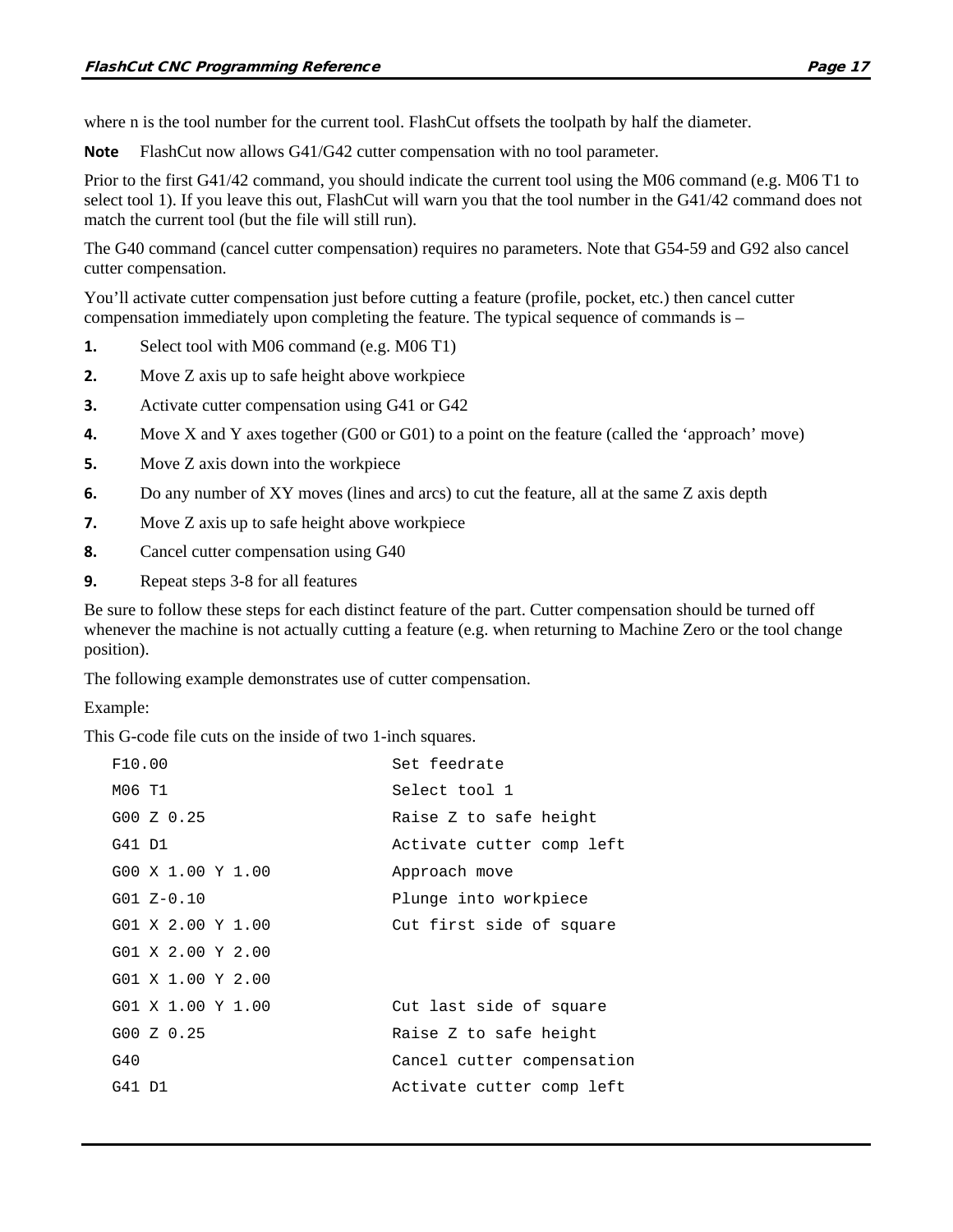|     | G00 X 3.00 Y 1.00             |  | Approach move                |
|-----|-------------------------------|--|------------------------------|
|     | $G01 Z-0.10$                  |  | Plunge into workpiece        |
|     | G01 X 4.00 Y 1.00             |  | Cut first side of square     |
|     | $G01 \times 4.00 \times 2.00$ |  |                              |
|     | $G01 \times 3.00 \times 2.00$ |  |                              |
|     | $G01 \times 3.00 \times 1.00$ |  | Cut last side of square      |
|     | G00Z0.25                      |  | Raise Z to safe height       |
| G40 |                               |  | Turn off cutter compensation |
|     | $G00 \times 0.00 \times 0.00$ |  | Return to program zero       |

### <span id="page-35-0"></span>G50, G51 Scaling

The G51 command lets you scale all motion about program zero or any other point you choose.

The simplest syntax is:

G51 Pp

where 'p' is the scale for all axes.

#### Example:

G51 P1.5 Scales motion on all axes by a factor of 1.5, relative to program zero

You can also set the scaling per axis using this syntax:

G51 Ii Jj Kk

where the parameters are

i: X axis scale j: Y axis scale k: Z axis scale

Example:

G51 I2 J2 K1 Scales motion on the X and Y axes by a factor of 2, relative to program zero. Z axis motion is not scaled.

Finally, instead of scaling motion about program zero, you can specify the scaling origin using the following syntax:

G51 Xx Yy Zz Ii Jj Kk

where the additional parameters are

x: X axis scaling origin

y: Y axis scaling origin

z: Z axis scaling origin

Example: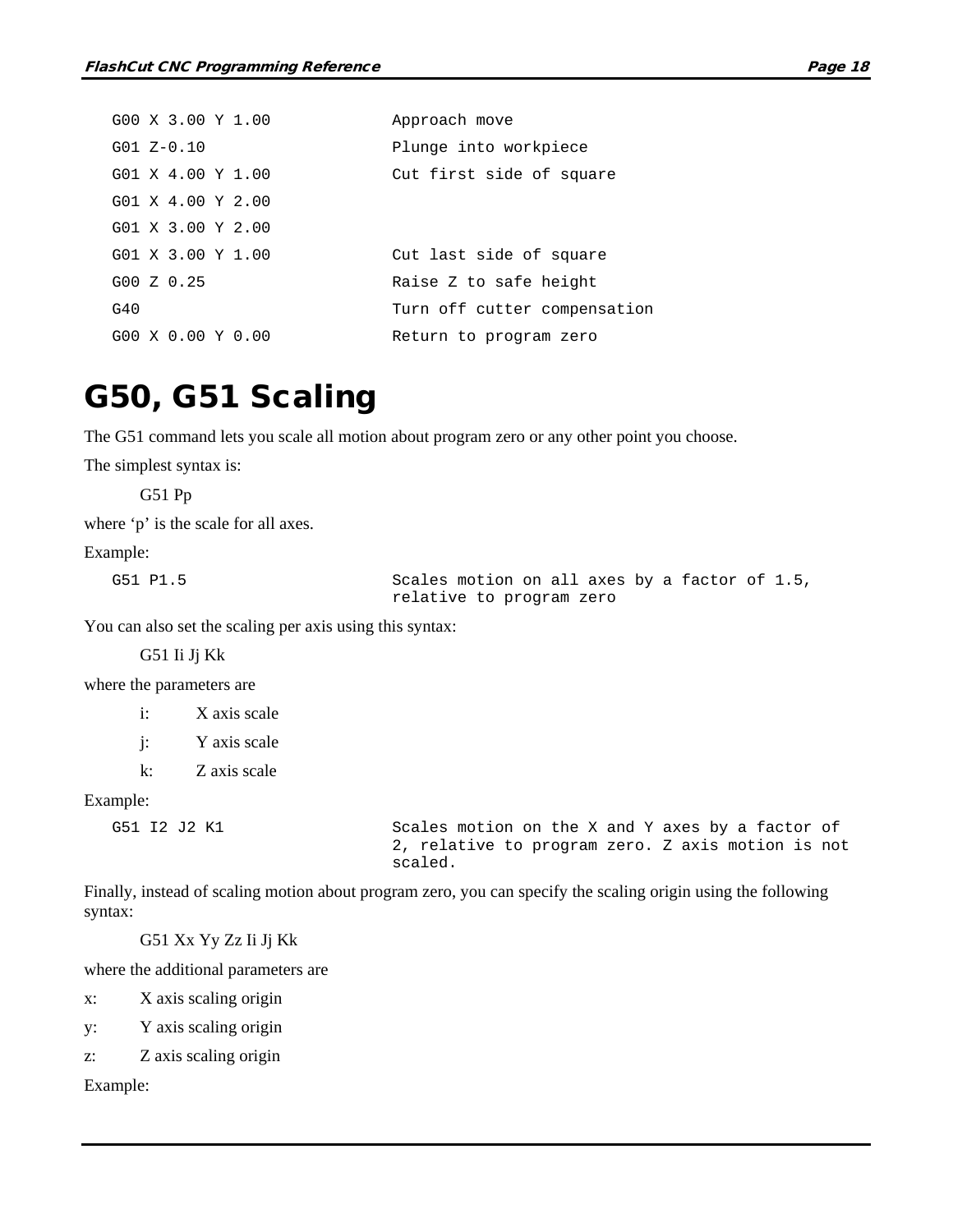| G51 X3 Y4 Z-1 I2 J2 K0.5           | Scales motion on the X, Y and Z axes about the<br>point $X=3$ , $Y=4$ , $Z=-1$ |
|------------------------------------|--------------------------------------------------------------------------------|
| The G50 command turns scaling off. |                                                                                |
| Example:                           |                                                                                |
| G51 P4                             |                                                                                |
| G01 X1 Y1 F5                       | This move is scaled                                                            |
| G50                                |                                                                                |
| G01 X2 Y2                          | This move is not scaled                                                        |

#### G52 Local coordinate system

The G52 command activates a local coordinate system that FlashCut uses in place of your original program coordinates for all absolute positioning moves. The X, Y, Z, A, B and C parameters indicate the offset from your Program Zero location to the origin for the local coordinate system.

For example, "G52 X1 Y2 Z-4" would activate a local coordinate system whose origin is at a distance of 1, 2, -4 from the original Program Zero.

All absolute moves are made relative to the new local coordinate system. To cancel use of the local coordinate system in the middle of a G-code file, use the command "G52 X0 Y0 Z0 A0 B0" (using only the letters for axes used on your machine).

When FlashCut reads a G52 command, it displays a magenta dot in the workspace showing the origin of the local coordinate system.

Note that the local coordinate system only applies to the G-code file being executed. The G52 command has no effect the Program Zero location. FlashCut automatically cancels the local coordinate system when it completes execution of a G-code file.

If you reposition Program Zero using the G54-59 or G92 commands, the G52 command remains in effect, with local coordinate system now offset from the new Program Zero location.

Example:

| G01 X1.0 Y3.0 Z-1.5 F12 | Moves the tool to program coordinates X=1.0,<br>$Y=3.0$ , $Z=-1.5$                                                                               |
|-------------------------|--------------------------------------------------------------------------------------------------------------------------------------------------|
| G52 X3 Y-7 Z0           | Activates a local coordinate system with origin at<br>$X=3$ , $Y=-7$ , $Z=0$ relative to Program Zero (the<br>machine tool does not move)        |
| G01 X1.0 Y10.0 Z2.0     | Moves the tool to the point $X=1.0$ , $Y=10.0$ , $Z=2.0$<br>relative to the local coordinate system as defined<br>by the G52 command above       |
| G52 X0 Y0 Z0            | Cancels use of the local coordinate system. All<br>absolute moves are again relative to Program Zero<br>as you set it before running the program |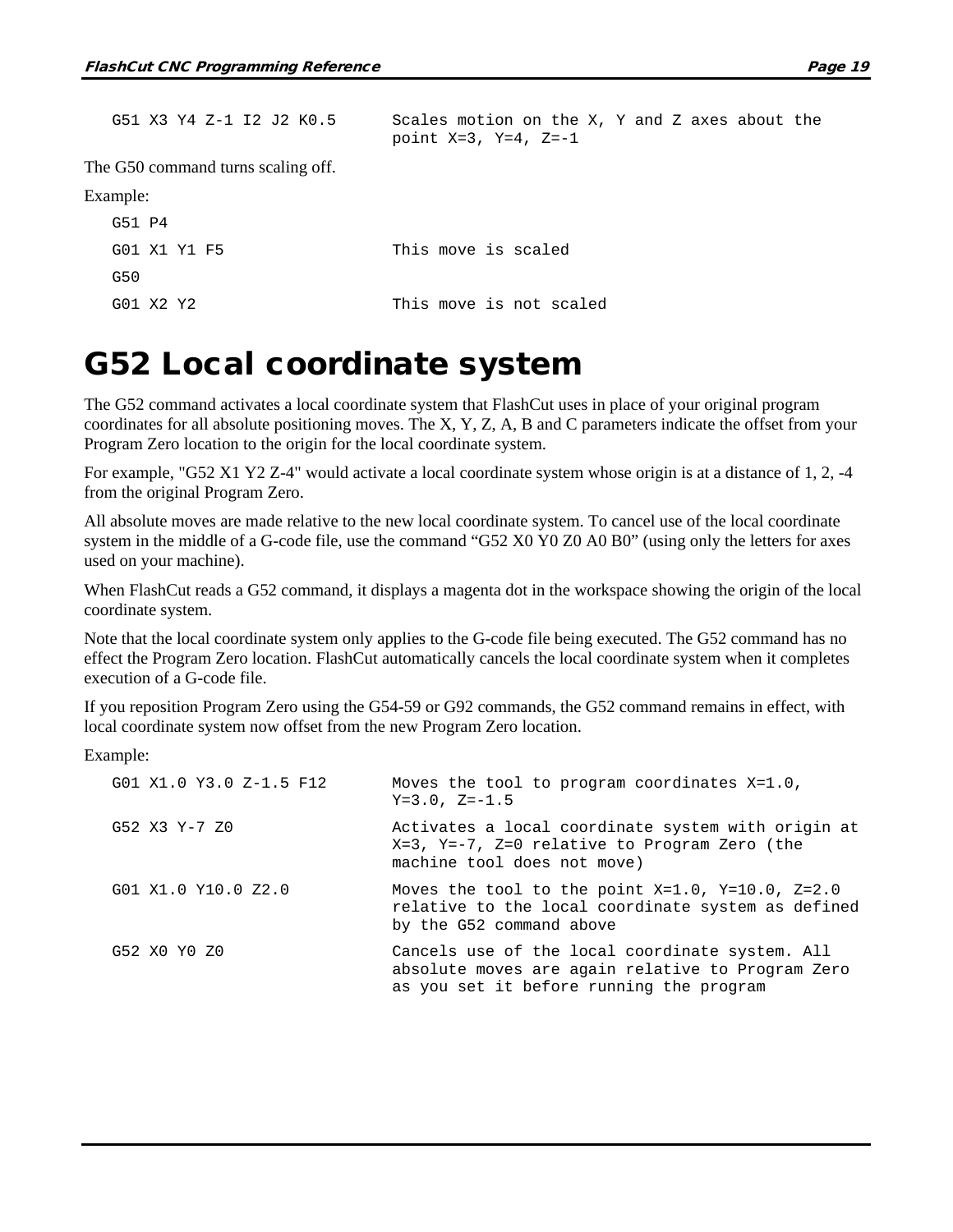# G53, G53.1 Linear move to machine coordinates

The G53 and G53.1 commands move the tool to the designated Machine coordinate using 3-axis linear interpolation. The G53 command causes a rapid move, while the G53.1 command causes a feedrate move. These commands are identical to the G00 and G01 commands except for the following:

- The destination is specified in Machine coordinates.
- The commands are not modal. You must include the G53 or G53.1 command on any G-code line where you want motion to a Machine coordinate.
- You may include an optional 'D' parameter to limit each axis to one direction of motion, as follows:

D1: Motion must be positive. Any axis that would move in a negative direction doesn't move.

D-1: Motion must be negative. Any axis that would move in a positive direction doesn't move.

A typical use for the 'D' parameter is to suppress motion in an unwanted direction, when the move is part of a subroutine or M-code macro (e.g. for automatic tool changing).

Example:

| G53.1 X2 Y3 Z-4 F12 | Moves the tool to machine coordinates X=2.0,<br>$Y=3.0$ , $Z=-4.0$ at a feedrate of 12                                                                                  |
|---------------------|-------------------------------------------------------------------------------------------------------------------------------------------------------------------------|
| G53 X3 Y4 Z-5 D1    | Moves the tool to machine coordinates $X=3.0$ ,<br>$Y=4.0$ , $Z=-4.0$ at the rapid rate (Z axis motion is<br>suppressed since it would be in the negative<br>direction) |

For more information, please see **[G00 rapid tool positioning](#page-23-0)** and **[G01 linear interpolated feedrate move](#page-24-0)** above.

# G54-59, G54.1, G92 Set program zero commands

The G54-59, G54.1 and G92 commands reset the Program Zero location.

The G54-59 and G54.1 commands set Program Zero to a predefined offset away from Machine Zero. They are particularly useful when using a workpiece fixture; the offset from Machine Zero to the fixture can be set once, and then used over and over. These commands use the offsets defined on the Fixture Offsets panel of the Configuration dialog box.

Example:

If the offset for G54 is set to

 $X = 1$  $Y = 2$  $Z = -3$  $A = 90$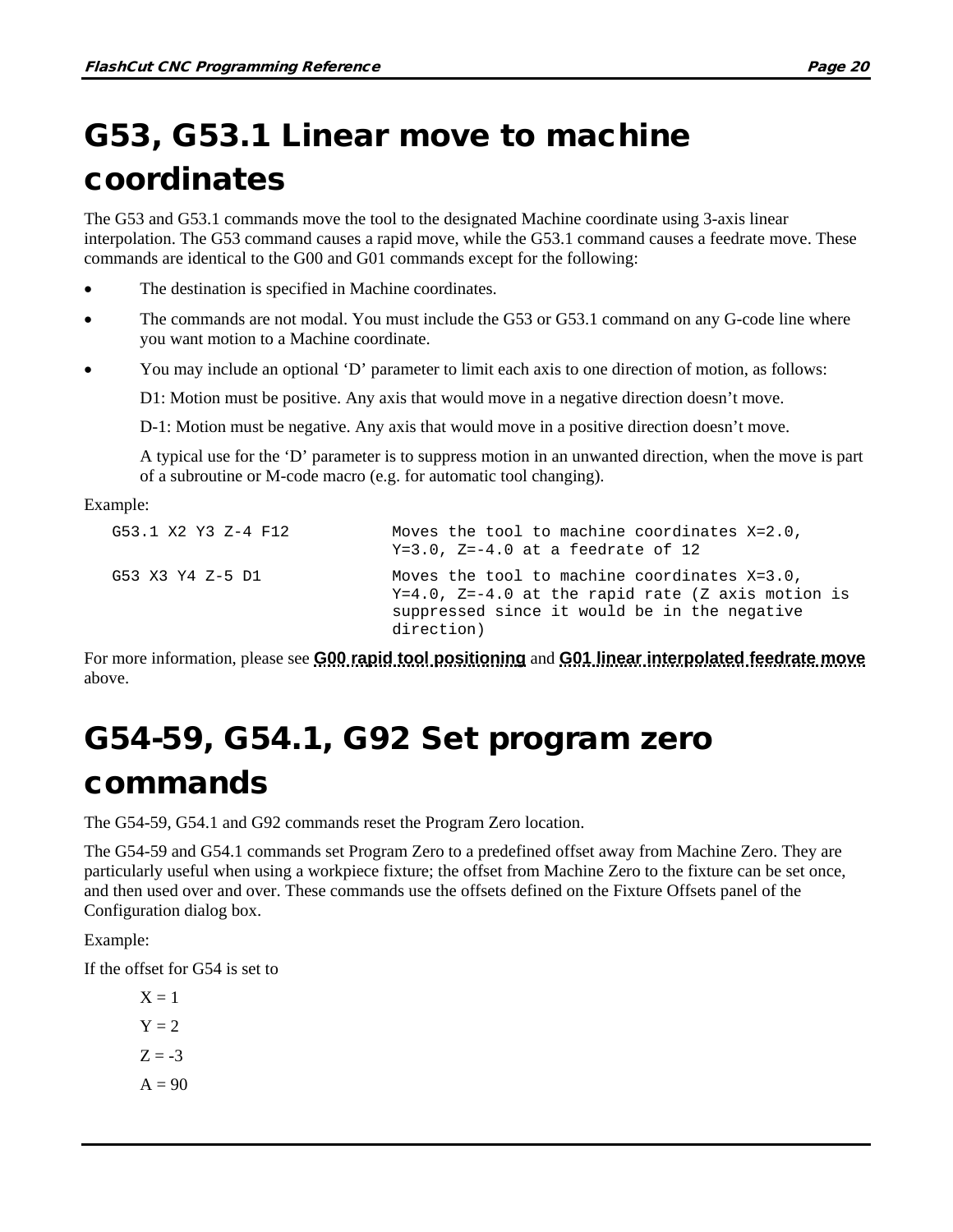on the Fixture Offsets panel, the G54 command would place Program Zero at machine coordinate  $X=1$ ,  $Y=2$ ,  $Z=$ 3, A=90. The result is the same as if you moved the machine tool to machine coordinate X=1, Y=2, Z=-3, A=90, then clicked the Zero button for program coordinates. The G54-59 and G54.1 commands require Machine Zero to be set.

The G54.1 command allows access to 100 fixture offsets using the following syntax:

G54.1 Pn

where 'n' is any number 1 through 100. This command raises the total number of available fixture offsets to 106 (6 for G54-59, plus 100).

The G92 command is similar to the G54-59 and G54.1 commands, except **the new program** 

coordinates for the current location are specified in the command itself. The command syntax is:

G92 [Xx] [Yy] [Zz] [Aa] [Bb] [Cc]

where 'x', 'y', 'z', 'a', 'b' and 'c' specify the new current program coordinates. These parameters are optional but you must include at least one.

Example:

G92 X1 Y2 Z-3 A90

sets the current program coordinates to X=1, Y=2, Z=-3, A=90. *The new offset from Machine Zero to Program Zero is not specified, so its value depends on where the machine happens to be positioned.* For this reason, the 54- 59 and G54.1 commands are generally preferred to the G92 command, since they use a more reliable method for setting the Program Zero location.

For the G54-59, G54.1 and G92 commands, the Program Zero that's established remains in effect after the Gcode file has finished execution. The function of these commands is identical to that of the Program Coordinates Zero and Set buttons on the main screen.

### M06 Tool change and T select tool commands

To indicate tool changes in the G-code file, use the M06 and T commands as follows:

M06 Tn

where n is the tool number on the Tool Library panel of the Configuration dialog box.

Example:

M06 T3

The T command can be used on any line prior to the M06 command; it does not need to be on the same line as M06.

FlashCut handles the M06 command according to the settings on the Tool Change panel of the Configuration dialog box. See "Tool Change" in the Initial Setup section for details.

The M06 command does not move the machine tool to the tool change position. This is done using the G28 command described above. If you're changing tools manually, it's good practice to place the G28 command (and the M05 spindle off command) on the lines directly preceding the M06 command.

For compatibility with Fanuc G-code for lathes, FlashCut also supports the Fanuc-style lathe tool change command. The command is:

Txxyy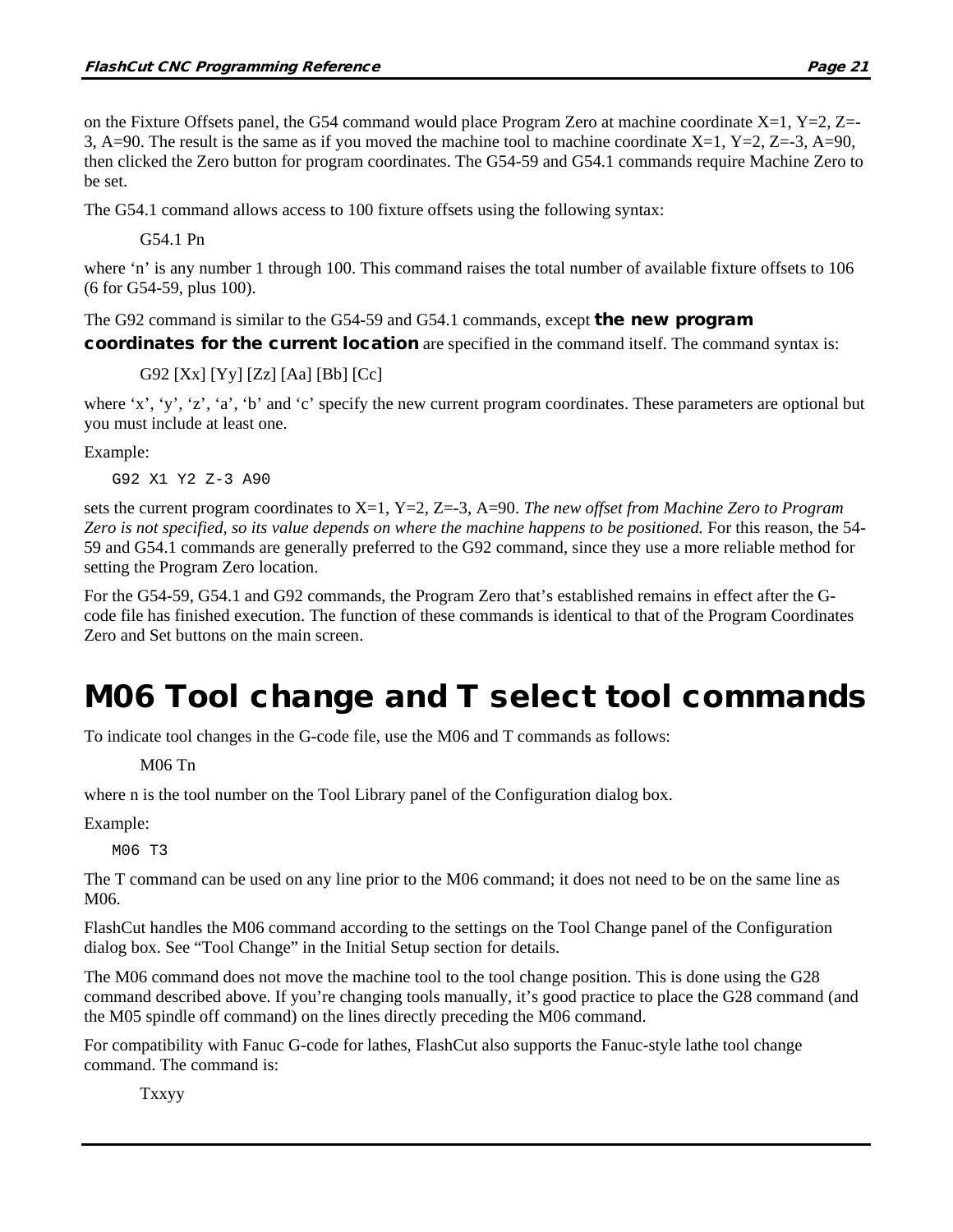where the parameters are

xx: tool number

yy: wear offset number

When FlashCut encounters a T command formatted this way, it does the following:

**1.** Performs a tool change to tool number xx

**5.** Applies the geometry offset for tool number xx

Example:

```
T0404 Changes to tool #4 and applies the geometry offset 
                        for tool #4 (the ending "04" is ignored)
```
# G43, G44, G49 Tool length/geometry Compensation commands

Tool length/geometry compensation lets FlashCut account for differences in tool lengths and geometry when the G-code file is executed. This lets you create a G-code program without knowing the exact geometry of the tools that will be used to cut the part.

In milling mode, compensation is generally used to account for differences in tool lengths in the Z direction. Generally, X and Y offsets are not used. However, to accommodate a milling-style machine with multiple spindles, the offset between spindles can be handled using the X and Y components of the tool offset.

In lathe mode, compensation is generally used to account for differences in tool tip positions, in both X and Z directions.

#### THESE COMMANDS ARE NOT FOR THE NOVICE CNC USER. WHEN NOT PROPERLY USED, TOOL LENGTH AND GEOMETRY COMPENSATION CAN CRASH THE MACHINE TOOL, CAUSING SERIOUS DAMAGE TO YOUR WORKPIECE OR MACHINE TOOL.

When applying tool length and geometry compensation, FlashCut uses the offsets defined on the Tool Library panel of the Configuration dialog box. See "Tooling Settings" in the Initial Setup section for more information on defining your tool offsets.

For tool length and geometry compensation to work properly, FlashCut must know what tool is in use at all times. Therefore, you must indicate every tool change with an M06 command in the G-code file. Similarly, whenever you change a tool between running G-code files, you should select it in the Current Tool pull-down menu. The Compensation Mode pull-down menu is set to Positive (G43) by default.

Technically, the M06 command indicating your starting tool is optional, but we recommend you include it so the file is self-contained and less prone to operator error. However, if you choose not to include an M06 command for your starting tool, you must make certain you choose your starting tool from the Current Tool pull-down menu on the main screen, before running the file.

Once the M06 command has set the current tool, the G43 command applies the proper offset to account for the current tool's length or geometry as follows:

#### G43 Hn

where n is the tool number for the current tool.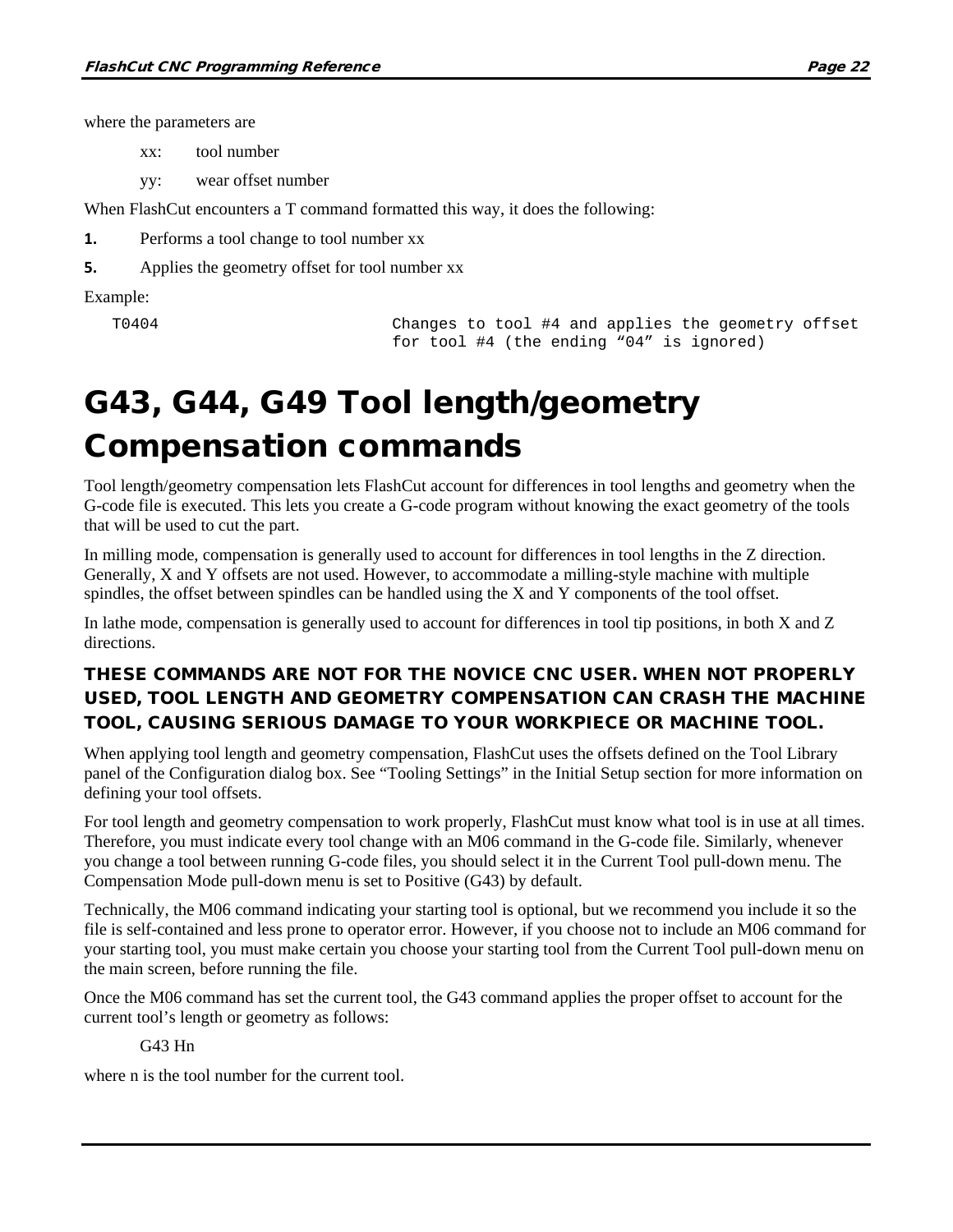Milling Mode (Tool Length Compensation) – The G43 command tells FlashCut to shift all subsequent Z axis moves away from the workpiece (in the positive Z direction) by an amount equal to the Z offset for tool 'n'.

Lathe Mode (Tool Geometry Compensation) – The G43 command tells FlashCut to shift all subsequent moves away from the workpiece (in the positive X and Z directions) by an amount equal to the X and Z offset for tool 'n'.

If tool length/geometry compensation is already in effect for a previous tool, the resulting shift away from the workpiece equals the difference between offsets for tool 'n' and the previous tool.

#### Milling Mode Example:

| G43 H3              | Shifts all subsequent Z axis moves away from the<br>workpiece (in the positive Z direction) by the Z<br>offset for Tool #3 |
|---------------------|----------------------------------------------------------------------------------------------------------------------------|
| Lathe Mode Example: |                                                                                                                            |
| G43 H3              | Shifts all subsequent X and Z axis moves away from<br>the workpiece (in the positive X and Z directions)                   |

The G44 command is identical to the G43 command, except that it shifts all moves in the direction opposite from G43. Unless you are an experienced CNC programmer and know how to use G44 correctly, G43 is the preferred command.

by the X and Z offset for Tool #3

The G49 command cancels tool length/geometry compensation.

When using tool length compensation there are several important things to keep in mind:

- You must predefine all tools and associated offsets on the Tool Library panel of the Configuration dialog box.
- It's good practice to include an M06 tool change and a G43 compensation command for the first tool used, near the beginning of the G-code program.
- FlashCut does not cancel tool offset when it finishes processing a G-code file.

#### To avoid crashes, it is very important that you update the current tool dropdown menu, whenever you manually change a tool.

- The G43, G44 and G49 commands are modal, so the current tool offset remains active until FlashCut executes another one of these three commands, or you set the Compensation Mode pull-down menu.
- It's good practice to use the G43 command in the line directly following the M06 command.

The following example illustrates proper use of the tool change and tool length compensation commands.

#### Milling Mode Example:

There are two basic methods for setting Program Zero, and both will be covered in this example.

- Use G54-G59 to apply a fixture offset ("Fixture Offset Method"). This method requires Machine Zero and the correct fixture offset to be set.
- Touch the tip of the tool to the top of the workpiece and click the Program Coordinates Zero button on the main screen ("Tool Touch-Off Method"). This method doesn't require Machine Zero or a fixture offset to be set.

In this example, the tool change position (reference point 1 on the Reference Points panel of the Configuration dialog box) is defined as machine coordinates  $X=0$ ,  $Y=0$ ,  $Z=0$  (Machine Zero). Tool #1 is loaded in the machine tool, and selected in the Current Tool pull-down menu on the main screen. The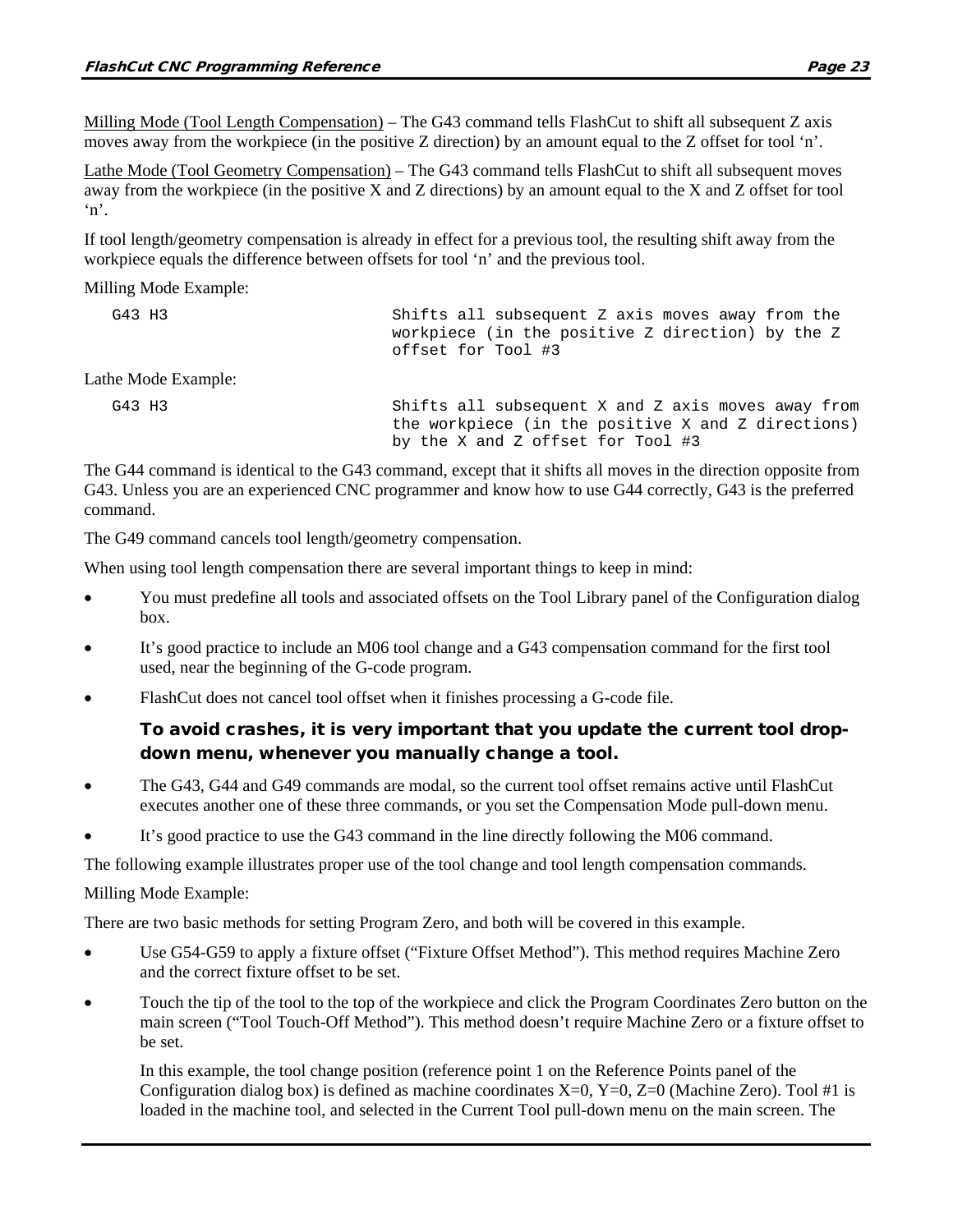Compensation Mode pull-down menu is set to Positive (G43). Machine Zero has been set. The machine tool is at Machine Zero. The tooling configuration is shown below.

| Tool Library |                     |                      |                      |                      |                      |   |
|--------------|---------------------|----------------------|----------------------|----------------------|----------------------|---|
|              |                     |                      |                      |                      |                      |   |
| # Tool       | Description         | Diameter<br>(inches) | X Offset<br>(inches) | Y Offset<br>(inches) | Z Offset<br>(inches) | ۰ |
|              | 1/4" End Mill       | 0.2500               | 0.0000               | 0.0000               | 1.5000               |   |
| 2            | 178'' Ball End Mill | 0.1250               | 0.0000               | 0.0000               | 2.2500               |   |
| 3            |                     | 0.0000               | 0.0000               | 0.0000               | 0.0000               | Ξ |
| 4            |                     | 0.0000               | 0.0000               | 0.0000               | 0.0000               |   |
| 5            |                     | 0.0000               | 0.0000               | 0.0000               | 0.0000               |   |
| 6            |                     | 0.0000               | 0.0000               | 0.0000               | 0.0000               |   |
| 7            |                     | 0.0000               | 0.0000               | 0.0000               | 0.0000               |   |
| Ω.           |                     | n nnnn               | o oooo               | o oooo               | o oooo               |   |

Program Zero is set as follows:

Tool Touch-Off Method:

Program zero is set at machine coordinate  $X=1$ ,  $Y=1$ ,  $Z=-4$ , with the tip of Tool #1 touching the top surface of the workpiece.

Fixture Offset Method:

Program zero is temporarily set at Machine Zero. The fixture offset for G54 is set to  $X=1$ ,  $Y=1$ , Z=-5.5, A=0 on the Fixture Offsets panel of the Configuration dialog box. The fixture offset is the machine coordinate when the spindle nose touches the top surface of the workpiece. When the G54 command in the G-code file is executed, Program Zero will be set at its associated offset value.

The G-code file is as follows:

| G54             | Sets Program Zero (Fixture Offset Method Only).<br>Program coordinates change to $X=-1$ , $Y=-1$ , $Z=4$                                                                                                                                                                |
|-----------------|-------------------------------------------------------------------------------------------------------------------------------------------------------------------------------------------------------------------------------------------------------------------------|
| G28             | The machine is already at the tool change<br>position so nothing happens                                                                                                                                                                                                |
| M05             | Turns off the spindle                                                                                                                                                                                                                                                   |
| M06 T1          | Changes the tool to Tool #1, which is already<br>loaded                                                                                                                                                                                                                 |
| G43 H1          | Applies tool length compensation for Tool #1.<br>Since Tool #1 was already loaded, and<br>Compensation Mode was set to Positive (G43)<br>when the program started, this command doesn't<br>do anything. Program coordinates and machine<br>coordinates remain unchanged |
| M03             | Turns on the spindle                                                                                                                                                                                                                                                    |
| G29 X0 Y0 Z.25  | Moves the X and Y axes across, then the Z axis<br>down to program coordinates $X=0$ , $Y=0$ , $Z=0.25$ ,<br>machine coordinates X=1, Y=1, Z=-3.75                                                                                                                       |
| $G01 Z-1.0 F10$ | Moves the Z axis down to program coordinates<br>$X=0$ , $Y=0$ , $Z=-1$ , machine coordinates $X=1$ , $Y=1$ ,<br>$Z = -5$                                                                                                                                                |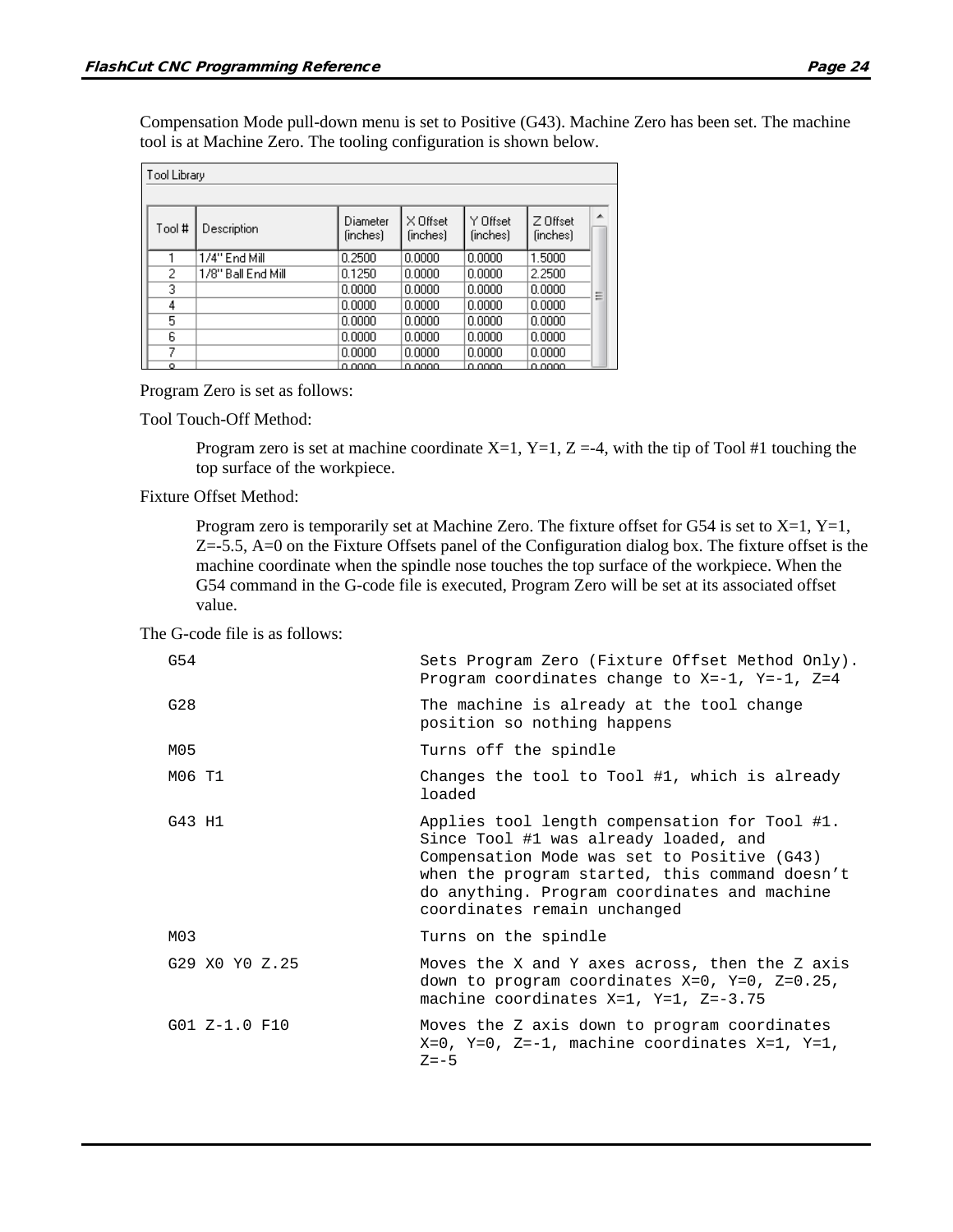| G01 X3 Y3 Z-1 F20 | Linear interpolation to program coordinates<br>$X=3$ , $Y=3$ , $Z=-1$ , machine coordinates $X=4$ , $Y=4$ ,<br>$Z = -5$                                                                                                                         |
|-------------------|-------------------------------------------------------------------------------------------------------------------------------------------------------------------------------------------------------------------------------------------------|
| G28               | Moves the Z axis up, then the X and Y axes<br>across to the tool change position, program<br>coordinates $X=-1$ , $Y=-1$ , $Z=4$ , machine<br>coordinates $X=0$ , $Y=0$ , $Z=0$                                                                 |
| M05               | Turns off the spindle                                                                                                                                                                                                                           |
| M06 T2            | Changes the tool to Tool #2                                                                                                                                                                                                                     |
| G43 H2            | Applies tool length compensation for Tool #2.<br>The Z program coordinate shifts by $-0.750$<br>$(1.500 - 2.250)$ . The program coordinates are<br>now X=-1, Y=-1, Z=3.25. The machine coordinates<br>remain unchanged at $X=0$ , $Y=0$ , $Z=0$ |
| M03               | Turns on the spindle                                                                                                                                                                                                                            |
| G29 X0 Y0 Z0.25   | Moves the X and Y axes across, then the Z axis<br>down to program coordinates X=0, Y=0, Z=0.25,<br>machine coordinates $X=1$ , $Y=1$ , $Z=-3.0$                                                                                                 |
| $G01 Z-1.0 F10$   | Moves the Z axis down to program coordinates<br>$X=0$ , $Y=0$ , $Z=-1$ , machine coordinates $X=1$ , $Y=1$ ,<br>$Z = -4.25$                                                                                                                     |
| G01 X3 Y3 Z-1 F20 | Linear interpolation to program coordinates<br>$X=3$ , $Y=3$ , $Z=-1$ , machine coordinates $X=4$ , $Y=4$ ,<br>$Z = -4.25$                                                                                                                      |
| G28               | Moves the Z axis up, then the X and Y axes<br>across to the tool change position, program<br>coordinates $X=-1$ , $Y=-1$ , $Z=3.25$ , machine<br>coordinates $X=0$ , $Y=0$ , $Z=0$                                                              |
| M05               | Turns off the spindle                                                                                                                                                                                                                           |

#### G68, G69 Coordinate rotation commands

The coordinate rotation commands allow you to rotate the coordinates used by the program. Coordinate rotation has several applications. For example, it can be used to correct for a skewed work piece.

FlashCut supports the following coordinate rotation commands:

G68 Initiate coordinate rotation

G69 Cancel rotation

The syntax of the G68 command is:

G68 Xx Yx Rr

where the parameters are

- x: X coordinate of the center of rotation
- y: Y coordinate of the center of rotation
- r: Angle of rotation, which can be positive or negative. The angle is measured from the positive  $X$ axis in a counterclockwise direction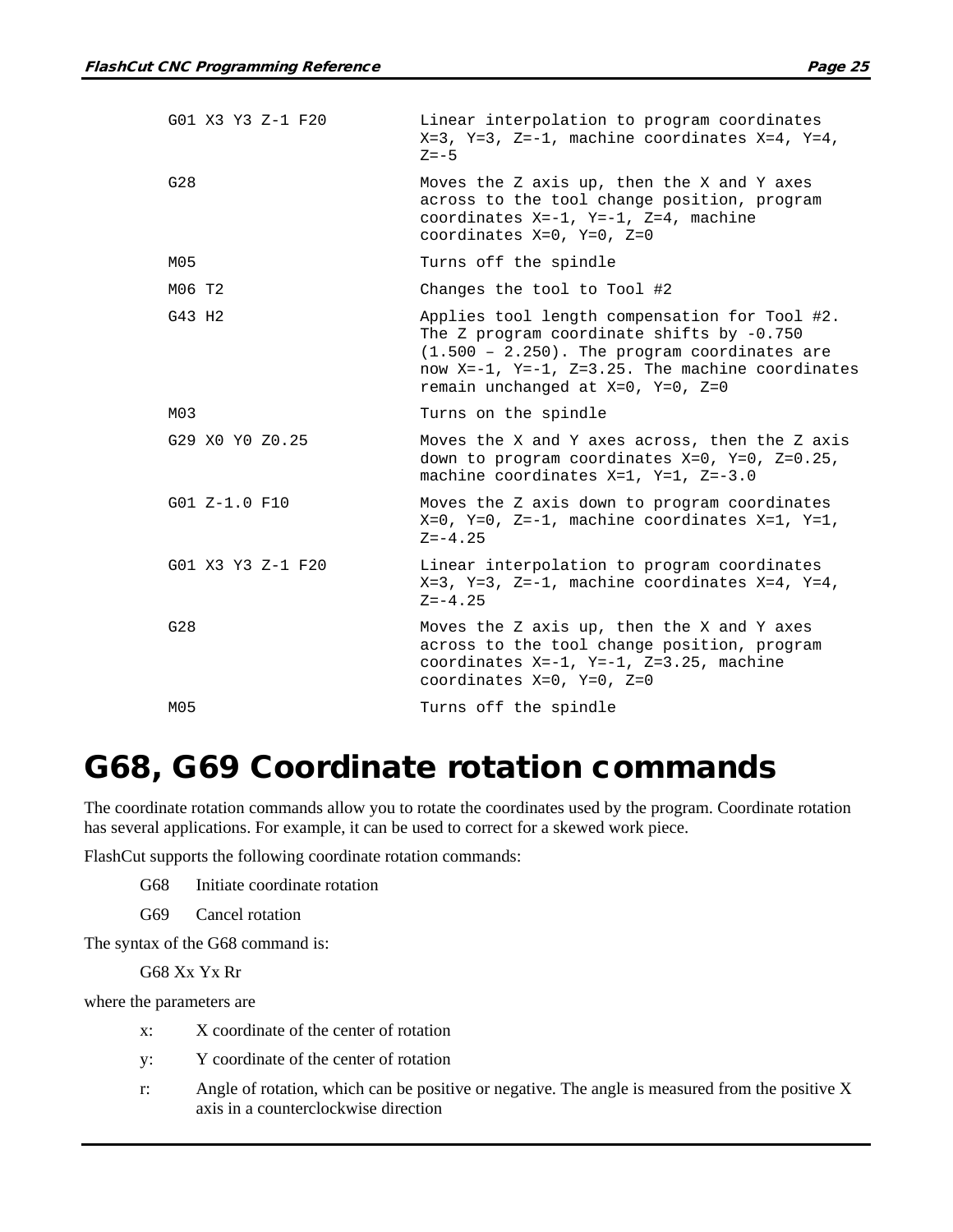All parameters  $(X, Y, and R)$  are required.

A G68 command cannot be issued when coordinate system rotation is currently in effect. The current rotation must be canceled first.

The syntax of the G69 command is:

G<sub>69</sub>

This command cancels coordinate system rotation.

Coordinate system rotation occurs only in the X-Y plane.

Program coordinates are the only ones affected by the rotation.

The G-Code commands that are affected by the rotation angle are:

- G00, G01, G02, and G03 moves
- G28, G29, G30: reference points defined in program coordinates
- G73, G80, G81, G82, G83, and G85 cycles: the X-Y positioning move only
- G141
- G170: coordinates in the .fid file

Several commands will have their behavior modified by the rotation, although they are not directly affected by the coordinate system rotation:

- G40, G41, and G42 Cutter compensation is applied to the toolpath, and the compensated toolpath is rotated accordingly.
- G50 and G51 Scaling is applied to the toolpath, and the scaled path will be rotated.
- G90 and G91 These modal commands are processed appropriately for the rotated system.

The following commands are not affected by coordinate rotation, even though they involve movement

- G28, G29, G30: reference points defined in machine coordinates
- G31
- G53
- G76

The fixture offset G-Codes (G54 – G59) cause coordinate rotation to be cancelled. G92 (setting program zero) is allowed while a rotation is in effect, and will be processed in the rotated environment.

Since program coordinates are affected by coordinate system rotation, point moves to program coordinates are performed in the rotated environment. Point moves to machine or relative coordinates are not affected by the rotation. Incremental point moves are treated as moves in the machine coordinate system, and therefore are not affected by coordinate system rotation.

Jogging (continuous and discrete) is not affected by coordinate system rotation.

Examples:

| G68 X1 Y2 R1 | A rotation angle of 1 degree, centered around |
|--------------|-----------------------------------------------|
|              | $(1,2)$ , will be applied to the program      |
| G69          | Cancel rotation                               |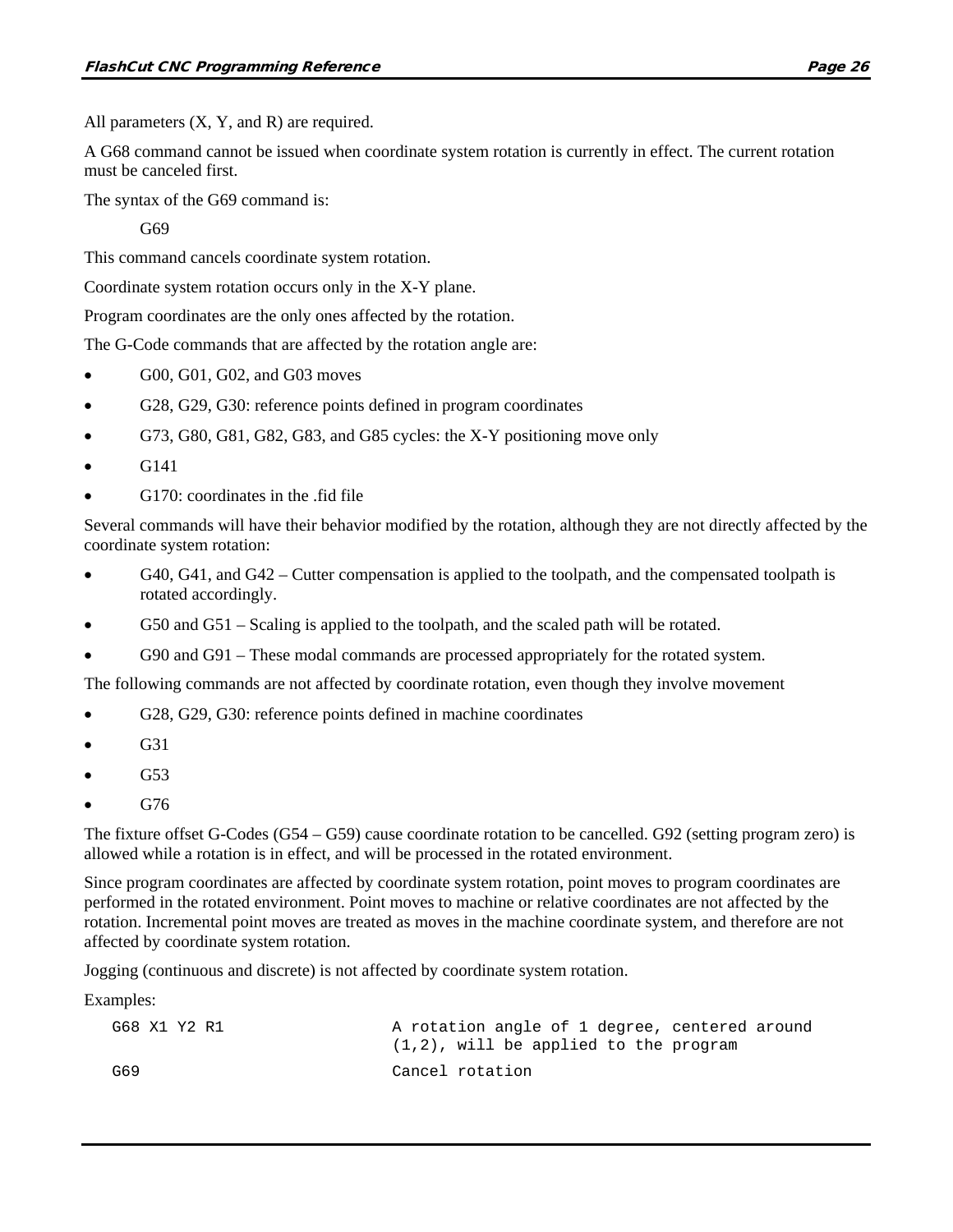G68 G54 X0 Y1 R0.13 The G54 fixture offset will be applied, then a rotation angle of 0.13 degrees will be applied to program coordinates, centered about (0, 1).

# G73, G80, G81, G82, G83, G85, G98, G99 Drilling canned cycle commands

Drilling canned cycles simplify programming by letting you specify standard drilling operations with a single command. FlashCut supports the following drilling cycle commands:

- G73 High Speed Peck Drilling Cycle
- G80 Cancel Canned Cycle
- G81 Drilling Cycle
- G82 Counterboring Cycle
- G83 Peck Drilling Cycle
- G85 Reaming Cycle

The following diagrams illustrate the sequence of moves for all drilling cycles.

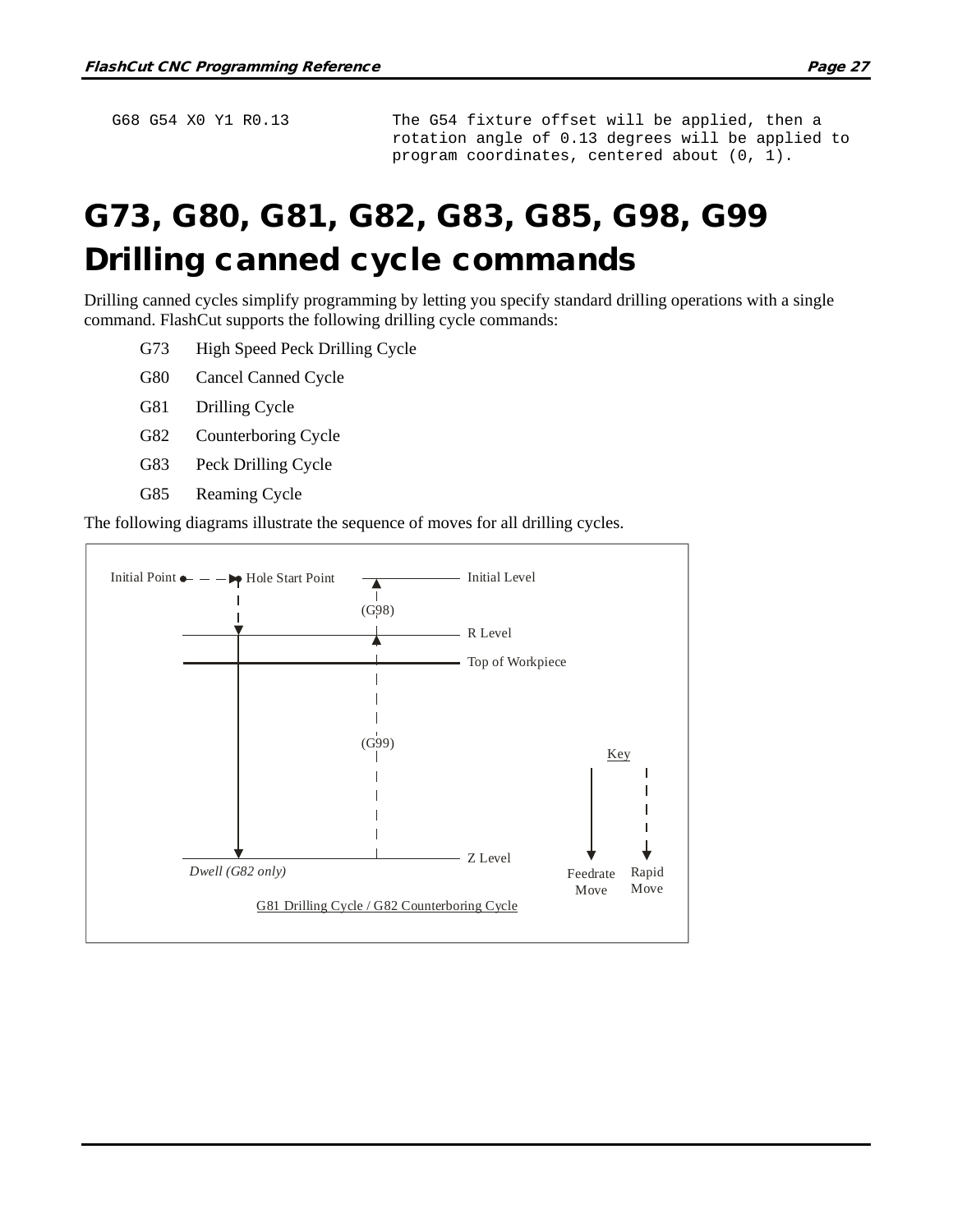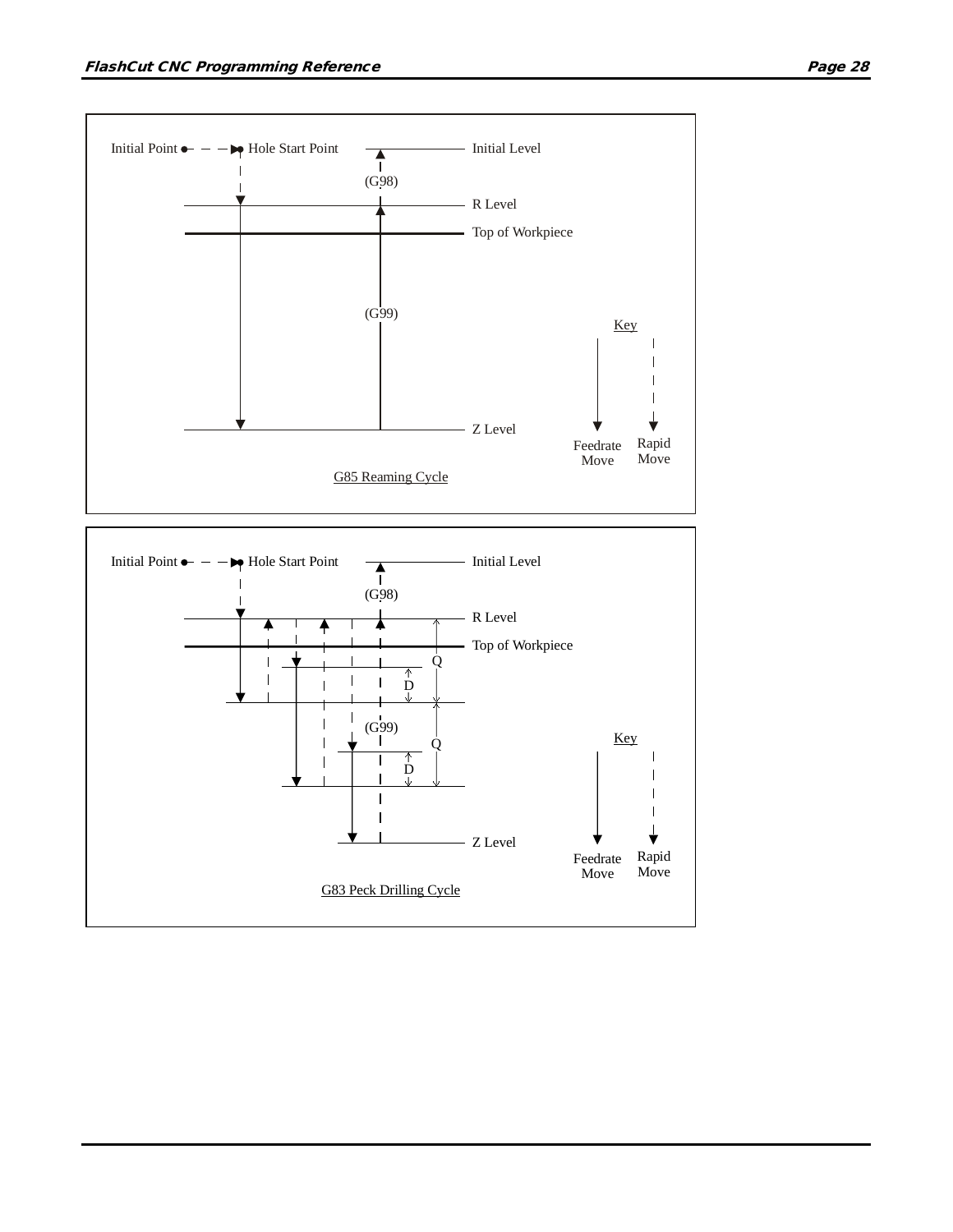

The general command syntax for all drilling cycles is as follows:

Gn Xx Yy Rr Zz Qq Pp Ff Ll

where the parameters are

- n: Drilling cycle number (73, 81, 82, 83 or 85)
- x: X coordinate of Hole Start Point (G90 mode) or distance for rapid move from Initial Point to Hole Start Point (G91 mode)
- y: Y coordinate of Hole Start Point (G90 mode) or distance for rapid move from Initial Point to Hole Start Point (G91 mode)
- r: Z coordinate of R Level (G90 mode) or distance for rapid move from Hole Start Point to R Level (G91 mode)
- z: Z coordinate of Z Level (G90 mode) or distance from R Level to Z Level (G91 mode)
- q: Depth of cut for each downward cutting move (G73/G83 only)
- p: Dwell time at Z level (milliseconds, G82 only)
- f: Feedrate for each downward cutting move (and retract move for G85 only)
- l: Number of times to repeat the canned cycle (G91 mode only)

The required parameters are R, Z, F (plus Q for G73/G83, and P for G82).

The D distance is specified in the G73/G83 Retract Distance field on the G-code panel of the Configuration dialog box.

Example (assumes D is 0.050 in.):

| G98                | Optional                                                                                                                        |
|--------------------|---------------------------------------------------------------------------------------------------------------------------------|
| G00 X0.0 Y0.0 Z1.0 | Moves the tool to the Initial Point, program<br>coordinate $X=0.0$ , $Y=0.0$ , $Z=1.0$ (not required, for<br>illustration only) |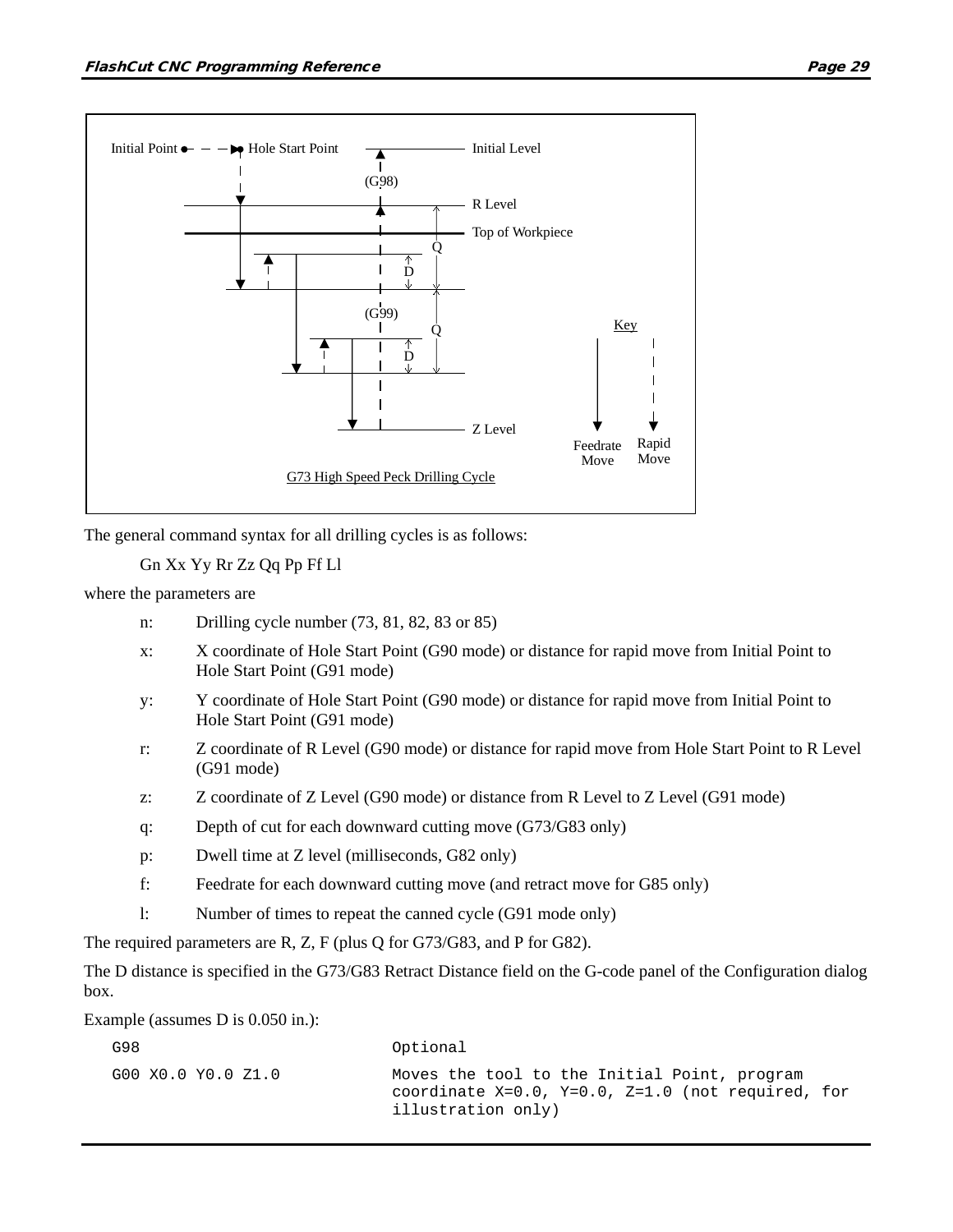G83 X1.0 Y2.0 R0.1 Z-1.0 Q0.5 F8.0

First moves the tool to the Hole Start Point, program coordinates X=1.0, Y=2.0, Z=1.0. Then peck drills a 1.0" deep hole (rapid down to 0.1, feedrate down to -0.4, rapid up to 0.1, rapid down to  $-0.350$ , feedrate down to  $-0.9$ , rapid up to  $0.1$ , rapid down to -0.850, feedrate down to -1.0, rapid up to 1.0)

When using the drilling cycle commands, there are several things to keep in mind:

- For all drilling canned cycles, the G98 and G99 commands affect the final Z axis rapid move, upward out of the completed hole (rightmost move in each diagram), as follows:
	- G98: Z axis moves up to the Initial Level
	- G99: Z axis moves up to the R Level

G98 and G99 compose a mode group, with G98 being the default if neither is specified in the G-code file. You can include either command on the same line as the canned cycle command (before or after the canned cycle command and all parameters).

- G73, G74, G76, G80, G81, G82, G83, G84 and G85 compose a mode group.
- G80 cancels the active canned cycle command. The G00, G01, G02 and G03 commands also cancel the active canned cycle command.
- While a drilling cycle command is active, the command and most of its parameters do not need to be repeated on every G-code line. However, the X and/or Y positioning parameters must be included, and must start the G-code line for the line to be interpreted as a drilling cycle command.

Example (drills 3 holes in a row along the X axis using the G81 cycle):

```
G81 X1.0 Y2.0 R0.25 Z-0.5 F5
X2.0
X3.0
```
- When you switch to a new command in the mode group, you must include all parameters required for the command.
- The feedrate set by the F parameter for any canned cycle command remains as the current feedrate for subsequent G01, G02 or G03 moves, unless you explicitly set F to another value for the next move.

#### G74, G84 Tapping canned cycle commands

Tapping canned cycles simplify programming by letting you specify standard tapping operations with a single command. FlashCut supports the following tapping cycle commands:

- G84 Standard Tapping Cycle
- G74 Left-Handed Tapping Cycle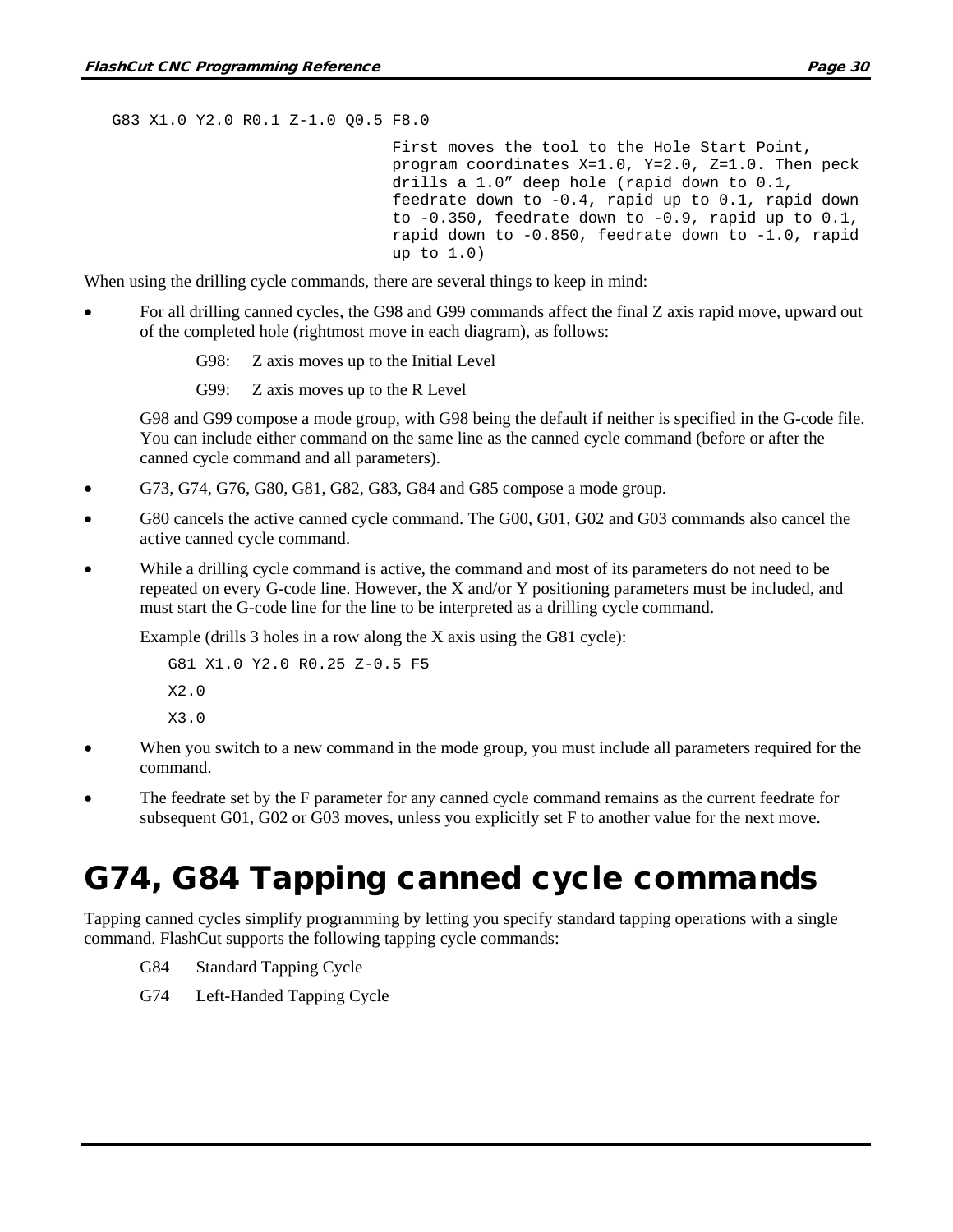

The following diagrams illustrate the sequence of moves for the tapping cycles.

There are two versions of the tapping cycle commands: Advanced and Fanuc-compatible. We recommend using the advanced command as the Fanuc command is provided for compatibility purposes only.

*Advanced Tapping Cycle*

Gn Xx Yy Rr Zz Qq Ss Ee Pp Dd Ll

where the parameters are

n: Tapping cycle number (84 for standard tapping or 74 for left-handed tapping)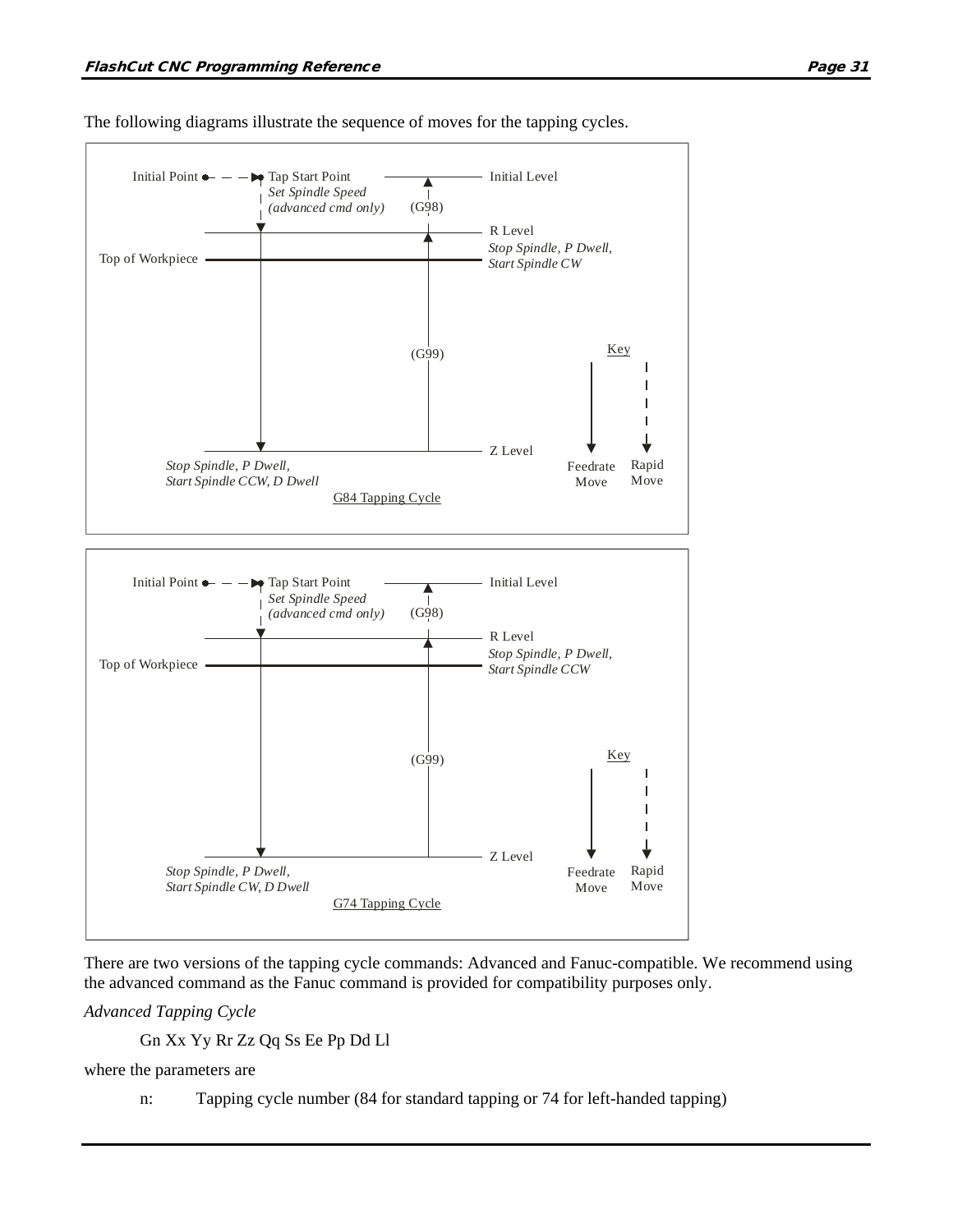- x: X coordinate of Tap Start Point (G90 mode) or distance for rapid move from Initial Point to Tap Start Point (G91 mode)
- y: Y coordinate of Tap Start Point (G90 mode) or distance for rapid move from Initial Point to Tap Start Point (G91 mode)
- r: Z coordinate of R Level (G90 mode) or distance for rapid move from Tap Start Point to R Level (G91 mode)
- z: Z coordinate of Z Level (G90 mode) or distance from R Level to Z Level (G91 mode)
- q: Thread pitch
- s: Spindle speed (rpm)
- e: % increase in feedrate for the retract move (eg. E2 means the Z axis will retract 2% faster than it plunged into the hole)
- p: Dwell time after spindle is stopped (milliseconds)
- d: Dwell time after spindle is reversed (milliseconds)
- l: Number of times to repeat the canned cycle (G91 mode only)

The required parameters are R, Z, Q and S.

#### *Fanuc-Compatible Tapping Cycle*

```
Gn Xx Yy Rr Zz Ff Pp Ll
```
where the parameters are

- n: Tapping cycle number (84 for standard tapping or 74 for left-handed tapping)
- x: X coordinate of Tap Start Point (G90 mode) or distance for rapid move from Initial Point to Tap Start Point (G91 mode)
- y: Y coordinate of Tap Start Point (G90 mode) or distance for rapid move from Initial Point to Tap Start Point (G91 mode)
- r: Z coordinate of R Level (G90 mode) or distance for rapid move from Tap Start Point to R Level (G91 mode)
- z: Z coordinate of Z Level (G90 mode) or distance from R Level to Z Level (G91 mode)
- f: Feedrate (must be calculated based on spindle speed previously set by S command, and desired thread pitch)
- p: Dwell time after spindle is stopped (milliseconds)
- d: Dwell time after spindle is reversed (milliseconds)
- l: Number of times to repeat the canned cycle (G91 mode only)

The required parameters are R, Z, and F.

Before using the tapping cycles you must configure the system for tapping as follows:

- **1.** Enter M-codes for controlling the spindle on the G-code panel of the Configuration dialog box as follows:
	- Turn the spindle on clockwise (typically M3)
	- Turn the spindle on counterclockwise (typically M4)
	- Turn off the spindle (typically M5)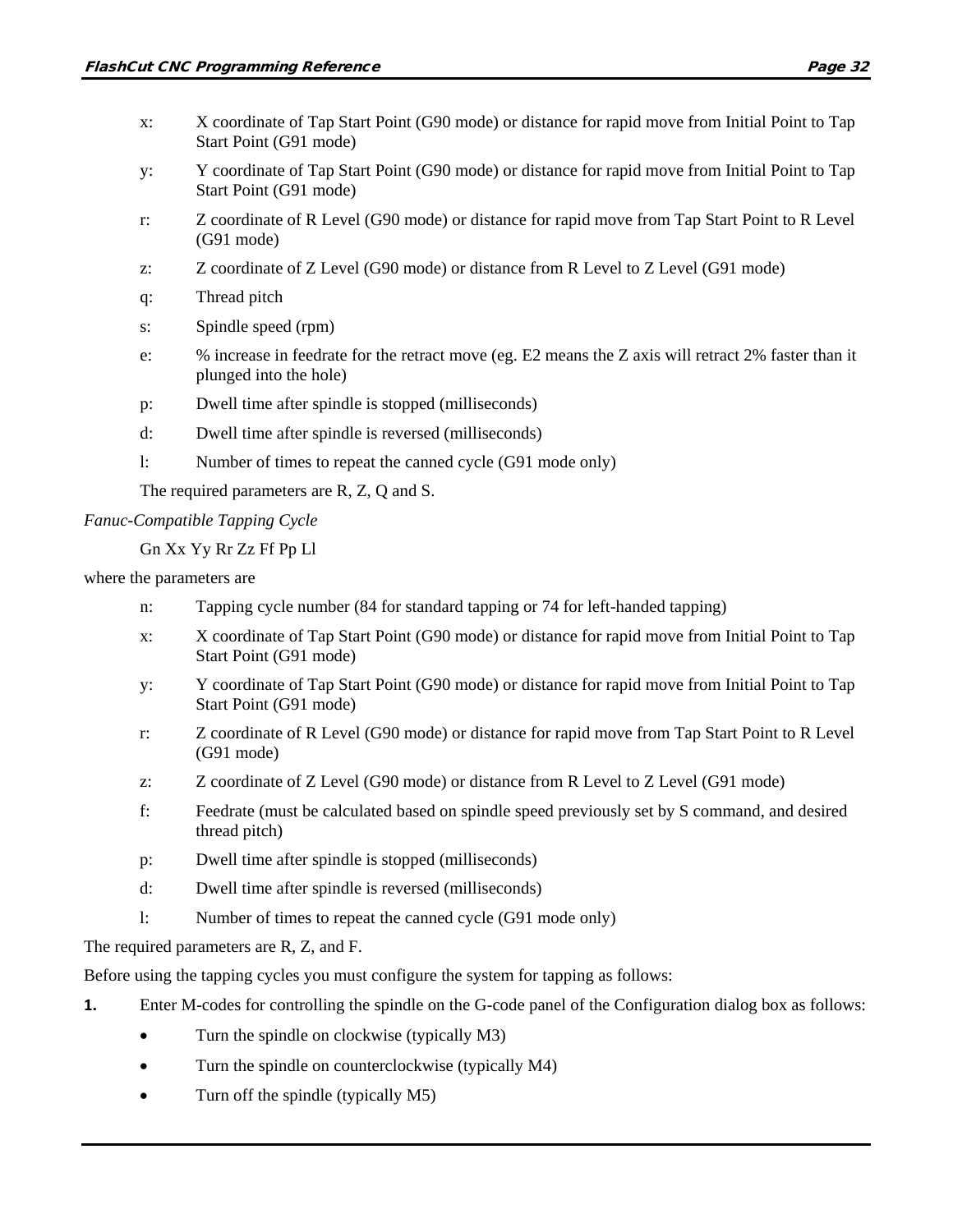**2.** If you want to use the Fanuc-compatible tapping cycle, check Use Fanuc-Compatible G74/G84 Tapping Cycles on the G-code panel of the Configuration dialog box.

Warning: The Feed Hold button (and feed hold input lines) are disabled during a tapping cycle, since it is not safe to stop moving the tool while the spindle is still turning. If you need to stop motion during a tapping cycle, turn off power to the spindle and signal generator.

When using the tapping cycle commands, there are several things to keep in mind:

- The spindle must be turned on before a tapping cycle command is executed (clockwise for G84, counterclockwise for G74).
- The G98 and G99 commands affect the final Z axis rapid move as follows:

G98: Z axis moves up to the Initial Level

G99: Z axis remains at the R Level (no rapid move)

G98 and G99 compose a mode group, with G98 being the default if neither is specified in the G-code file. You can include either command on the same line as the canned cycle command (before or after the canned cycle command and all parameters).

- G73, G74, G76, G80, G81, G82, G83, G84 and G85 compose a mode group.
- G80 cancels the active canned cycle command. The G00, G01, G02 and G03 commands also cancel the active canned cycle command.
- While a tapping cycle command is active, the command and most of its parameters do not need to be repeated on every G-code line. However, the X and/or Y positioning parameters must be included, and must start the G-code line for the line to be interpreted as a tapping cycle command.

Example (taps  $3$  holes in a row along the X axis using the G84 cycle):

```
G84 X1.0 Y2.0 R0.25 Z-0.5 Q0.05 S200 P500
X2.0
X3.0
```
- When you switch to a new command in the mode group, you must include all parameters required for the command.
- The feedrate set by the F parameter for any canned cycle command remains as the current feedrate for subsequent G01, G02 or G03 moves, unless you explicitly set F to another value for the next move.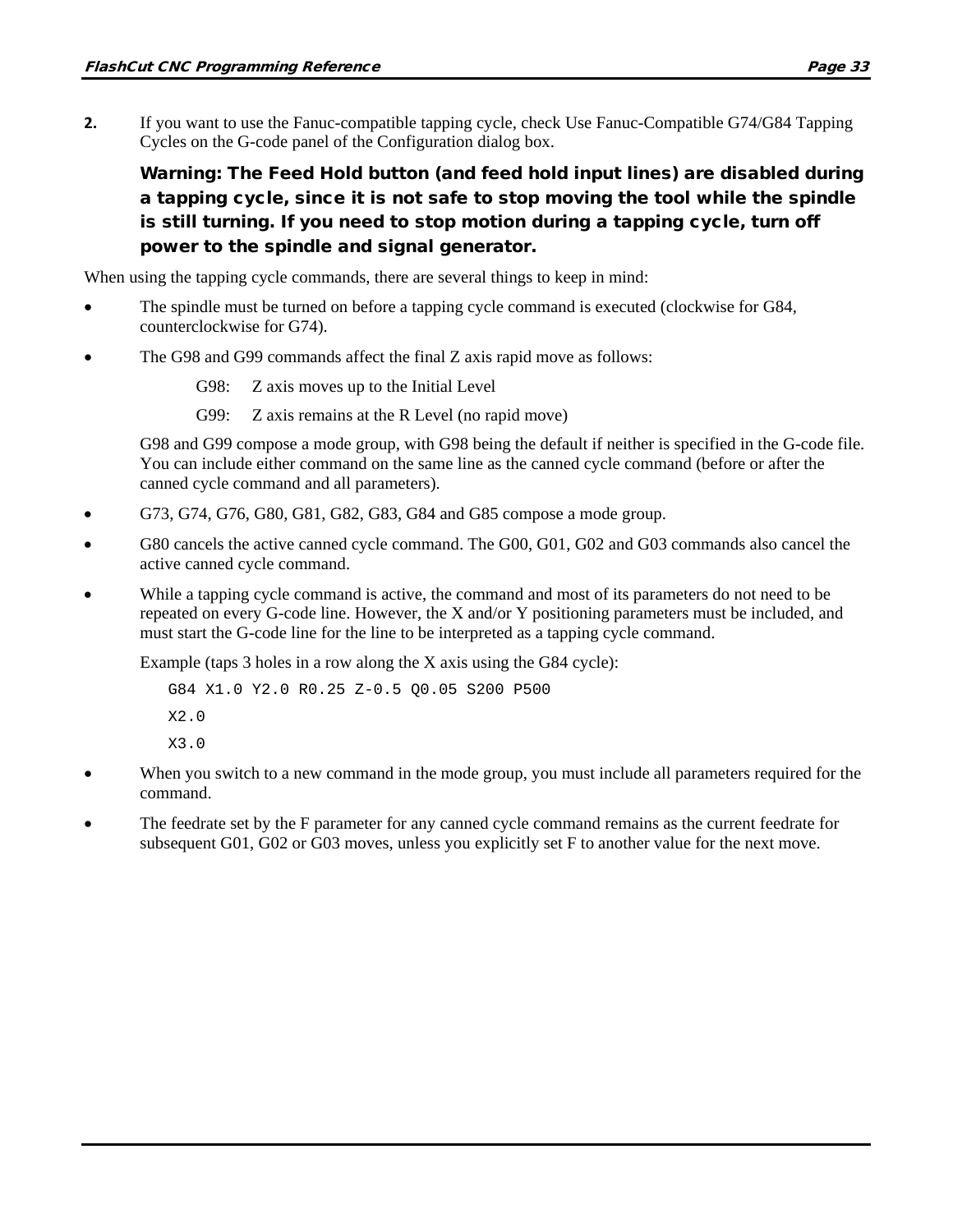# G76 Thread cutting canned cycle command

The thread cutting canned cycle lets you cut threads on a lathe. Your lathe must be equipped with a spindle encoder that is plugged into the I/O Expansion Board.

The following diagram illustrates the sequence of moves for the thread cutting cycle. The rest of this section refers to this diagram.



The general command syntax is as follows:

G76 Xx Zz Kk Dd Ff [Aa] [Ii] [Pp]

where the parameters are

- x: Final diameter (minor diameter for external threads, major diameter for internal threads)
- z: Z Coordinate at end of thread
- k: Height of thread
- d: Depth of first pass specified as an integral number of ten-thousandths of an inch or mm, e.g. '2000' means 0.2000 inches or mm (depending on the units you're using)
- f: Thread pitch
- a: (Optional) Tool angle (determines lead-in angle, default is zero)
- i: (Optional) Amount of taper (difference between initial radius and ending radius, default is zero)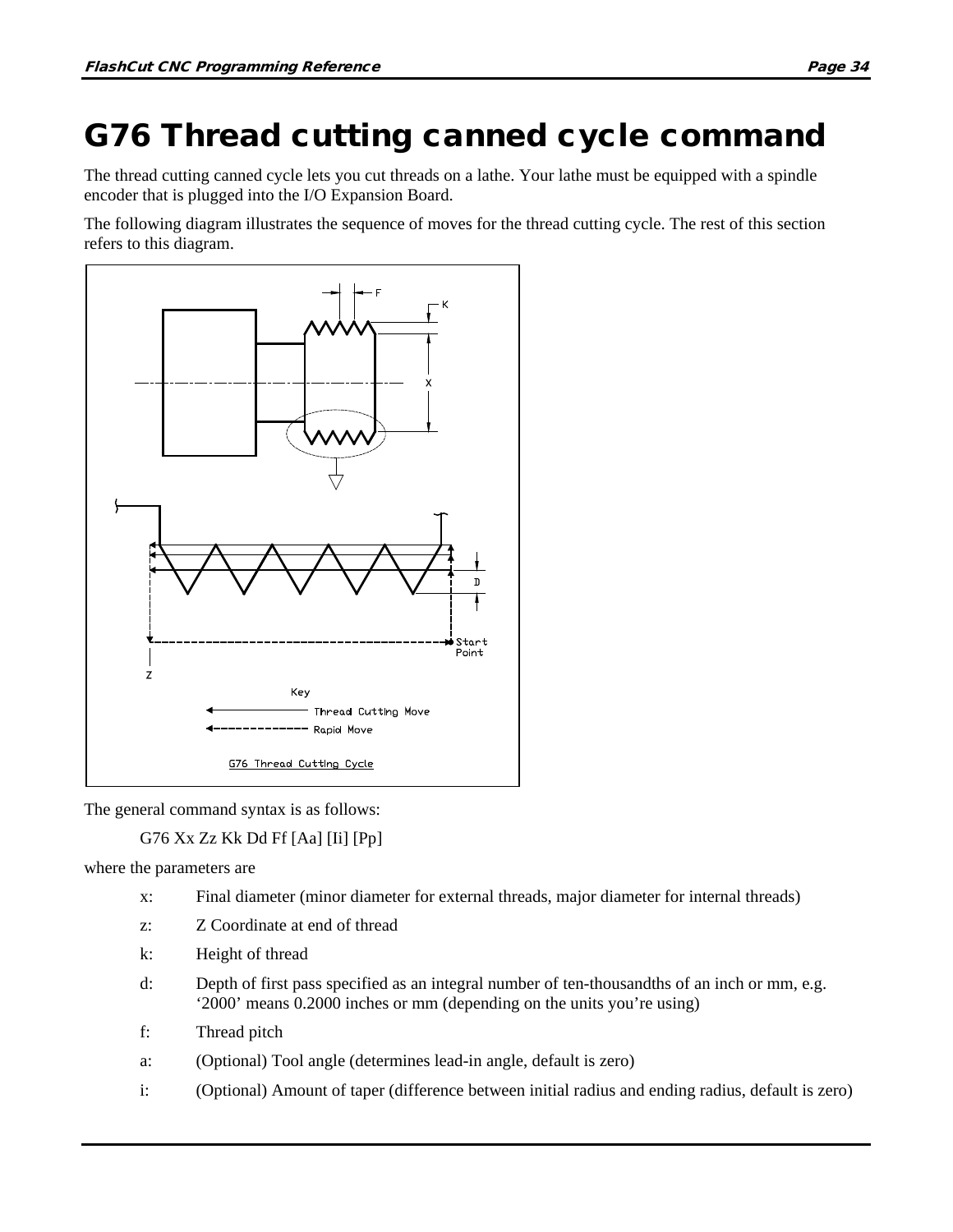p: (Optional) Cutting method (values 1-4, sets strategy for successive plunges, default is '1')

Note that in the diagram above, the 'A' and 'I' parameters are zero, and the cutting method is '1' (all default values).

Cutting a thread generally requires several passes. The 'P' parameter controls the depth, starting position and plunge angle of each pass, as shown in the following diagrams. For all four cutting methods shown in the diagrams below, the 'A' parameter is shown as nonzero to illustrate its affect. When 'A' is zero, the plunges are straight into the workpiece, along the X axis, as shown in the diagram above.



The settings on the Threading panel of the Configuration dialog box also affect the cutting passes as follows.

Minimum Depth of Cut – The incremental depth of any pass will be greater than or equal to this value (except for the final pass and any spring passes).

Final Pass Depth of Cut – Incremental depth of the final pass (finishing pass).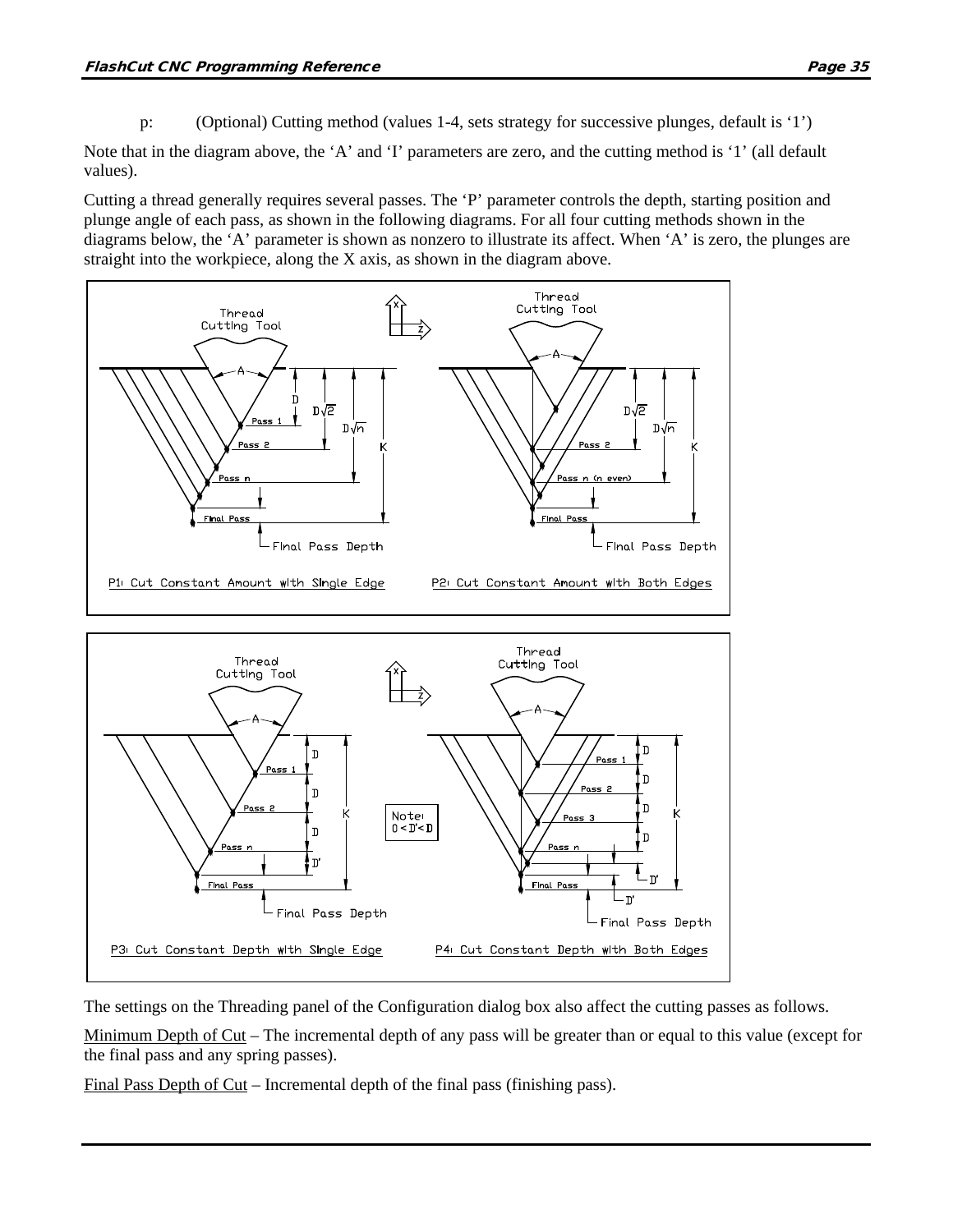Spring Passes – Number of additional passes performed at the same depth as the final pass.

Warning: The Feed Hold button (and feed hold input lines) are disabled during a threading pass, since it is not safe to stop moving the tool while the part is still turning. If you need to stop motion during a cutting pass, turn off power to the spindle and signal generator.

Example (assumes Minimum Depth of Cut is 0.010, Final Pass Depth of Cut is 0.005, Spring Passes is set to 1):

```
G00 X0.75 Move to the Start Point
G76 X1.0 Z-2 K0.125 D500 F0.2
                             Performs a total of 8 threading passes (including 
                             1 spring pass) to make a two inch long thread with 
                             minor diameter 1.0, major diameter 1.25, at 5 
                             turns per inch. By default the cutting method is 
                             P1, the tool angle is 0, and there is no taper. 
                             The first pass is cut at a depth of 0.05.
```
Note that the F parameter does not set the feedrate for subsequent non-threading moves, since its meaning is different from the standard F command.

## G90 Absolute positioning mode

The G90 command puts the system into absolute positioning mode. All XYZABC coordinates are treated as points relative to Program Zero (or a local coordinate system set by the G52 command). This command stays in effect until a G91 command occurs.

Note that absolute positioning is the default positioning mode for FlashCut. It is not necessary to include this command in your G-code file if all your moves are absolute.

## G91 Incremental positioning mode

The G91 command puts the system into incremental positioning mode. All XYZABC coordinates are treated as incremental move distances. This command stays in effect until a G90 command occurs.

Example:

| G01 X1.0 Y3.0 Z-1.5 F12     | Moves the tool to program coordinates X=1.0,<br>$Y=3.0$ , $Z=-1.5$ (G90 is assumed)                                                                                                                 |
|-----------------------------|-----------------------------------------------------------------------------------------------------------------------------------------------------------------------------------------------------|
| G91                         | All XYZA coordinates after this command will be<br>interpreted as incremental distances                                                                                                             |
| $G01 X1.0 Y2.0 Z-0.5$       | Moves the tool a distance of $X=1.0$ , $Y=2.0$ , $Z=-0.5$<br>from the current tool location (this corresponds<br>to the program coordinates $X=2.0$ , $Y=5.0$ $Z=-2.0$ )                            |
| $G02 X1.0 Y-1.0 I0.5 J-0.5$ | Moves the tool using counter-clockwise circular<br>interpolation to the program coordinates X=3.0,<br>$Y=4.0$ , $Z=-2.0$ with a center point at program<br>coordinates $X=2.5$ , $Y=4.5$ , $Z=-2.0$ |
| G90                         | All XYZA coordinates after this command will be<br>interpreted as program coordinates                                                                                                               |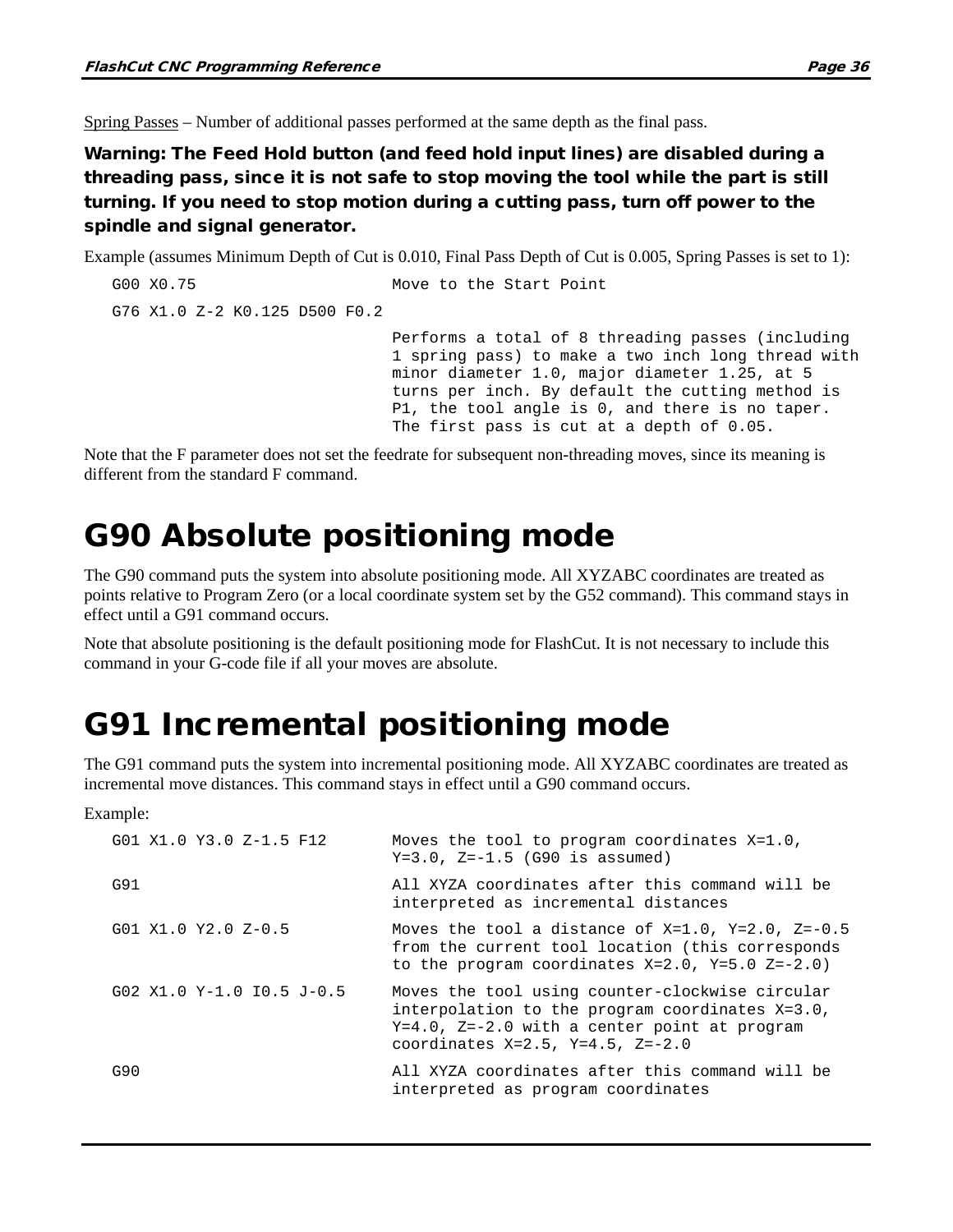G01 X1.0 Y2.0 Z-0.5 Moves the tool to program coordinates X=1.0,  $Y=2.0, Z=-0.5$ 

## G120 Sense tool length

G120 runs the tool length sensing routine, the same as if you clicked the Length button in the Tool Box. There are no parameters.

Example:

G120 Senses the length of the current tool and stores the result in the Tool Library

See "Tool Box" in the Main Screen Features section for more information.

#### G140, G141 Engraving

FlashCut CNC supports engraving with the G140 and G141 commands.

G140 is used to select the font. The syntax is:

G140 "font" Hh [Kk] [Ss]

where the parameters are

- font: The name of the font. Currently one font "SLF1" is built into FlashCut. FlashCut lets you create your own plug-in fonts. Please contact technical support for more information.
- h: The height of the font
- k: (Optional) The kerning, or spacing, between characters in the text to engrave (default is  $1/10^{th}$  of the height)
- s: (Optional) The character width style to use  $(0 = fixed, 1 = variable, default is variable)$

Example:

G140 "slf1" H1.5 K0.1 S1

The font specified in the G140 command must have been loaded by FlashCut CNC upon startup or an error will result.

The height parameter specifies the height of the tallest character in the font. All other characters are scaled as appropriate, and the width of each character is scaled so that the proper aspect ratio of the character is maintained.

Fixed character width is determined by the widest character in the font. For fixed character widths, each character is centered in a cell that is the width of the widest character. The kerning value, then, is the space between each cell. For variable character width, the cell for each character is as wide as the character itself.

The G140 command selects the font for all engraving (G141) commands that follow. The first G141 command in a G-code file must be preceded by a G140 command or an error will result.

The G141 command specifies the desired text to engrave. The syntax is:

G141 "text" ["text2"] [Xx] [Yy] [Zz] [Ww] Ff Pp Rr [Dd]

where the parameters are

text: The text to engrave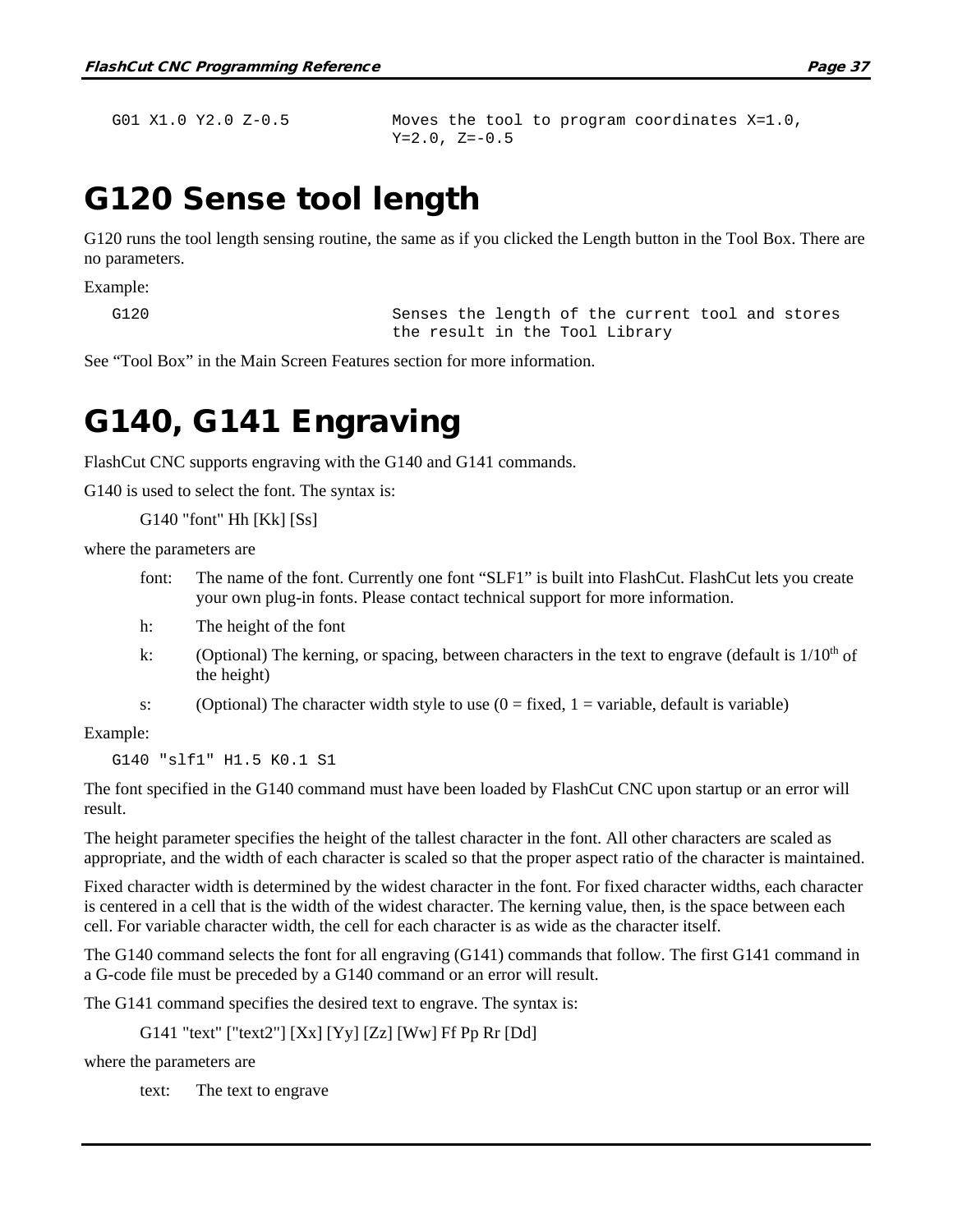- text2: (Optional) The text to engrave with a second spindle (see below)
- x, y: (Optional) The XY position of the lower left corner of the text (program coordinates). If you leave out these parameters FlashCut will engrave the text at the current XY location. In G91 mode these parameters represent the offset from the current XY location to the lower left corner of the text.
- z: (Z or W is required) The depth of the engraving by the Z spindle (Z program coordinate)
- w: (Z or W is required) The depth of the engraving by the W spindle (W program coordinate)
- f: The feedrate at which to engrave
- p: The feedrate at which to plunge the tool during engraving
- r: The height to which the tool is retracted between cuts (Z/W program coordinate)
- d: (Optional) The direction (or rotation) of the engraving, in degrees (rotated about the point specified as the lower left corner, default is zero)

#### Example:

G141 "Happy Birthday" X1.1 Y0.5 Z-0.2 F10 P2 R0.1 D45

The text will be engraved in the font selected by the most recent G140 command. If no G140 command was specified, an error will result.

FlashCut supports engraving with up to 2 spindles simultaneously. The supported axes for the two spindles (for engraving purposes) are Z and W. For multi-spindle engraving, the following rules apply:

- Either Z or W can be specified, or both
- Both depths, if specified, must be the same. In other words, Z and W must be equal.
- The plunge feedrate applies to both axes, if both Z and W are specified.
- As long as the characters in text and text2 are the same, engraving will occur simultaneously. Once the first difference is encountered, each spindle will engrave the remaining characters separately (see example below).
- If only one spindle (Z or W) is specified in the G141 command and two strings are specified, an error will result.
- If both spindles are specified and only one string is specified, the string will be engraved simultaneously by both spindles.

Example:

G141 "Serial 12356" "Serial 12456" Z-0.2 W-0.2 F10 P2 R0.1

In this case, "Serial 12" will be engraved simultaneously, "356" will be engraved by the Z spindle, and "456" will be engraved by the W spindle.

## G150 Increment counter

G150 increments the count of the specified counter. The syntax is:

G150 Cc [Ii]

where the parameters are

c: The counter to increment  $(1-20)$ .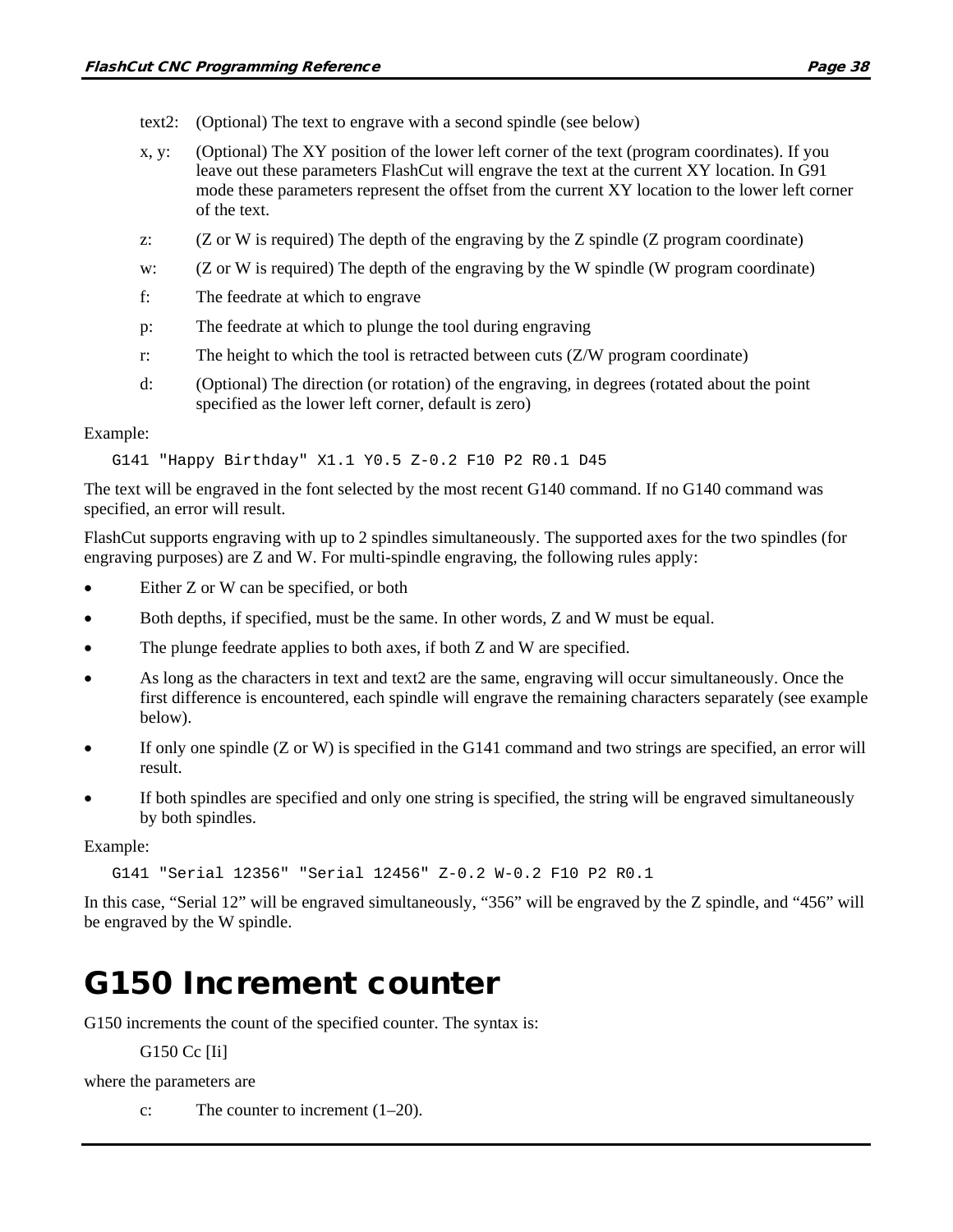i: (Optional) The increment amount (default is 1)

Example:

| G150 C2    | Increments counter #2 by 1 |  |  |
|------------|----------------------------|--|--|
| G150 C2 I3 | Increments counter #2 by 3 |  |  |

See "Counter Settings" in the Initial Setup Section for more information.

#### G151 Set counter

G151 sets the specified counter to the supplied value. The syntax is:

G151 Cc Vv

where the parameters are

c: The counter to increment (1–20)

v: The new value for the counter

Example:

G151 C2 V0 Sets counter #2 to zero

See "Counter Settings" in the Initial Setup Section for more information.

#### G160 Increment tool use counter

G160 increments the tool usage counter for the current tool. The syntax is:

G160 [Ii]

where the parameters are

```
i: (Optional) The increment amount (default is 1)
```
Example:

| МО6 Т3  | Change to tool #3                                |  |  |  |  |  |
|---------|--------------------------------------------------|--|--|--|--|--|
| G160    | Increments the tool usage count for tool #3 by 1 |  |  |  |  |  |
| G160 I4 | Increments the tool usage count for tool #3 by 4 |  |  |  |  |  |

#### G161 Set tool use counter

G161 sets the tool usage count for the specified tool to the supplied value. The syntax is:

G161 Tt Vv

where the parameters are

t: The tool number

v: The new value for the tool usage counter

Example:

G161 T2 V0 Sets the tool usage count for tool #2 to 0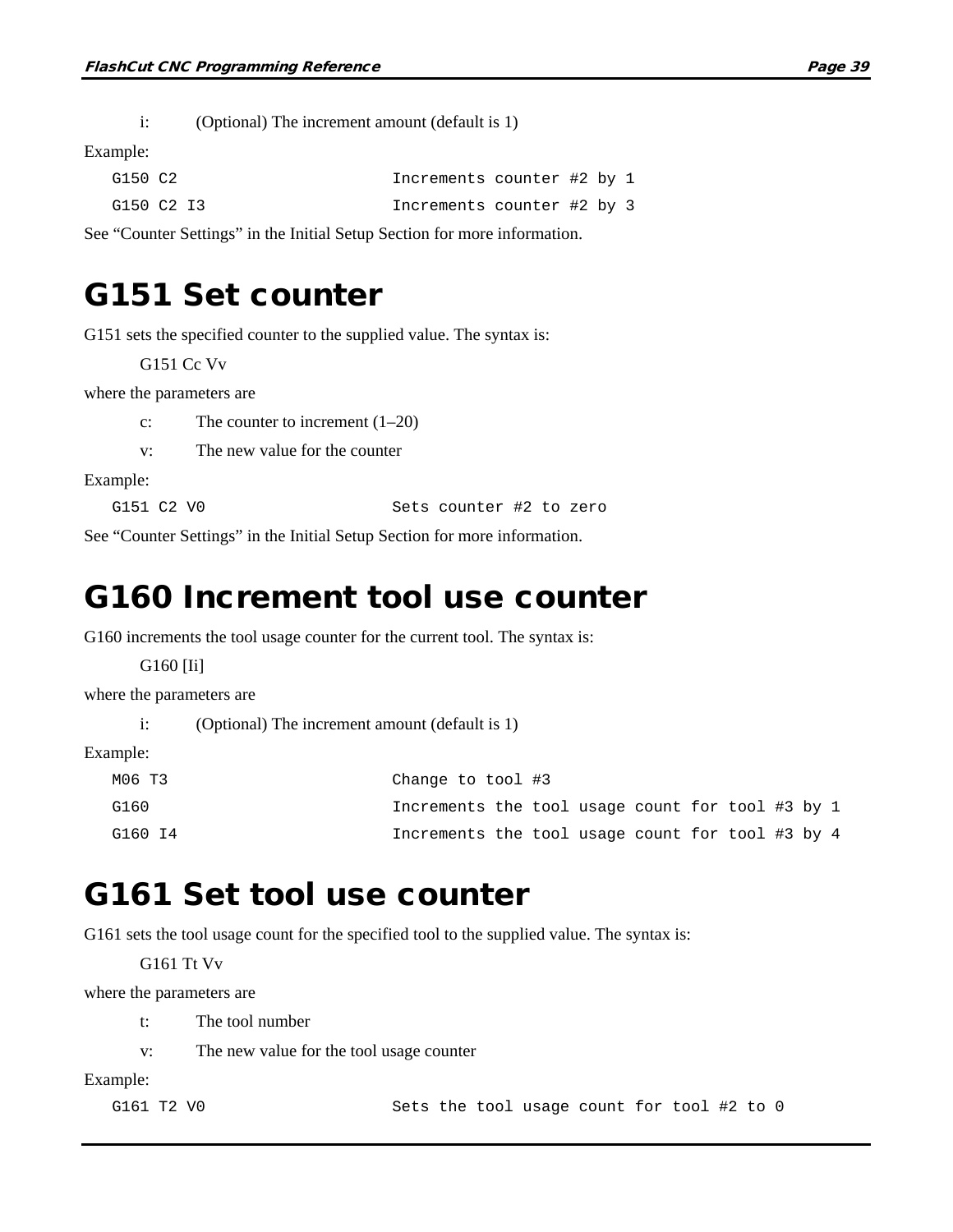# G170 Find fiducials

The G170 command is part of FlashCut's Fiducial Correction System. If a G-code file has a fiducial file associated with it, the G170 command will attempt to locate the fiducials defined. This command has no parameters.

When FlashCut encounters G170 it does the following for each fiducial:

- **1.** Moves rapidly to its defined location
- **2.** Captures an image from the camera and calculates the offset from the center of the ROI to the fiducial

FlashCut then uses the offset(s) to compensate the toolpath as follows:

- First fiducial: Adjust for linear error
- First and second fiducial: Adjust for rotational error in the XY plane

If, at some point in the process, FlashCut does not detect a fiducial, it stops and displays an error message to the user. Issuing a G170 command in a file with no associated fiducials has no effect.

For more information see "Fiducial Box" in the Main Screen Features section.

# G179 Cancel fiducial correction

The G179 command cancels any fiducial correction created by the G170 command. This command has no parameters.

## G180, G181 Safe envelope commands

Use of the Safe Envelope can be controlled from G-code by using the G180 and G181 commands. G180 turns off safe envelope restrictions, and G181 turns safe envelope restrictions on. These commands allow the G-code to temporarily deactivate safe envelope restrictions when necessary.

Neither command has parameters. When FlashCut encounters G180 in the G-code, safe envelope restrictions are ignored and normal machine envelope restrictions apply. When FlashCut encounters G181, the motion of the machine is bounded by the safe envelope (defined on the Advanced Definition panel of the Configuration dialog box.)

For more information, see "Coordinates Menu" in the Main Screen Features section. Note that the menu commands take priority over G180 and G181.

# G190 Set PWM/PFM output

G190 sets the current PWM/PFM port to the supplied value. The syntax is:

#### G190 Dd Qq

where the parameters are

- d: Duty cycle (%)
- q: Frequency (hz)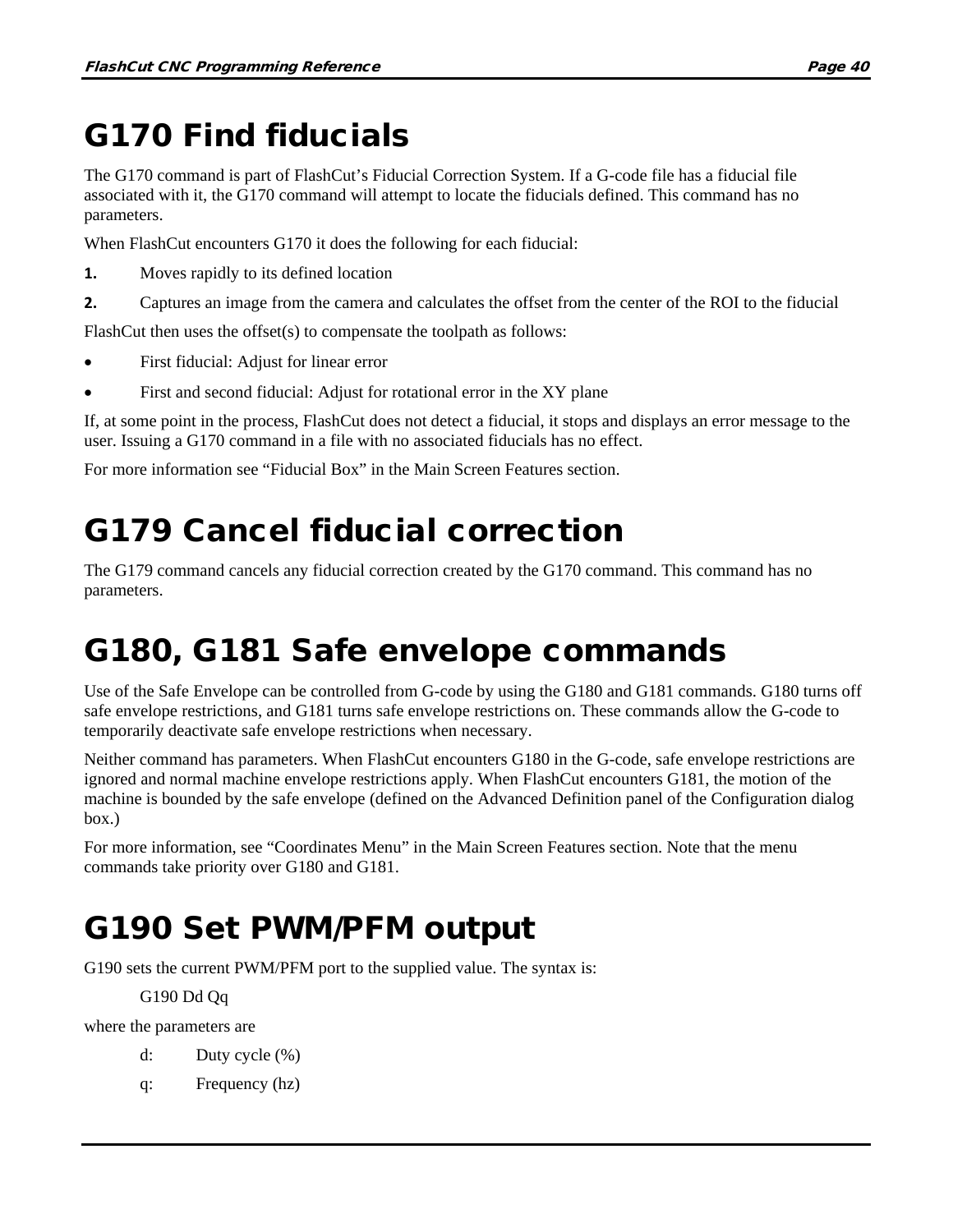Example:

G190 D50 Q1000 Sets current PWM/PFM port to 1000hz at 50% duty cycle

## G210 Select variable output port

G210 sets the current variable output port. The syntax is:

G210 Pp

where the parameter is

p: Port number (1 or 2)

The system applies subsequent S commands to the selected port.

Example:

| G210 P1 | Selects variable output port 1             |
|---------|--------------------------------------------|
| S1000   | Sets port 1 to value corresponding to 1000 |
| G210 P2 | Selects variable output port 2             |
| S500    | Sets port 2 to value corresponding to 500  |

See "Variable Output Settings" in the Initial Setup section, and "S Set Variable Output Port" below for more details.

# G600 End plasma cutting

The G600 command is required to end plasma cutting before a subsequent rapid move.

This command only applies to plasma fabrication heads.

## G601 Begin plasma cutting

The G601 command is required to initiate plasma cutting, including the move from Pierce Height to Cut Height. If Torch Height Control (THC) is enabled, this command also launches THC processing. This command only applies to plasma fabrication heads.

# G602 Suspend Torch Height Control

The G602 command temporarily disables Torch Height Control. This command only applies to plasma fabrication heads.

# G603 Resume Torch Height Control

The G603 command enables Torch Height Control.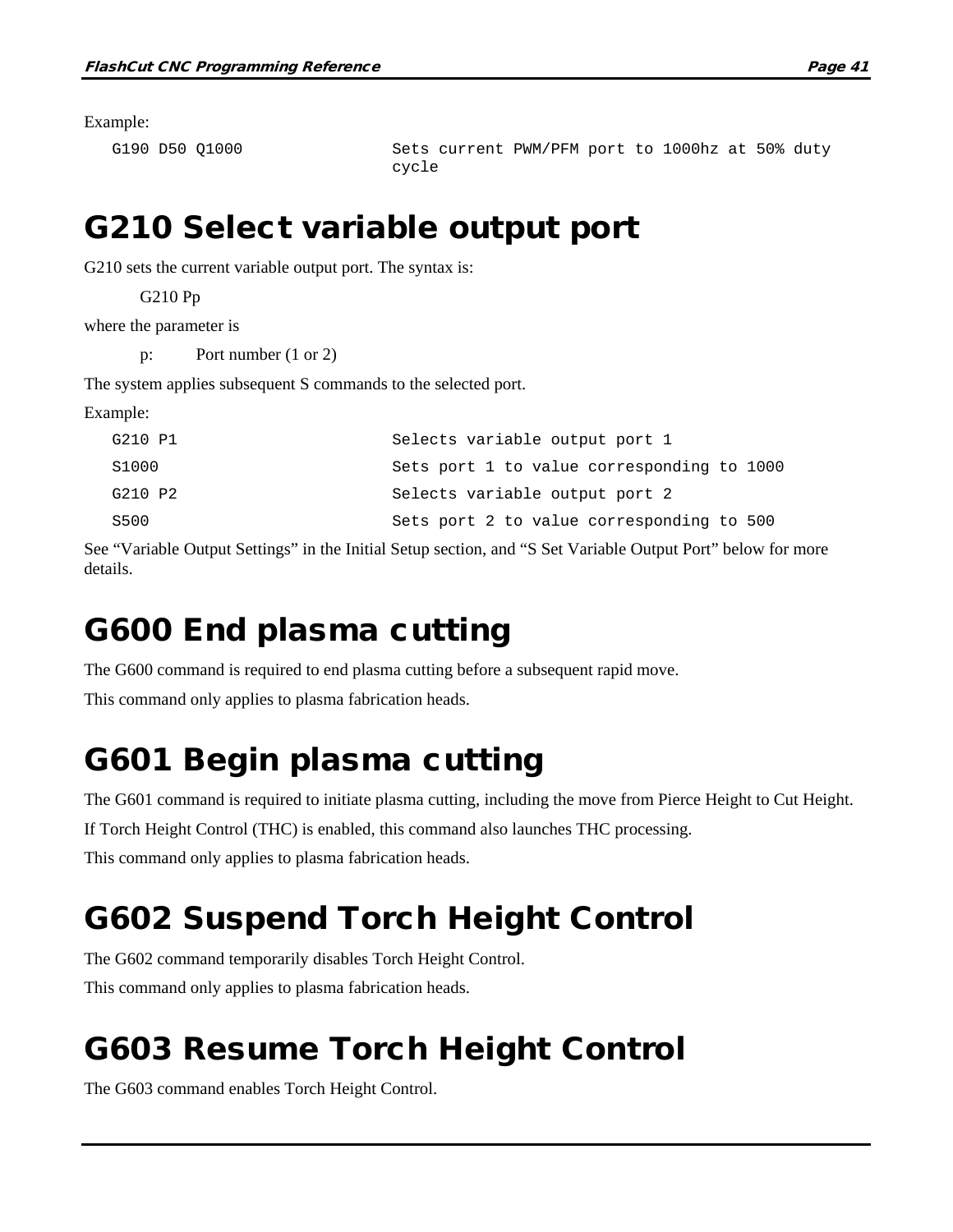This command only applies to plasma fabrication heads.

## G605 Move to initial height

The G605 command moves the Z axis to the initial height before cutting begins.

This command only applies to plasma and waterjet fabrication heads.

Plasma options:

If touch-off is enabled, the machine touches off on the sheet and retracts to the pierce height.

If touch-off is not enabled, the machine moves directly to the pierce height.

Waterjet options:

If touch-off is enabled, the machine touches off on the sheet and retracts to the cut height.

If touch-off is not enabled, the machine moves directly to the cut height.

#### M00 Program pause

The M00 command pauses processing of the G-code program. The syntax is:

M00 Pp "message"

where the parameters are

p: (Optional) Display message to operator  $(0 = no message, 1 = display)$  message)

message (Optional) Specific message to the operator (replaces standard system message).

If you don't include the P parameter, FlashCut uses the Message on M00 Program Pause checkbox, on the G-code panel of the Configuration dialog box, to determine whether or not to display a message. The P parameter overrides the configuration setting.

Example:

M00 "Place a new blank in the fixture"

### M01 Optional program pause

The M01 command is identical to the M00 command, except that it may be deactivated when desired. To control activation of the M01 command, use the Execute M01 checkbox on the G-code panel of the Configuration dialog box. When the checkbox is unchecked, FlashCut ignores the command.

## M30, M30.1 End of program

The M30 command ends processing of the G-code program and automatically resets the program to the first executable line. The M30.1 command is similar to M30 except it also restarts the G-code program. This allows you to run a program over and over indefinitely.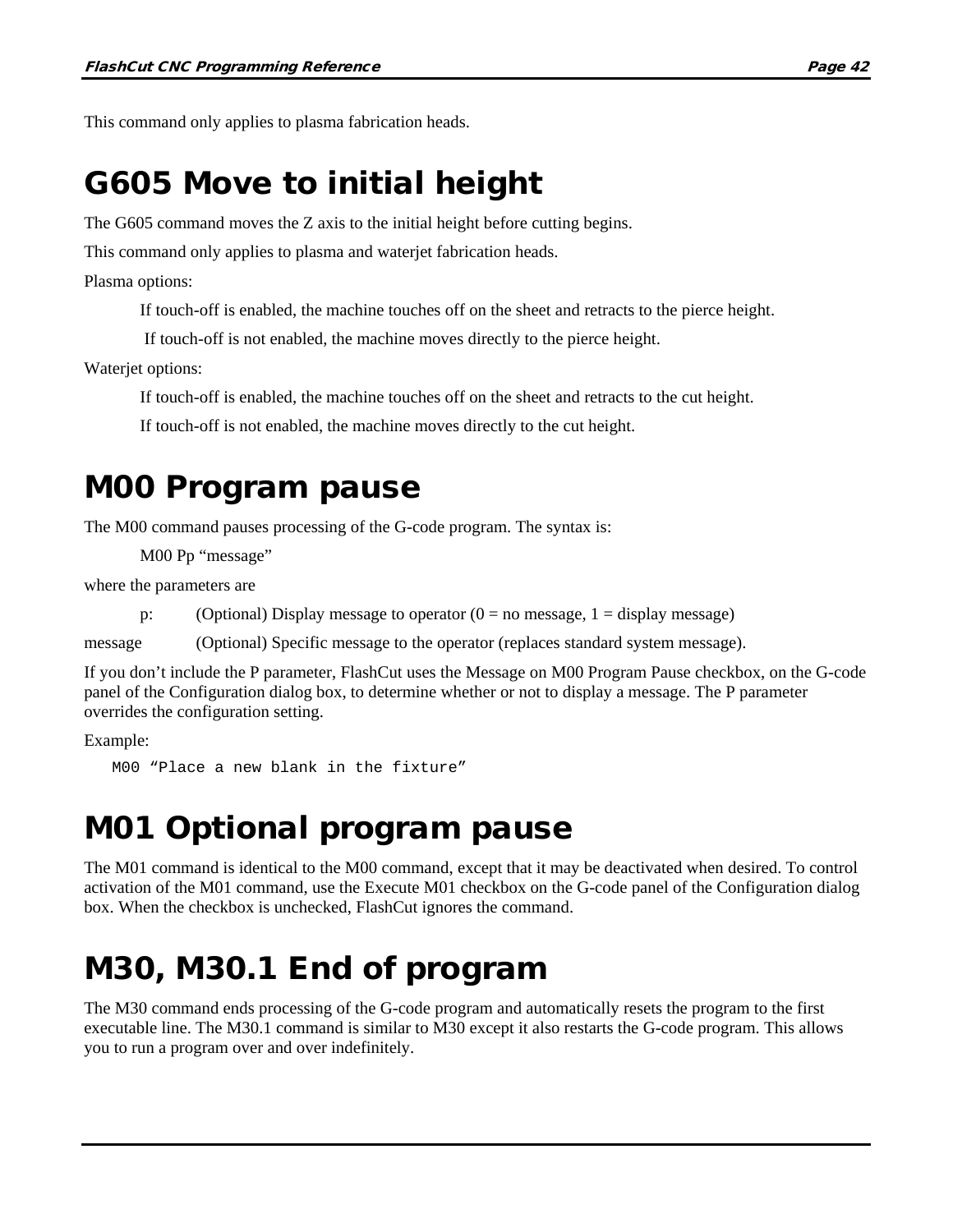### M98, M99, M02 Subroutine commands

Subroutines allow you to eliminate repetitive programming. FlashCut supports the use of subroutines with the M98, M99, and M02 (or M30) commands. Use of these commands is best explained through a simple example. The following G-code program uses one subroutine called "mysub":

Example:

| G01 X1 Y1 F10 | First line of main program                  |
|---------------|---------------------------------------------|
| M98 Pmysub    | Jump to subroutine "mysub"                  |
| G01 X0 Y0     | Continued execution after "mysub" ends      |
| M02           | End of main program                         |
| Omysub        | First line of the subroutine called "mysub" |
| G01 X2 Y2     | Continued execution within the subroutine   |
| M99           | End of subroutine "mysub"                   |

In the main program, the M98 command causes program execution to jump to the first line of the subroutine named "mysub". Notice that the letter "P" must immediately precede the name of the subroutine with no spaces.

The subroutine definition begins with the letter "O" followed immediately by the subroutine name with no spaces. The subroutine must end with the M99 command as shown. M99 causes program execution to jump back to the main program, continuing with the line immediately following the M98 line (G01 X0 Y0 above).

When subroutines are used, the main program must end with M02 or M30, the "End of Program" commands. Each subroutine must have a unique name, consisting of any number of alpha-numeric characters. You can "nest" subroutines as much as you like, meaning one subroutine may call another subroutine, which in turn may call another subroutine, and so on.

To call the same subroutine multiple times, include the L parameter as shown below.

Example:

M98 Pmysub L10 Execute subroutine "mysub" 10 times

This feature provides a simple means to repetitively loop through any block of G-code. Just place the G-code in a subroutine, then call the subroutine with the L parameter set to the number of loops required.

It's sometimes convenient to place subroutines in files separate from the main G-code file. One use of this feature is to create a library of reusable subroutines that you can apply to various projects and jobs. You'll call the subroutines using the same M98 syntax used for subroutines listed in the main program file.

FlashCut recognizes two types of subroutine files: 'single subroutine' files and 'included' files.

Single Subroutine Files

You may put a single subroutine in a file and name the file as follows:

O[subroutine name].[extension]

The extension must match the main program file's extension, and the file must be located in the same folder as the main program file. Since the file solely consists of the subroutine, you do not need to include the subroutine definition line (starting with 'O') or the M99 line marking the end of the subroutine.

Using the example above, the subroutine 'mysub' could be stored in a separate file as follows:

File Name: Omysub.fgc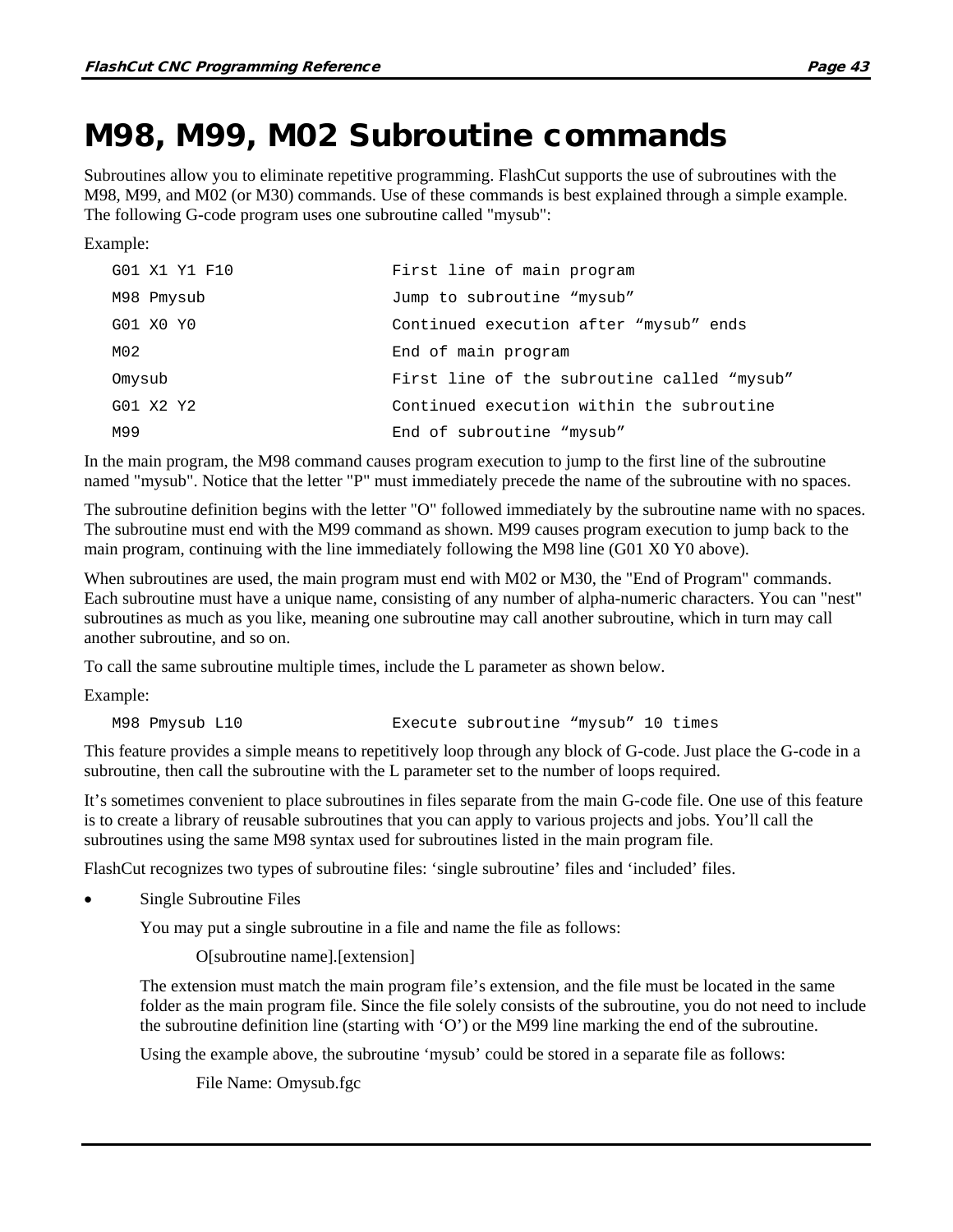File Contents:

G01 X2 Y2

**Included Files** 

You may put any number of subroutines in an included file. Each included file must be listed at the top of the main G-code file using the following syntax:

#[file path and name]

Once a file has been included in the main G-code file, FlashCut treats the included file's subroutines the same as if they were listed at the bottom of the main G-code file. If you leave out the path, FlashCut will look for the file in the same folder as the main G-code file.

Example:

Main G-code File (Engraves "A B")

#C:\GCODE\ALPHABET.FGC

G00 X0 Y0 M98 PmakeA G00 X1 Y0 M98 PmakeB M02 ALPHABET.FGC File OmakeA G91 [Incremental G-code to cut the letter "A"] G90 M99 OmakeB G91 [Incremental G-code to cut the letter "B"] G90 M99

#### M100, M101 Wait for input line

The M100 and M101 commands wait for an input line to reach a desired state as follows:

M100 Wait for normal state

M101 Wait for tripped state

The Wiring setting on the Input Lines panel of the Configuration dialog box affects the behavior of these commands as follows:

| <b>Wiring Setting</b><br>M100 Waits For Input Line to be<br>M101 Waits For Input Line to be |
|---------------------------------------------------------------------------------------------|
|---------------------------------------------------------------------------------------------|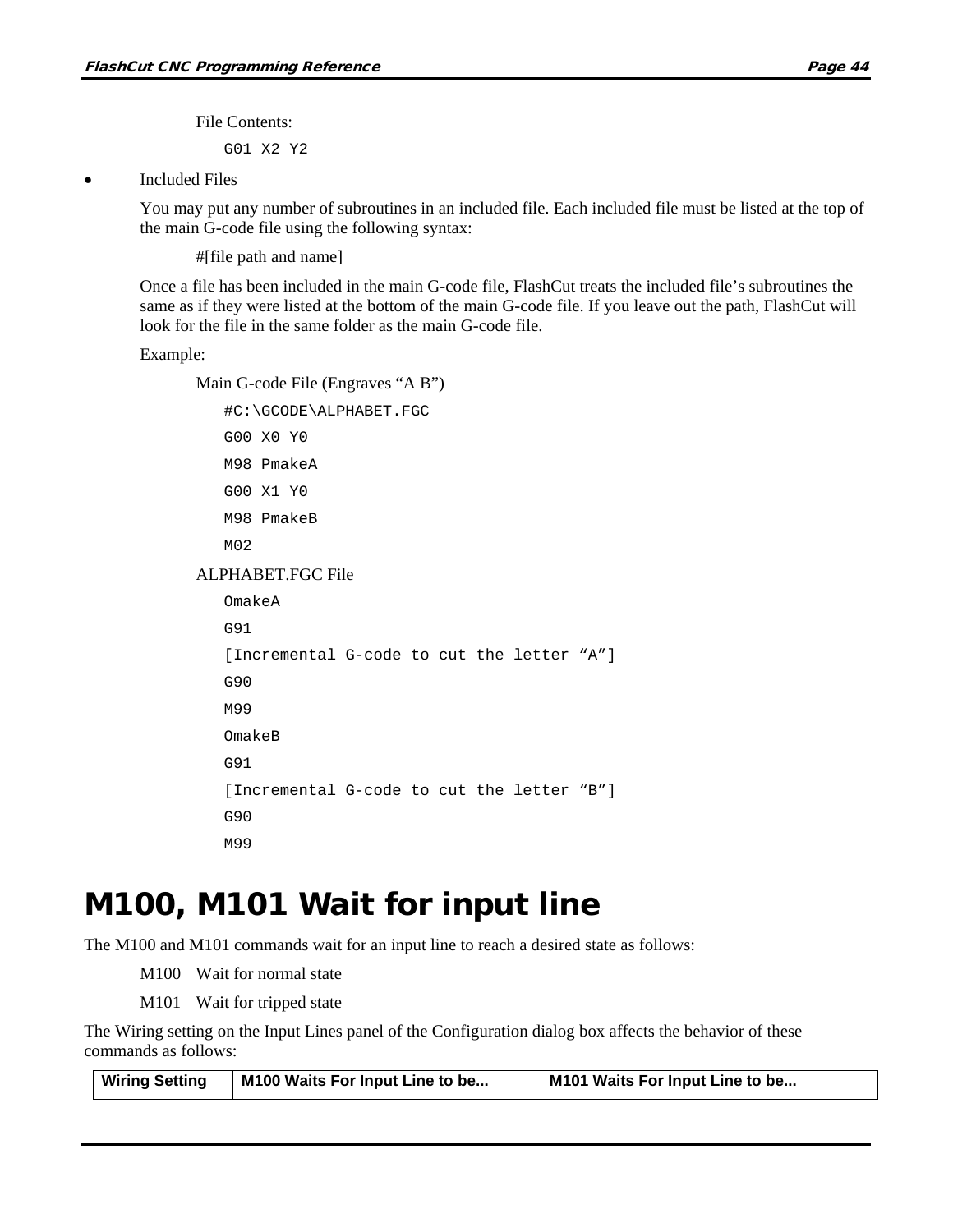| <b>Normally Closed</b> | Closed | Open   |
|------------------------|--------|--------|
| Normally Open          | Open   | Closed |

The command syntax is as follows:

M100 Ix "[optional custom message to operator]"

M101 Ix "[optional custom message to operator]"

where x is the number of the input line to monitor.

Examples:

| M100 I2 |                            | System waits for input line 2 to reach the normal<br>state, displays standard message if timeout is<br>reached |
|---------|----------------------------|----------------------------------------------------------------------------------------------------------------|
|         | M101 I7 "Low air pressure" | System waits for input line 7 to become tripped,<br>displays customized message if timeout is reached          |

You must define the specified input line as "Control" in the Switch Function pull-down menu, on the Input Lines panel of the Configuration dialog box (see "Input Line Settings" in the Initial Setup section for more details).

FlashCut uses debounce for these commands. For a switch to successfully reach a desired state, it must hold that state continuously for the debounce duration. M100 and M101 use the Debounce when Idle time on the Input Lines panel of the Configuration dialog box.

The M100 and M101 commands time out once the maximum allowable time has passed and the input line has not reached the desired state. When the commands time out, FlashCut halts processing of the G-code program and displays a message to the operator. You can set the M100/M101 Timeout duration on the G-code panel of the Configuration dialog box.

A typical use for these commands is detecting completed motion of an auxiliary device, such as an indexer or air cylinder.

### M102 Enable feed hold input line

This command causes the system to treat an input line as a feed hold input line. The syntax is:

M102 I[input line] S[trigger state]

where the trigger state is 0 or 1:

0 to trigger feed hold on untripped state

1 to trigger feed hold on tripped state

#### M103 Disable feed hold input line

This command cancels the effect of M102 for the specified input line.

The syntax is:

M103 I[input line]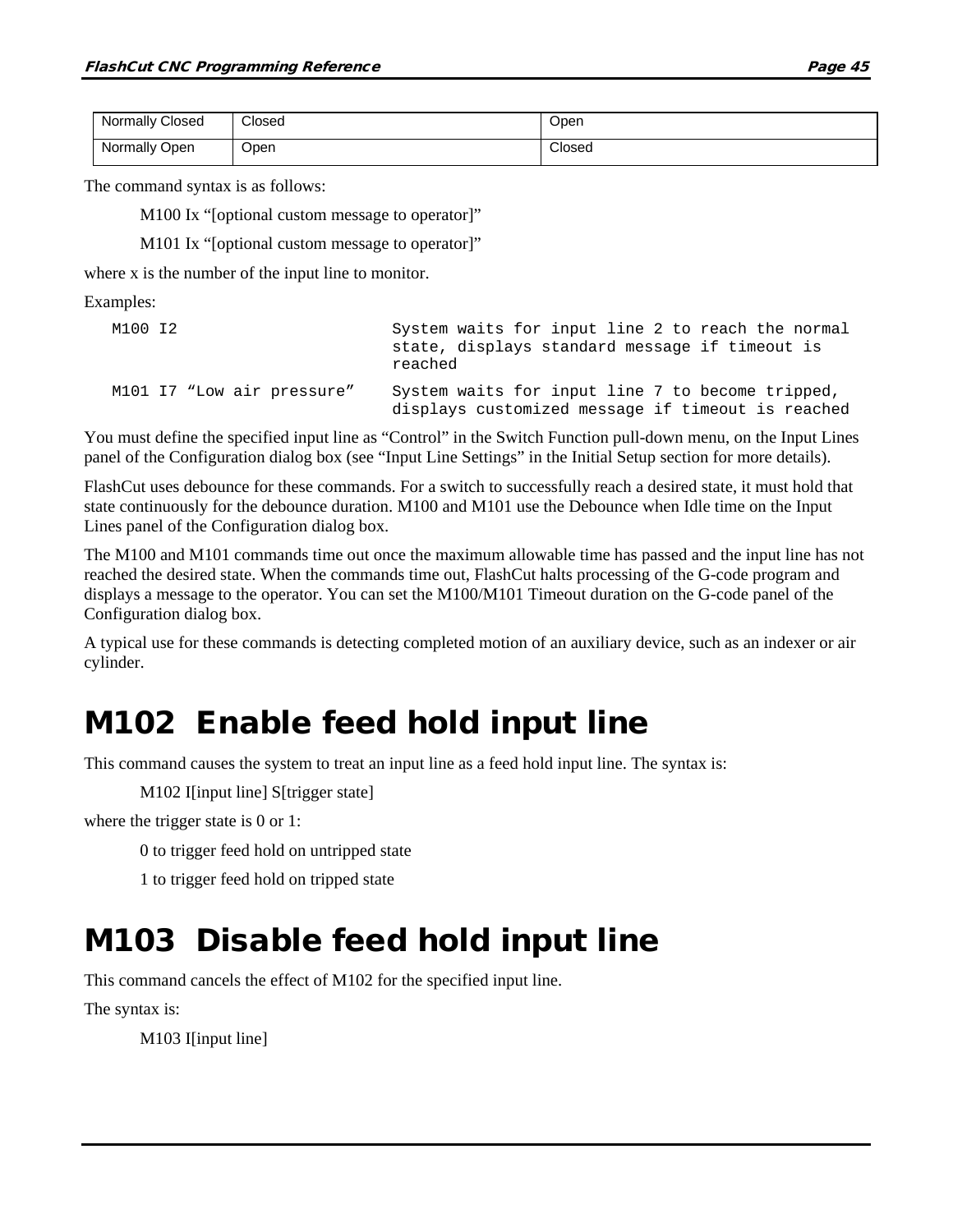## M106 Select fabrication head

The M106 command selects the specified fabrication head. The syntax is:

M106 H[fabrication head id]

# M03, M05, M07, M08, M09, M50, M51, MXX auxiliary device control

Using the M-code Definitions panel of the Configuration dialog box you can define up to 50 M-codes to turn on or off various devices via the output lines. You can also define M-codes to digitally control external devices (using a group of output lines as digital input into the control lines of the device). See "M-code Definitions" in the Initial Setup section for details on how to set up the M codes.

When FlashCut processes an M-code that sets output lines, if the current output line state already reflects the Mcode's intended action, FlashCut skips the M-code, including any associated delay. For example, if the spindle is on, and FlashCut processes an M-code to turn on the spindle, the delay associated with turning on the spindle (e.g. 2 seconds) is skipped.

Typical M codes include:

- M03 Spindle On
- M05 Spindle Off
- M07 Mist Coolant On
- M08 Flood Coolant On
- M09 Coolant Off
- M50 Plasma On
- M51 Plasma Off

## F, G93, G94 Feedrate commands

The F command specifies the feedrate. The feedrate is modal, which means it stays in effect until another F command occurs.

For all linear moves, specify the feedrate in inches/minute for English units and millimeters/minute for Metric units.

Example:

G01 X4.0 Y3.0 Z1.0 F7.0 Moves the tool to program coordinates X=4.0, Y=3.0, Z=1.0 at a feedrate of 7.0 in/min

Please note the following cases:

• For any move that includes a rotary axis, specify the feedrate either as a linear feedrate (length/minute) or rotary feedrate (degrees/minute), depending on your setting for 'F Command Interpretation for Rotary Moves' on the Rotary Axes panel of the Configuration dialog box. For more information see the detailed explanation of rotary feedrates under "G01 Linear Interpolated Feedrate Move" above.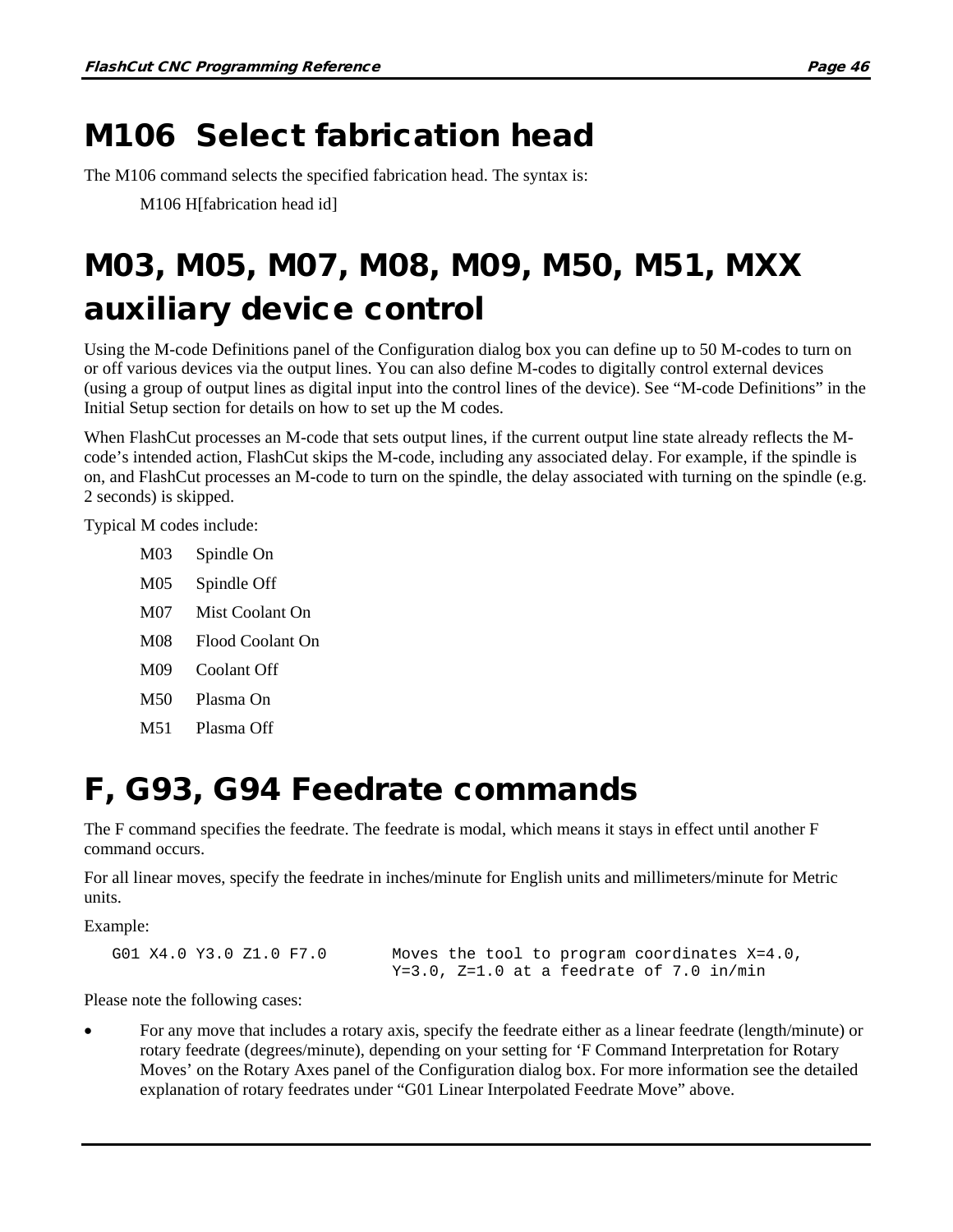• FlashCut supports two feedrate modes: standard feedrate (G94) and inverse time feedrate (G93). The explanation above is for G94 mode, which is the predominant mode in CNC machining and the default in FlashCut. In G93 mode, FlashCut interprets all feedrate (F) commands as inverse time feedrates. The definition of the F command is

 $F = 1 /$  Time to complete the move in minutes

When using inverse time federates, there must be an F command at the end of every line containing a G01, G02 or G03 command. G93 is used primarily for simultaneous 4 and 5 axis machining.

Example:

```
G93
```

```
G01 X1 Y1 Z-1 A90 F10 Moves the tool to program coordinates X=1, Y=1,
                          Z=-1, A=90 in 6 seconds (0.1 minutes)
```
### S Set variable output port

The S command sets an analog, PWM or PFM output port signal to correspond to the supplied value. Common uses include setting the speed for a spindle or the power for a laser.

The S command affects the current variable output port (1 or 2). The current port is selected by:

- Configuration settings on the Variable Output panel of the Configuration dialog box.
- The G210 command (see "G210 Select Variable Output Port" above).

Example:

S1000 On a mill or lathe, sets the spindle speed to 1000 rpm

See "Variable Output Settings" in the Initial Setup section for more details, including how FlashCut converts the desired S value to an output signal.

#### Program comments

You can add comments to your program by enclosing them in parentheses. FlashCut ignores anything enclosed in parentheses as shown below.

Example:

```
(Move to beginning of the next feature)
G00 X1.0 Y3.0 (Ready to move Z axis down)
G00 Z-1.5
(Begin next feature)
G01 Z-1.6 F8
G01 X3.0 Y7.5
```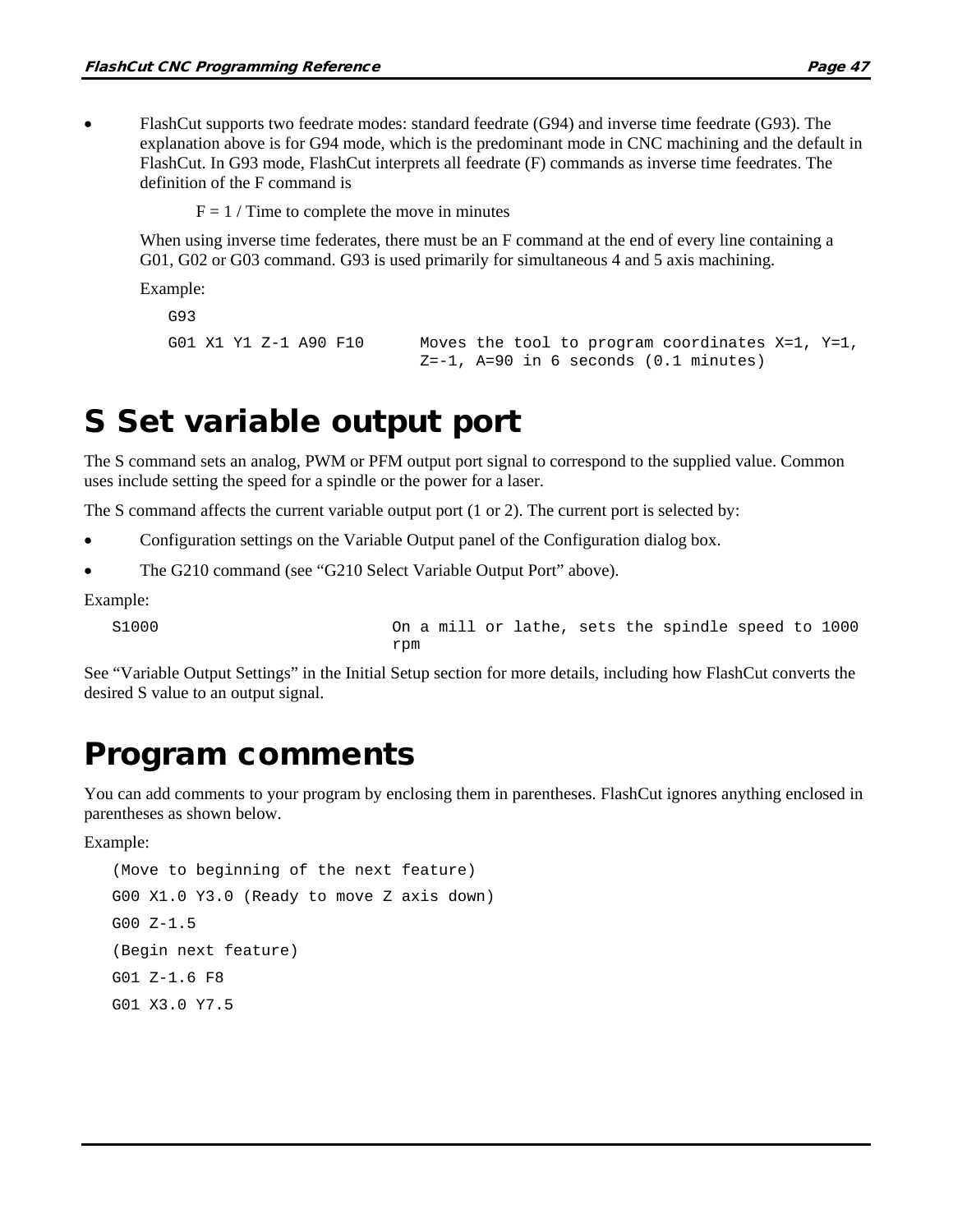#### Optional line

The optional line command is a forward slash ('/') at the start of a G-code line. FlashCut only executes the line if the Execute Optional G-code Lines checkbox is checked, on the G-code panel of the Configuration dialog box. If the checkbox is unchecked, FlashCut ignores the line.

Example:

```
G00 X2 Y4
/G00 Z1 This line is not always executed
G00 X3 Y5
```
### BEGINGRID, ENDGRID

You can generate a grid of parts using G-code for a single part and the BEGINGRID and ENDGRID commands.

All G-code that appears between the BEGINGRID and ENDGRID commands will be repeated as appropriate to produce a grid of parts. The syntax for the BEGINGRID command is:

BEGINGRID Cols Rows X Y IncrX IncrY ByRow ZigZag

where the parameters are

Cols: The number of columns in the grid

Rows: The number of rows in the grid

X: The X program coordinate of the lower left corner of the first part

Y: The Y program coordinate of the lower left corner of the first part

IncrX: The grid spacing in the X direction for each column of the grid

IncrY: The grid spacing in the Y direction for each row in the grid

ByRow: Indicates whether the grid will be formed column-by-column (0) or row-by-row (1)

ZigZag:Indicates whether the grid will start each new row/column at the first row/column (0) or zigzag through the grid (1)

#### Example:

BEGINGRID 3 5 1.2 1.4 0.3 0.7 0 1 Produces a grid that is 3 columns by 5 rows, the first element in the grid is at program coordinate X=1.2, Y=1.4, columns in the grid are offset 0.3 and rows are offset 0.7, the grid is formed column-by-column and in a zigzag pattern

The grid must end with an ENDGRID command. Then ENDGRID command takes no parameters.

Example:

G00 X0 Y0 Z0.1  $F10$ BEGINGRID 3 4 1 1.5 2.0 2.5 0 1 G00 X0.1 Y0.1 Move to the start of the square G01 Z-0.1 Plunge the tool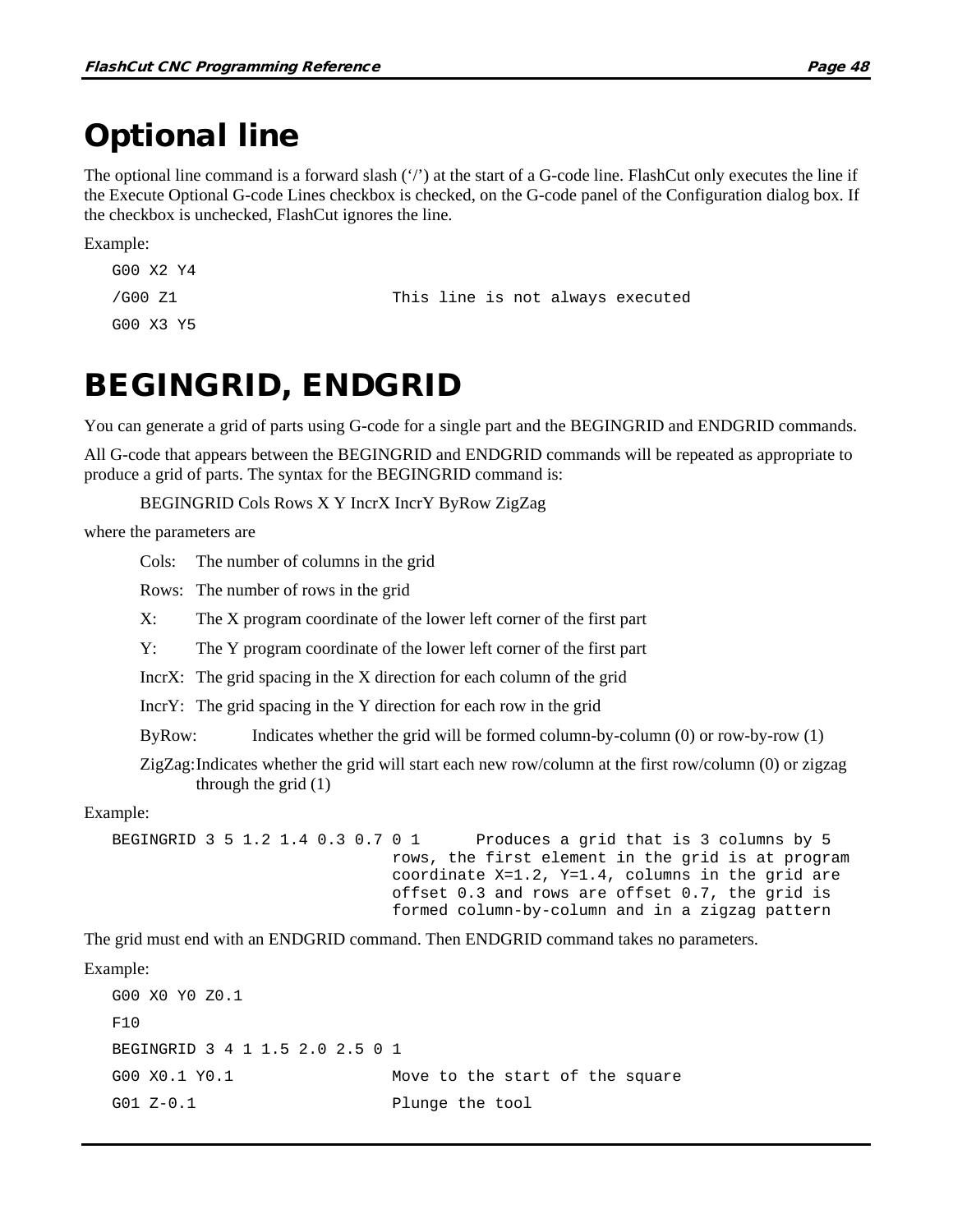| G01 X0.9 Y0.1  | Cut the square |
|----------------|----------------|
| G01 X0.9 Y0.9  |                |
| G01 X0.1 Y0.9  |                |
| G01 X0.1 Y0.1  |                |
| G01 Z0.1       | Raise the tool |
| ENDGRID        |                |
| G00 X0 Y0 Z0.1 |                |

This is a 3 x 4 grid of squares. The lower left of the first square in the grid is at  $(1.1, 1.6)$ . This is because the starting position of the square  $(0.1, 0.1)$  is added to the starting position of the grid  $(1.0, 1.5)$ . The next square in the grid will start at (1.1, 4.1) because the grid is being created column by column. FlashCut builds each column completely before moving onto the next column. Once all four rows are built in the first column, with squares staring at  $(1.1, 1.6)$ ,  $(1.1, 4.1)$ ,  $(1.1, 6.6)$ , and  $(1.1, 9.1)$ , the next square will start at  $(3.1, 9.1)$  on the 4<sup>th</sup> row of the  $2<sup>nd</sup>$  column. This is because the grid is being built in a zigzag pattern. If it were not in a zigzag pattern, the next column would have been started at  $(3.1, 1.6)$ , which is the 1<sup>st</sup> row of the 2<sup>nd</sup> column.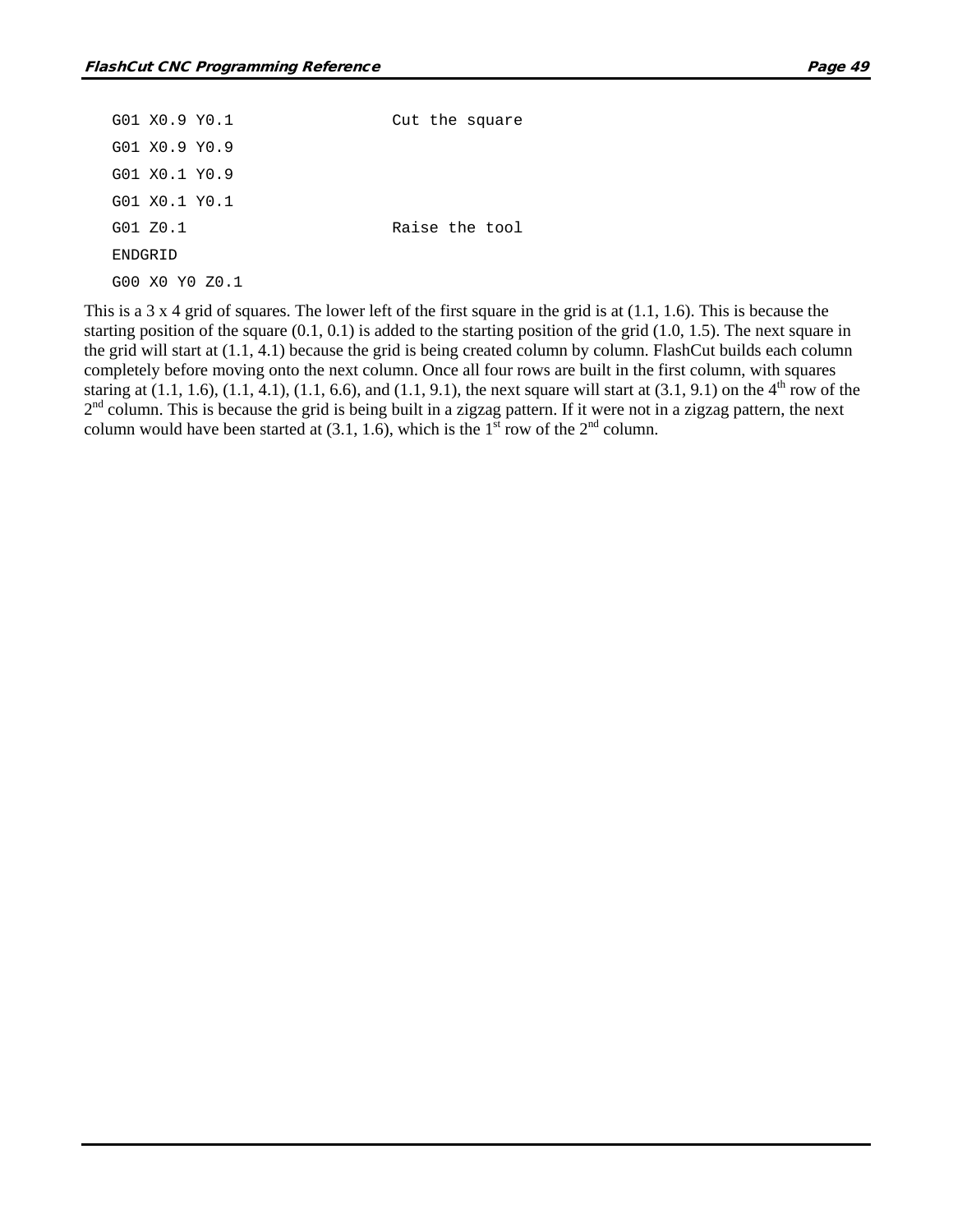# Advanced programming reference

FlashCut provides a number of advanced programming features, allowing you to create more flexible and powerful G-code programs. This section presents these topics:

- **[Values](#page-67-0)**
- **[Variables](#page-68-0)**
- **[Runtime variables](#page-74-0)**
- **[Operators](#page-76-0)**
- **[Flow of control](#page-79-0)**
- **[File access commands](#page-83-0)**
- **[G-code data files](#page-85-0)**
- **[Feedrate override commands](#page-87-0)**
- **[Saving and restoring the system state](#page-88-0)**
- **[Mathematical functions](#page-90-0)**
- **[Other functions](#page-94-0)**

### <span id="page-67-0"></span>Values

In every G-code example up to this point, all values were literal values. A literal value is one that's typed into the G-code program and cannot change. Examples of literal values are:

1 2.33 "Please close the door"

An example of these values used in G-code is:

 $T1$ G00 X2.33 M00 "Please close the door"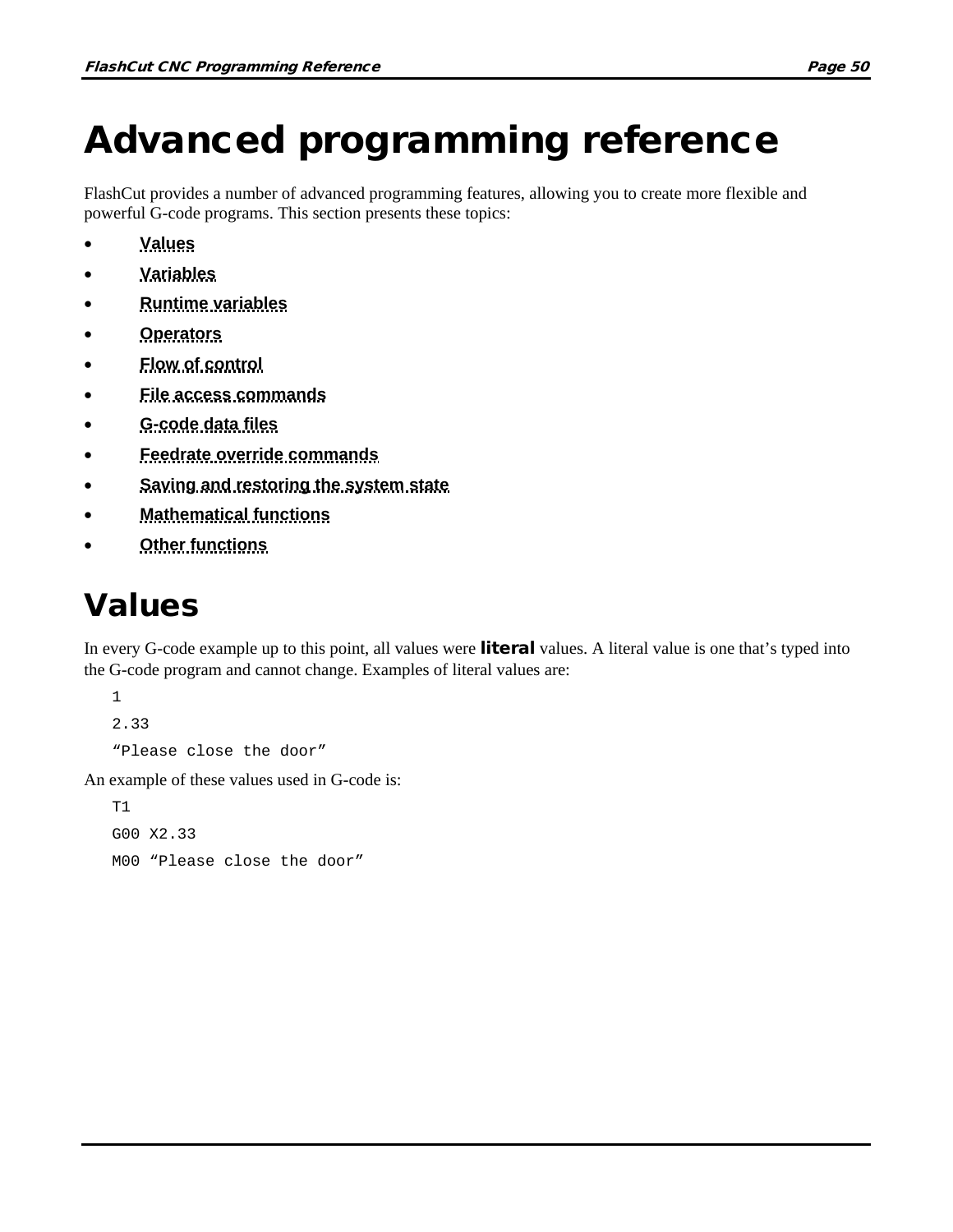## <span id="page-68-0"></span>Variables

In addition to literal values, the FlashCut G-code interpreter understands variables.

A variable is a placeholder for a value. There are two categories of variables in FlashCut: System, Program and User. System variables are defined and set by the FlashCut software itself. These variables represent status values in the software, and therefore allow you to access information about the current state of the program. Most system variables cannot be modified in a G-code program. However, all system variables can be read in a G-code program. The system variables currently supported are:

- #CurrTool This variable represents the number of the tool currently loaded. Its value is 0 if no tool is loaded. This value can be modified in a G-code program. It is typically modified in a tool change macro.
- #NextTool This variable represents the number of the tool that will be loaded on the next tool change command (M06). Its value is 0 if no tool has been specified with the T command. This value can be modified in a G-code program.
- #CurrFeedrate This variable represents the current feedrate. This value can be modified in a G-code program.
- #TlChgFeedrate This variable represents the feedrate at which the controlled rate portions of an automatic tool change will occur.
- #TlChgCheckPower This variable represents the state of the Monitor Tool Chuck Power checkbox on the Tool Change panel of the Configuration dialog box (checked  $=$  true).
- #TlChgPowerInputLine This variable represents the setting of the Input Line text box on the Tool Change panel of the Configuration dialog box.
- #TlChgCheckPowerInputNormal This variable represents the setting of the Power On State pull-down menu on the Tool Change panel of the Configuration dialog box (Normal = true).
- #Tool This is an array variable that is used to access properties of any configured tool.
- #RefPoint This is an array variable that is used to access properties of any defined reference point.
- #FixOff This is an array variable that is used to access properties of any defined fixture offset.
- #TlRackPos This is an array variable that is used to access the properties of any tool rack position.
- #Machine This variable represents the current position of the machine tool in machine coordinates.
- #Program This variable represents the current position of the machine tool in program coordinates.
- #ProgZeroOff This variable represents the offset from the machine coordinate system to the program coordinate system.
- #ToolOff This variable represents the tool offset currently in effect.
- #Input This variable represents the current state of the input lines.
- #Output This variable represents the current state of the output lines.
- #LastFeedholdPos This variable represents the location where feed hold most recently occurred.

#Tool, #RefPoint, #FixOff, #TlRackPos, #Input and #Output are array variables. Array variables are discussed later in this section.

#Machine, #Program, #ProgZeroOff, #ToolOff, #Input, #Output and #LastFeedholdPos are runtime variables. Runtime variables are discussed later in this section.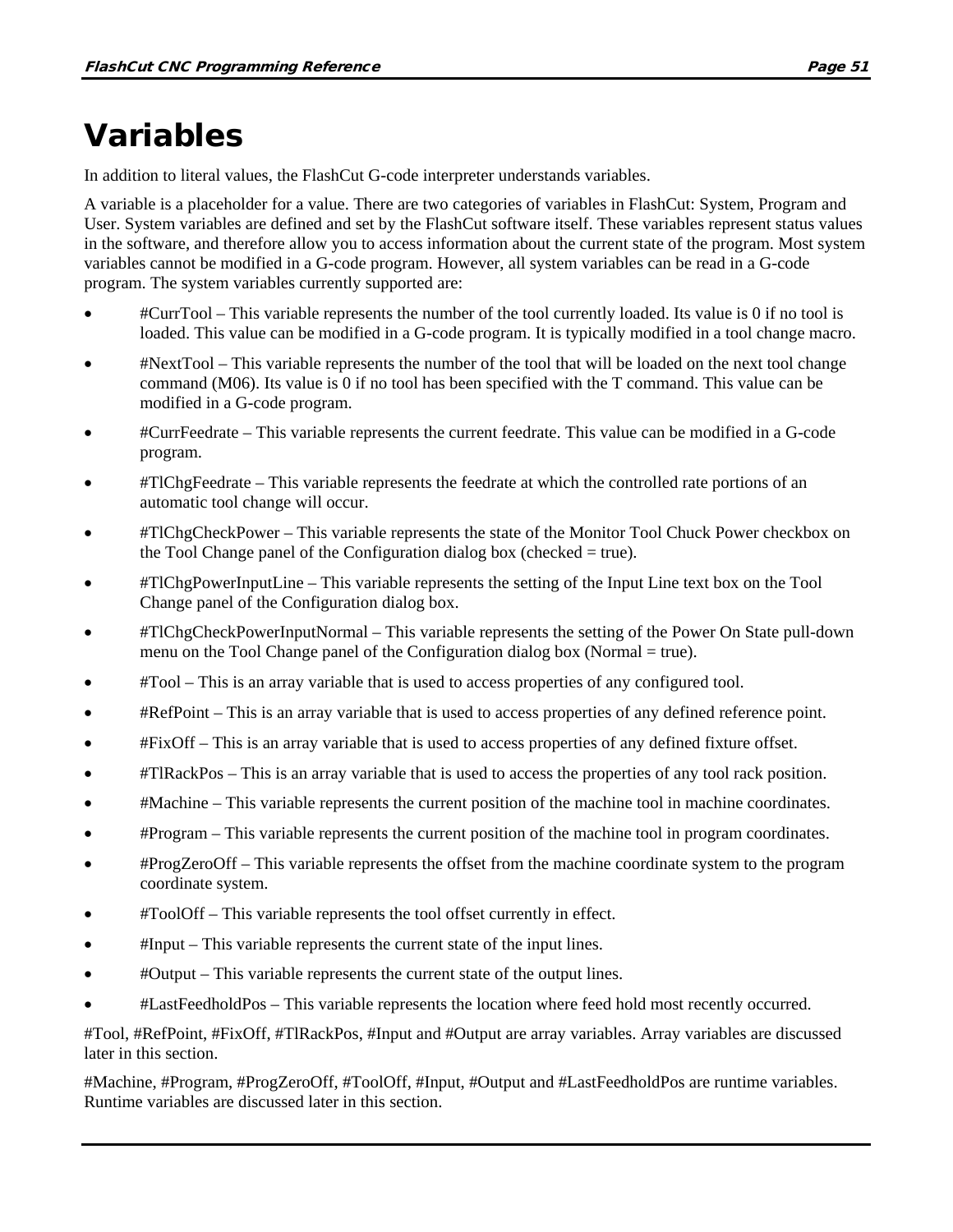In addition to the above variables, there are several general-purpose system variables available that do not represent any system status values. These variables have been provided for use in macros. You are free to set and read these variables as desired.

- #SysInteger1 #SysInteger8 Eight system-declared INTEGER variables.
- #SysReal1 #SysReal8 Eight system-declared REAL variables.
- #SysBoolean1 #SysBoolean8 Eight system-declared BOOLEAN variables.
- #SysString1 #SysString8 Eight system-declared STRING variables.

Program variables are defined and maintained by the G-code programmer. In order to use a Program variable, you must first declare it with a simple statement that includes the type of the variable and its name, as in this example:

GLOBAL INTEGER #Count

In the above statement, the word "GLOBAL" indicates the scope of the variable (more on that later), "INTEGER" is the type, and "#Count" is the variable name. The types supported by FlashCut are:

- INTEGER These are whole numbers (i.e. numbers without decimal points). They can be positive or negative (or zero).
- REAL These are rational (or fractional) numbers (i.e. numbers with decimal points). They can be positive or negative (or zero).
- BOOLEAN Variables of this type can have one of two values: TRUE or FALSE.
- STRING Variables of this type represent text.

Example declarations:

GLOBAL INTEGER #Index GLOBAL REAL #X GLOBAL BOOLEAN #IsDone GLOBAL STRING #Message

As with all other words in a FlashCut G-code program, the case of the letters does not matter. In other words, these two declarations are the same:

GLOBAL REAL #X Global REAL #x

If these two lines appeared in the same G-code file, an error would be reported because the same variable is being declared twice.

Variable names can be any sequence of letters or numbers or the underscore character (\_), but must always start with a number sign  $(\#)$ . The following are all legal variable names:

#X #Index #3rdAxis #Is\_Done

The word "GLOBAL" in a variable declaration indicates the scope, or context, of the variable. A variable with GLOBAL scope can have its value changed or retrieved anywhere in the G-code program, even in a file that is included into the program. GLOBAL variables must be declared before any line of G-code other than lines that include files using #.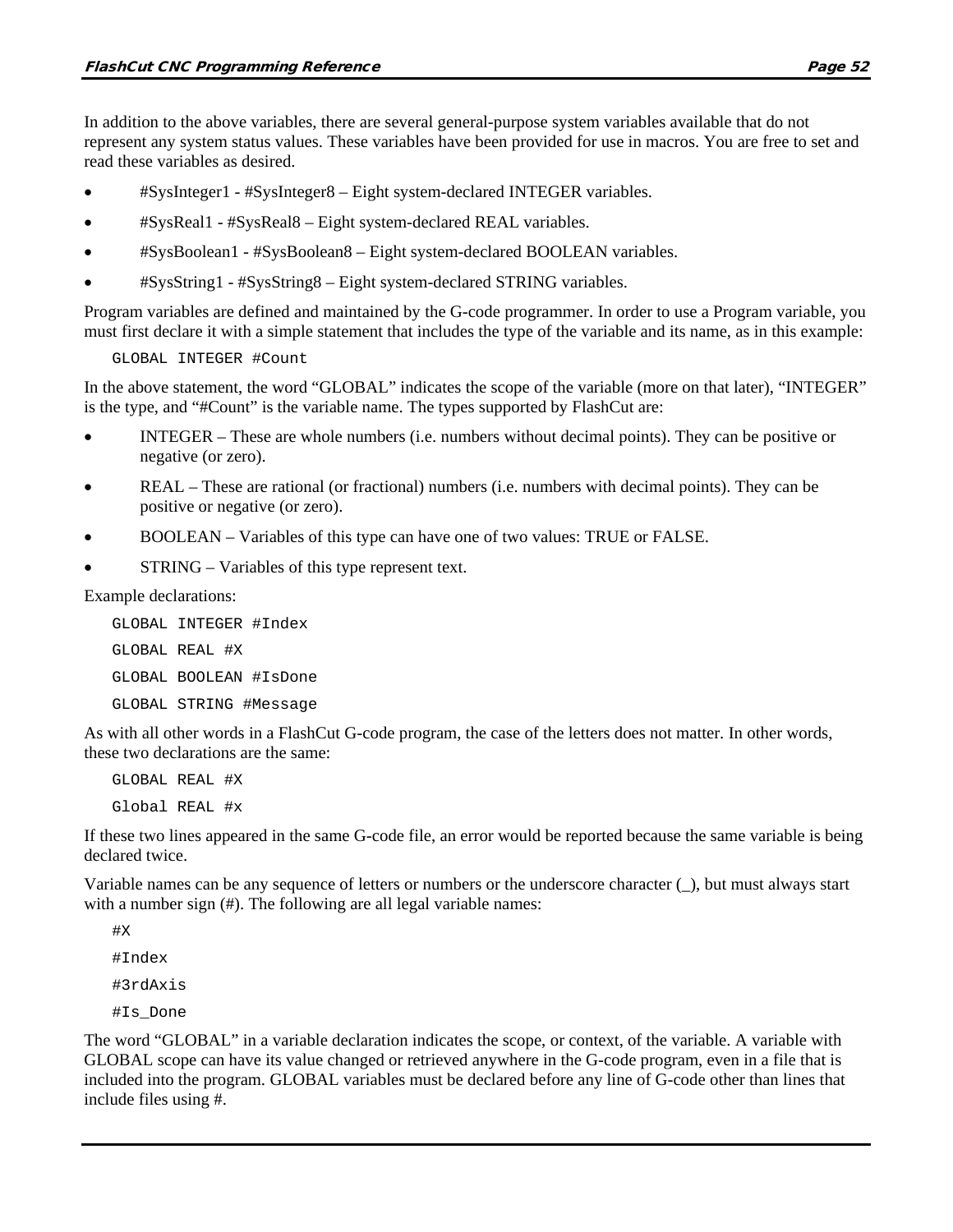If the word GLOBAL is omitted from the variable declaration, that variable is considered to have local scope. This means that the variable's value can only be changed or retrieved in the same subroutine in which it was declared.

Currently, FlashCut only supports GLOBAL variables, so the word "GLOBAL" is optional. Future releases of FlashCut will support local variables. In these releases, the word GLOBAL will be required to indicate variables with global scope.

One or more variables can be declared on the same line. For example,

REAL #X #Y #Z

declares three variables, #X, #Y, and #Z, which are all of type REAL. When declaring more than one variable on the same line, the variable names must be separated by spaces.

The value of a variable can be set by using the assignment operator. The assignment operator is an equals sign (=). Variables can be assigned literal values, as shown below:

INTEGER #Count  $#Count = 0$ 

The above code declares an integer variable called #Count, and then assigns #Count the literal value of 0. The process is similar for all variable types.

```
REAL #X #Y
BOOLEAN #IsDone
STRING #Message
#X = 1.0#Y = 2.1#IsDone = FALSE
#Message = "Please make sure the enclosure is closed."
```
A variable can be used in place of a literal value in a G-code file. For instance,

REAL #X #Y  $#X = 1.0$  $#Y = 2.1$ G00 X#X Y#Y

will cause a rapid move to  $X = 1.0$ ,  $Y = 2.1$ . Here are more examples of variable use:

```
INTEGER #ToolNumber
STRING #Message
#ToolNumber = 1
M06 T#ToolNumber
#Message = "Please make sure the enclosure is closed."
M00 #Message
```
Some variables types will be automatically converted to the correct type as necessary. For instance, motion commands take REAL type parameters, but INTEGER type parameters will be automatically converted. Example:

INTEGER #X #Y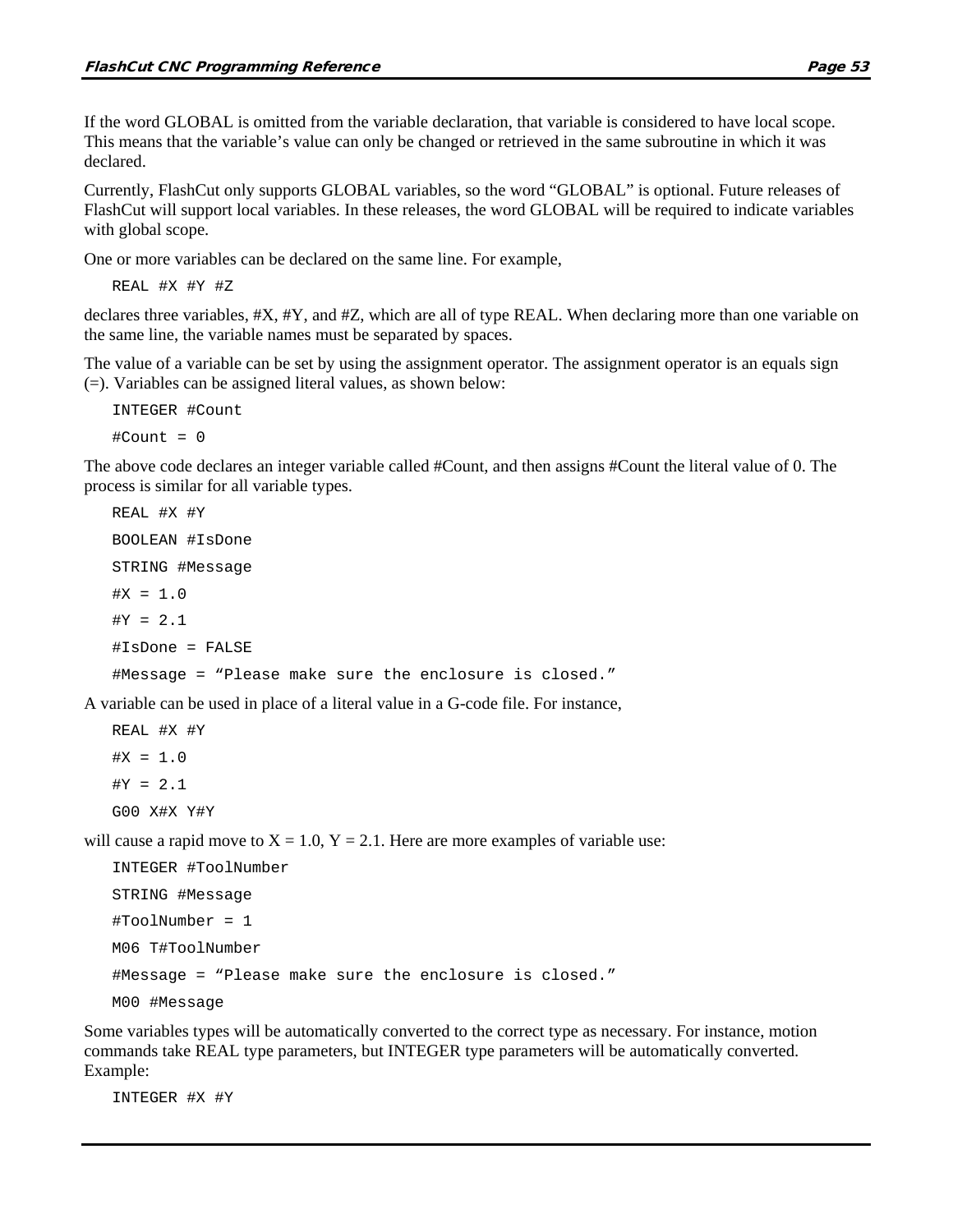$#X = 1$  $#Y = 2$ G00 X#X Y#Y

In this case, #X and #Y will be converted automatically to REAL values. Similarly, REAL values will be automatically converted to INTEGER values. In this case, the fractional part of the number is lost.

```
REAL #ToolNumber
#ToolNumber = 2.7
M06 T#ToolNumber
```
The above code will perform a tool change to tool number 2. It is important to note that when a REAL value is converted to an INTEGER value it is not rounded. In other words, 2.001 converted to an integer is 2, and 2.999 converted to an integer is 2.

Any type of a variable can be converted to a STRING. This means that the following lines of code are all legal:

```
STRING #Message
REAL #X
INTEGER #Count
BOOLEAN #IsDone
#Message = "Test message"
#X = 1.0#Count = 0#IsDone = FALSE
M00 #Message
M00 #X
M00 #Count
M00 #IsDone
```
Variables can be assigned to each other as well.

| REAL #X1 #X2            |                                                                                                      |
|-------------------------|------------------------------------------------------------------------------------------------------|
| INTEGER #ToolNumber     |                                                                                                      |
| $#X1 = 3.14$            | Value of #X1 becomes 3.14                                                                            |
| $#X2 = #X1$             | Value of #X2 becomes 3.14                                                                            |
| #ToolNumber = #CurrTool | Value of #ToolNumber becomes the currently loaded<br>tool (note that #CurrTool is a system variable) |

Some system variables represent objects, rather than simple types. The system variables in this category are #Machine, #Program, #ProgZeroOff, and #ToolOff. Here is a description of the properties of each:

**Machine** 

- $\bullet$   $X$  the current position on the X axis in machine coordinates
- $Y$  the current position on the Y axis in machine coordinates
- $\bullet$   $\mathbb{Z}$  the current position on the Z axis in machine coordinates
- $A (W)$  the current position on the A (or W) axis in machine coordinates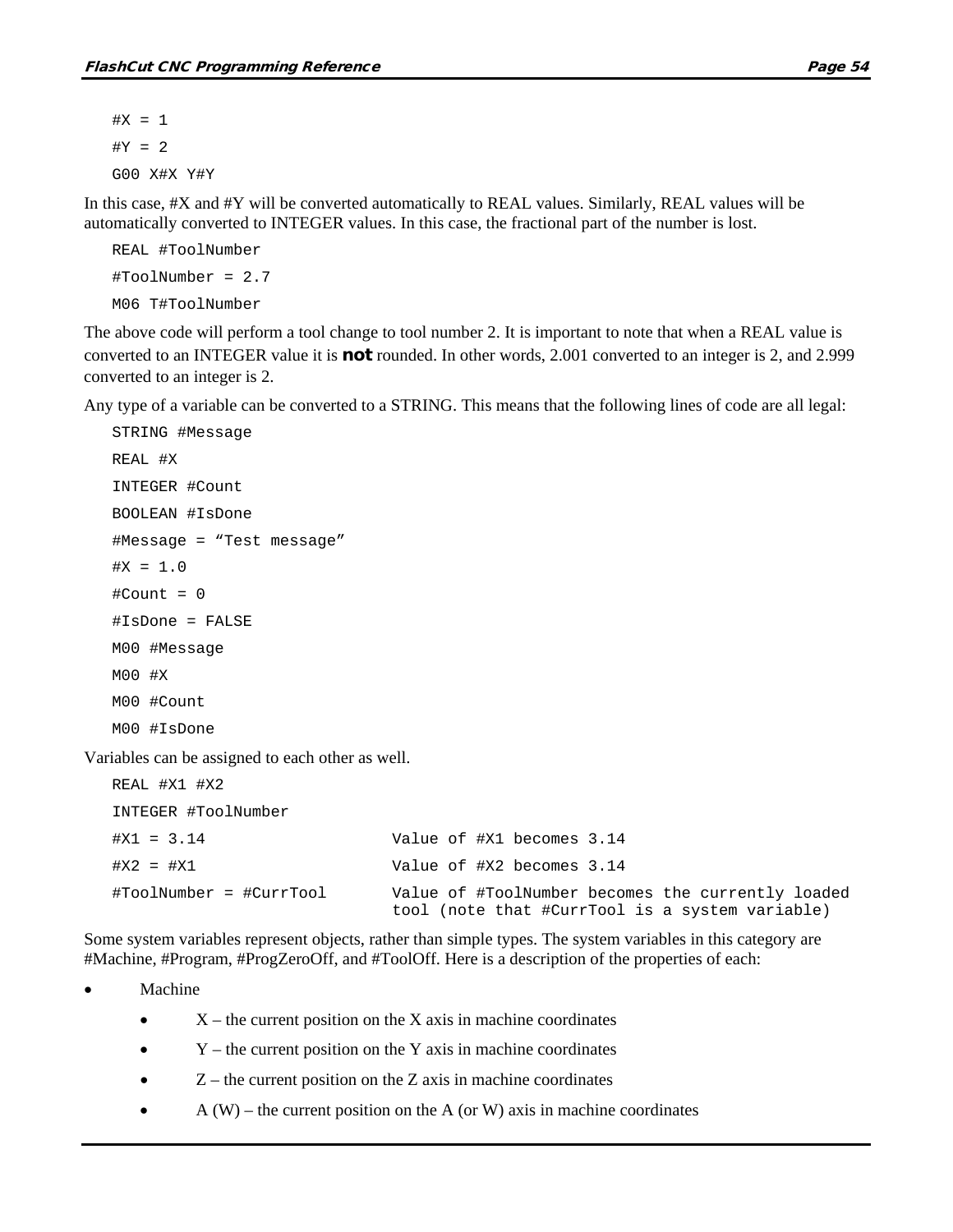- Program
	- $X$  the current position on the X axis in program coordinates
	- $Y$  the current position on the Y axis in program coordinates
	- $Z$  the current position on the  $Z$  axis in program coordinates
	- $A (W)$  the current position on the A (or W) axis in program coordinates
- Program Zero Offset
	- $\bullet$   $X$  the current offset from machine to program coordinates on the X axis
	- $\bullet$  Y the current offset from machine to program coordinates on the Y axis
	- $Z$  the current offset from machine to program coordinates on the  $Z$  axis
	- $A(W)$  the current offset from machine to program coordinates on the A (or W) axis

#### • Tool Offset

- $X$  the currently applied tool offset on the X axis
- $Y$  the currently applied tool offset on the Y axis
- $Z$  the currently applied tool offset on the  $Z$  axis

Since these variables represent objects rather than simple types, there is a special way to use them. The values represented by these variables can be accessed by specifying the desired property using a period (dot) followed by the property name. For instance,

#Machine.X

is how you would access the current position on the X axis in machine coordinates.

Array variables are groups of variable values that are indexed. They can be accessed by supplying the desired index value (position in the array). An array variable is declared in much the same way as any other variable, except that the size of the group, also known as the dimension of the array, must be specified. Example:

```
REAL #XPositions{5}
```
The above code declares a REAL array variable called #XPosition that contains 5 values. Arrays can be created for any type (INTEGER, REAL, BOOLEAN, or STRING). The name of the array variable must be followed by a pair of braces, {}, that surround a number. The lowest number allowed for an array dimension is 1. An array of 1 is exactly the same as a non-array variable. The highest number allowed for an array dimension is 10,000. In other words,

```
INTEGER #Val{0}
BOOLEAN #MyArray{10001}
```
will both result in errors when the program is loaded.

An array value is accessed in the same manner as any other variable, except that the index, must be specified. For example,

```
REAL #XPositions{3} #YPositions{3}
#XPositions{1} = 0.0#XPositions{2} = 1.0#XPositions{3} = 2.0
```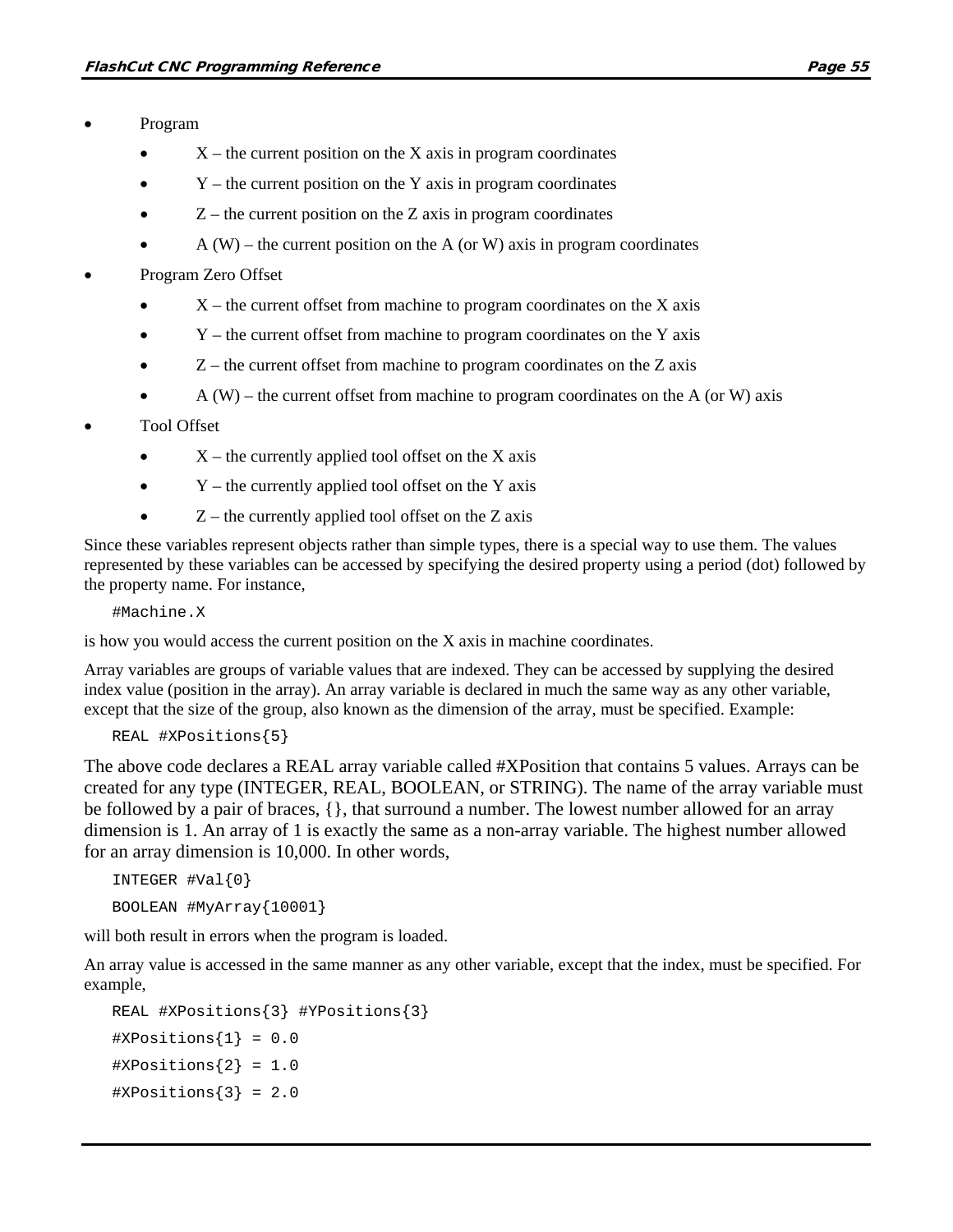The lowest index number is 1, and the highest index number is the dimension of the array variable. In other words, if an array variable is declared with a dimension of 3, the highest index number is 3.

The index itself can be a literal value or a variable value.

```
REAL #XPositions{3} #YPositions{3}
#XPositions{#CurrTool} = 0.0
#YPositions{#CurrTool} = 2.0
```
In the above example, if no tool is loaded (i.e.  $\#\text{CurrTool} = 0$ ), an error will result because the lowest index number is 1. Similarly, if #CurrTool = 4 or higher, an error will result because both array variables were declared with a dimension of 3.

The system variables #Tool, #RefPoint, #FixOff, and #TlRackPos are array variables. However, they have special meaning because their types are not any of the built-in types (INTEGER, REAL, BOOLEAN, or STRING). Instead, these variables refer to objects (defined in the Configuration dialog box) that in turn have properties. Specifically, #Tool refers to tools, #RefPoint refers to reference points, #FixOff refers to fixture offsets, and #TlRackPos refers to tool rack positions. Here are the properties of each object:

### Tool

- $X$  the X offset of the tool
- $Y$  the Y offset of the tool
- $Z$  the  $Z$  offset of the tool
- DIAM the diameter of the tool
- DESC the description of the tool

### Reference point

- $X$  the X coordinate of the reference point
- $Y$  the Y coordinate of the reference point
- $Z$  the  $Z$  coordinate of the reference point
- $A(W)$  the A (or W) coordinate of the reference point
- DESC the description of the reference point

## Fixture Offset

- $X$  the X coordinate of the fixture offset
- $Y$  the Y coordinate of the fixture offset
- $Z$  the  $Z$  coordinate of the fixture offset
- $A(W)$  the A (or W) coordinate of the fixture offset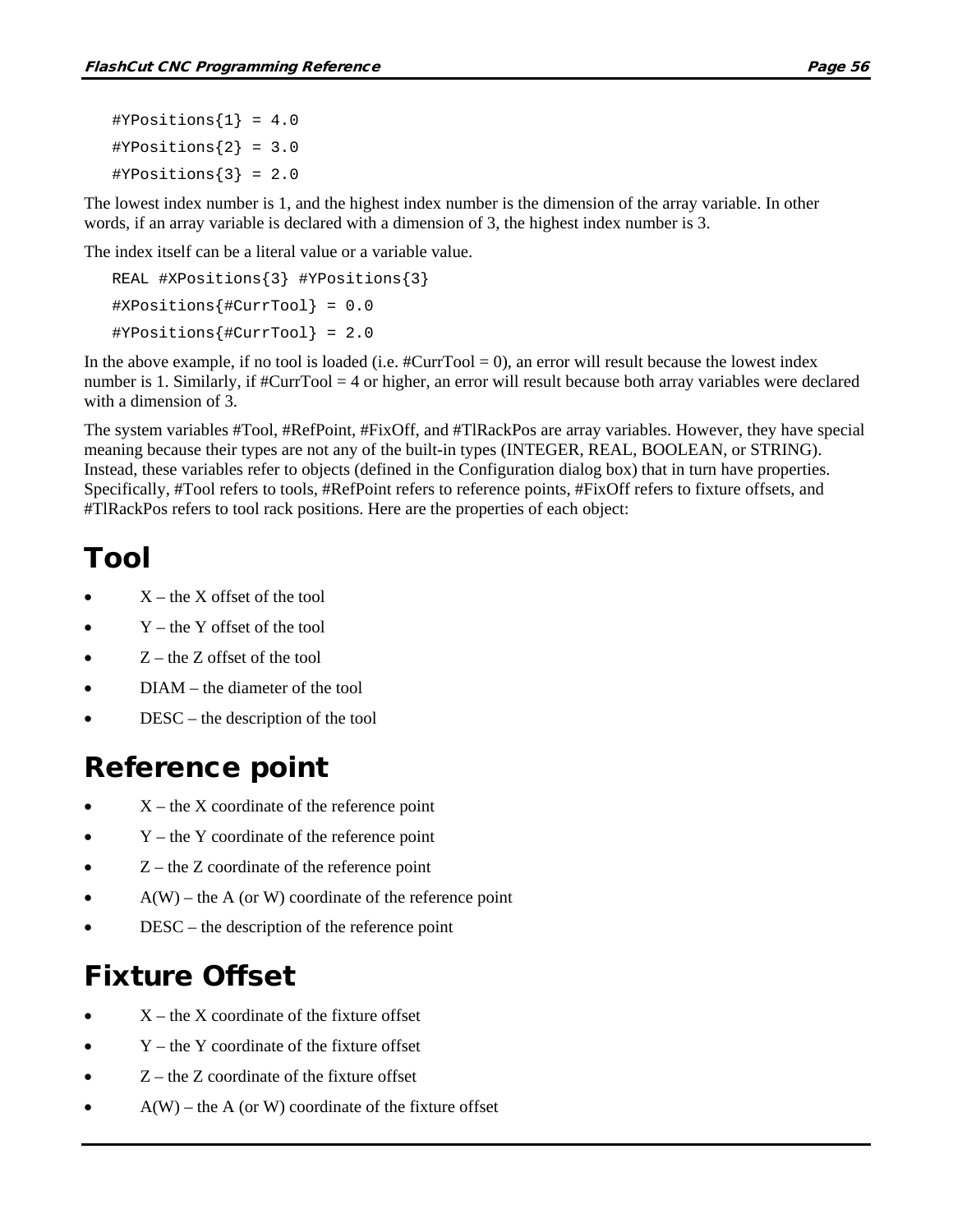$DESC -$  the description of the fixture offset

### Tool Rack

- $X$  the X coordinate of the tool rack position
- $Y$  the Y coordinate of the tool rack position
- $Z$  the  $Z$  coordinate of the tool rack position
- RAISED the position to which the tool is to be raised
- NEARGRIP the position to which the machine tool will move rapidly prior to moving into position to grip the tool
- NEARRELEASE the position to which the machine tool will move rapidly prior to moving into position to release the tool
- GRIP the position at which the machine tool will grip the tool in the chuck
- RELEASE the position at which the machine tool will release the tool from the chuck

Because #Tool, #RefPoint, #FixOff, and #TlRackPos refer to objects, they cannot be accessed directly. However, each individual property of these objects can be retrieved. This is done by adding a period (dot) after the variable name, and then the name of the property. For example,

```
G00 X#RefPoint{1}.X
```
This will cause a rapid move on the X axis to the X coordinate of reference point #1. Similarly,

M00 #Tool{1}.DESC

will display a message containing the description of tool number 1.

Since #CurrTool and #NextTool are INTEGERs, you could display the description of the currently loaded tool by typing:

```
M00 #Tool{#CurrTool}.DESC
```
User variables are defined on the User Variables panel of the Configuration dialog box. Other than that, FlashCut treats these variables the same as Program variables. For more information see "User Variable Settings" in the Initial Setup section.

## Runtime variables

In the previous discussion of variables, the value of each variable is known when the program is loaded. However, sometimes it is desirable to know the current state of the system while a program is running. For this reason, FlashCut CNC has the ability to examine the current values of certain system variables. This gives the user the ability to have the system execute different parts of a G-code file based on the current value of a desired variable. This feature is called runtime branching, but the capabilities actually extend further than just branching.

The following system variables represent values of the current state of the FlashCut CNC system:

| Variable name | Type                 | <b>Description</b>        |
|---------------|----------------------|---------------------------|
| #Input        | <b>Boolean Array</b> | Value of the input lines  |
| #Output       | Boolean Array        | Value of the output lines |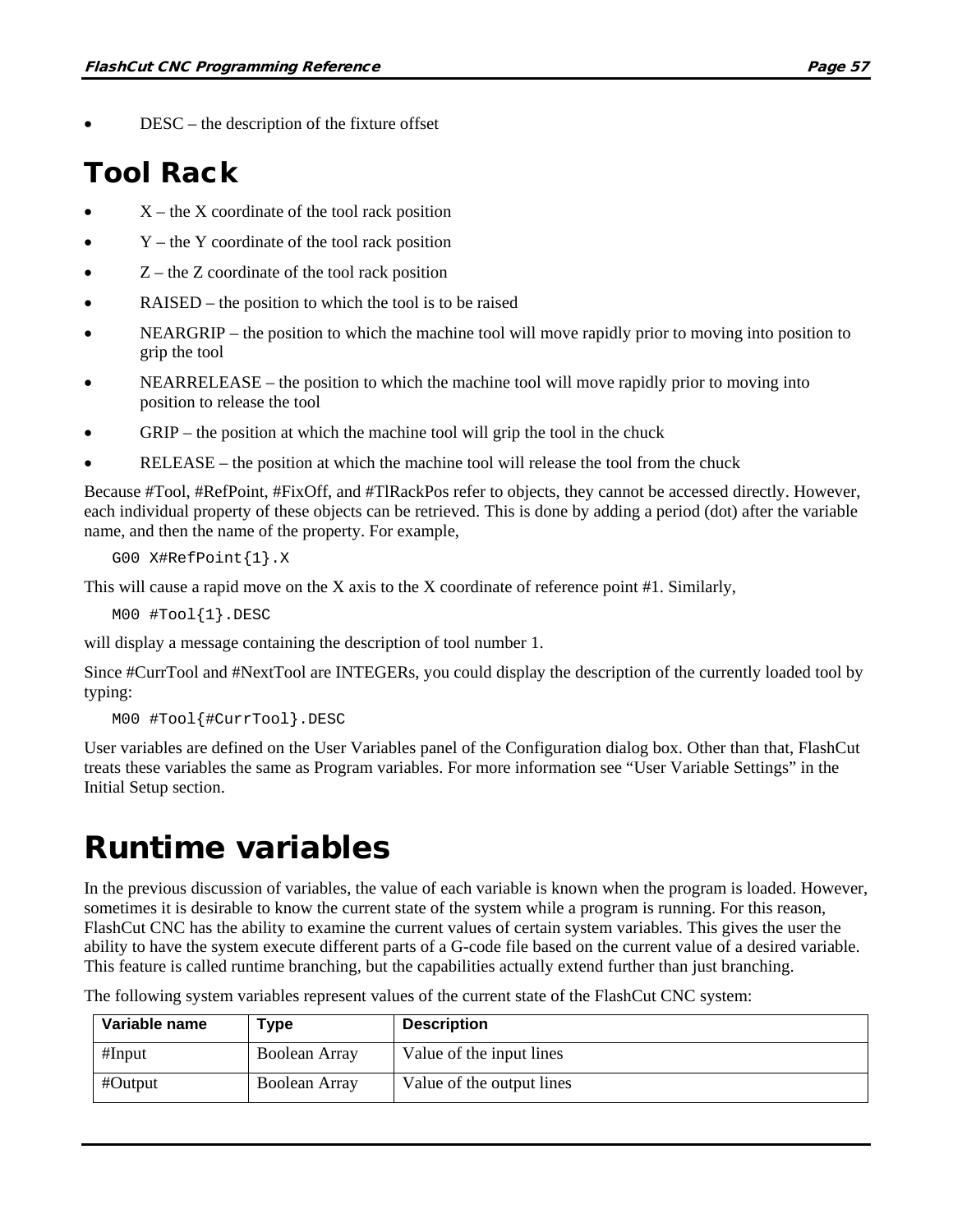| Variable name    | <b>Type</b> | <b>Description</b>                                             |
|------------------|-------------|----------------------------------------------------------------|
| #Machine         | Position    | Current position of the machine in machine coordinates         |
| #Program         | Position    | Current position of the machine in program coordinates         |
| #LastFeedholdPos | Position    | Location where feed hold most recently occurred                |
| #ProgZeroOff     | Offset      | Current offset from machine coordinates to program coordinates |
| #ToolOff         | Offset      | Current tool offset                                            |

The examples below illustrate possible uses of these variables.

Example #1 – Branching based on the state of an input line (runtime branching)

If you wish to execute different G-code depending on the state of the first input line, you could do the following:

```
IF #Input{1} THEN
```
(Things to do if input line 1 is tripped)

ELSE

(Things to do if input line 1 is not tripped)

ENDIF

Example #2 – Measuring

If you wish to check the distance between two points, you could do the following:

```
GLOBAL REAL #MyVarBegin
GLOBAL REAL #MyVarEnd
GLOBAL REAL #Diff
(Some G-code
#MyVarBegin = #Machine.X (Current X location, this is our first point)
(Some more G-code
#MyVarEnd = #Machine.X (Current X location. This is our second point)
#Diff = #MyVarEnd - #MyVarBegin
IF #Diff > 3.0 THEN
   M00 "The spacing is too large!"
ENDIF
```
Since runtime variables require information that is only known while the G-code is actually running, two FlashCut features behave differently when the G-code contains runtime variables.

- Toolpath Preview FlashCut previews the G-code file only up to the first use of a runtime variable.
- Running a G-code file when not connected to the signal generator When FlashCut encounters a G-code line that requires the value of #Input or #Output, it displays a dialog that asks you to supply the required value. This allows you to simulate the G-code file under various runtime conditions.

Runtime variables may also be used in the Tool Length Formula (on the Tool Length Sensing panel of the Configuration dialog box).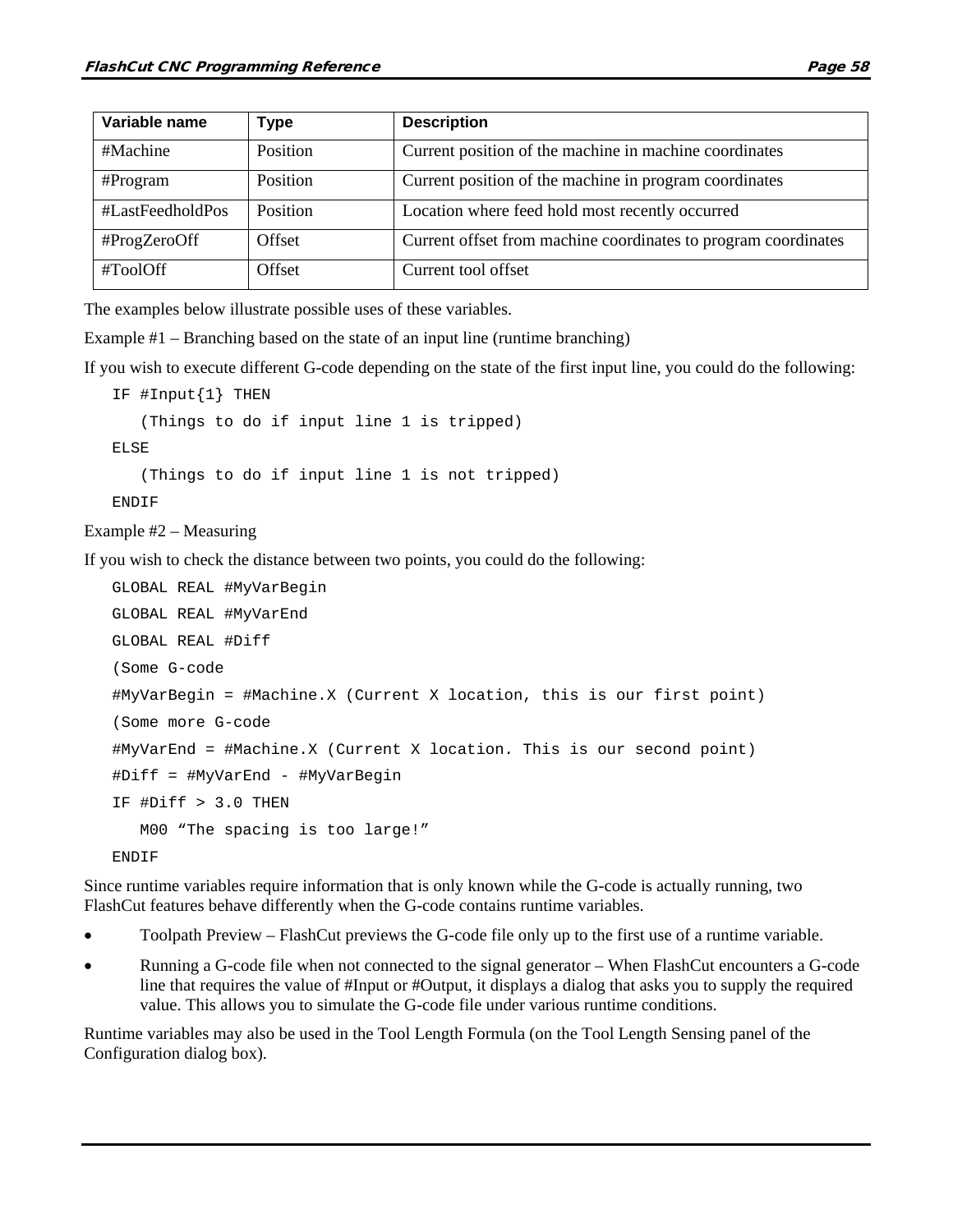### **Operators**

In addition to declaring variables, setting their values, and using their values, FlashCut supports the use of several operators to make G-code programs more flexible and powerful. There are mathematical, grouping, string, and comparison operators.

### Mathematical operators

The mathematical operators work for INTEGER and REAL values. They are:

- + adds two values
- subtracts two values
- \* multiplies two values
- / divides two values

#### Examples:

```
INTEGER #Count #Index
REAL #X #Y #Z
#Count = 0#Index = #Count + 1
#Count = #Count – 2
#X = 1.0#Y = #X * 2.0#Z = #Y / #X
```
More than one mathematical operator can be used on one line. For example,

```
INTEGER #Val
#Val = 1 + 2 - 3
```
When using mathematical operators, the arithmetic precedence applies. This means that multiplication and division operators are interpreted first, then addition and subtraction. If more than one multiplication or division operator is on the same line, the operators are processed from left to right. The same is true for addition and subtraction operators. Here are some examples:

```
INTEGER #Val
\text{#Val} = 2 + 2 - 3 \text{#Val} = 1; 2 + 2 \text{ is evaluated first, then 3 is}subtracted from the result
#Val = 4 / 2 * 3 #Val = 6; 4 / 2 first, then result multiplied by 3
#Val = 1 + 2 * 3 \text{#Val} = 7; 2 * 3 \text{ first, then added to 1}#Val = 1 - 2 * 3 + 4 #Val = -1; 2 * 3 first, then subtracted from 1,
                              then 4 added to result
#Val = 4 / 2 - 3 * 1 \text{#Val} = -1; 4 / 2 \text{ first, then } 3 * 1, \text{ then second}result subtracted from first
```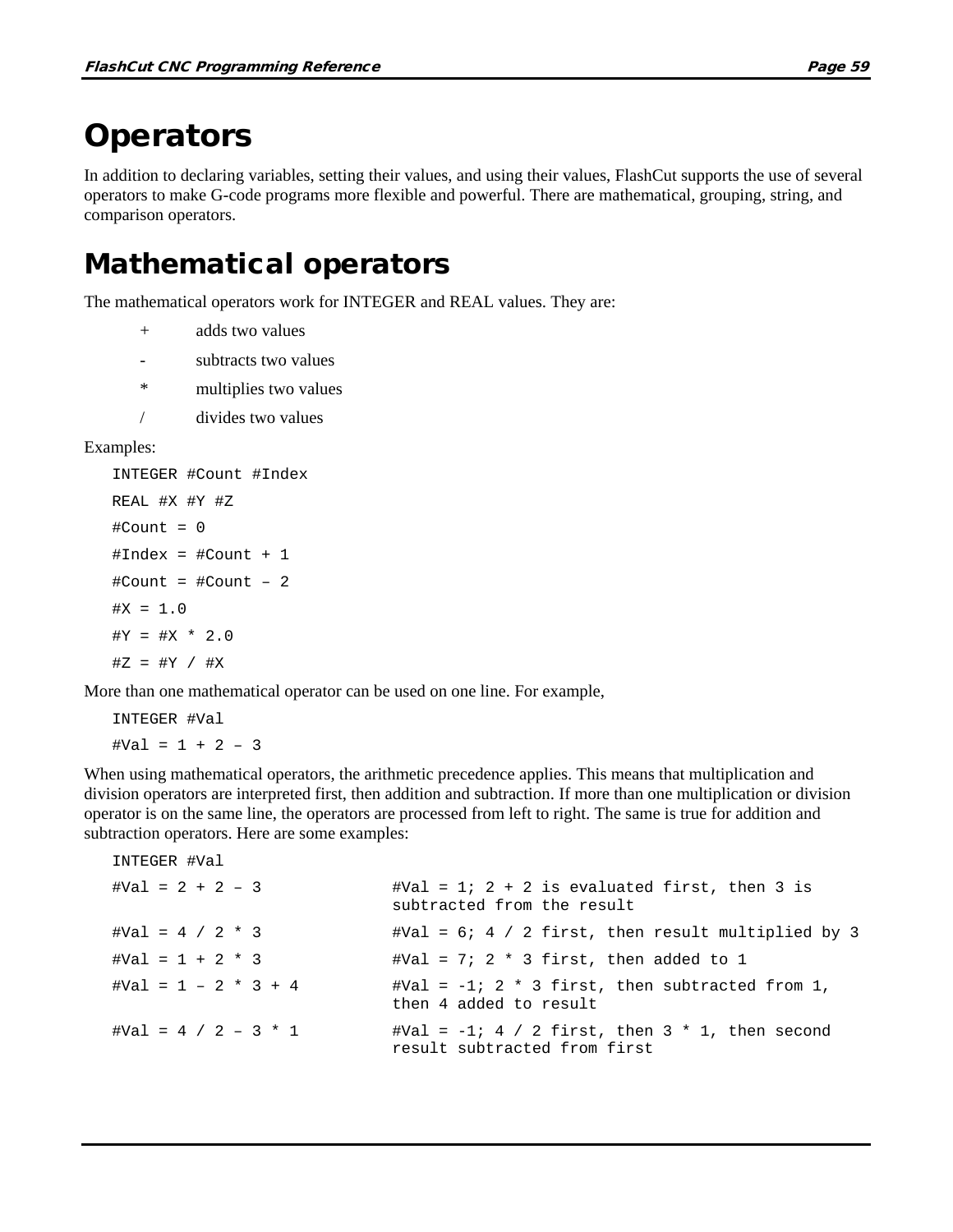### Grouping operators

If a different order of evaluation is desired, FlashCut recognizes grouping operators. These are like parentheses in mathematics, except brackets [] are used. Brackets are used because in G-code the left parenthesis starts a comment. Any expression inside a pair of brackets is evaluated before operators outside the brackets. For example,

```
INTEGER #Val
#Val = 1 + 2 * 3 #Val = 7 as explained above
#Val = [1 + 2] * 3 #Val = 9; 1 + 2 first, then result multiplied by 3
```
Pairs of brackets can be nested to clarify complicated expressions:

```
INTEGER #Val
\text{#Val} = [[1 + 2] * 3 - [4 + 5]] / 6 + 7] * 2#Val = 14first 1 + 2 = 3then 3 is multiplied by 3 = 9then 4 + 5 = 9then 9 is subtracted from 9 = 0then 0 is divided by 6 = 0then 7 is added to 0 = 7then 7 is multiplied by 2 = 14
```
### String operator

The only string operator is the concatenation operator.

& combines two strings to form a single string

Example:

```
STRING #Message1 #Message2
#Message1 = "Please change tool"
#Message2 = " and close enclosure"
M00 #Message1 & #Message2
```
The above code will cause the following message to appear:

Please change tool and close enclosure

Since any other type of value can be converted to a STRING, numbers can be displayed very easily. For example,

```
M00 "The currently loaded tool is " & #CurrTool
```
Here, the system variable #CurrTool is automatically converted to a STRING. If #CurrTool is 1, the message is

The currently loaded tool is 1

Note: Do not surround the variable name in quotes, otherwise the variable name itself will be displayed. Surrounding the name in quotes will turn it into a literal value. For example,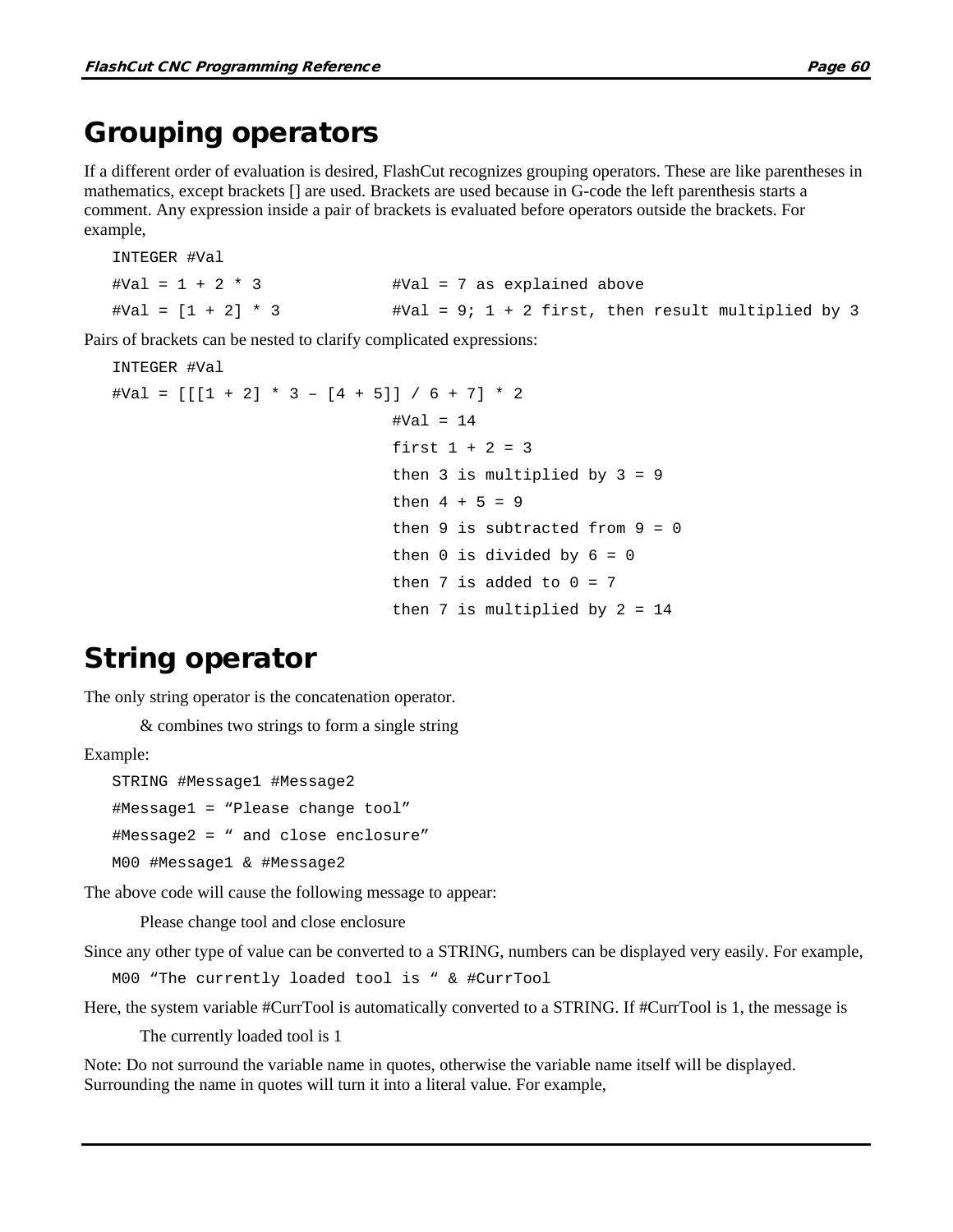M00 "The currently loaded tool is " & "#CurrTool"

will cause the following message to be displayed:

The currently loaded tool is #CurrTool

Several concatenation operators can be used on the same line. This allows complicated text messages to be built. Example:

M00 "Tool #" & #CurrTool & " will be replaced by tool #" & #NextTool

If the current tool is 1 and the next tool is 2, the message displayed will be:

Tool #1 will be replaced by tool #2

Mathematical operators can appear on the same line as the concatenation operator. If this is the case, all mathematical operations are evaluated first. The results of the mathematical operations are converted to strings and the concatenation takes place. Example:

M00 "The result " & 1 + 2 & " was obtained by adding 2 to 1"

The expression  $1 + 2$  is evaluated first, then the result is converted to a STRING and concatenated with the string literals. The message that is displayed is:

The result 3 was obtained by adding 2 to 1

### Comparison operators

The comparison operators work for any type of value, but both values must be the same type (or must be convertible to the same type). The comparison operators are:

- = TRUE if both values are equal, FALSE if not
- != TRUE if the values are different, FALSE if they are the same
- > TRUE if the value to the left of the operator is greater than the value to the right, FALSE if not
- >= TRUE if the value to the left of the operator is greater than or equal to the value to the right, FALSE if not
- < TRUE if the value to the left of the operator is less than the value to the right, FALSE if not
- $\leq$  TRUE if the value to the left of the operator is less than or equal to the value to the right, FALSE if not

Examples of comparison operator use appear in the following sections.

### Boolean operators

FlashCut also supports Boolean logic operators. These operators can be used wherever a Boolean value is expected.

#### AND

The operator performs a Boolean AND operation (ie. if both operands are TRUE, the expression is TRUE, otherwise it is FALSE).

Syntax: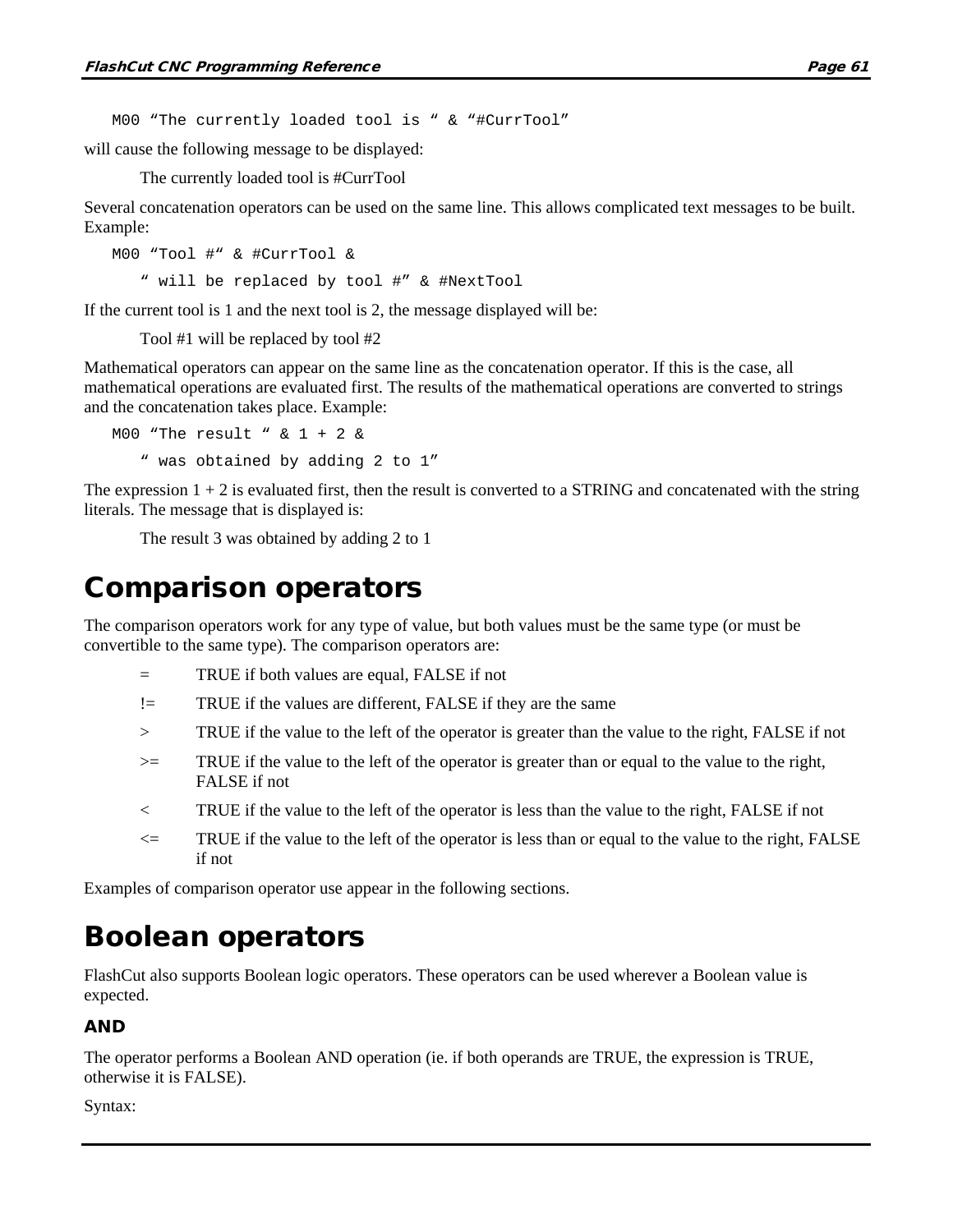```
BOOLEAN operand1 AND operand2
Example:
   BOOLEAN #Test1
   BOOLEAN #Test2
   BOOLEAN #Result
   #Test1 = TRUE
   #Test2 = FALSE
   #Result = #Test1 AND #Test2 #Result is FALSE
   IF #Test1 AND #Test2 THEN The 'IF' condition is FALSE
   …
```
#### OR

The OR operator performs a Boolean OR operation (ie. if either operand is TRUE or both are TRUE, the expression is TRUE, otherwise it is FALSE).

Syntax:

BOOLEAN operand1 OR operand2 Example: BOOLEAN #Test1 BOOLEAN #Test2 BOOLEAN #Result #Test1 = TRUE #Test2 = FALSE #Result = #Test1 OR #Test2 *#Result is TRUE* WHILE #Test1 OR #Test2 DO *The 'WHILE' condition is TRUE*

### Flow of control

Flow of control commands let you build simple or complex logic into your G-code programs. FlashCut provides two types of flow of control: Branches and Loops. Branches make it possible for a G-code program to execute different sections of the code based on a condition. The syntax for a Branch is:

```
IF condition THEN
…
ENDIF
```
where **condition** is a Boolean value or expression. If **condition** is TRUE, the code between the IF line and the ENDIF line is executed. If **condition** is FALSE, the code is skipped and execution continues with the first line after ENDIF.

At times there is a need to execute some code if a condition is true and execute different code if that condition is FALSE. This can be done by using an ELSE statement:

IF condition THEN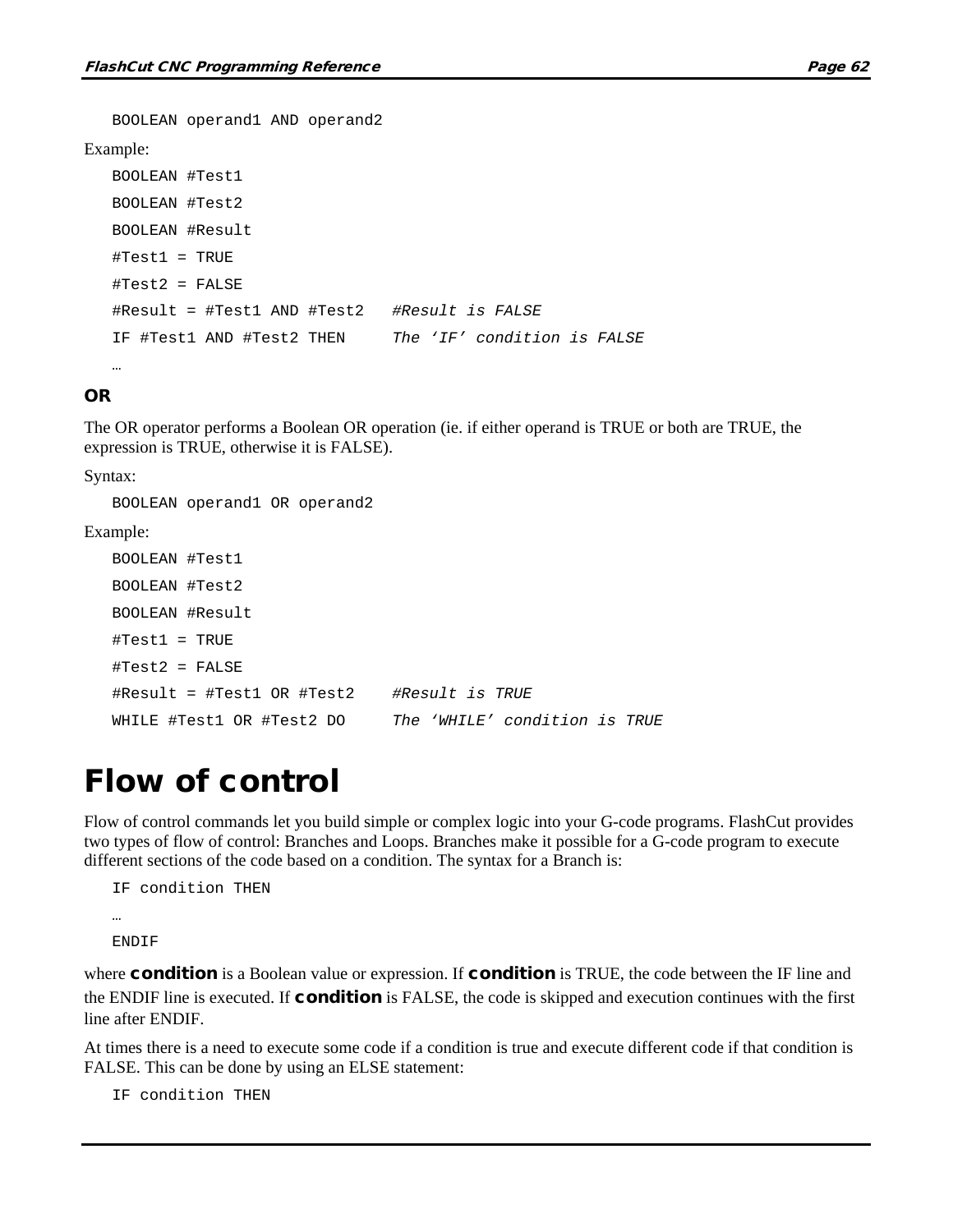… ELSE … ENDIF

In this case, the code between the IF and the ELSE is executed if **condition** is TRUE, and the code between ELSE and ENDIF is executed if condition is FALSE.

Example:

```
IF #NextTool = 1 THEN
   M00 "Please load tool #1"
ELSE
   M00 "Please load tool #2"
ENDIF
```
In this example, if #NextTool (a system variable) is 1, the user will see a message to load tool number 1; otherwise a message to load tool number 2 will appear. The above example includes an example of the use of the '=' comparison operator as well. Remember that the comparison operator result is BOOLEAN (that is, TRUE or FALSE).

For even greater flexibility, additional conditions can be specified:

```
IF #NextTool = 1 THEN
  M00 "Please load tool #1"
ELSEIF #NextTool = 2 THEN
   M00 "Please load tool #2"
ELSEIF #NextTool = 3 THEN
   M00 "Please load tool #3"
ELSE
   M00 "An invalid tool was selected"
ENDIF
```
The above example lets you display different messages based on the next tool to be loaded. Note that only one ENDIF was necessary. Also, note that THEN is required for each IF or ELSEIF.

IF statements can be nested. This means that inside a block of code between IF and ENDIF, one or more IFs can appear. For example,

```
IF #CurrTool > 0 THEN
   IF #CurrTool = 1 THEN
      M00 "The first tool is loaded"
   ELSEIF #CurrTool = 2 THEN
      M00 "The second tool is loaded"
   ENDIF
ELSE
   IF #CurrTool = 0 THEN
```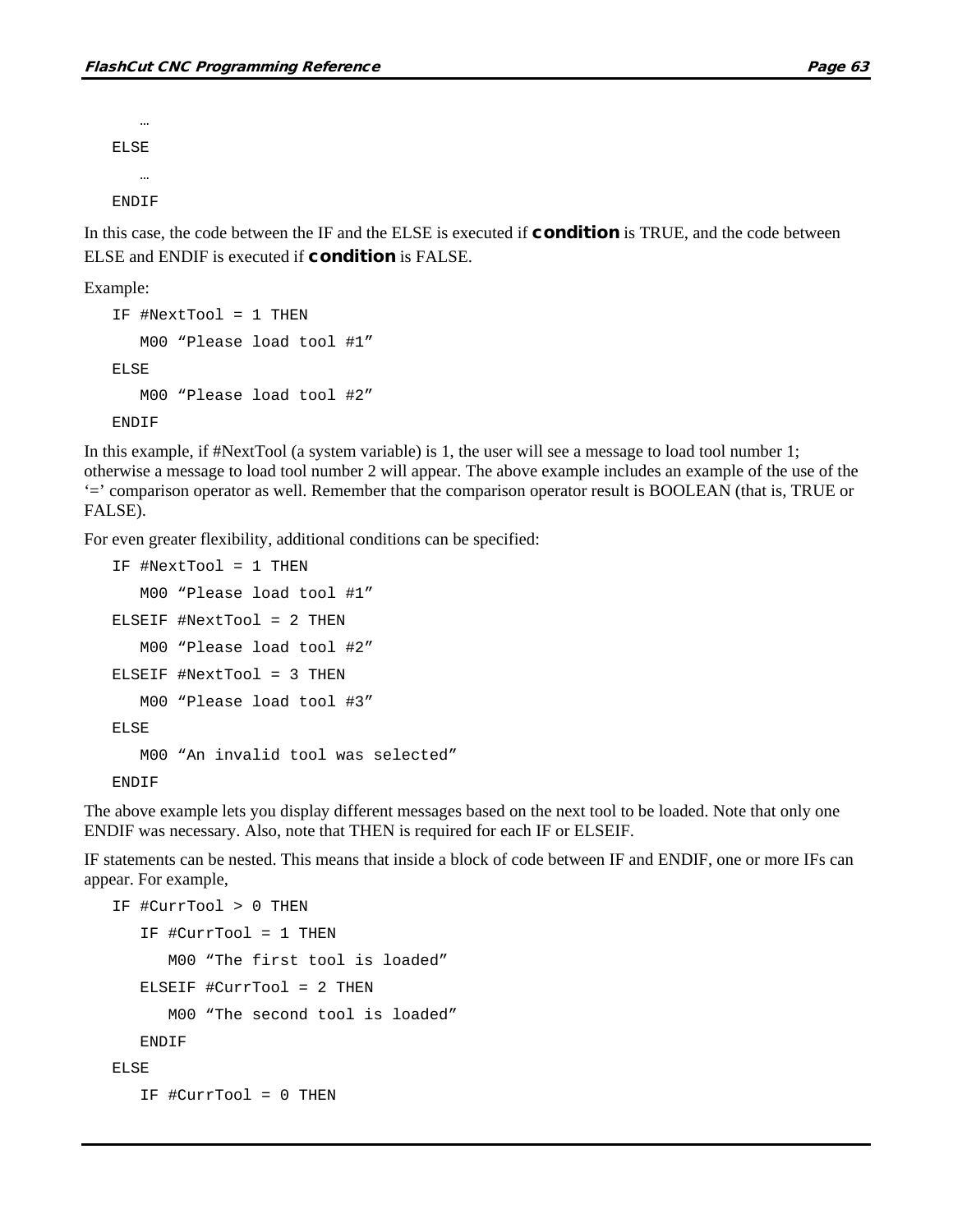```
M00 "No tool is loaded"
   ELSE
      M00 "An invalid tool is loaded"
   ENDIF
ENDIF
```
The lines of code between the first IF and the ELSE will be executed if the currently loaded tool number is greater than zero. The actual message that will appear depends on the number of the tool that is loaded. Notice that each block of code that starts with an IF eventually ends with an ENDIF. These pairings must be present, or an error will result when the G-code file is loaded.

The other type of flow of control statement is the Loop. The syntax of the Loop is:

```
WHILE condition DO
   …
ENDWHILE
```
The lines of code between the WHILE and the ENDWHILE will be executed as long as **condition** is TRUE. When **condition** is FALSE, the loop is exited and execution continues with the line of code following the ENDWHILE. Example,

```
INTEGER #Count
#Count = 0
WHILE #Count < 5 DO
   M00 "Loop count = " & #Count
   #Count = #Count + 1ENDWHILE
M00 "Not in loop"
```
This code will cause the following messages to appear:

```
Loop count = 0Loop count = 1Loop count = 2Loop count = 3
Loop count = 4Not in loop
```
If the condition specified in the loop is initially FALSE, the code in the loop will be skipped entirely.

Note: When creating loops, you must be careful to ensure that the loop condition will eventually be FALSE. Otherwise, an infinite loop will result and the program will never load. In the example above, omitting  $\#Count =$ #Count + 1 creates an infinite loop.

Loops can appear inside other loops or branches. Branches can appear inside loops as well as other branches. Here's a program that illustrates this as well as most of the other features discussed in this section.

(Use GLOBAL for these variables because their values

(are used in the main routine and in subroutines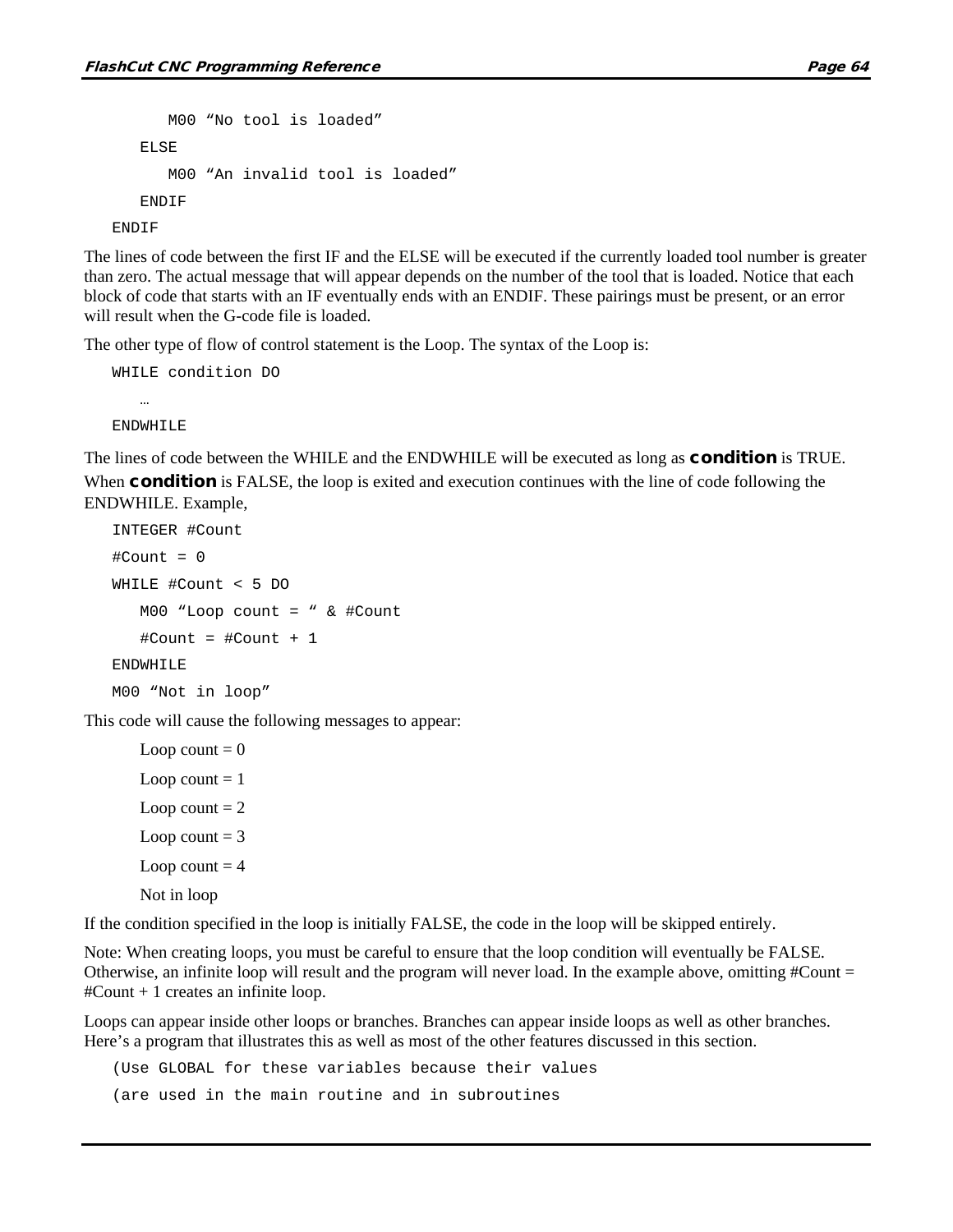```
GLOBAL INTEGER #Row
GLOBAL INTEGER #Col
GLOBAL REAL #XBase #YBase
GLOBAL REAL #RowSpacing #ColSpacing
GLOBAL REAL #XLoc #YLoc
GLOBAL BOOLEAN #MakeMeSmile
GLOBAL INTEGER #Result
(Don't need GLOBAL for these variables because they
(are only used in the main routine
INTEGER #TotalRows
INTEGER #TotalCols
#TotalRows = 3
#TotalCols = 4
#XBase = 0.3\texttt{\#YBase} = 0.3#RowSpacing = 0.8
#ColSpacing = 0.7
#Row=0
#Col=0F10
WHILE #Row < #TotalRows DO
   WHILE #Col < #TotalCols DO
      M98 PUpdateLocation
      \#Result = #Col / 2IF [ #Col - #Result * 2] = 1 THEN
         #MakeMeSmile = TRUE
      ELSE
         #MakeMeSmile = FALSE
      ENDIF
      M98 PSmiley
      #Col=#Col+1
   ENDWHILE
   #Row=#Row+1
   #Col=0ENDWHILE
G00 X0 Y0
OUpdateLocation
```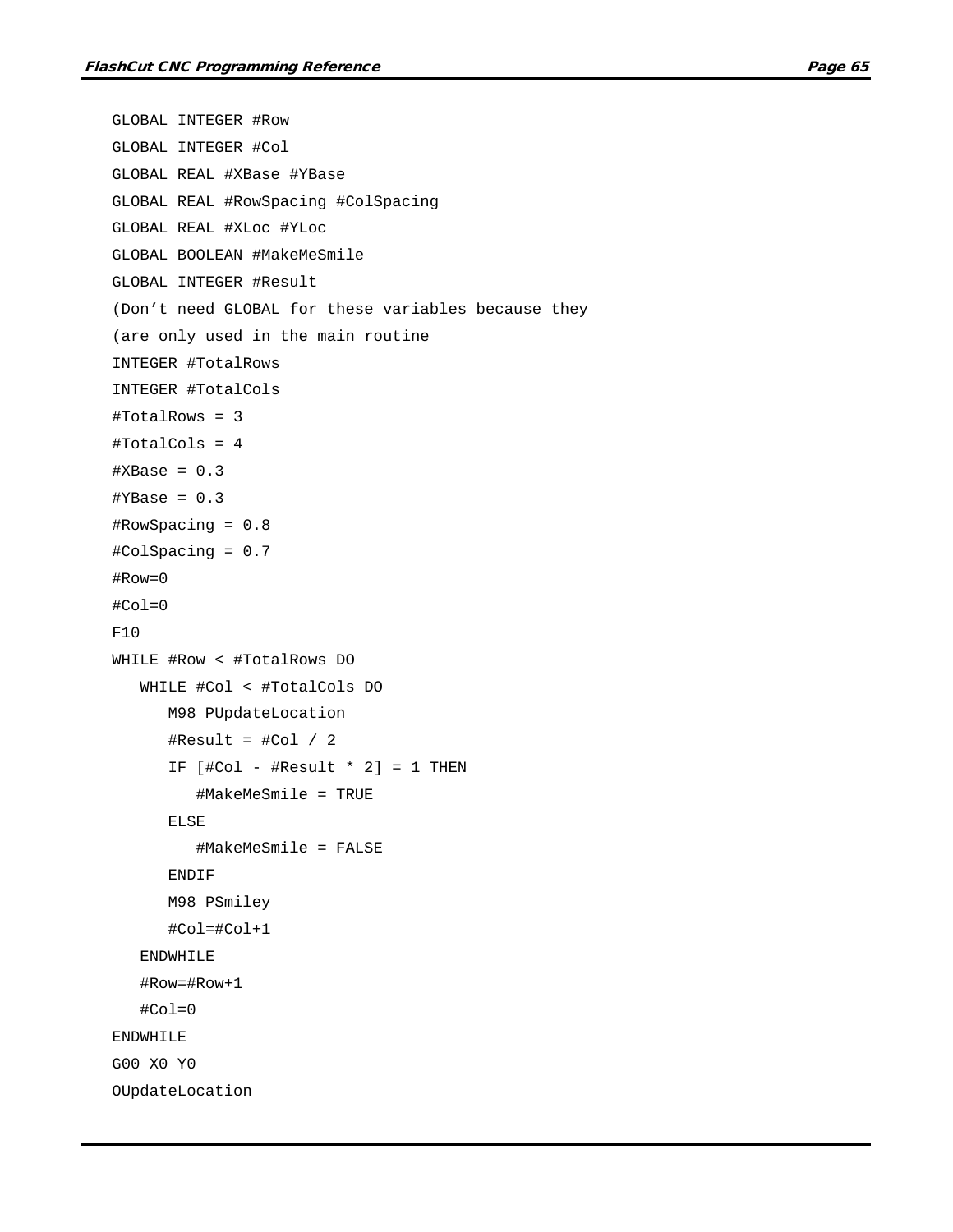```
#XLoc = #XBase + #Col * #ColSpacing
#YLoc = #YBase + #Row * #RowSpacing
G00 X#XLoc Y#YLoc
M99
OSmiley
G00 Z0
G91
G00 X-0.15 Y0.1
G01 Z-0.5
G02 I0.05
G01 Z0.5
G00 X0.3
G01 Z-0.5
G02 I-0.05
G01 Z0.5
G00 Y-0.2
G01 Z-0.5
IF #MakeMeSmile THEN
   G02 X-0.3 I-0.15 J0.1
ELSE
   G03 X-0.3 I-0.15 J-0.1
ENDIF
G01 Z0.5
G00 X-0.15 Y0.1
G01 Z-0.5
G02 I0.3
G90
G00 Z0
M99
```
### File access commands

Three file access commands are supported in FlashCut. These commands allow the G-code programmer to save data to a file while the program is running.

### CreateFile command

The CreateFile ommand creates and opens a new file. If the file already exists, it is overwritten. If the file cannot be created, an error message is displayed. If another file is open, it is closed; only one file can be open at a time.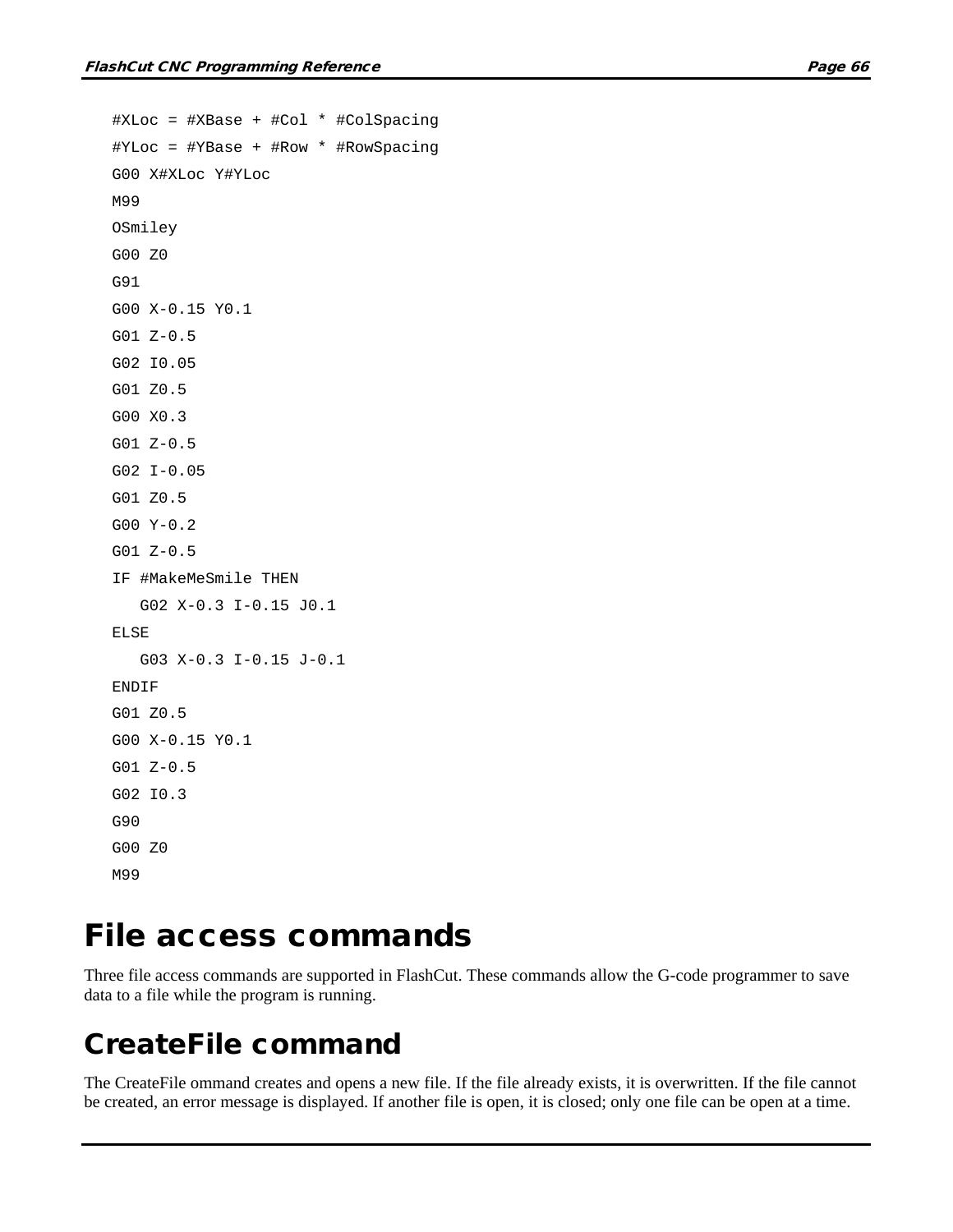Syntax:

CreateFile[filename]

where filename is the name of the file you wish to create. The file name can include an absolute path, or a path that's relative to the current G-code file.

Examples:

```
CreateFile["MyFile.txt"] Creates MyFile.txt in the same folder as the G-
                              code file
CreateFile["C:\Users\Guest\Documents\AnotherFile.txt"]
STRING #FileName
#FileName = "TheFile.abc"
CreateFile[#FileName]
```
### OpenFile command

The OpenFile ommand opens an existing file. If the file does not exist a new one is created. Anything that is saved to the file after it is opened will be saved to the end of the file. If the file cannot be opened, an error message is displayed. If another file is open, it is closed; only one file can be open at a time.

Syntax:

OpenFile[filename]

where filename is the name of the file you wish to open. The file name can include an absolute path, or a path that's relative to the current G-code file.

Examples:

```
OpenFile["MyFile.txt"] Opens MyFile.txt located in the same folder as the 
                             G-code file
OpenFile["C:\Users\Guest\Documents\AnotherFile.txt"]
STRING #FileName
#FileName = "TheFile.abc"
OpenFile[#FileName]
```
### WriteLine command

The WriteLine ommand writes a line of data to an open file. If a file has not been opened, an error message is displayed.

Syntax:

WriteLine[line]

where line is the text to write into the file.

Examples:

```
WriteLine["This is a test"]
STRING #TestLine
#TestLine = "Another test"
```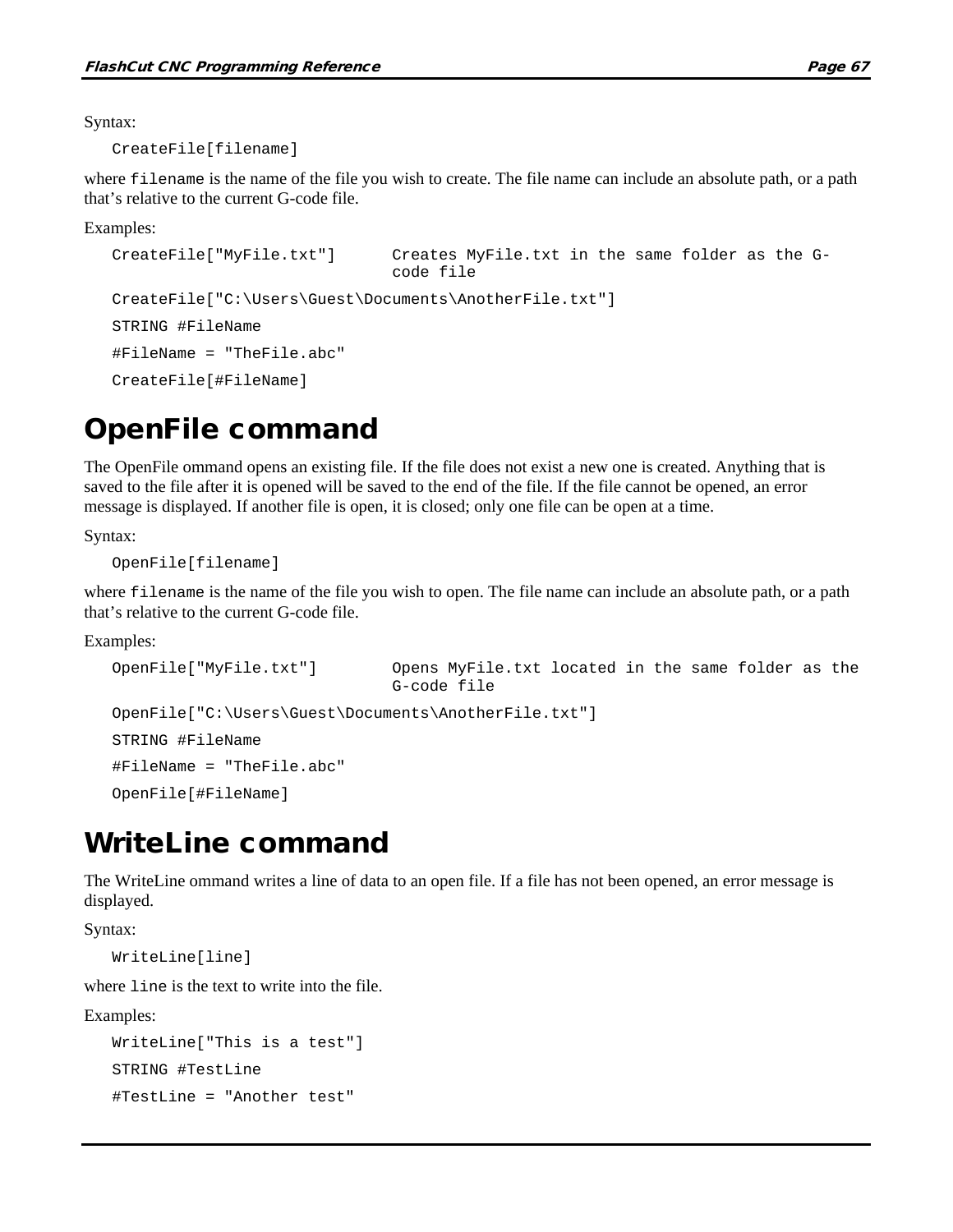```
WriteLine[#TestLine]
WriteLine["Program X: " & #Program.X]
```
### G-code data files

FlashCut supports G-code data files. These files can be read while a G-code program is running to provide data that can be used in the G-code program. A typical use for G-code data files is to provide point locations. But due to the flexibility of the design, G-code data files can be used for any purpose to supply data to a program.

A G-code data file is an XML file that contains the data format and the data. An XML file is a collection of tags. These tags come in pairs, an opening tag and a closing tag. The tag name can be any string of letters, but cannot contain any spaces. A tag is surrounded by angle brackets (<tag>). The opening tag contains only the name inside the brackets (<tag>) but the closing tag contains a slash in front of the name (</tag>). XML tags must come in pairs (opening and closing). Tags can be nested within each other, but must be closed in the reverse order they were opened. For example:

```
<OuterTag>
   <InnerTag>
   </InnerTag>
</OuterTag>
```
An XML tag defines an element. The element's name is the tag name. So  $\langle \text{tag} \rangle$  defines an element named "tag". Some elements can have attributes. Attributes are specified inside the angle brackets with the tag, and the value of the attribute must be enclosed in quotes. For instance:

```
<Test Field="XYZ">
```
defines an element named "Test" and sets its "Field" attribute to "XYZ".

The names of elements and the attributes that are valid for each element are defined by the program that reads the XML file. In the case of G-code data files, that is FlashCut CNC.

While opening tags must have a closing tag, there is a shorthand way to close a tag. The slash can appear at the end of the tag line ( $\langle \text{tag attribute} = "X" \rangle$ ). Often, the use of this shorthand gives the file a cleaner look. However, it is just as valid to write  $\langle \text{tag} \text{attribute} = \text{X} \rangle \langle \text{tag} \rangle$  and the writer of the XML file is free to choose the form that he prefers.

Here is an example of a G-code data file:

```
<GCodeData>
   <Format>
      <Attributes>
         <Attribute Name="X" Type="REAL"/>
         <Attribute Name="Y" Type="REAL"/>
         <Attribute Name="FLAG" Type="INTEGER"/>
      </Attributes>
   </Format>
   <Data X="1.0" Y="2.0" FLAG="1"/>
  <Data X="2.0" Y="1.0" FLAG="2"/>
   <Data X="0.0" Y="0.0" FLAG="3"/>
```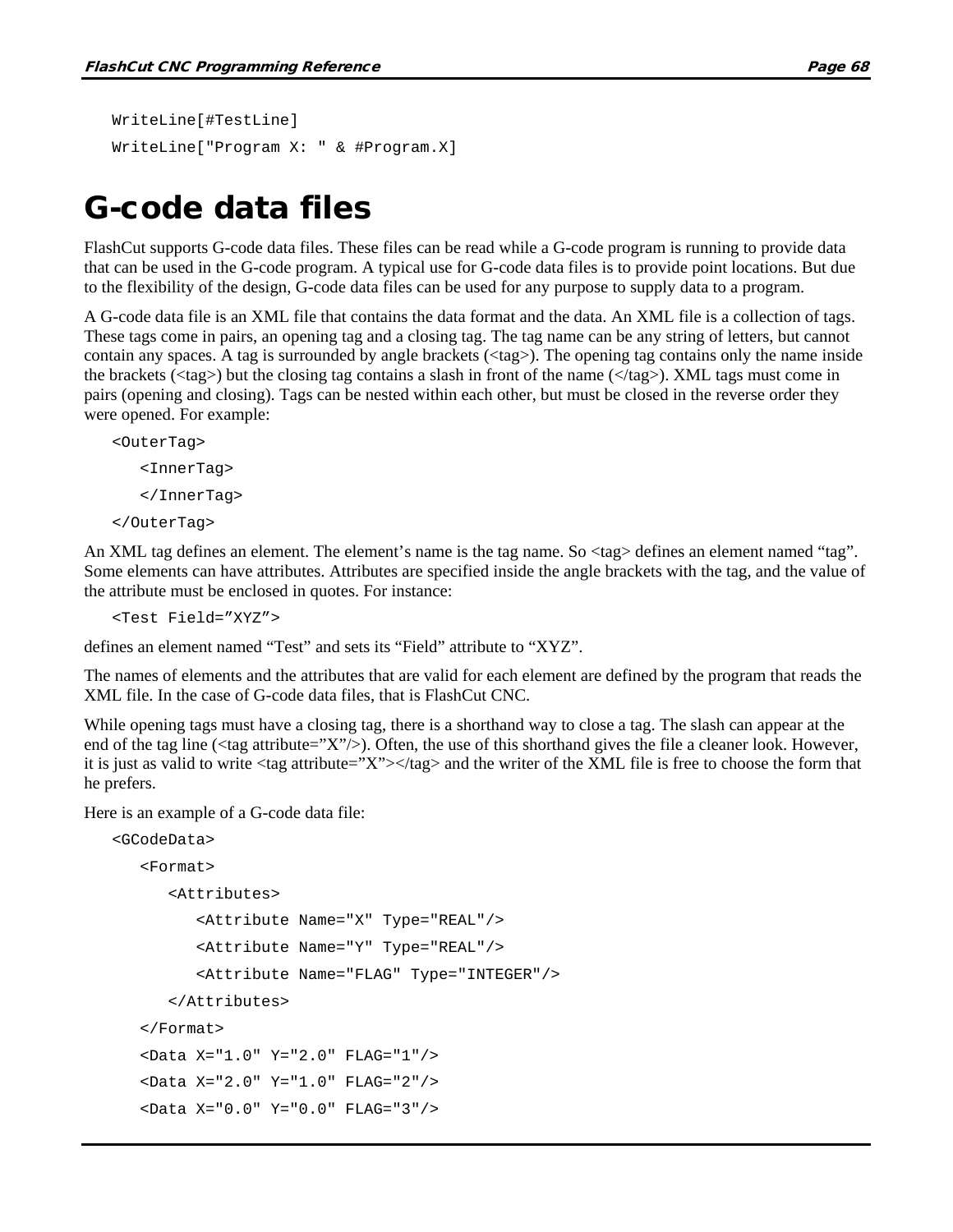#### </GCodeData>

The first tag, <GCodeData>, is required. The format and data lines must appear in the file between this tag and its closing </GCodeData>.

The next tag, <Format>, is required as well. This tag tells FlashCut how to interpret the data lines in the file.

The <Attributes> tag appears between <Format> and </Format>. This is also required. This is where the fields (or attributes) of each data line are defined.

Each attribute of the data is defined by the <Attribute> tag. The data contained in the G-code data file can have any attribute, as long as it is specified in this section.

There are two types of <Attribute>: Name and Type. The Name attribute defines the name of the data attribute. This name can be any sequence of letters, but must not contain any spaces. The Type attribute defines the type of the data attribute. The Type must be one of the following:

- $REAL a$  floating point number
- INTEGER a whole number, positive or negative (or zero)
- STRING text
- BOOLEAN must be TRUE or FALSE

In the example above, the G-code data have three attributes: X, which is a real number; Y, which is a real number; and FLAG, which is an integer.

The <Data> elements appear after the format section. Any (or all) of the attributes for the <Data> may be specified, but it is not an error if an attribute is not specified. However, any attribute that is not specified will have an undefined value.

Any number of <Data> elements can be specified.

### Loading data files

The G-code data file is loaded into the running program by calling the LoadData function.

Syntax:

LoadData[filename]

where filename is the name of the XML file containing the G-code data.

Examples:

```
LoadData["MyData.xml"]
LoadData["C:\Users\Guest\Documents\MoreData.xml"]
STRING #FileName
#FileName = "StillMoreData.xml"
LoadData[#FileName]
```
If the file name does not include a path, FlashCut looks for the file in the same folder as the G-code file.

Multiple data files can be loaded, but the format for the data elements must be the same or errors will occur. The data in each file that is loaded will be appended to the data that have already been loaded.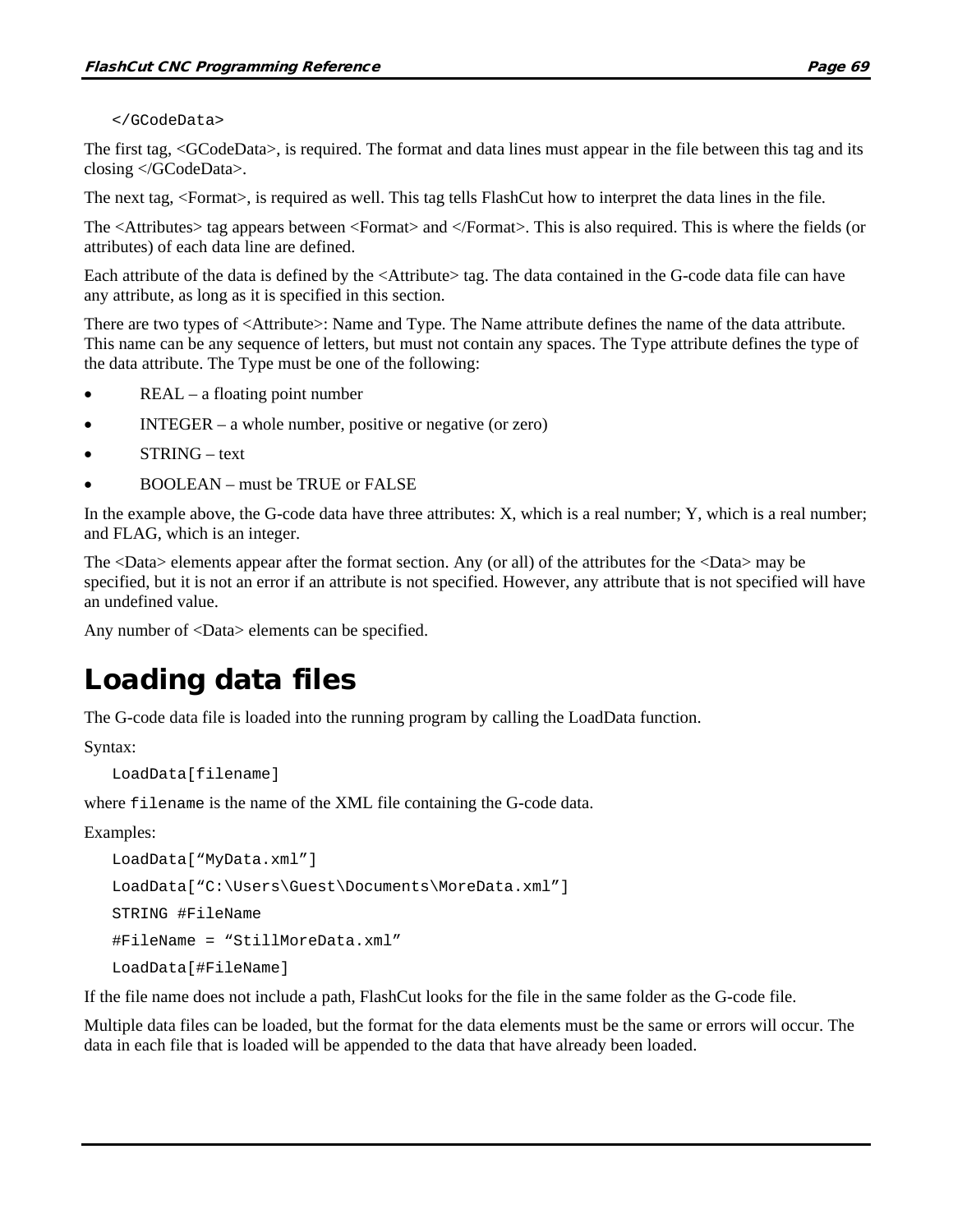### Using data files

The data contained in the G-code data files are read and stored in an array. This array can be accessed via the predefined variable #DataList. #DataList is an array variable. The order of the data items in #DataList is the same as the order they were specified in the G-code data file.

The attributes of each item in #DataList are accessed as properties. For example:

```
#DataList{2}.FLAG
```
accesses the FLAG attribute of the second item in the data list.

Another predefined variable, #DataListCount, contains the number of items in #DataList. Using this variable, it's easy to iterate through all items in the data list:

```
INTEGER #Item
#Item = 1WHILE #Item <= #DataListCount DO
   G01 X#DataList{#Item}.X Y#DataList{#Item}.Y (Move to point)
   #Item = #Item + 1 (Don't forget to increment #Item!)
ENDWHILE
```
### Clearing data

As mentioned above, multiple data files can be loaded, and the data from each file will be appended to the data list. Because of this, a means for clearing the data list has been provided. The ClearData command clears the data list and sets the list count to 0. If ClearData is followed by a LoadData, the data in the file specified by the LoadData function will be the only data in the list.

It is not necessary to clear the data list before loading the first G-code data file. The data list is automatically cleared each time a new G-code file is loaded.

# Feedrate override commands

There are two commands that affect feedrate override.

## EnableFO/DisableFO

The EnableFO/DisableFO pair of keywords controls how feedrate override affects the G-code program. These keywords are provided because there are cases when an override to the programmed feedrate cannot be tolerated. For example, in an automatic tool change macro, feedrate moves are often used. Overriding these feedrates might cause problems, so DisableFO can be used to ensure that the programmed feedrate will be enforced.

Here's an example of EnableFO and DisableFO:

| G00 X1 Y1      |                                                        |
|----------------|--------------------------------------------------------|
| DisableFO      | Make sure the programmed feedrate is not<br>overridden |
| $G01 Z-0.5 F3$ |                                                        |
| EnableFO       | Override is okay from this point                       |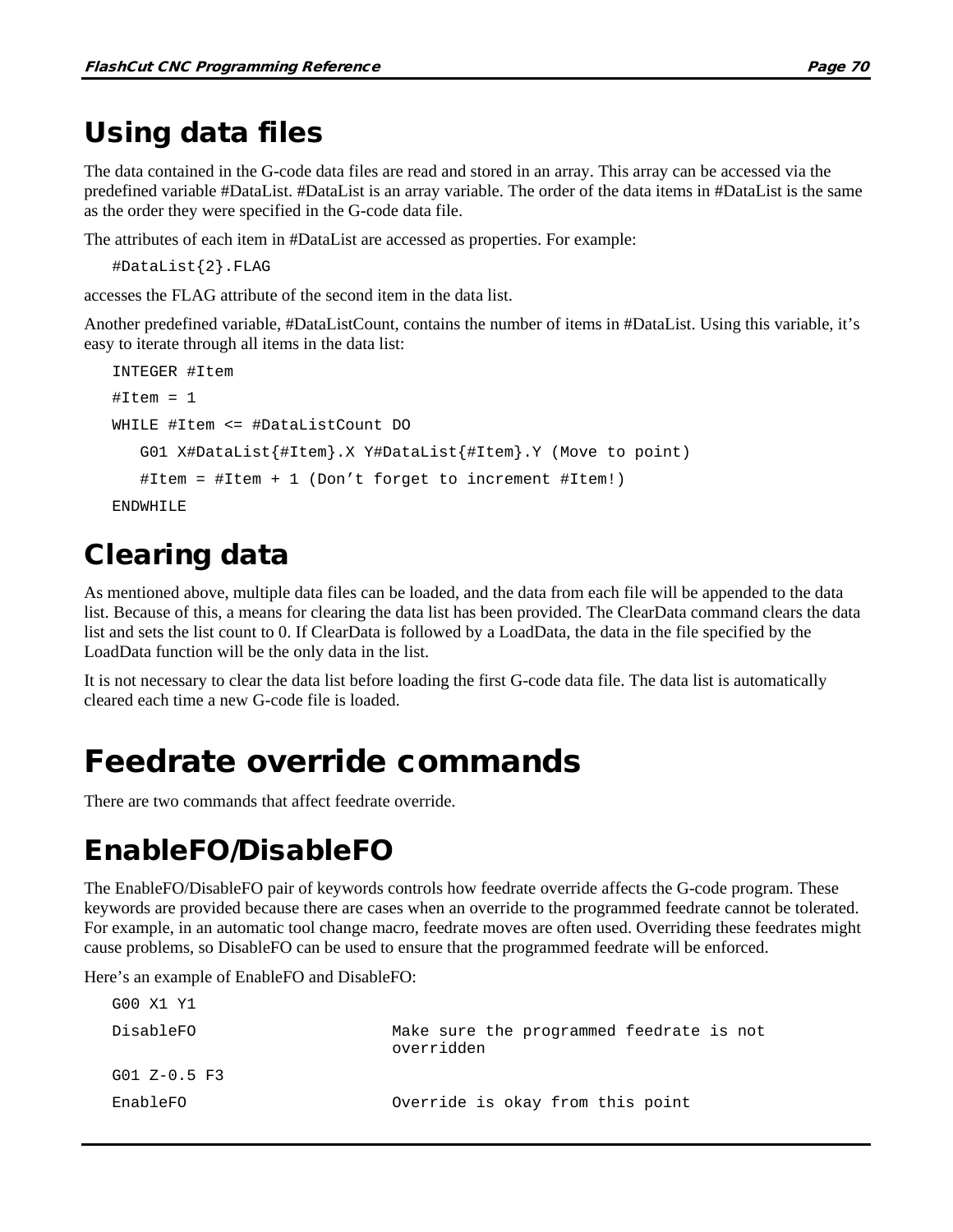#### … Continue

In the above example, the programmer ensures that the tool will plunge at a rate of 3 inches/minute by disabling feedrate override before performing the plunge.

### SetFO

The SetFO keyword sets the feedrate override percent to a specified value. A typical use for this command is to reset feedrate override to 100% at certain points in a G-code file, to override any changes made by the operator.

Example:

| F10        |                                                                                                                          |
|------------|--------------------------------------------------------------------------------------------------------------------------|
| G01 X20 Y0 | During this move the operator adjusts feedrate<br>override to 150%, so the machine tool is moving at<br>15 inches/minute |
| SetFO[100] | Feedrate override is set to 100%                                                                                         |
| G01 Y5     | The feedrate for this move is 10 inches/minute                                                                           |
| $\cdots$   | Continue                                                                                                                 |

# Saving and restoring the system state

The SaveState/RestoreState pair of keywords causes certain state variables to be saved or restored. The specific status items affected are:

- Offset from Machine to Program coordinates (G92/G54/G55/G56/G57/G58/G59/G54.1 /Program Set Button)
- Absolute vs. relative positioning (G90/G91)
- English vs. Metric units (G20/G21 and G70/G71)
- Canned cycle return position (G98/G99)
- Feedrate (F)
- Spindle Speed (S)
- Local coordinate system (G52)
- Arc plane  $(G17/G18/G19)$
- Motion mode (G00/G01/G02/G03/G73/G76/G81/G82/G83/G85)
- Cutter compensation (G41/G42)
- Scaling (G51)
- Feedrate override enable/disable (EnableFO/DisableFO)
- Safe envelope (G180/G181)
- Feedrate mode (G93/G94)

The SaveState/RestoreState keywords are most useful in macros and subroutines where you wish to restore the state of the program before exiting from the macro or subroutine. Here's an example of keyword use: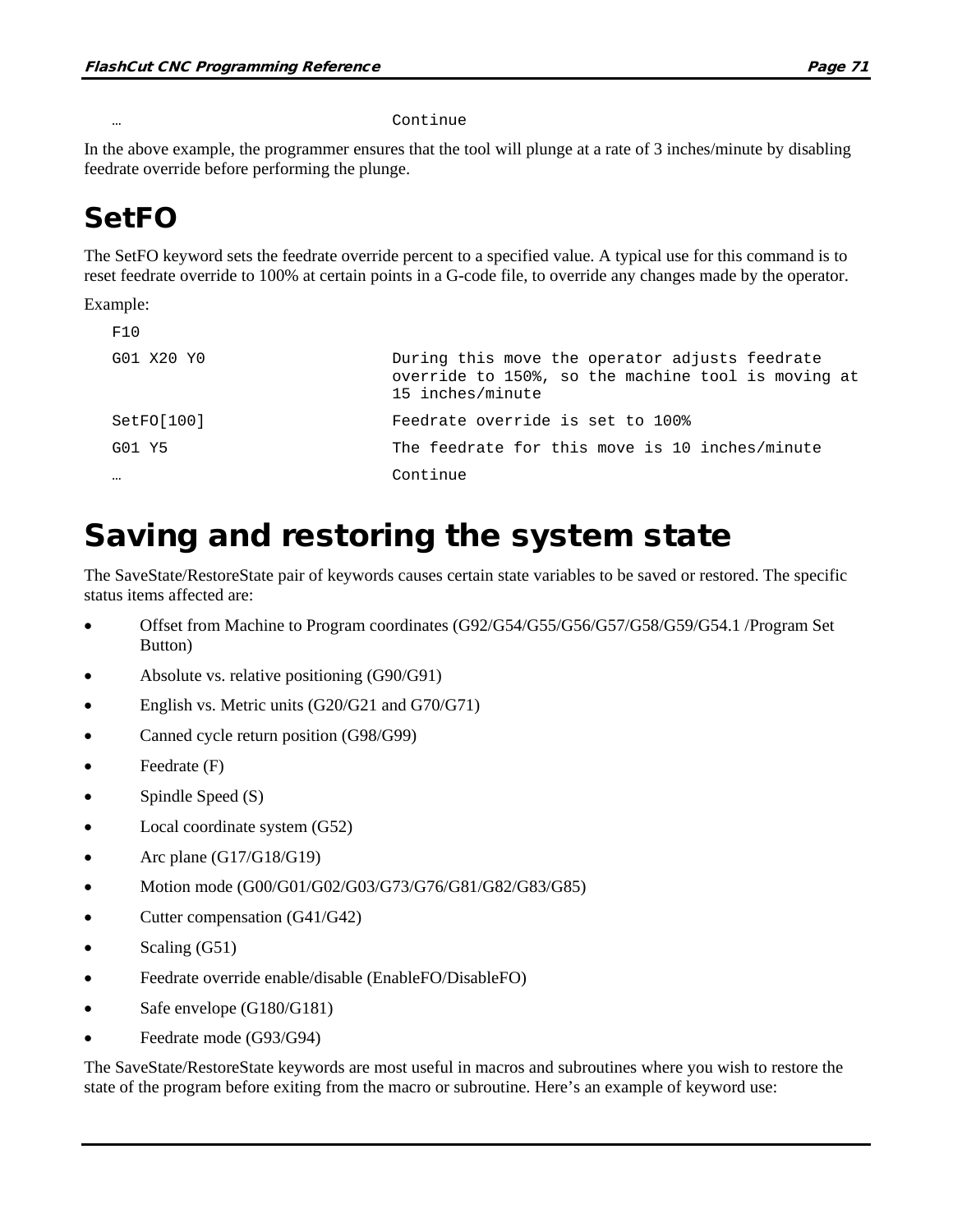```
G91 Relative positioning mode
G20 English units
… Do some things
M98 PSub1
… Do some more things
M02
OSub1
SaveState
G90
… Do some things
RestoreState
M99
```
By using SaveState and RestoreState, the programmer does not have to change back to G91 mode before exiting Sub1. Certainly, a change to G91 would be sufficient for the above example; however, consider the following example:

| G91              | Relative positioning mode |
|------------------|---------------------------|
| $\cdots$         | Do some things            |
| M98 PSub1        |                           |
| $\cdots$         | Do some more things       |
| G90              | Absolute positioning mode |
| M98 PSub1        |                           |
| $\cdots$         | Do some more things       |
| M <sub>0</sub> 2 |                           |
| OSub1            |                           |
| SaveState        |                           |
| G90              |                           |
|                  | Do some things            |
| RestoreState     |                           |
| M99              |                           |

In this example, Sub1 is called when the main program is in G91 mode, and then called again when the main program is in G90 mode. Without the use of SaveState and RestoreState, the programmer would not be able to ensure that the correct mode was in effect when Sub1 was exited.

A powerful feature of SaveState and RestoreState is that they can be nested. This is important when a subroutine calls another subroutine and both are using SaveState and RestoreState. Here is the effect of nesting SaveState and RestoreState:

| G91       | Relative positioning mode |  |
|-----------|---------------------------|--|
| SaveState |                           |  |
| G90       | Absolute positioning mode |  |
| SaveState |                           |  |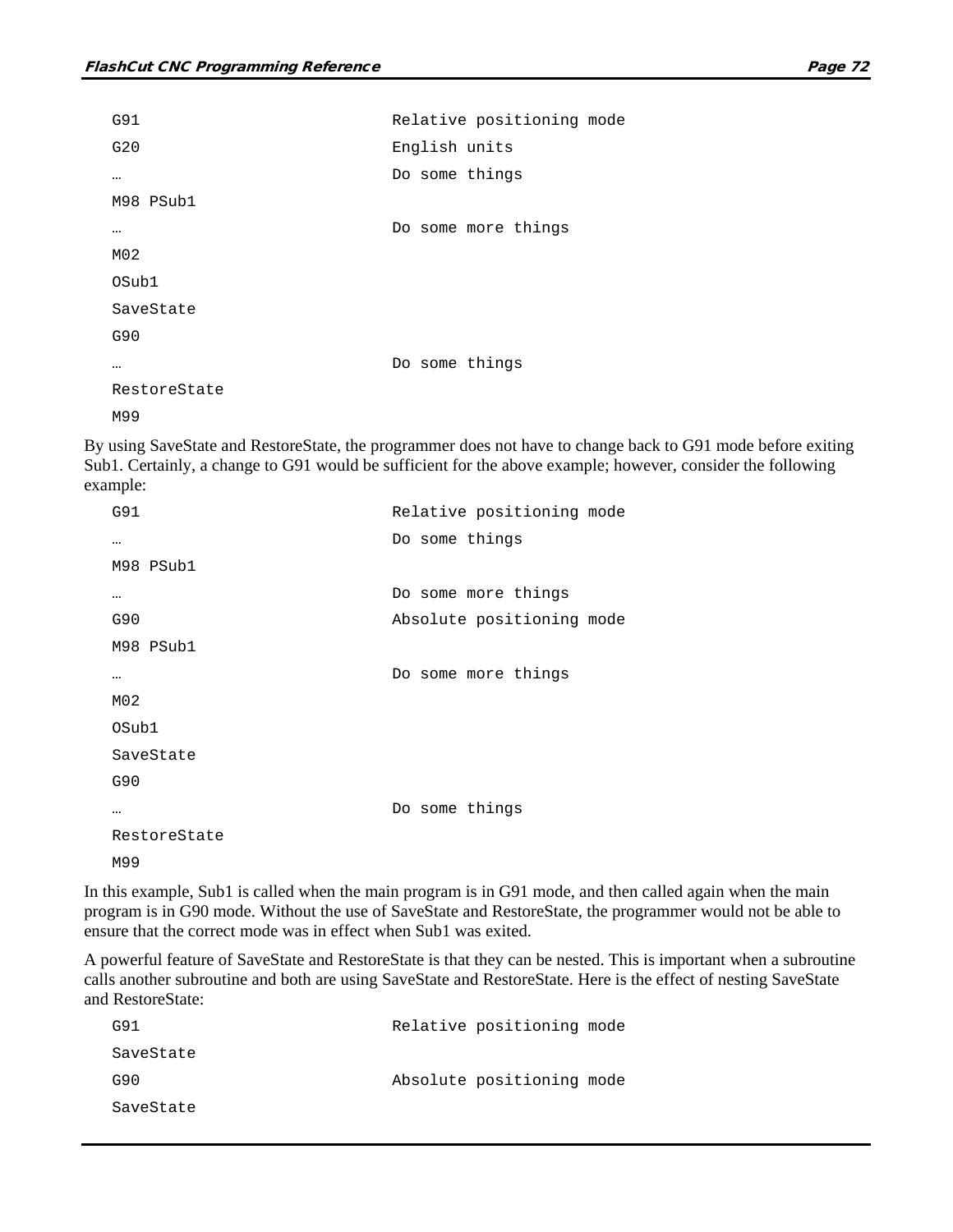| G91          | Relative positioning mode                                    |
|--------------|--------------------------------------------------------------|
| RestoreState | This puts the program back into absolute<br>positioning mode |
| RestoreState | This puts the program back into relative<br>positioning mode |

While the above examples only demonstrated setting the G90/G91 mode, FlashCut would handle all state variables in similar manner.

### Mathematical functions

FlashCut provides a complete set of mathematical functions for use in your G-code file.

### SIN

This function returns the sine of the supplied angle. The angle is in degrees.

Syntax:

REAL SIN[angle]

#### Example:

```
REAL #SineValue
```
#SineValue = SIN[30] #SineValue is set to 0.5

### COS

This function returns the cosine of the supplied angle. The angle is in degrees.

#### Syntax:

```
REAL COS[angle]
Example:
  REAL #CosineValue
  #CosineValue = COS[60] #CosineValue is set to 0.5
```
### **TAN**

This function returns the tangent of the supplied angle. The angle is in degrees. Calling this function will result in an error if the angle is 90 or 270 (or equivalent increments of 360 degrees).

Syntax:

```
REAL TAN[angle]
```
Examples:

```
REAL #TangentValue
#TangentValue = TAN[45] #TangentValue is set to 1.0
#TangentValue = TAN[90] Error! The tangent is infinity
```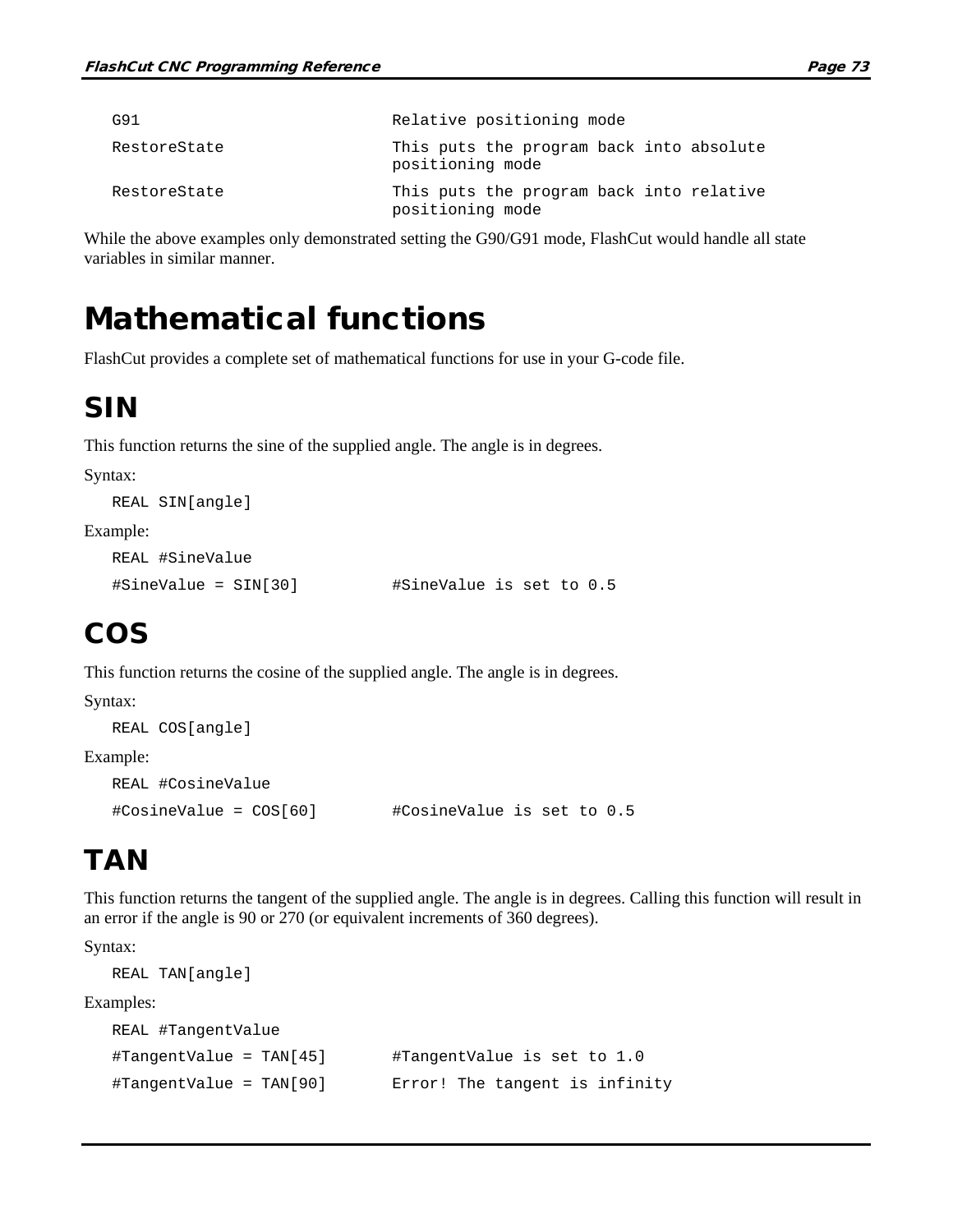# ASIN

This function returns the arcsine of the supplied number. The angle returned is in degrees and will be from -90 to 90. The number supplied is the normalized size of the side adjacent to the desired angle and must be between -1 and 1 or an error will result.

Syntax:

```
REAL ASIN[number]
```
Example:

```
REAL #ArcsineValue
#ArcsineValue = ASIN[0.707] # ArcsineValue is set to 45.0
```
### ACOS

This function returns the arccosine of the supplied number. The angle returned is in degrees and will be from 0 to 180. The number supplied is the normalized size of the side opposite of the desired angle and must be between -1 and 1 or an error will result.

Syntax:

```
REAL ACOS[number]
```
Example:

```
REAL #ArccosineValue
#ArccosineValue = ACOS[-0.707] # ArccosineValue is set to 135.0
```
# ATAN

This function returns the arctangent of the supplied x and y values. The angle returned is in degrees and will be from -180 to 180. The x and y values supplied are the sizes of the sides adjacent and opposite (respectively) to the desired angle.

Syntax:

```
REAL ATAN[yvalue,xvalue]
```
Example:

```
REAL #ArctangentValue
```
#ArctangentValue = ATAN[1,1] # ArctangentValue is set to 45.0

# ROUND

This function returns an integer that is the nearest whole number to the value supplied.

Syntax:

```
INTEGER ROUND[origValue]
```
Examples:

```
INTEGER #IntegerValue
#IntegerValue = ROUND[2.5] #IntegerValue is set to 3
```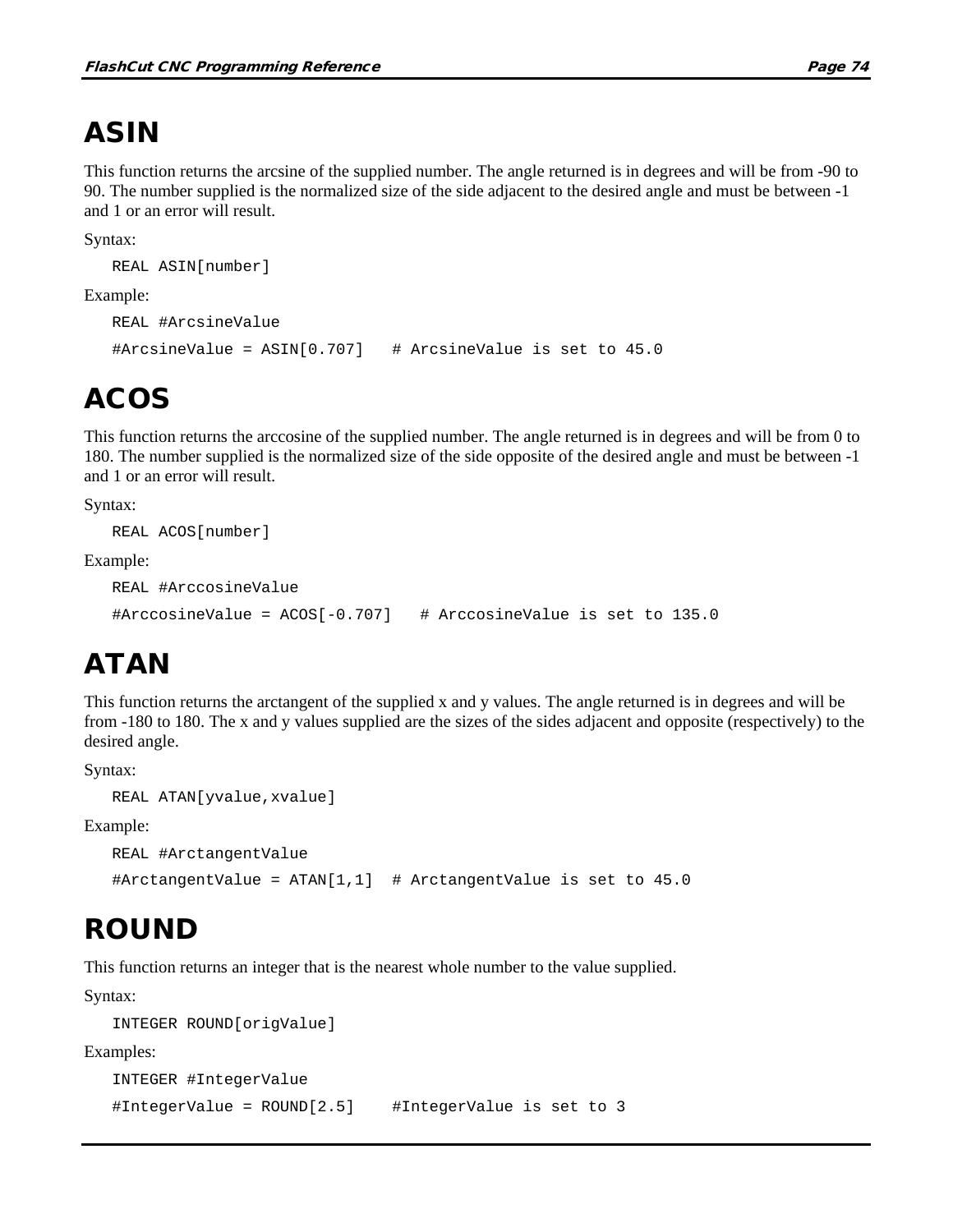```
#IntegerValue = ROUND[2.49] #IntegerValue is set to 2
#IntegerValue = ROUND[-2.5] #IntegerValue is set to -3
#IntegerValue = ROUND[-2.49] #IntegerValue is set to -2
```
### ROUNDDOWN

This function returns an integer that is the nearest whole number less than or equal to the value supplied.

```
Syntax:
```
INTEGER ROUNDDOWN[origValue] Alternate syntax for Fanuc compatibility: INTEGER FIX[origValue] Examples: INTEGER #IntegerValue #IntegerValue = ROUNDDOWN[2.5] #IntegerValue is set to 2 #IntegerValue = ROUNDDOWN[2.99] #IntegerValue is set to 2 #IntegerValue = ROUNDDOWN[-2.5] #IntegerValue is set to -3 #IntegerValue = ROUNDDOWN[-2.01] #IntegerValue is set to -3

### ROUNDUP

This function returns an integer that is the nearest whole number greater than or equal to the value supplied. Syntax:

```
INTEGER ROUNDUP[origValue]
```
Alternate syntax for Fanuc compatibility:

INTEGER FUP[origValue]

Examples:

```
INTEGER #IntegerValue
#IntegerValue = ROUNDUP[2.5] #IntegerValue is set to 3
#IntegerValue = ROUNDUP[2.01] #IntegerValue is set to 3
#IntegerValue = ROUNDUP[-2.5] #IntegerValue is set to -2
#IntegerValue = ROUNDUP[-2.99] #IntegerValue is set to -2
```
### **SQRT**

This function returns the square root of the value supplied. The supplied value must be 0 or greater or an error will result.

Syntax:

```
REAL SQRT[baseValue]
```
Example: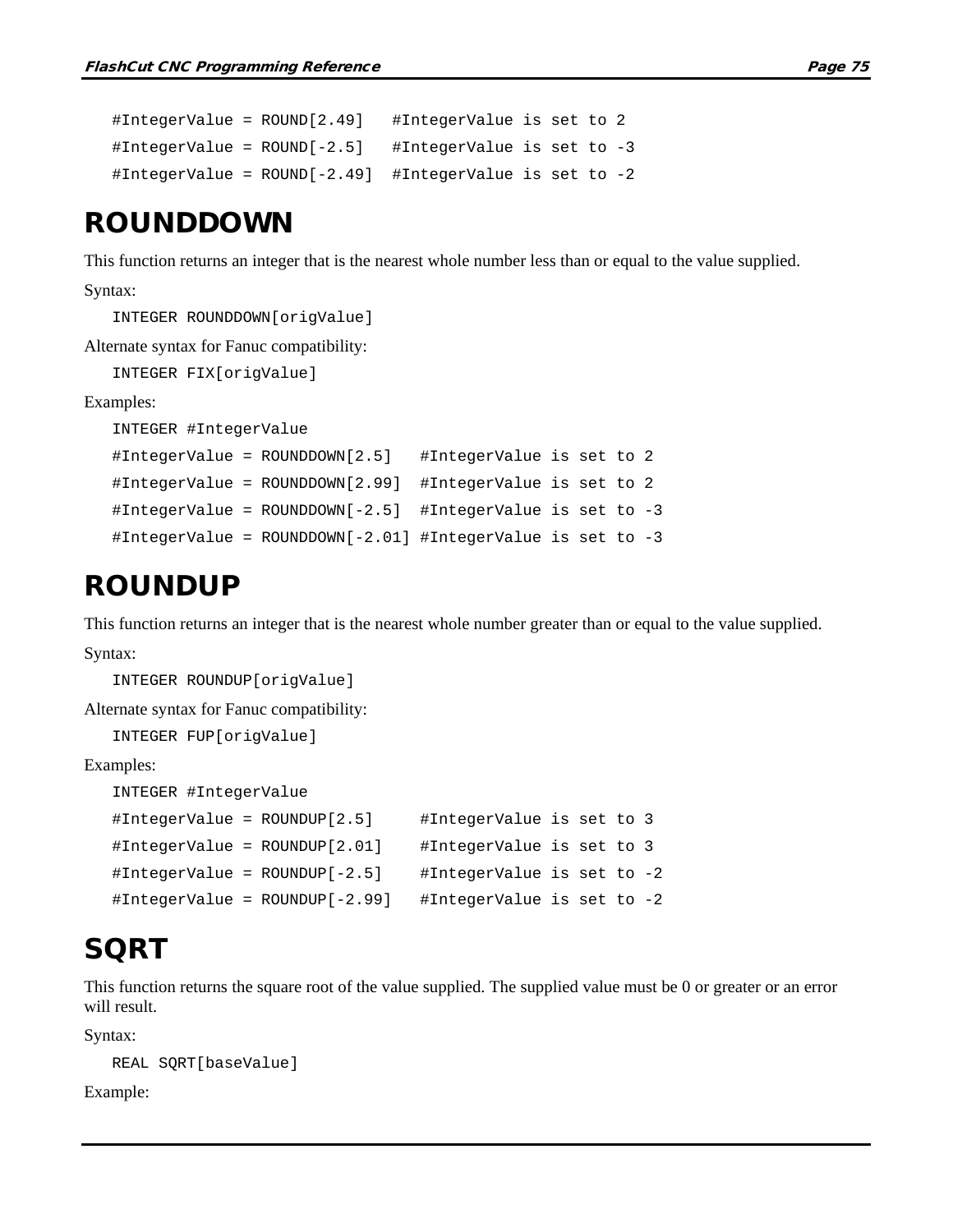```
REAL #SquareRoot
#SquareRoot = SQRT[81] #SquareRoot is set to 9.0
```
### ABS

This function returns the absolute value of the number supplied.

#### Syntax:

REAL ABS[origValue]

#### Examples:

```
REAL #RealValue
#RealValue = ABS[2.0] #RealValue is set to 2.0
#RealValue = ABS[-2.0] #RealValue is set to 2.0
```
### **MOD**

This function returns the remainder of the dividend divided by the divisor.

Syntax:

```
INTEGER MOD[dividend,divisor]
```
Example:

```
INTEGER #Remainder
#Remainder = MOD[27,4] #Remainder is set to 3
```
### POW

This function returns a value that is the base raised to the power of the exponent.

Syntax:

```
REAL POW[base,exponent]
```
Example:

```
REAL #RealValue
\texttt{\#RealValue = } POW[4,3] \texttt{\#RealValue is set to 64.0}
```
### LN

This function returns the natural logarithm for the value supplied.

Syntax:

```
REAL LN[baseValue]
```
Example:

```
REAL #RealValue
#RealValue = LN[4.0] #RealValue is set to 1.38629
```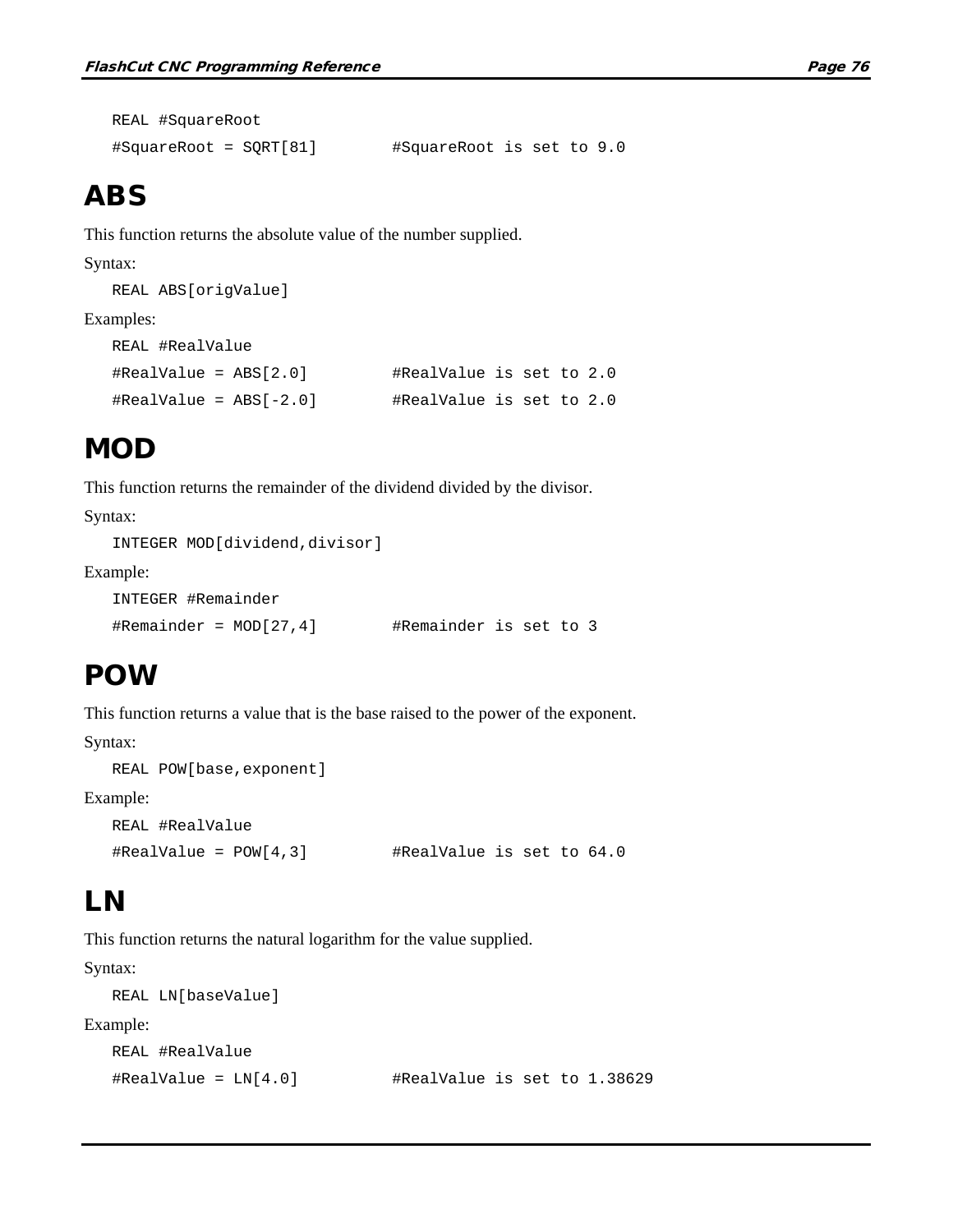# **EXP**

This function returns a value that is 'e' raised to the power of the exponent.

Syntax:

```
REAL EXP[baseValue]
```
Example:

```
REAL #RealValue
\text{#RealValue} = \text{EXP}[1.38629] \text{#RealValue} is set to 4.0
```
# LOG

This function returns the base 10 logarithm of the value supplied.

Syntax:

```
REAL LOG[baseValue]
```
Example:

```
REAL #LogValue
# LogValue = LOG[100] #LogValue is set to 2.0
```
## REAL

This function converts the integer value supplied to a real value.

### Syntax:

```
REAL REAL[integerValue]
```
Alternate syntax for Fanuc compatibility:

REAL ADP[integerValue]

Example:

```
REAL #RealValue
```

```
#RealValue = REAL[2] #RealValue is set to 2.0
```
# Other functions

The function GetChangerIndex, lets you determine the tool changer position for a given tool.

Syntax:

```
INTEGER GetChangerIndex[toolNumber]
```
Example:

```
INTEGER #Index
#Index = GetChangerIndex[2] Get the tool changer position of tool #2
```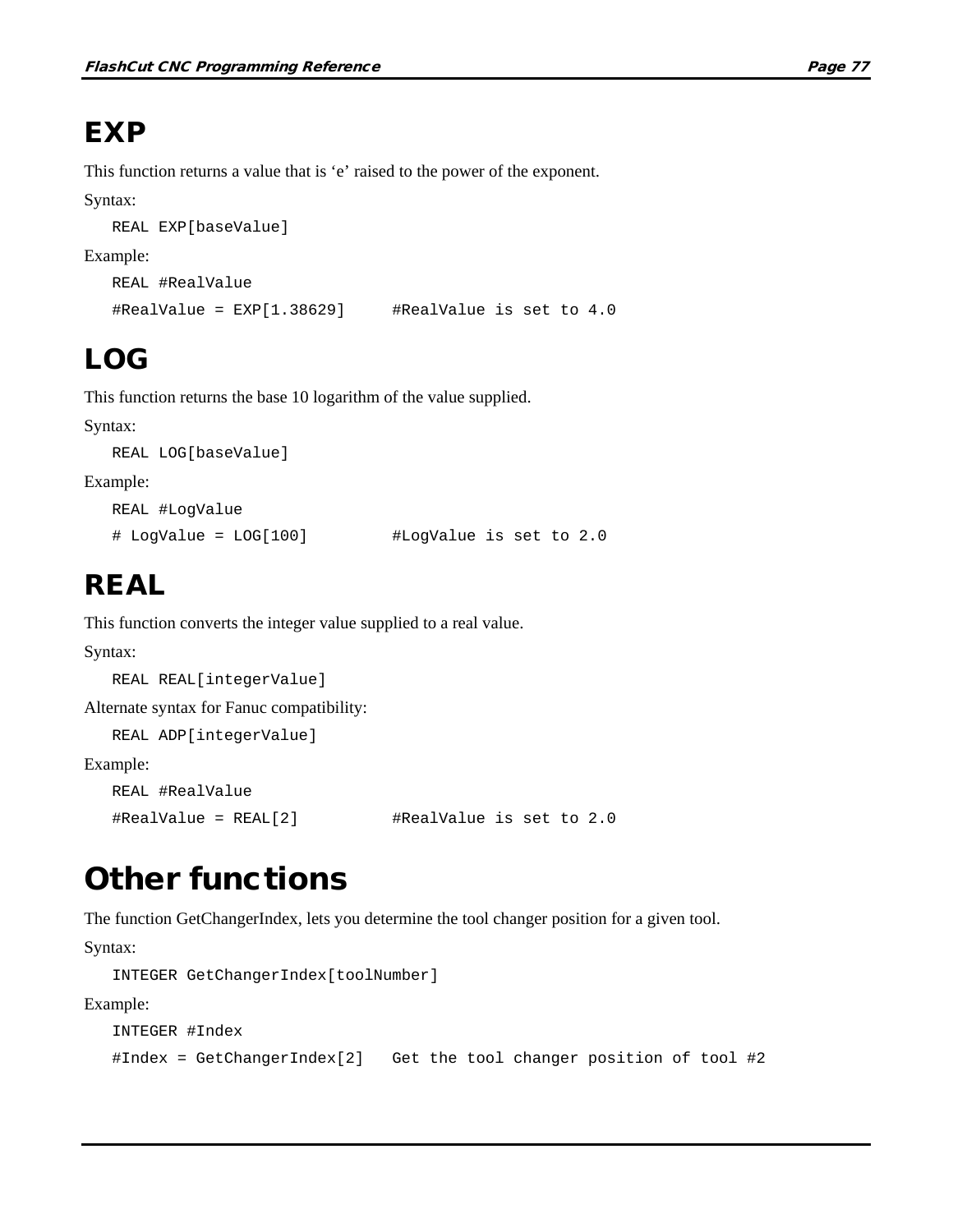# Remote control

FlashCut CNC has the ability to be controlled by an external program. This can be accomplished by writing an application that uses the FlashCut Remote Control Interface (FCRCI).

The FCRCI is a set of functions that have been defined and packaged in such a way as to be accessible via any .NET language program. This interface is in the form of a managed DLL called Remote.DLL. The classes defined in Remote.DLL contain useful functions that allow the remote application to control various aspects of the FlashCut CNC program.

The steps for using an application to control FlashCut CNC are simple:

- 1. Obtain Remote.DLL and RemoteLoader.DLL from FlashCut. See<http://www.flashcutcnc.com/> or call technical support for more information. Place both of these files in the same folder as the FlashCut CNC application (usually something like C:\Program Files\FlashCut CNC 5).
- **3.** Write a .NET application that exercises the part of the FCRCI that you desire. You can use any .NET language you wish.
- **4.** Place your application in the same folder as the FlashCut CNC application.
- **5.** Run FlashCut CNC.
- **6.** Run your application.

When your application runs, it should attempt to connect to the FlashCut CNC application. If the attempt is successful, your application will be able to control FlashCut CNC.

Two example programs are included in the FCRCI package: one written in Visual Basic and the other in C#. These samples should give you the information you need to build your own remote control program.

The namespace that contains all classes in the FCRCI is called CNCRemote. In the CNCRemote namespace, the main class is API. The API class contains most of the functions and therefore is the object through with most activity will take place. When writing your application, you must first set up .NET remoting (examples of how to do this are in both sample programs). Once .NET remoting is set up, you can obtain an instance of the API class. Finally, after getting the API object, you can call the Connect() function on it. This establishes the connection to the FlashCut CNC program.

An additional step that was added is to call  $PingO$  after the connection has been established. Testing has shown that the first function called after connecting via .NET remoting usually takes much longer to execute than all subsequent functions. For this reason, a function call was added to "prime the pump" and get that time delay out of the way.

# Functions

Once you have an API object, you can call any of the functions listed below on your API object:

void Connect(Responder<sup>^</sup> responder) – This function attempts to connect the remote application to the FlashCut CNC program.

Parameters: responder − A handle to the object that will receive response messages from FlashCut CNC.

void Disconnect(Responder<sup>^</sup> responder) – This function attempts to disconnect the remote application to the FlashCut CNC program.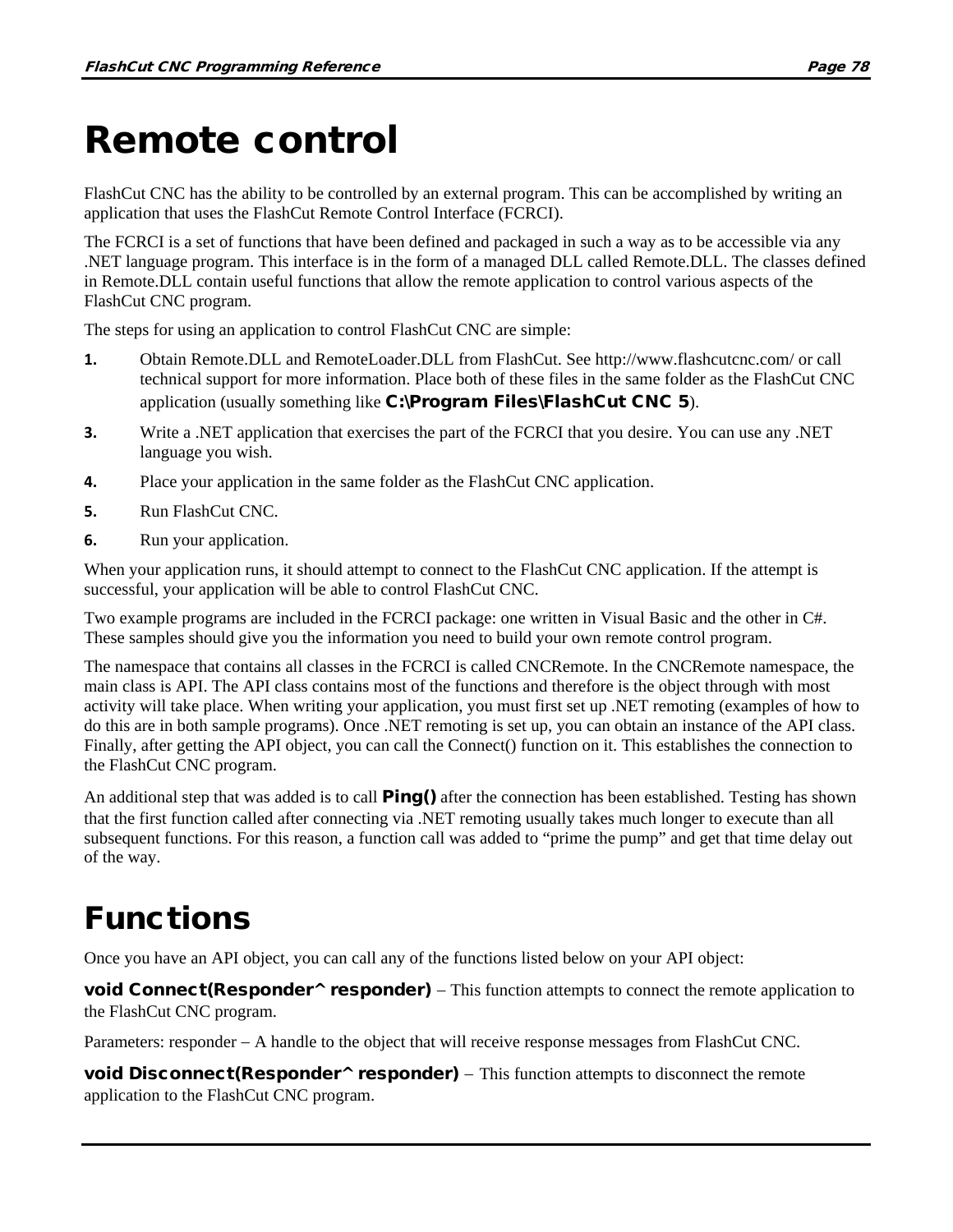Parameters: responder − A handle to the object that is receiving response messages from FlashCut CNC. Kkk

void LoadGCodeFile(System::String^ fileName) – This function loads the G-code file specified by the supplied fileName. Any errors that occur while loading the file are reported in the FlashCut CNC program

Parameters: fileName − The full path to the file to be loaded.

void StartGCode()– This function causes the G-code file loaded in FlashCut CNC to run.

#### void Move( CommonTypes::Position^ position,

CommonTypes::PointMoveType iMoveType,bool bIsRapid, double dFeedrate) − This function causes FlashCut CNC to move to the specified point in the manner described by the parameters supplied.

Parameters:

- position − The position to which the system is to move.
- iMoveType The type of move (incremental, program, machine, or relative).
- bIsRapid − An indication of whether a rapid or feedrate move is desired.
- dFeedrate − The feedrate at which a feedrate move is to take place. Must be greater than 0, even if this is a rapid move.

#### CommonTypes::Position^ GetCurrentMachineCoordinates()

#### CommonTypes::Position^ GetCurrentProgramCoordinates()

CommonTypes::Position^ GetCurrentRelativeCoordinates() – These functions return the current coordinates in the appropriate coordinate system.

void Ping(Responder^ responder) – This function causes FlashCut CNC to send a message back to the remote application.

Parameters: responder − A handle to the object that will receive the ping response message from FlashCut CNC.

## Messages

Messages are used to communicate from the FlashCut CNC system to the remote application. Each message contains a specific ID that indicates the purpose of the message. Useful message IDs that are sent to the remote application are:

- 501 − A feed hold occurred (motion was stopped).
- 706 − The G-code program is loaded.
- 708 Program execution is complete.
- 731 The move to a specific point completed successfully.
- 746 − Ping response code.
- 1001 − An error occurred while loading a G-code file.
- 2000 − A limit switch was hit while motion was occurring. This is an error code. This code will not occur during homing.
- 2014 − A safety interlock was triggered. This will only occur if your system has interlocks configured.